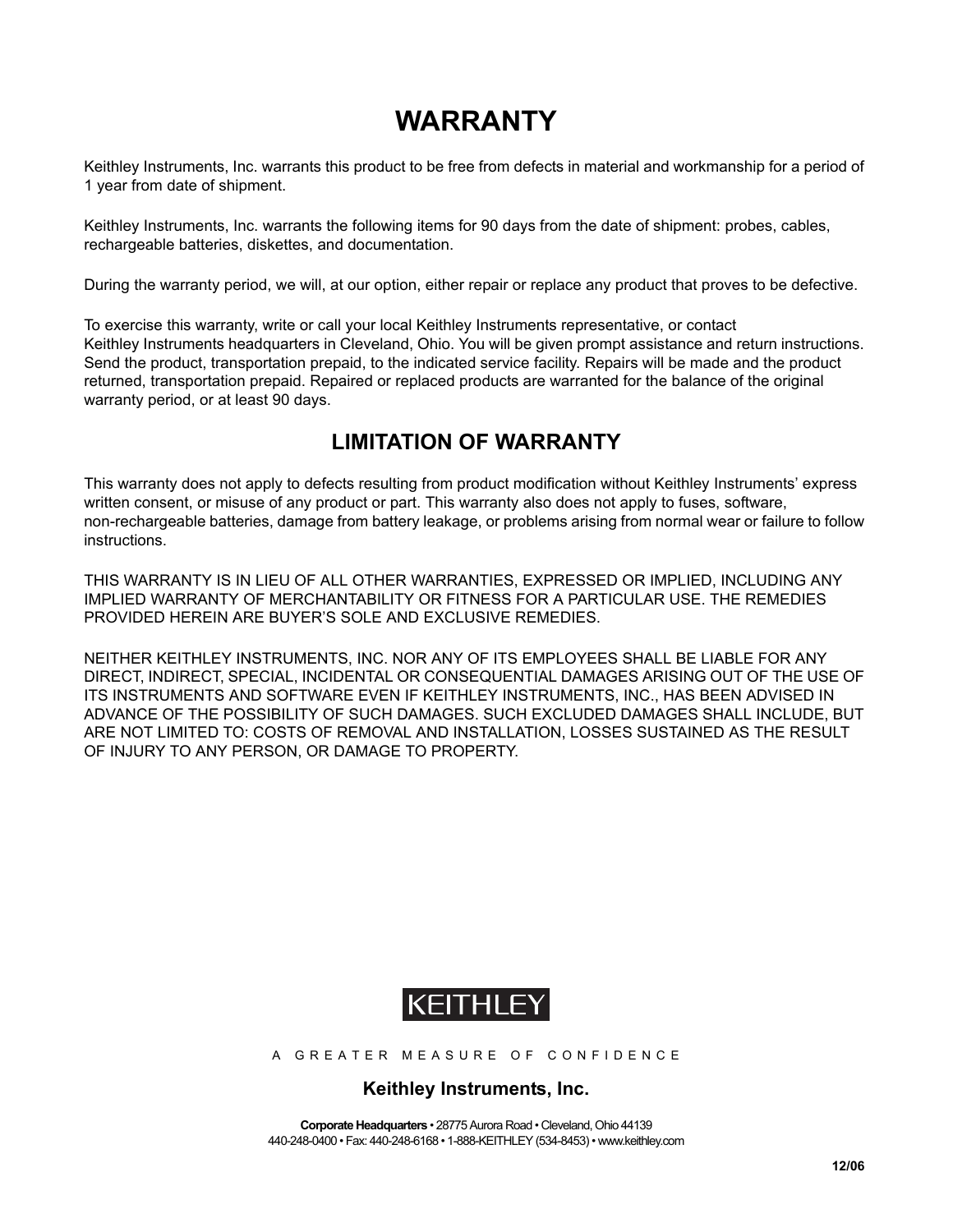# **WARRANTY**

Keithley Instruments, Inc. warrants this product to be free from defects in material and workmanship for a period of 1 year from date of shipment.

Keithley Instruments, Inc. warrants the following items for 90 days from the date of shipment: probes, cables, rechargeable batteries, diskettes, and documentation.

During the warranty period, we will, at our option, either repair or replace any product that proves to be defective.

To exercise this warranty, write or call your local Keithley Instruments representative, or contact Keithley Instruments headquarters in Cleveland, Ohio. You will be given prompt assistance and return instructions. Send the product, transportation prepaid, to the indicated service facility. Repairs will be made and the product returned, transportation prepaid. Repaired or replaced products are warranted for the balance of the original warranty period, or at least 90 days.

## **LIMITATION OF WARRANTY**

This warranty does not apply to defects resulting from product modification without Keithley Instruments' express written consent, or misuse of any product or part. This warranty also does not apply to fuses, software, non-rechargeable batteries, damage from battery leakage, or problems arising from normal wear or failure to follow instructions.

THIS WARRANTY IS IN LIEU OF ALL OTHER WARRANTIES, EXPRESSED OR IMPLIED, INCLUDING ANY IMPLIED WARRANTY OF MERCHANTABILITY OR FITNESS FOR A PARTICULAR USE. THE REMEDIES PROVIDED HEREIN ARE BUYER'S SOLE AND EXCLUSIVE REMEDIES.

NEITHER KEITHLEY INSTRUMENTS, INC. NOR ANY OF ITS EMPLOYEES SHALL BE LIABLE FOR ANY DIRECT, INDIRECT, SPECIAL, INCIDENTAL OR CONSEQUENTIAL DAMAGES ARISING OUT OF THE USE OF ITS INSTRUMENTS AND SOFTWARE EVEN IF KEITHLEY INSTRUMENTS, INC., HAS BEEN ADVISED IN ADVANCE OF THE POSSIBILITY OF SUCH DAMAGES. SUCH EXCLUDED DAMAGES SHALL INCLUDE, BUT ARE NOT LIMITED TO: COSTS OF REMOVAL AND INSTALLATION, LOSSES SUSTAINED AS THE RESULT OF INJURY TO ANY PERSON, OR DAMAGE TO PROPERTY.



A GREATER MEASURE OF CONFIDENCE

#### **Keithley Instruments, Inc.**

**Corporate Headquarters** [• 28775 Aurora Road • Cleveland, Ohio 44139](http://www.keithley.com) [440-248-0400 • Fax: 440-248-6168 • 1-888-KEITHLEY \(534-8453\) • www.keithley.com](http://www.keithley.com)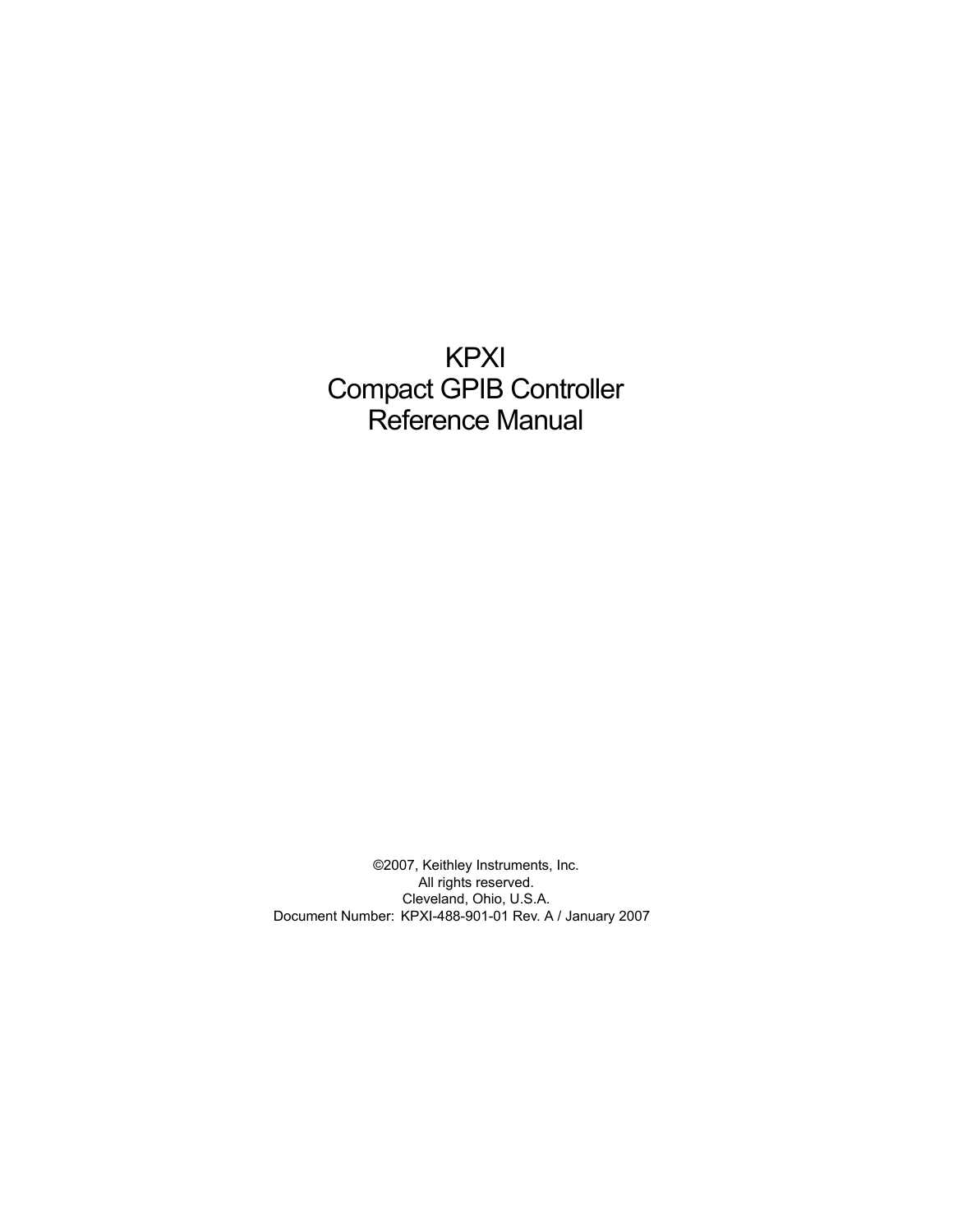<span id="page-3-2"></span><span id="page-3-1"></span><span id="page-3-0"></span>KPXI Compact GPIB Controller Reference Manual

<span id="page-3-3"></span>©2007, Keithley Instruments, Inc. All rights reserved. Cleveland, Ohio, U.S.A. Document Number: KPXI-488-901-01 Rev. A / January 2007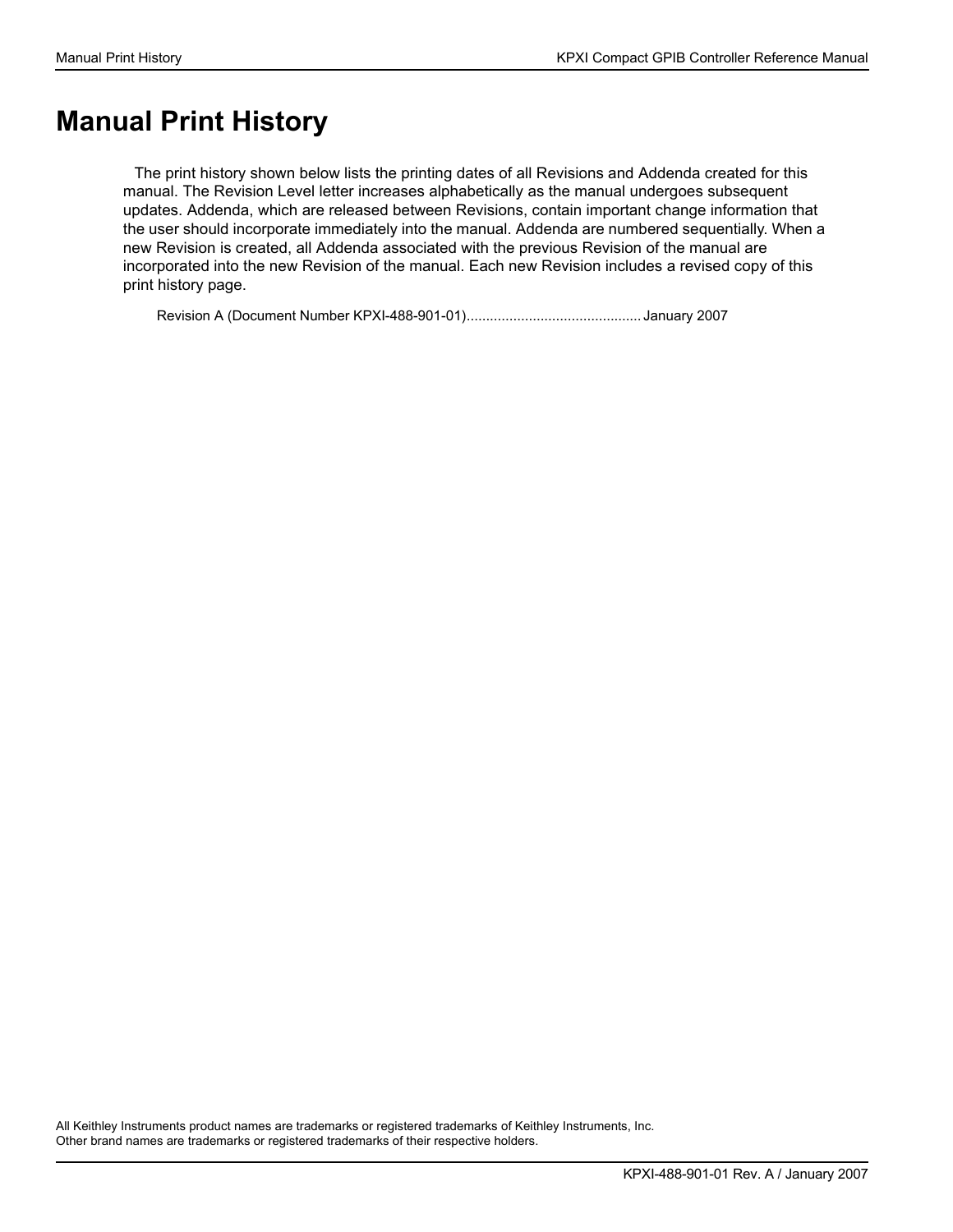## **Manual Print History**

The print history shown below lists the printing dates of all Revisions and Addenda created for this manual. The Revision Level letter increases alphabetically as the manual undergoes subsequent updates. Addenda, which are released between Revisions, contain important change information that the user should incorporate immediately into the manual. Addenda are numbered sequentially. When a new Revision is created, all Addenda associated with the previous Revision of the manual are incorporated into the new Revision of the manual. Each new Revision includes a revised copy of this print history page.

Revision A (Document Number KPXI-488-901-01)............................................. January 2007

All Keithley Instruments product names are trademarks or registered trademarks of Keithley Instruments, Inc. Other brand names are trademarks or registered trademarks of their respective holders.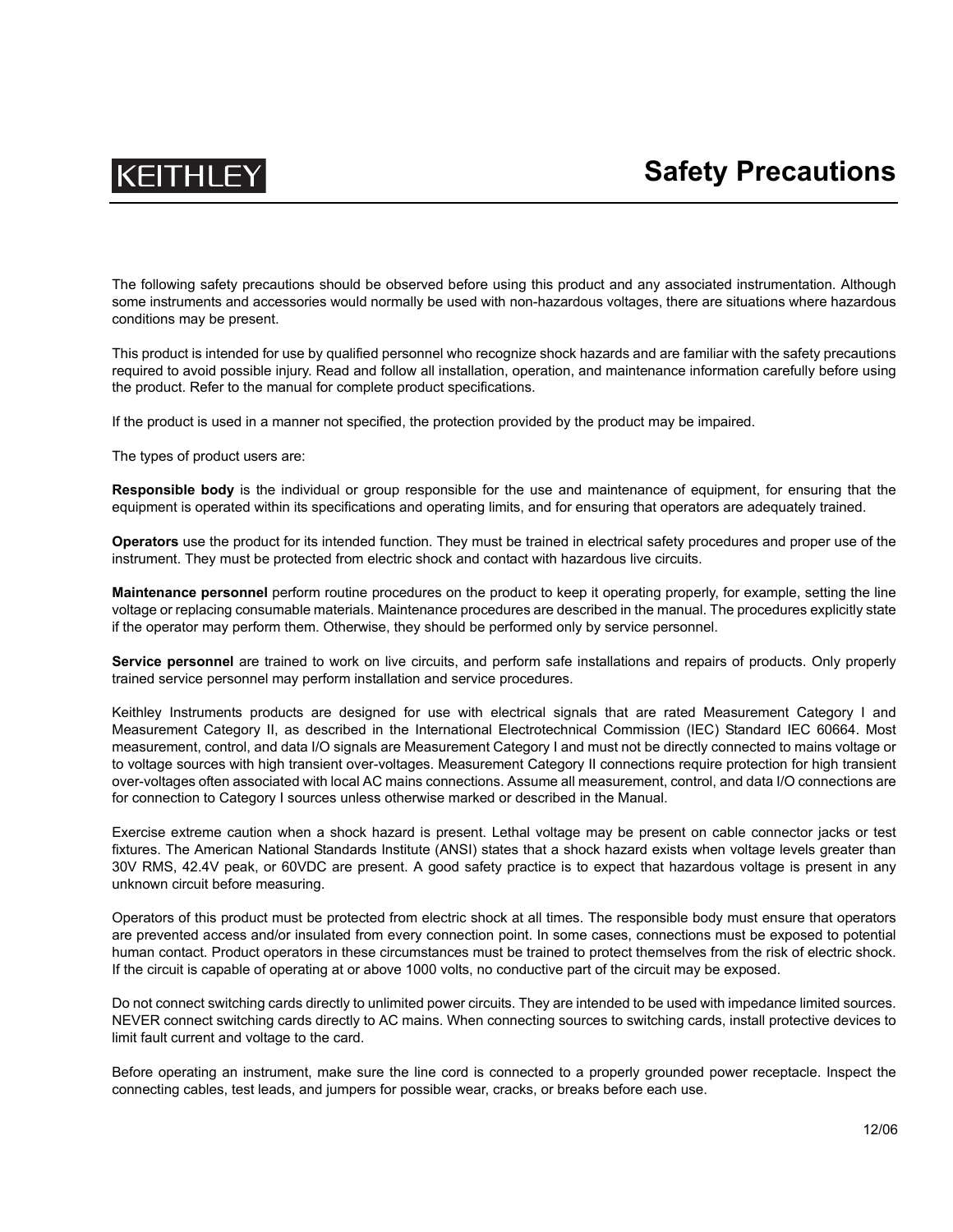

The following safety precautions should be observed before using this product and any associated instrumentation. Although some instruments and accessories would normally be used with non-hazardous voltages, there are situations where hazardous conditions may be present.

This product is intended for use by qualified personnel who recognize shock hazards and are familiar with the safety precautions required to avoid possible injury. Read and follow all installation, operation, and maintenance information carefully before using the product. Refer to the manual for complete product specifications.

If the product is used in a manner not specified, the protection provided by the product may be impaired.

The types of product users are:

**Responsible body** is the individual or group responsible for the use and maintenance of equipment, for ensuring that the equipment is operated within its specifications and operating limits, and for ensuring that operators are adequately trained.

**Operators** use the product for its intended function. They must be trained in electrical safety procedures and proper use of the instrument. They must be protected from electric shock and contact with hazardous live circuits.

**Maintenance personnel** perform routine procedures on the product to keep it operating properly, for example, setting the line voltage or replacing consumable materials. Maintenance procedures are described in the manual. The procedures explicitly state if the operator may perform them. Otherwise, they should be performed only by service personnel.

Service personnel are trained to work on live circuits, and perform safe installations and repairs of products. Only properly trained service personnel may perform installation and service procedures.

Keithley Instruments products are designed for use with electrical signals that are rated Measurement Category I and Measurement Category II, as described in the International Electrotechnical Commission (IEC) Standard IEC 60664. Most measurement, control, and data I/O signals are Measurement Category I and must not be directly connected to mains voltage or to voltage sources with high transient over-voltages. Measurement Category II connections require protection for high transient over-voltages often associated with local AC mains connections. Assume all measurement, control, and data I/O connections are for connection to Category I sources unless otherwise marked or described in the Manual.

Exercise extreme caution when a shock hazard is present. Lethal voltage may be present on cable connector jacks or test fixtures. The American National Standards Institute (ANSI) states that a shock hazard exists when voltage levels greater than 30V RMS, 42.4V peak, or 60VDC are present. A good safety practice is to expect that hazardous voltage is present in any unknown circuit before measuring.

Operators of this product must be protected from electric shock at all times. The responsible body must ensure that operators are prevented access and/or insulated from every connection point. In some cases, connections must be exposed to potential human contact. Product operators in these circumstances must be trained to protect themselves from the risk of electric shock. If the circuit is capable of operating at or above 1000 volts, no conductive part of the circuit may be exposed.

Do not connect switching cards directly to unlimited power circuits. They are intended to be used with impedance limited sources. NEVER connect switching cards directly to AC mains. When connecting sources to switching cards, install protective devices to limit fault current and voltage to the card.

Before operating an instrument, make sure the line cord is connected to a properly grounded power receptacle. Inspect the connecting cables, test leads, and jumpers for possible wear, cracks, or breaks before each use.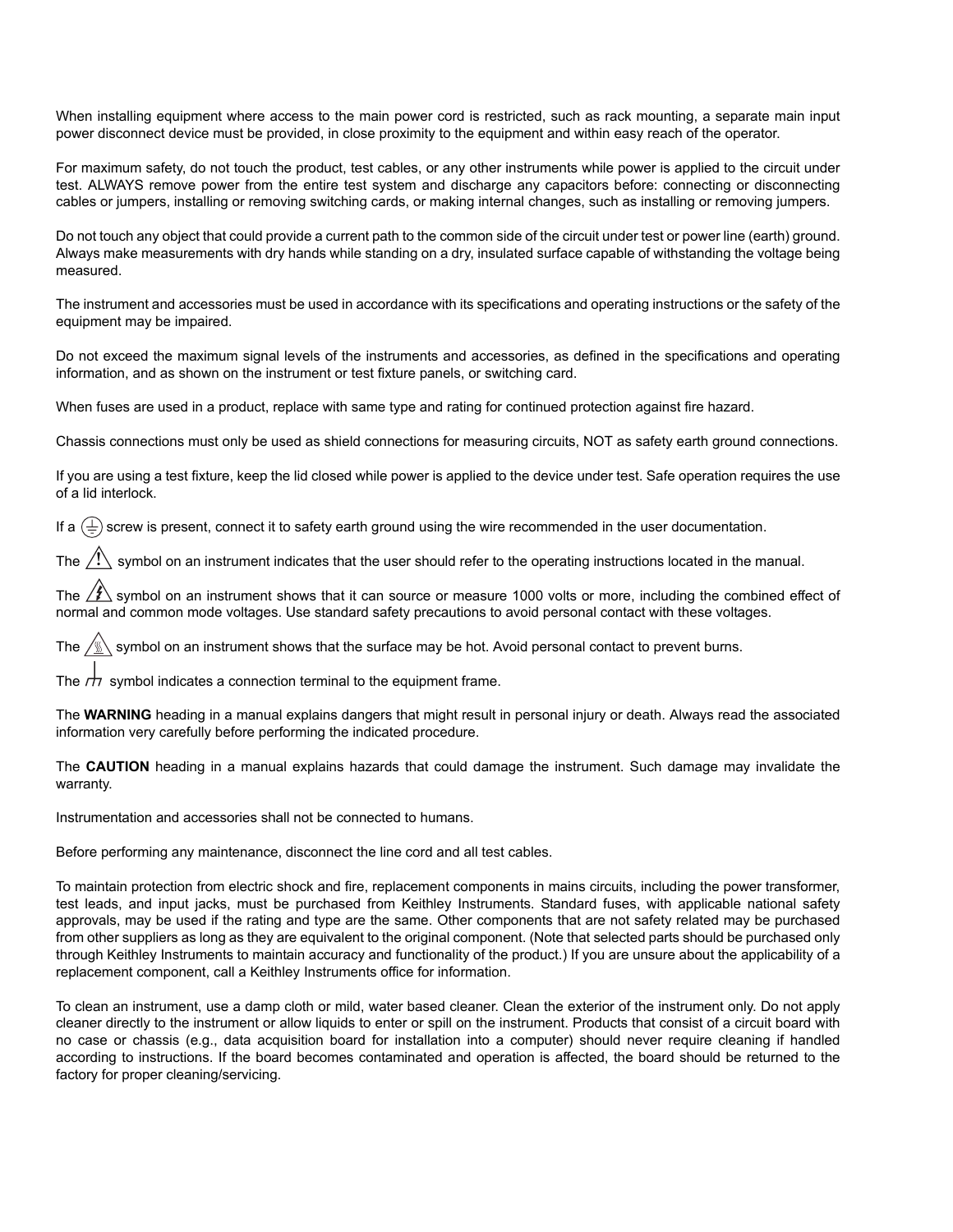When installing equipment where access to the main power cord is restricted, such as rack mounting, a separate main input power disconnect device must be provided, in close proximity to the equipment and within easy reach of the operator.

For maximum safety, do not touch the product, test cables, or any other instruments while power is applied to the circuit under test. ALWAYS remove power from the entire test system and discharge any capacitors before: connecting or disconnecting cables or jumpers, installing or removing switching cards, or making internal changes, such as installing or removing jumpers.

Do not touch any object that could provide a current path to the common side of the circuit under test or power line (earth) ground. Always make measurements with dry hands while standing on a dry, insulated surface capable of withstanding the voltage being measured.

The instrument and accessories must be used in accordance with its specifications and operating instructions or the safety of the equipment may be impaired.

Do not exceed the maximum signal levels of the instruments and accessories, as defined in the specifications and operating information, and as shown on the instrument or test fixture panels, or switching card.

When fuses are used in a product, replace with same type and rating for continued protection against fire hazard.

Chassis connections must only be used as shield connections for measuring circuits, NOT as safety earth ground connections.

If you are using a test fixture, keep the lid closed while power is applied to the device under test. Safe operation requires the use of a lid interlock.

If a  $(\pm)$  screw is present, connect it to safety earth ground using the wire recommended in the user documentation.

 $\setminus$  symbol on an instrument indicates that the user should refer to the operating instructions located in the manual. The  $\sqrt{!}$ 

The  $\sqrt{f}$  symbol on an instrument shows that it can source or measure 1000 volts or more, including the combined effect of normal and common mode voltages. Use standard safety precautions to avoid personal contact with these voltages.

The  $\sqrt{\mathbb{S}}$  symbol on an instrument shows that the surface may be hot. Avoid personal contact to prevent burns.

The  $\overline{D}$  symbol indicates a connection terminal to the equipment frame.

The **WARNING** heading in a manual explains dangers that might result in personal injury or death. Always read the associated information very carefully before performing the indicated procedure.

The **CAUTION** heading in a manual explains hazards that could damage the instrument. Such damage may invalidate the warranty.

Instrumentation and accessories shall not be connected to humans.

Before performing any maintenance, disconnect the line cord and all test cables.

To maintain protection from electric shock and fire, replacement components in mains circuits, including the power transformer, test leads, and input jacks, must be purchased from Keithley Instruments. Standard fuses, with applicable national safety approvals, may be used if the rating and type are the same. Other components that are not safety related may be purchased from other suppliers as long as they are equivalent to the original component. (Note that selected parts should be purchased only through Keithley Instruments to maintain accuracy and functionality of the product.) If you are unsure about the applicability of a replacement component, call a Keithley Instruments office for information.

To clean an instrument, use a damp cloth or mild, water based cleaner. Clean the exterior of the instrument only. Do not apply cleaner directly to the instrument or allow liquids to enter or spill on the instrument. Products that consist of a circuit board with no case or chassis (e.g., data acquisition board for installation into a computer) should never require cleaning if handled according to instructions. If the board becomes contaminated and operation is affected, the board should be returned to the factory for proper cleaning/servicing.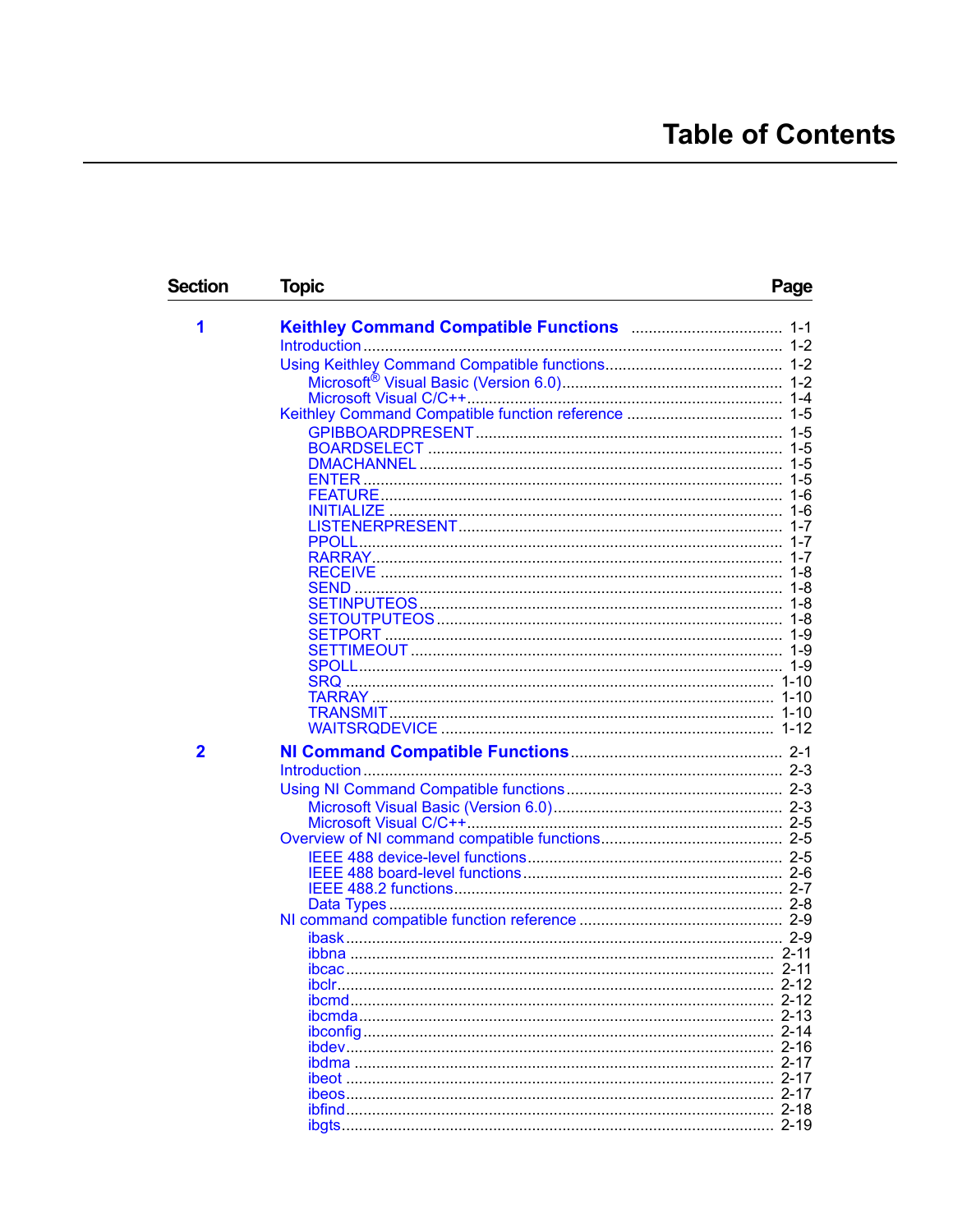| 1              |                                             |     |
|----------------|---------------------------------------------|-----|
|                |                                             |     |
|                |                                             |     |
|                |                                             |     |
|                |                                             |     |
|                |                                             |     |
|                |                                             |     |
|                |                                             |     |
|                |                                             |     |
|                | <b>ENTER</b>                                |     |
|                | FEATURE……………………………………………………………………………… 1-6   |     |
|                | INITIALIZE                                  |     |
|                |                                             | 1-7 |
|                | <b>PPOL</b>                                 |     |
|                | RARRAY.                                     |     |
|                | RECEIVE ………………………………………………………………………………… 1-8 |     |
|                |                                             | 1-8 |
|                |                                             |     |
|                |                                             |     |
|                |                                             |     |
|                |                                             |     |
|                | <b>SRO</b>                                  |     |
|                | TARRAY                                      |     |
|                |                                             |     |
|                |                                             |     |
| $\overline{2}$ |                                             |     |
|                |                                             |     |
|                |                                             |     |
|                |                                             |     |
|                |                                             |     |
|                |                                             |     |
|                |                                             |     |
|                |                                             |     |
|                |                                             |     |
|                |                                             |     |
|                |                                             |     |
|                |                                             |     |
|                |                                             |     |
|                |                                             |     |
|                |                                             |     |
|                |                                             |     |
|                |                                             |     |
|                |                                             |     |
|                |                                             |     |
|                |                                             |     |
|                |                                             |     |
|                |                                             |     |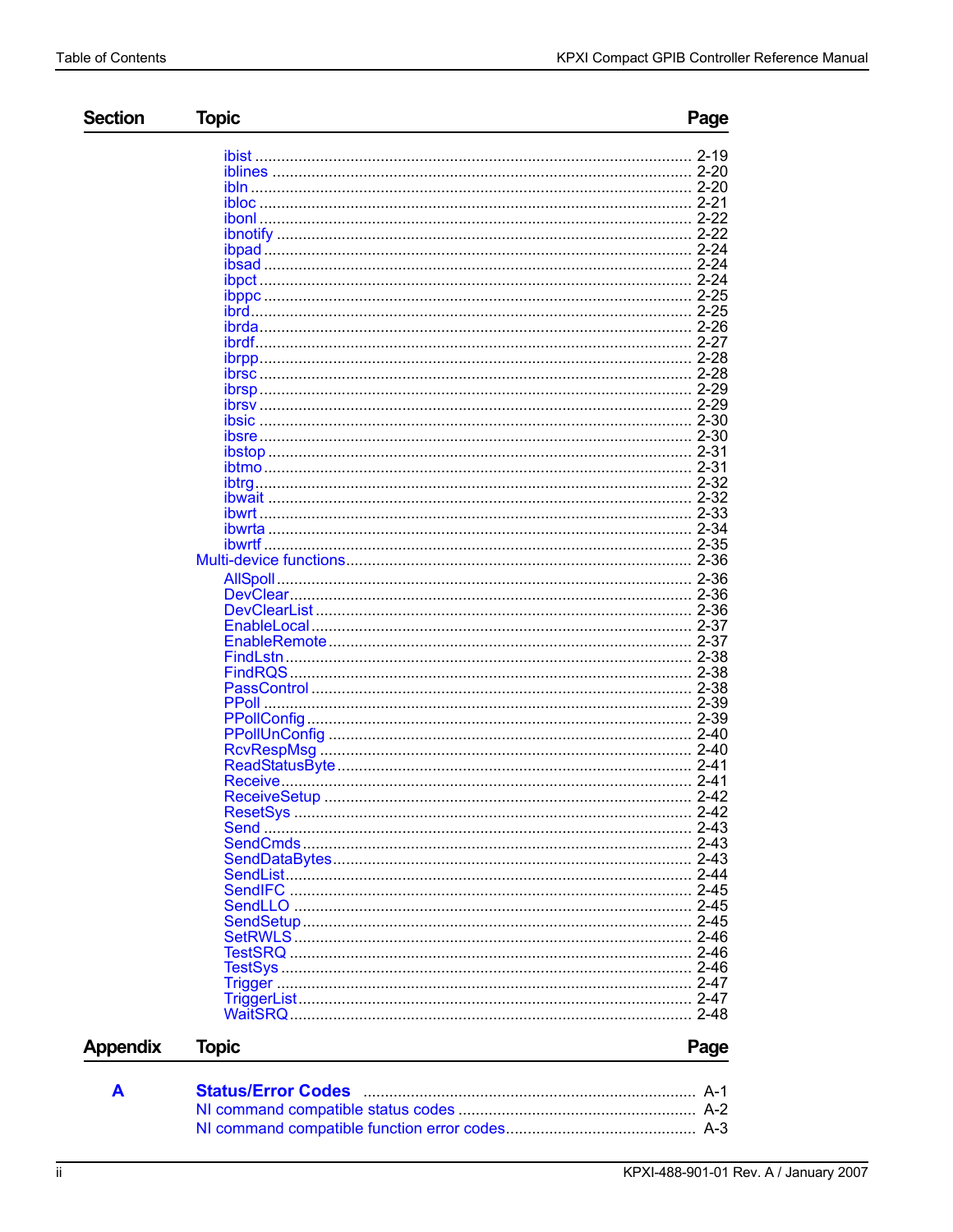| <b>Section</b>  | <b>Topic</b>                                   | Page              |
|-----------------|------------------------------------------------|-------------------|
|                 |                                                |                   |
|                 | <u>iblines …………………………………………………………………………………</u> | ………… 2-20         |
|                 |                                                | 2-20              |
|                 | <u>ibloc</u>                                   | …. 2-21<br>. 2-22 |
|                 |                                                | … 2-22            |
|                 |                                                | . 2-24            |
|                 |                                                | . 2-24            |
|                 |                                                | 2-24              |
|                 |                                                | …… 2-25           |
|                 |                                                | . 2-25            |
|                 |                                                | …. 2-26<br>. 2-27 |
|                 |                                                | . 2-28            |
|                 |                                                | … 2-28            |
|                 |                                                | ……… 2-29          |
|                 | <u> IDISV ……………………………………………………………………………………</u> | . 2-29            |
|                 | <u> ibsic ……………………………………………………………………………………</u> | …. 2-30           |
|                 |                                                | 2-30              |
|                 |                                                | 2-31              |
|                 |                                                | . 2-32            |
|                 |                                                | ………. 2-32         |
|                 |                                                | 2-33              |
|                 |                                                |                   |
|                 |                                                |                   |
|                 |                                                |                   |
|                 |                                                | 2-36              |
|                 |                                                |                   |
|                 |                                                | … 2-37            |
|                 |                                                |                   |
|                 |                                                | 2-38              |
|                 |                                                | 2-38              |
|                 |                                                |                   |
|                 |                                                | …. 2-39           |
|                 |                                                |                   |
|                 |                                                |                   |
|                 |                                                |                   |
|                 |                                                | $2 - 42$          |
|                 |                                                |                   |
|                 |                                                |                   |
|                 |                                                |                   |
|                 |                                                |                   |
|                 |                                                |                   |
|                 |                                                |                   |
|                 |                                                |                   |
|                 |                                                |                   |
|                 |                                                |                   |
|                 |                                                |                   |
|                 |                                                |                   |
|                 |                                                |                   |
| <b>Appendix</b> | <b>Topic</b>                                   | Page              |
|                 |                                                |                   |
| A               | <b>Status/Error Codes</b>                      |                   |
|                 |                                                |                   |
|                 |                                                |                   |
|                 |                                                |                   |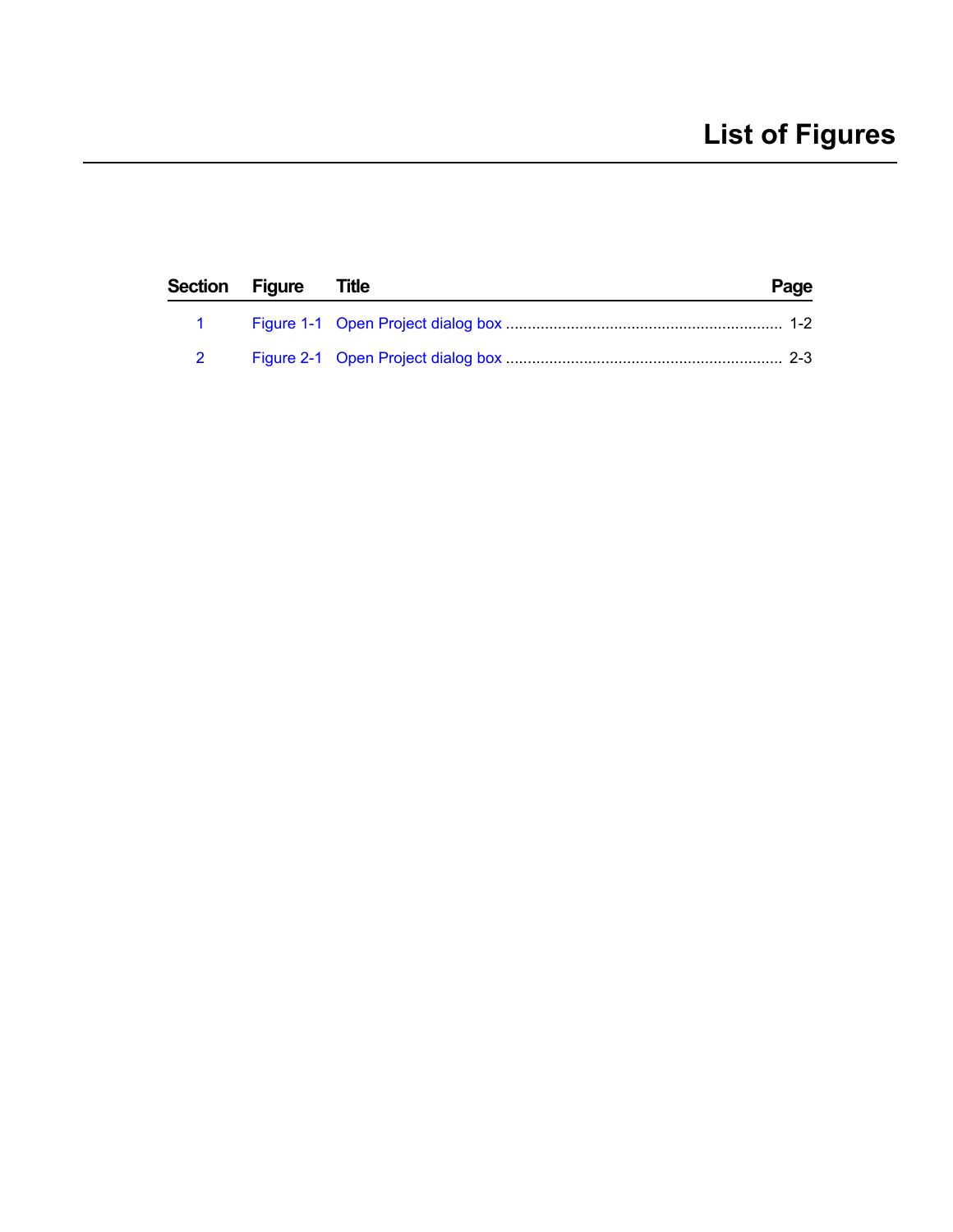|   | Section Figure Title | Page |
|---|----------------------|------|
|   |                      |      |
| 2 |                      |      |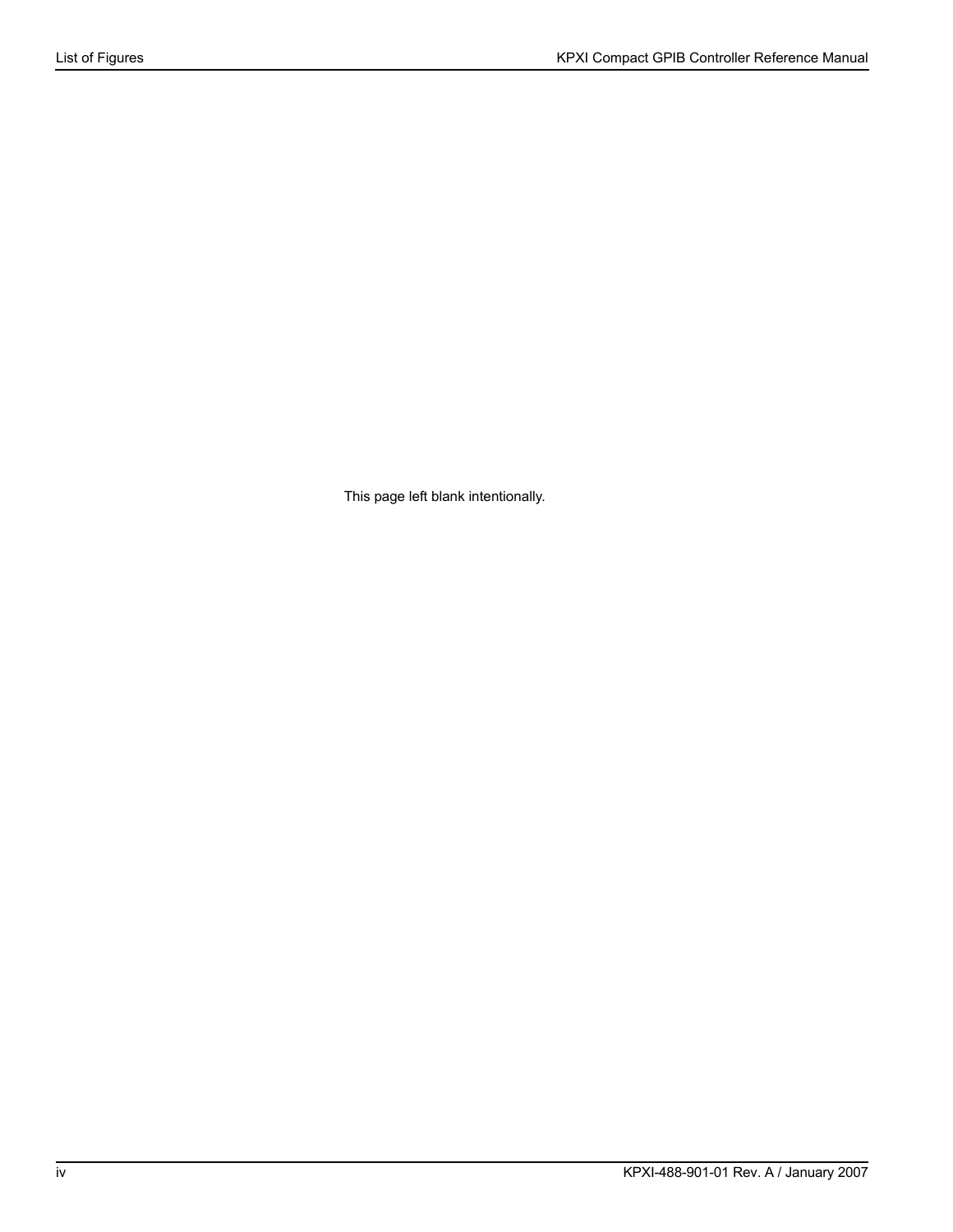This page left blank intentionally.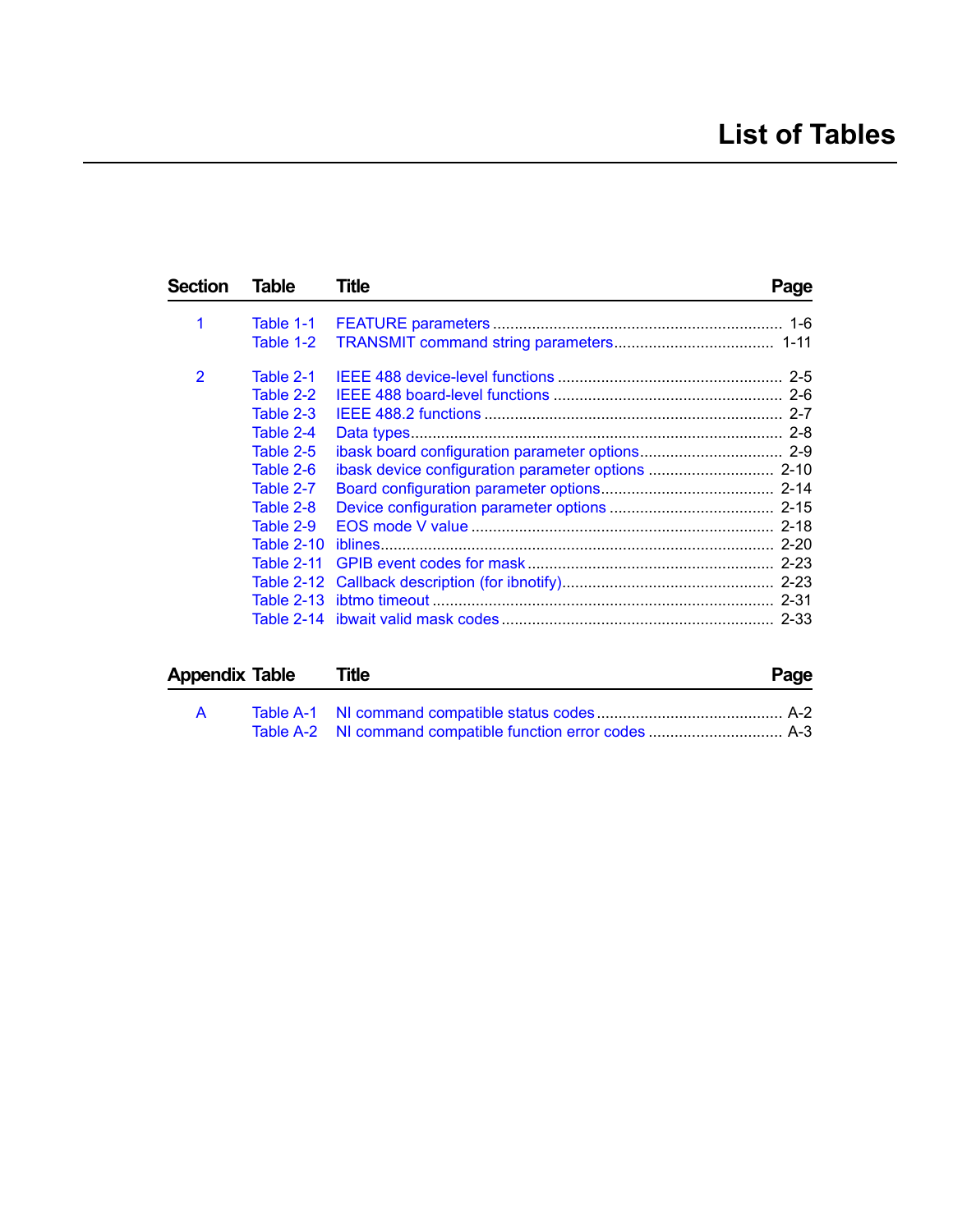| Page     | <b>Title</b> | Table             | Section        |
|----------|--------------|-------------------|----------------|
|          |              | Table 1-1         | 1              |
|          |              | Table 1-2         |                |
| $2 - 5$  |              | Table 2-1         | $\overline{2}$ |
|          |              | Table 2-2         |                |
|          |              | Table 2-3         |                |
| $2 - 8$  |              | Table 2-4         |                |
|          |              | Table 2-5         |                |
|          |              | Table 2-6         |                |
|          |              | Table 2-7         |                |
|          |              | Table 2-8         |                |
|          |              | Table 2-9         |                |
| $2 - 20$ |              | <b>Table 2-10</b> |                |
|          |              | <b>Table 2-11</b> |                |
|          |              |                   |                |
|          |              |                   |                |
|          |              |                   |                |
|          |              |                   |                |

## Appendix Table Title **The Contract Contract Contract Contract Contract Contract Contract Contract Contract Contract Contract Contract Contract Contract Contract Contract Contract Contract Contract Contract Contract Contrac**

| A |  |  |
|---|--|--|
|   |  |  |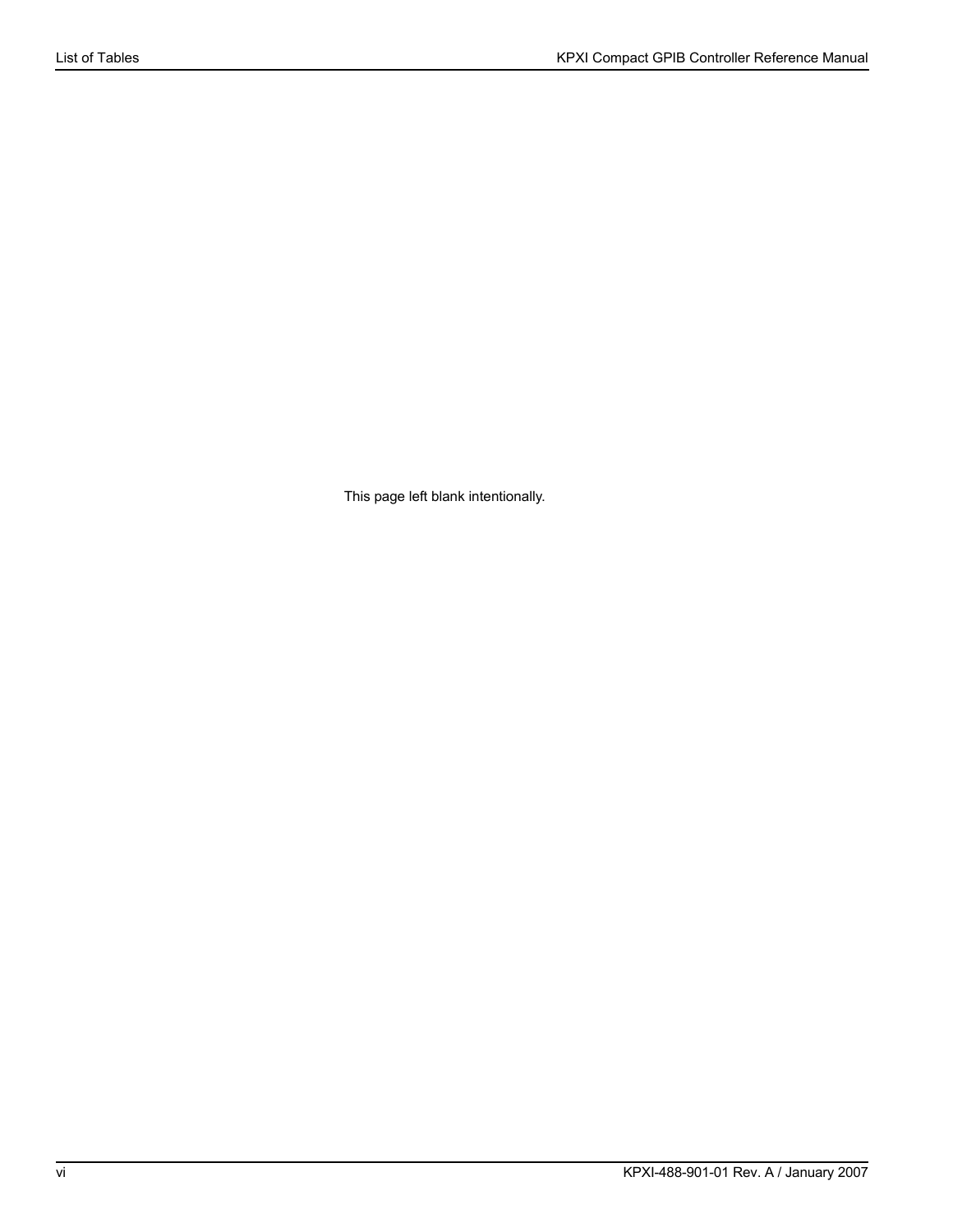This page left blank intentionally.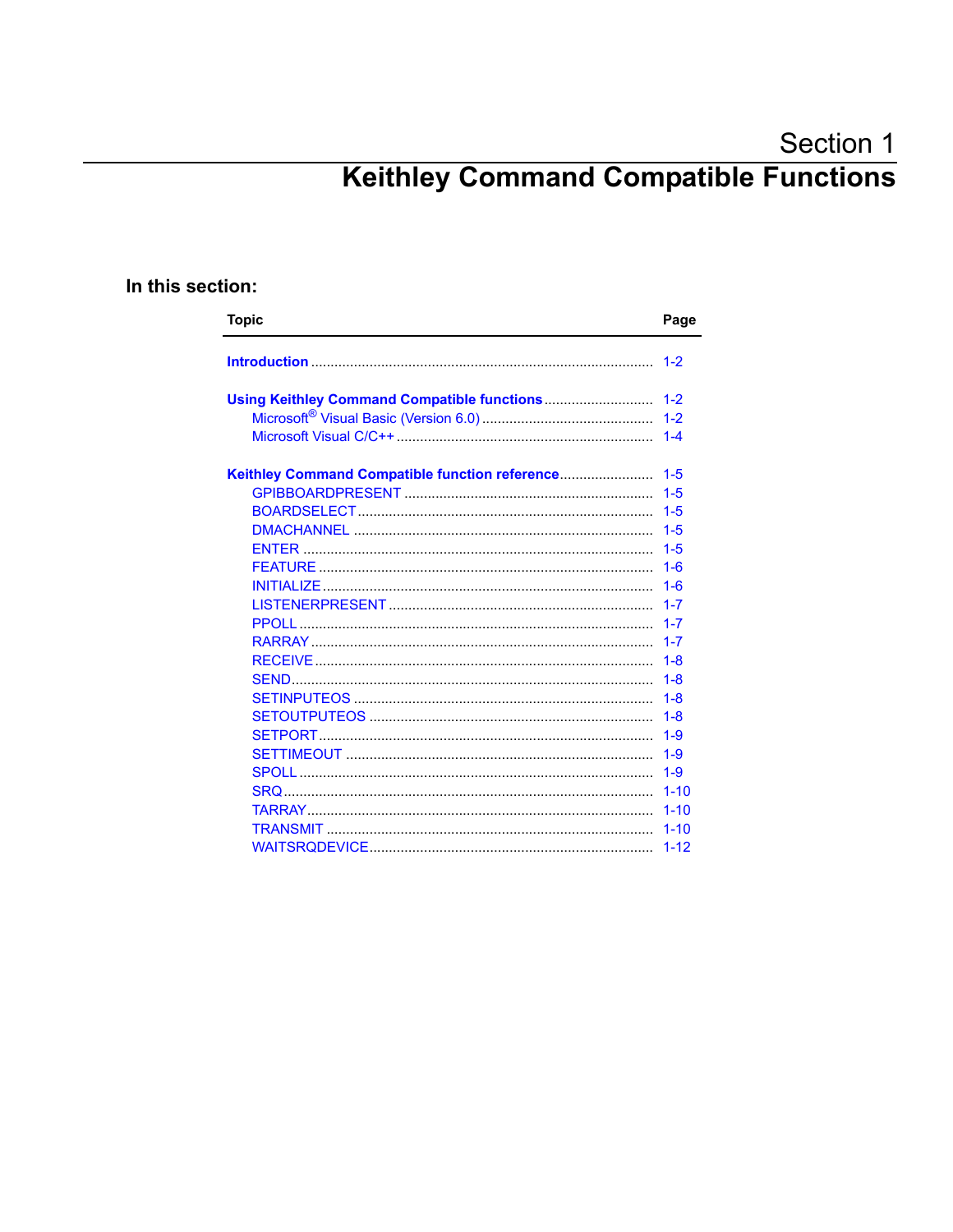# <span id="page-13-3"></span><span id="page-13-2"></span>Section 1<br>Keithley Command Compatible Functions

## <span id="page-13-1"></span><span id="page-13-0"></span>In this section:

| <b>Topic</b>                                   | Page     |
|------------------------------------------------|----------|
|                                                |          |
|                                                |          |
|                                                |          |
|                                                |          |
| Keithley Command Compatible function reference | $1 - 5$  |
|                                                |          |
|                                                |          |
|                                                |          |
|                                                |          |
|                                                |          |
|                                                |          |
|                                                |          |
|                                                | $1 - 7$  |
|                                                |          |
|                                                |          |
|                                                |          |
|                                                | $1 - 8$  |
|                                                |          |
|                                                | $1 - 9$  |
|                                                |          |
|                                                |          |
|                                                |          |
|                                                | $1 - 10$ |
|                                                | $1 - 10$ |
|                                                | $1 - 12$ |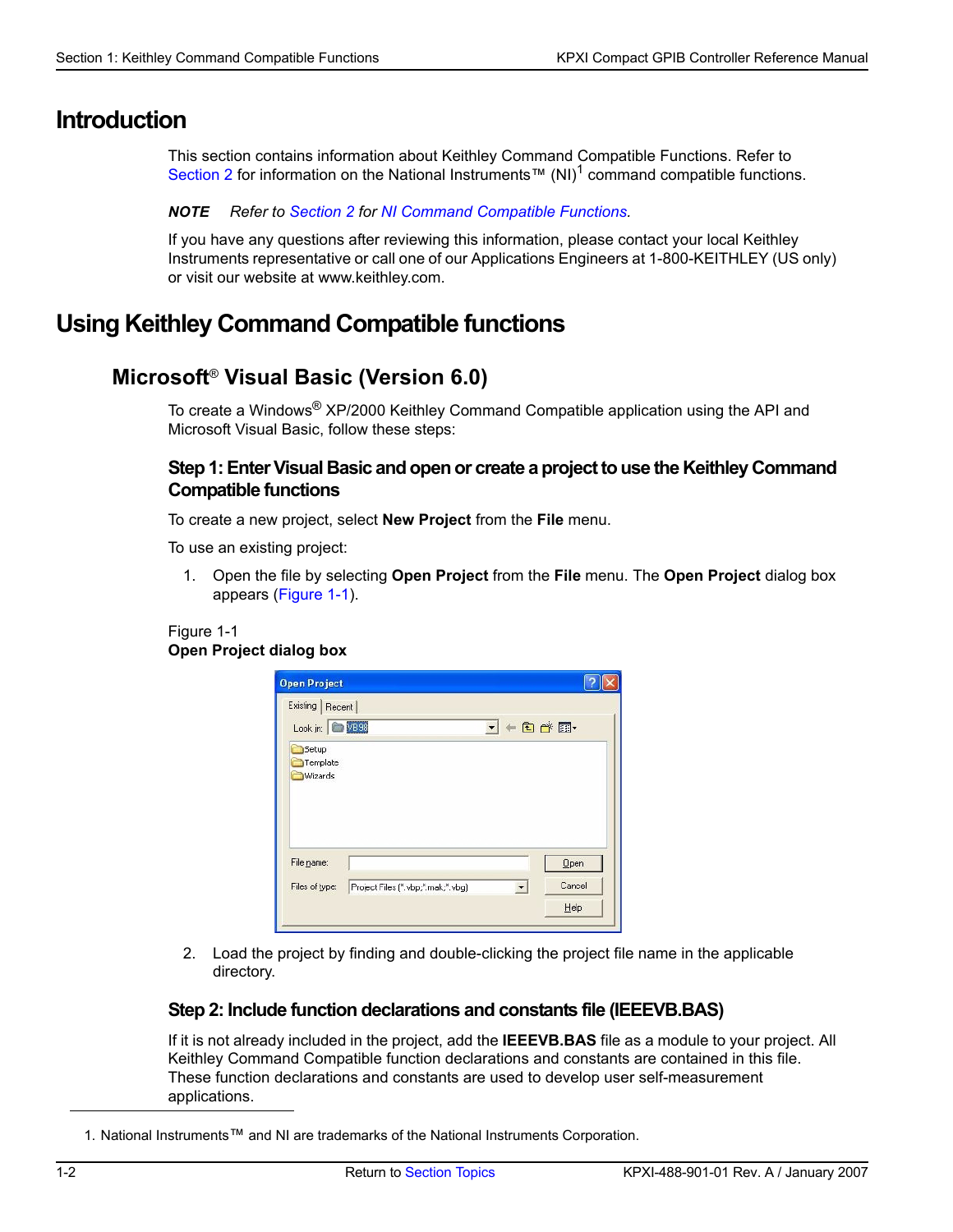## <span id="page-14-0"></span>**Introduction**

This section contains information about Keithley Command Compatible Functions. Refer to [Section](#page-25-1) 2 for information on the National Instruments™ (NI)<sup>1</sup> command compatible functions.

#### *NOTE Refer to [Section](#page-25-1) 2 for [NI Command Compatible Functions.](#page-25-2)*

If you have any questions after reviewing this information, please contact your local Keithley Instruments representative or call one of our Applications Engineers at 1-800-KEITHLEY (US only) or visit our website at www.keithley.com.

## <span id="page-14-2"></span><span id="page-14-1"></span>**Using Keithley Command Compatible functions**

## **Microsoft**® **Visual Basic (Version 6.0)**

To create a Windows<sup>®</sup> XP/2000 Keithley Command Compatible application using the API and Microsoft Visual Basic, follow these steps:

#### **Step 1: Enter Visual Basic and open or create a project to use the Keithley Command Compatible functions**

To create a new project, select **New Project** from the **File** menu.

To use an existing project:

 1. Open the file by selecting **Open Project** from the **File** menu. The **Open Project** dialog box appears ([Figure 1-1\)](#page-14-4).

#### <span id="page-14-4"></span><span id="page-14-3"></span>Figure 1-1 **Open Project dialog box**

| <b>Existing</b>              | Recent |        |      |
|------------------------------|--------|--------|------|
| Look in: WHE                 |        | + 国首图- |      |
| Setup<br>Template<br>Wizards |        |        |      |
|                              |        |        |      |
| File name:                   |        |        | Qpen |

 2. Load the project by finding and double-clicking the project file name in the applicable directory.

#### **Step 2: Include function declarations and constants file (IEEEVB.BAS)**

If it is not already included in the project, add the **IEEEVB.BAS** file as a module to your project. All Keithley Command Compatible function declarations and constants are contained in this file. These function declarations and constants are used to develop user self-measurement applications.

<sup>1.</sup> National Instruments™ and NI are trademarks of the National Instruments Corporation.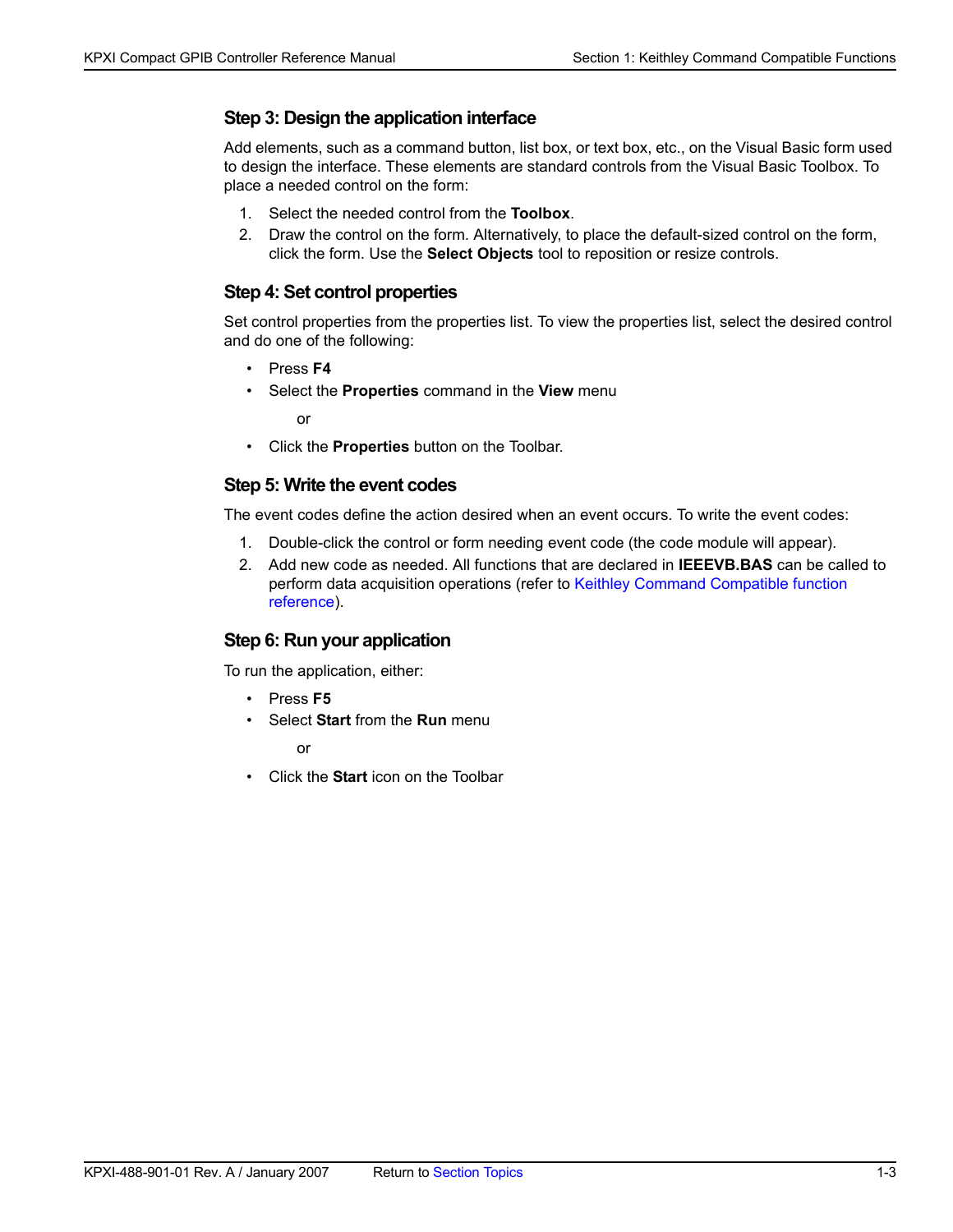#### **Step 3: Design the application interface**

Add elements, such as a command button, list box, or text box, etc., on the Visual Basic form used to design the interface. These elements are standard controls from the Visual Basic Toolbox. To place a needed control on the form:

- 1. Select the needed control from the **Toolbox**.
- 2. Draw the control on the form. Alternatively, to place the default-sized control on the form, click the form. Use the **Select Objects** tool to reposition or resize controls.

#### **Step 4: Set control properties**

Set control properties from the properties list. To view the properties list, select the desired control and do one of the following:

- Press **F4**
- Select the **Properties** command in the **View** menu

or

• Click the **Properties** button on the Toolbar.

#### **Step 5: Write the event codes**

The event codes define the action desired when an event occurs. To write the event codes:

- 1. Double-click the control or form needing event code (the code module will appear).
- 2. Add new code as needed. All functions that are declared in **IEEEVB.BAS** can be called to perform data acquisition operations (refer to [Keithley Command Compatible function](#page-17-0)  [reference](#page-17-0)).

#### **Step 6: Run your application**

To run the application, either:

- Press **F5**
- Select **Start** from the **Run** menu

or

• Click the **Start** icon on the Toolbar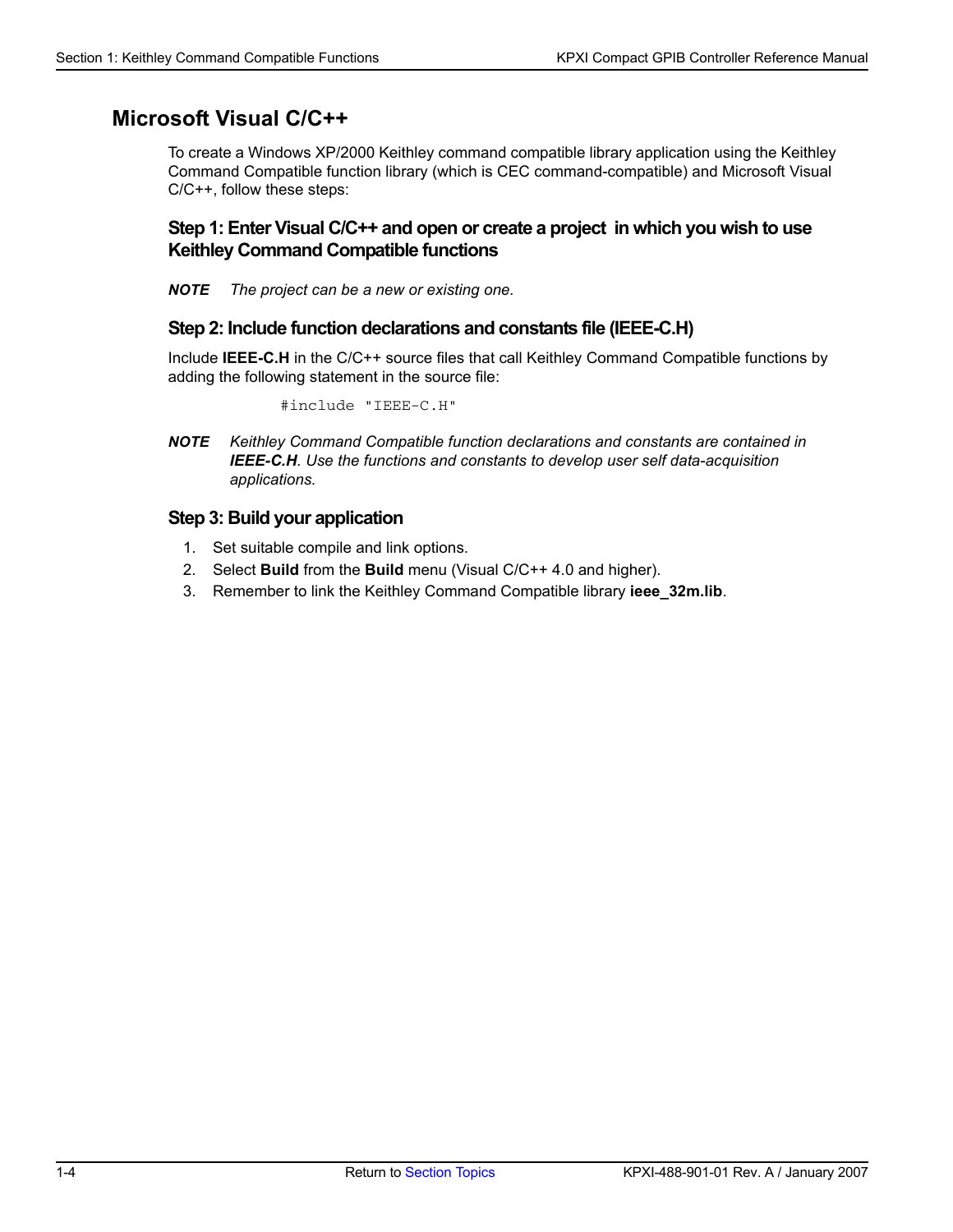## <span id="page-16-0"></span>**Microsoft Visual C/C++**

To create a Windows XP/2000 Keithley command compatible library application using the Keithley Command Compatible function library (which is CEC command-compatible) and Microsoft Visual C/C++, follow these steps:

#### **Step 1: Enter Visual C/C++ and open or create a project in which you wish to use Keithley Command Compatible functions**

*NOTE The project can be a new or existing one.*

#### **Step 2: Include function declarations and constants file (IEEE-C.H)**

Include **IEEE-C.H** in the C/C++ source files that call Keithley Command Compatible functions by adding the following statement in the source file:

#include "IEEE-C.H"

*NOTE Keithley Command Compatible function declarations and constants are contained in IEEE-C.H. Use the functions and constants to develop user self data-acquisition applications.*

#### **Step 3: Build your application**

- 1. Set suitable compile and link options.
- 2. Select **Build** from the **Build** menu (Visual C/C++ 4.0 and higher).
- 3. Remember to link the Keithley Command Compatible library **ieee\_32m.lib**.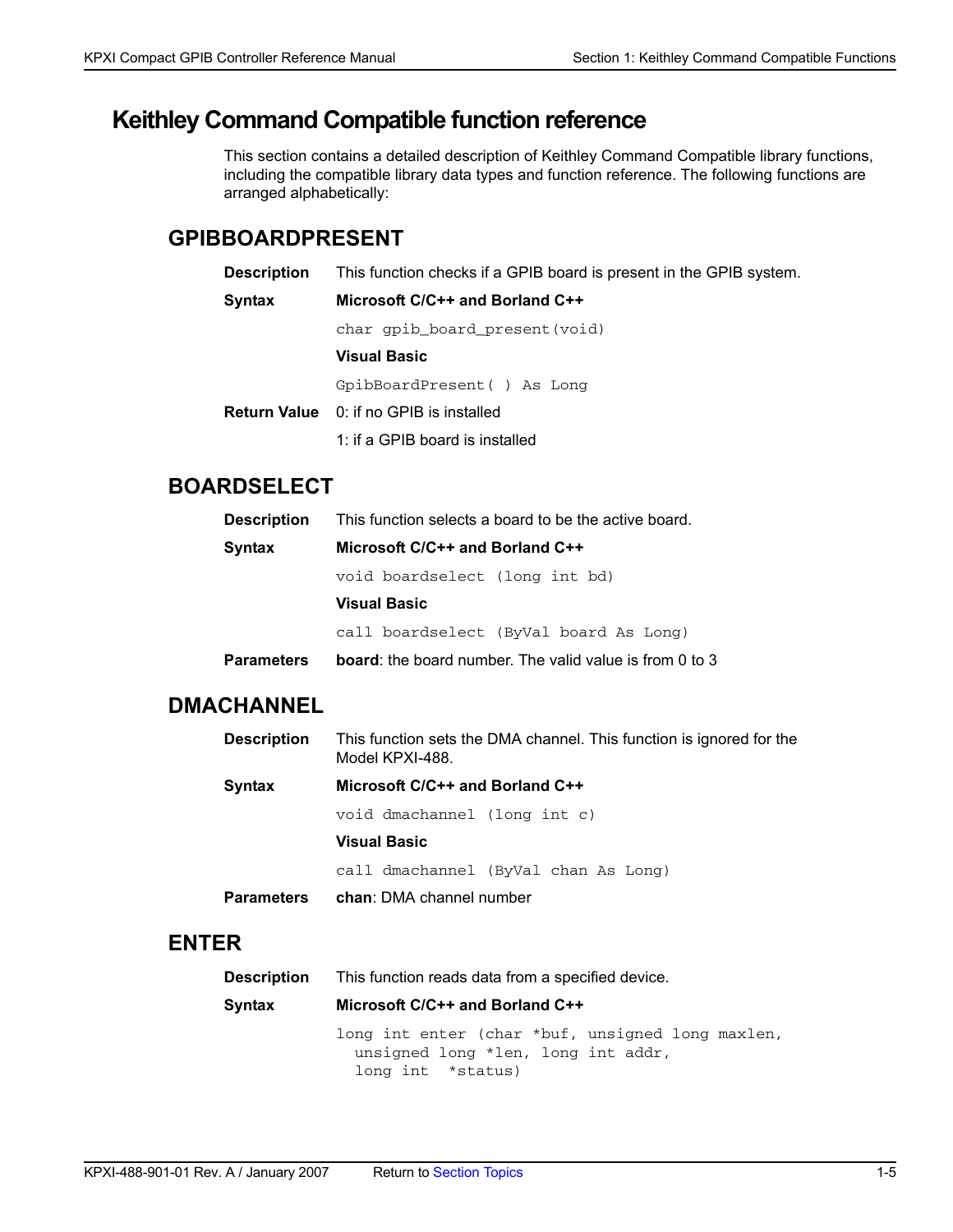## <span id="page-17-0"></span>**Keithley Command Compatible function reference**

This section contains a detailed description of Keithley Command Compatible library functions, including the compatible library data types and function reference. The following functions are arranged alphabetically:

## <span id="page-17-1"></span>**GPIBBOARDPRESENT**

| <b>Description</b> | This function checks if a GPIB board is present in the GPIB system. |
|--------------------|---------------------------------------------------------------------|
| Syntax             | Microsoft C/C++ and Borland C++                                     |
|                    | char qpib board present (void)                                      |
|                    | <b>Visual Basic</b>                                                 |
|                    | GpibBoardPresent() As Long                                          |
|                    | <b>Return Value</b> 0: if no GPIB is installed                      |
|                    | 1: if a GPIB board is installed                                     |
|                    |                                                                     |

## <span id="page-17-2"></span>**BOARDSELECT**

| <b>Description</b> | This function selects a board to be the active board.          |
|--------------------|----------------------------------------------------------------|
| <b>Syntax</b>      | Microsoft C/C++ and Borland C++                                |
|                    | void boardselect (long int bd)                                 |
|                    | <b>Visual Basic</b>                                            |
|                    | call boardselect (ByVal board As Long)                         |
| <b>Parameters</b>  | <b>board:</b> the board number. The valid value is from 0 to 3 |

## <span id="page-17-3"></span>**DMACHANNEL**

| <b>Description</b> | This function sets the DMA channel. This function is ignored for the<br>Model KPXI-488. |
|--------------------|-----------------------------------------------------------------------------------------|
| <b>Syntax</b>      | Microsoft C/C++ and Borland C++                                                         |
|                    | void dmachannel (long int c)                                                            |
|                    | <b>Visual Basic</b>                                                                     |
|                    | call dmachannel (ByVal chan As Long)                                                    |
| <b>Parameters</b>  | chan: DMA channel number                                                                |

## <span id="page-17-4"></span>**ENTER**

|        | <b>Description</b> This function reads data from a specified device.                                        |  |  |
|--------|-------------------------------------------------------------------------------------------------------------|--|--|
| Syntax | Microsoft C/C++ and Borland C++                                                                             |  |  |
|        | long int enter (char *buf, unsigned long maxlen,<br>unsigned long *len, long int addr,<br>long int *status) |  |  |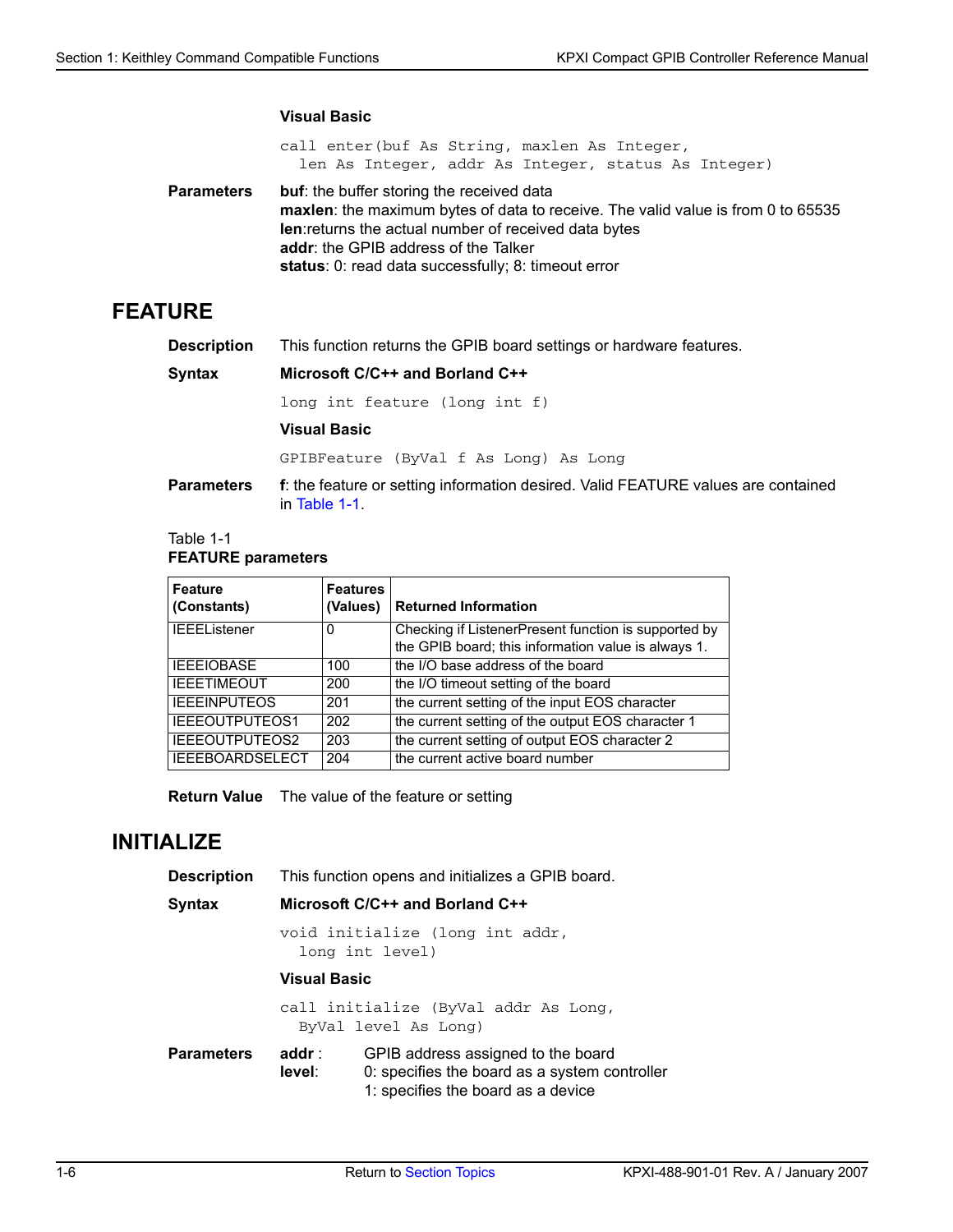#### **Visual Basic**

call enter(buf As String, maxlen As Integer, len As Integer, addr As Integer, status As Integer)

**Parameters** buf: the buffer storing the received data **maxlen**: the maximum bytes of data to receive. The valid value is from 0 to 65535 **len**:returns the actual number of received data bytes **addr**: the GPIB address of the Talker **status**: 0: read data successfully; 8: timeout error

## <span id="page-18-0"></span>**FEATURE**

| <b>Description</b> | This function returns the GPIB board settings or hardware features.                                   |
|--------------------|-------------------------------------------------------------------------------------------------------|
| Syntax             | Microsoft C/C++ and Borland C++                                                                       |
|                    | long int feature (long int f)                                                                         |
|                    | <b>Visual Basic</b>                                                                                   |
|                    | GPIBFeature (ByVal f As Long) As Long                                                                 |
| <b>Parameters</b>  | f: the feature or setting information desired. Valid FEATURE values are contained<br>in Table $1-1$ . |

#### <span id="page-18-3"></span><span id="page-18-2"></span>Table 1-1 **FEATURE parameters**

| <b>Feature</b><br>(Constants) | <b>Features</b><br>(Values) | <b>Returned Information</b>                                                                                 |
|-------------------------------|-----------------------------|-------------------------------------------------------------------------------------------------------------|
| <b>IEEEListener</b>           | 0                           | Checking if ListenerPresent function is supported by<br>the GPIB board; this information value is always 1. |
| <b>IEEEIOBASE</b>             | 100                         | the I/O base address of the board                                                                           |
| <b>IEEETIMEOUT</b>            | 200                         | the I/O timeout setting of the board                                                                        |
| <b>IEEEINPUTEOS</b>           | 201                         | the current setting of the input EOS character                                                              |
| <b>IEEEOUTPUTEOS1</b>         | 202                         | the current setting of the output EOS character 1                                                           |
| <b>IEEEOUTPUTEOS2</b>         | 203                         | the current setting of output EOS character 2                                                               |
| <b>IEEEBOARDSELECT</b>        | 204                         | the current active board number                                                                             |

**Return Value** The value of the feature or setting

## <span id="page-18-1"></span>**INITIALIZE**

| <b>Description</b> | This function opens and initializes a GPIB board.                                                                                             |  |  |  |
|--------------------|-----------------------------------------------------------------------------------------------------------------------------------------------|--|--|--|
| Syntax             | Microsoft C/C++ and Borland C++                                                                                                               |  |  |  |
|                    | void initialize (long int addr,<br>long int level)                                                                                            |  |  |  |
|                    | Visual Basic                                                                                                                                  |  |  |  |
|                    | call initialize (ByVal addr As Long,<br>ByVal level As Long)                                                                                  |  |  |  |
| <b>Parameters</b>  | addr :<br>GPIB address assigned to the board<br>0: specifies the board as a system controller<br>level∶<br>1: specifies the board as a device |  |  |  |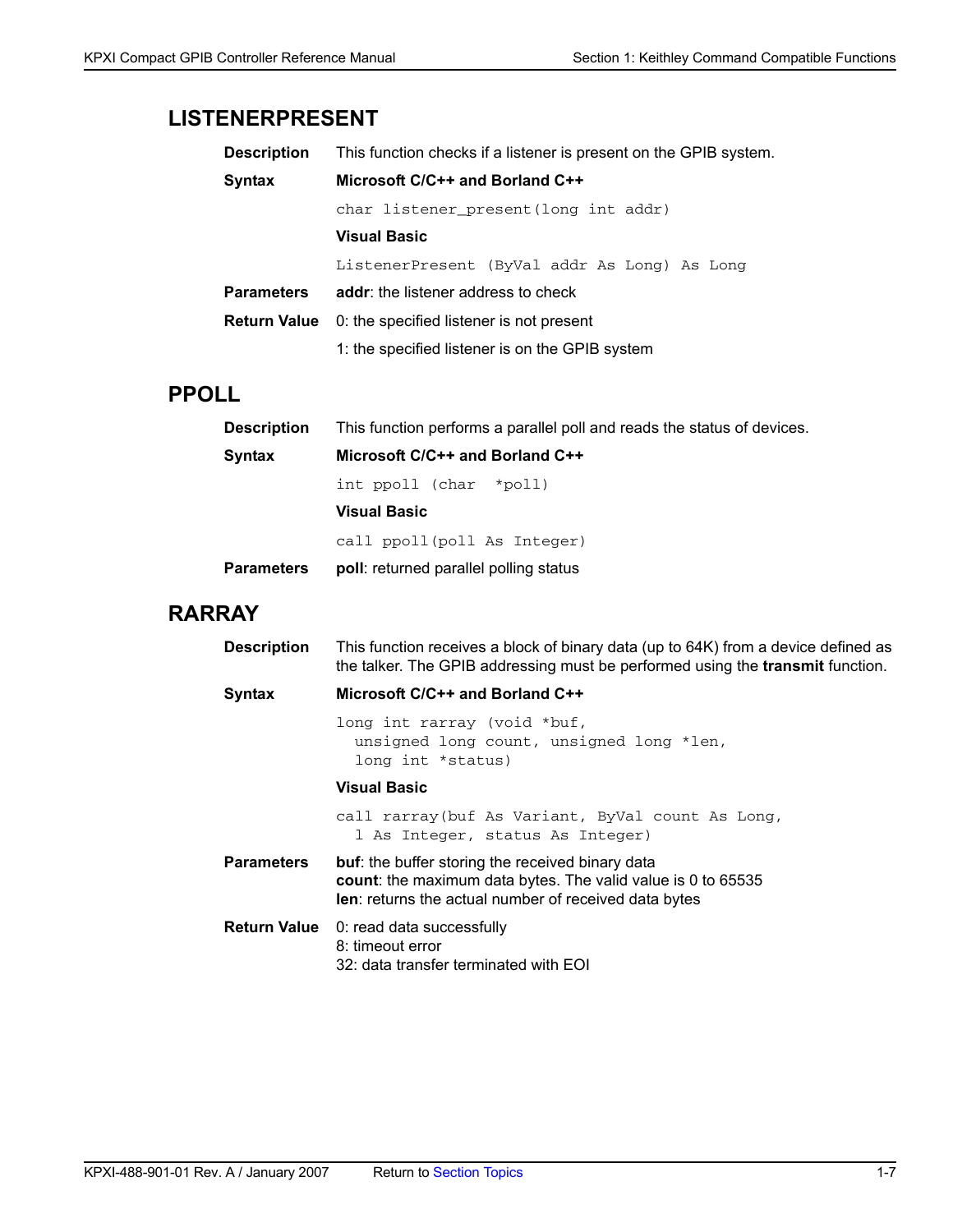## <span id="page-19-0"></span>**LISTENERPRESENT**

| <b>Description</b>  | This function checks if a listener is present on the GPIB system. |  |  |  |
|---------------------|-------------------------------------------------------------------|--|--|--|
| Syntax              | Microsoft C/C++ and Borland C++                                   |  |  |  |
|                     | char listener present (long int addr)                             |  |  |  |
|                     | <b>Visual Basic</b>                                               |  |  |  |
|                     | ListenerPresent (ByVal addr As Long) As Long                      |  |  |  |
| <b>Parameters</b>   | <b>addr</b> : the listener address to check                       |  |  |  |
| <b>Return Value</b> | 0: the specified listener is not present                          |  |  |  |
|                     | 1: the specified listener is on the GPIB system                   |  |  |  |

### <span id="page-19-1"></span>**PPOLL**

| <b>Description</b> | This function performs a parallel poll and reads the status of devices. |
|--------------------|-------------------------------------------------------------------------|
| Syntax             | Microsoft C/C++ and Borland C++                                         |
|                    | int $ppoll$ (char $*pol1$ )                                             |
|                    | <b>Visual Basic</b>                                                     |
|                    | call ppoll(poll As Integer)                                             |
| <b>Parameters</b>  | <b>poll:</b> returned parallel polling status                           |
|                    |                                                                         |

## <span id="page-19-2"></span>**RARRAY**

| <b>Description</b> | This function receives a block of binary data (up to 64K) from a device defined as<br>the talker. The GPIB addressing must be performed using the <b>transmit</b> function.             |
|--------------------|-----------------------------------------------------------------------------------------------------------------------------------------------------------------------------------------|
| Syntax             | Microsoft C/C++ and Borland C++                                                                                                                                                         |
|                    | long int rarray (void *buf,<br>unsigned long count, unsigned long *len,<br>long int *status)                                                                                            |
|                    | <b>Visual Basic</b>                                                                                                                                                                     |
|                    | call rarray (buf As Variant, ByVal count As Long,<br>1 As Integer, status As Integer)                                                                                                   |
| Parameters         | <b>buf:</b> the buffer storing the received binary data<br>count: the maximum data bytes. The valid value is 0 to 65535<br><b>len:</b> returns the actual number of received data bytes |
|                    | <b>Return Value</b> 0: read data successfully<br>8: timeout error<br>32: data transfer terminated with EOI                                                                              |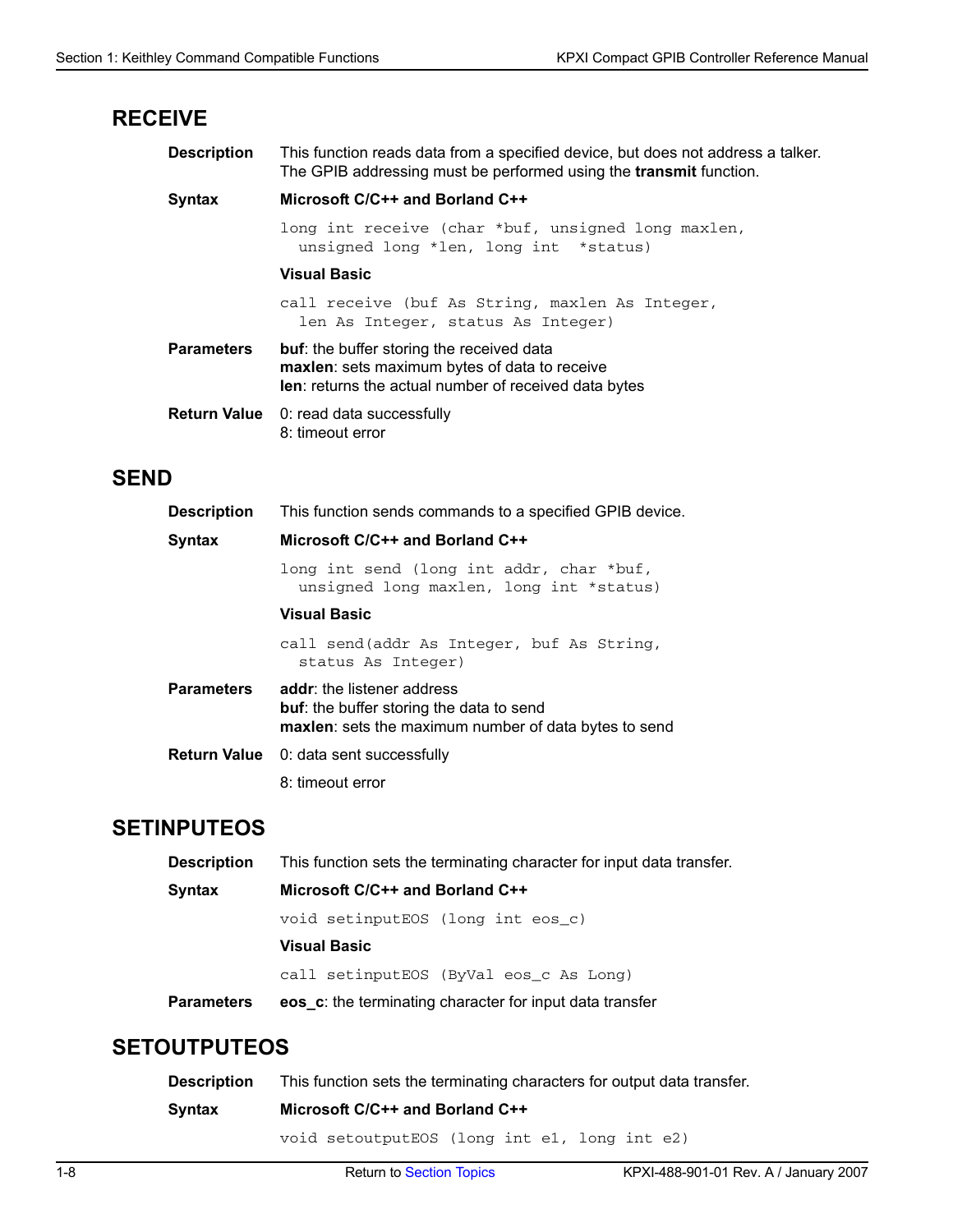<span id="page-20-0"></span>

| <b>RECEIVE</b>     |                                                                                                                                                               |
|--------------------|---------------------------------------------------------------------------------------------------------------------------------------------------------------|
| <b>Description</b> | This function reads data from a specified device, but does not address a talker.<br>The GPIB addressing must be performed using the <b>transmit</b> function. |
| <b>Syntax</b>      | Microsoft C/C++ and Borland C++                                                                                                                               |
|                    | long int receive (char *buf, unsigned long maxlen,<br>unsigned long *len, long int *status)                                                                   |
|                    | <b>Visual Basic</b>                                                                                                                                           |
|                    | call receive (buf As String, maxlen As Integer,<br>len As Integer, status As Integer)                                                                         |
| <b>Parameters</b>  | <b>buf:</b> the buffer storing the received data<br>maxlen: sets maximum bytes of data to receive<br>len: returns the actual number of received data bytes    |
|                    | <b>Return Value</b> 0: read data successfully<br>8: timeout error                                                                                             |

## <span id="page-20-1"></span>**SEND**

| <b>Description</b> | This function sends commands to a specified GPIB device.                                                                                      |  |  |  |
|--------------------|-----------------------------------------------------------------------------------------------------------------------------------------------|--|--|--|
| Syntax             | Microsoft C/C++ and Borland C++                                                                                                               |  |  |  |
|                    | long int send (long int addr, char *buf,<br>unsigned long maxlen, long int *status)                                                           |  |  |  |
|                    | <b>Visual Basic</b>                                                                                                                           |  |  |  |
|                    | call send(addr As Integer, buf As String,<br>status As Integer)                                                                               |  |  |  |
| <b>Parameters</b>  | addr: the listener address<br><b>buf:</b> the buffer storing the data to send<br><b>maxlen:</b> sets the maximum number of data bytes to send |  |  |  |
|                    | <b>Return Value</b> 0: data sent successfully                                                                                                 |  |  |  |
|                    | 8: timeout error                                                                                                                              |  |  |  |

## <span id="page-20-2"></span>**SETINPUTEOS**

| <b>Description</b> | This function sets the terminating character for input data transfer. |  |  |
|--------------------|-----------------------------------------------------------------------|--|--|
| <b>Syntax</b>      | Microsoft C/C++ and Borland C++                                       |  |  |
|                    | void setinputEOS (long int eos c)                                     |  |  |
|                    | <b>Visual Basic</b>                                                   |  |  |
|                    | call setinputEOS (ByVal eos c As Long)                                |  |  |
| <b>Parameters</b>  | <b>eos</b> c: the terminating character for input data transfer       |  |  |

## <span id="page-20-3"></span>**SETOUTPUTEOS**

**Syntax Microsoft C/C++ and Borland C++** 

void setoutputEOS (long int e1, long int e2)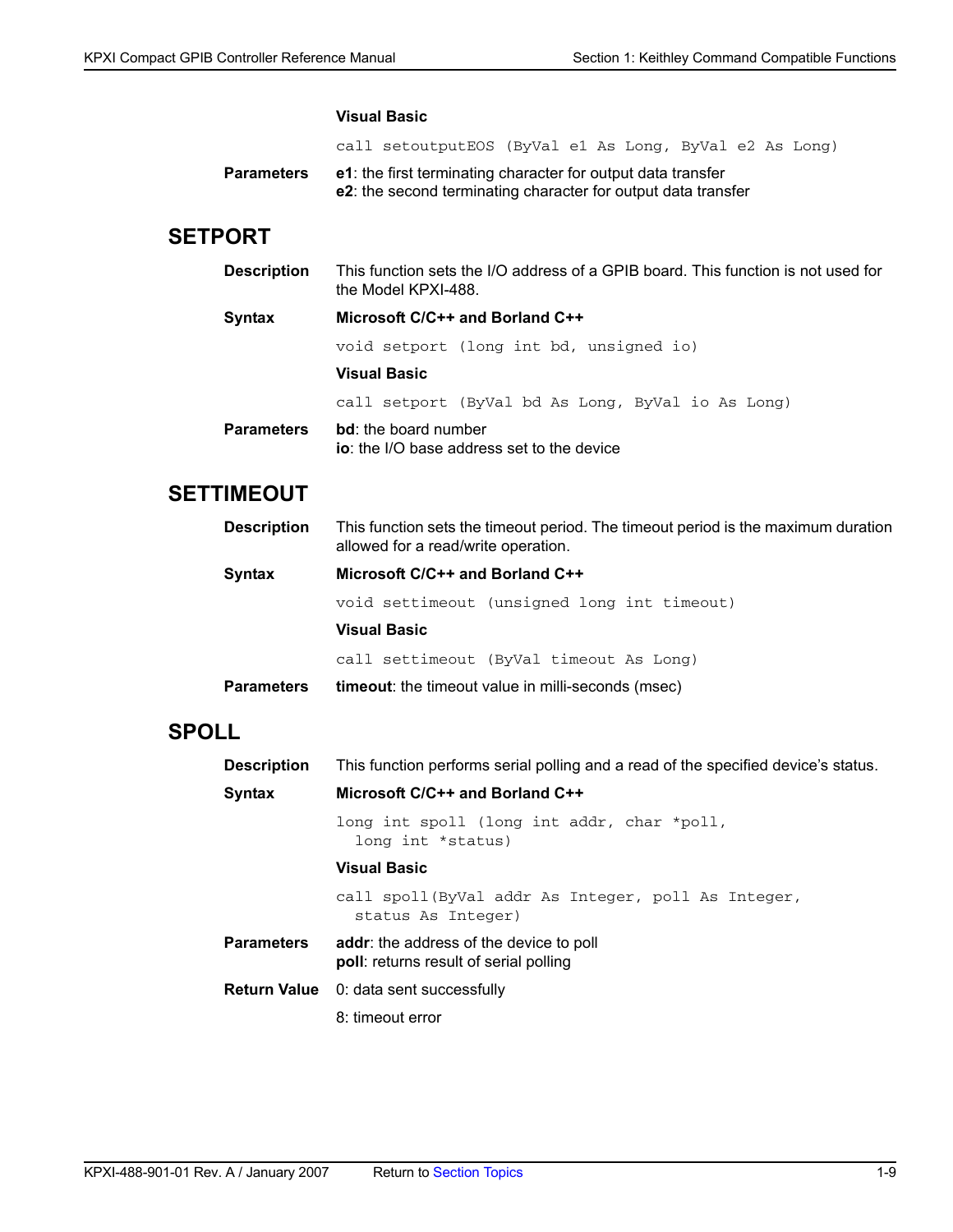#### **Visual Basic**

|            | call setoutputEOS (ByVal e1 As Long, ByVal e2 As Long)       |  |  |  |  |
|------------|--------------------------------------------------------------|--|--|--|--|
| Parameters | e1: the first terminating character for output data transfer |  |  |  |  |

**e2**: the second terminating character for output data transfer

## <span id="page-21-0"></span>**SETPORT**

| <b>Description</b> | This function sets the I/O address of a GPIB board. This function is not used for<br>the Model KPXI-488. |
|--------------------|----------------------------------------------------------------------------------------------------------|
| Syntax             | Microsoft C/C++ and Borland C++                                                                          |
|                    | void setport (long int bd, unsigned io)                                                                  |

#### **Visual Basic**

call setport (ByVal bd As Long, ByVal io As Long)

| Parameters | <b>bd</b> : the board number                       |
|------------|----------------------------------------------------|
|            | <b>io</b> : the I/O base address set to the device |

## <span id="page-21-1"></span>**SETTIMEOUT**

| <b>Description</b> | This function sets the timeout period. The timeout period is the maximum duration<br>allowed for a read/write operation. |  |
|--------------------|--------------------------------------------------------------------------------------------------------------------------|--|
| <b>Syntax</b>      | Microsoft C/C++ and Borland C++                                                                                          |  |
|                    | void settimeout (unsigned long int timeout)                                                                              |  |
|                    | <b>Visual Basic</b>                                                                                                      |  |
|                    | call settimeout (ByVal timeout As Long)                                                                                  |  |
| <b>Parameters</b>  | <b>timeout:</b> the timeout value in milli-seconds (msec)                                                                |  |

## <span id="page-21-2"></span>**SPOLL**

| <b>Description</b> | This function performs serial polling and a read of the specified device's status. |
|--------------------|------------------------------------------------------------------------------------|
| Syntax             | Microsoft C/C++ and Borland C++                                                    |
|                    | long int spoll (long int addr, char *poll,<br>long int *status)                    |
|                    | <b>Visual Basic</b>                                                                |
|                    | call spoll(ByVal addr As Integer, poll As Integer,<br>status As Integer)           |
| <b>Parameters</b>  | addr: the address of the device to poll<br>poll: returns result of serial polling  |
|                    | <b>Return Value</b> 0: data sent successfully                                      |
|                    | 8: timeout error                                                                   |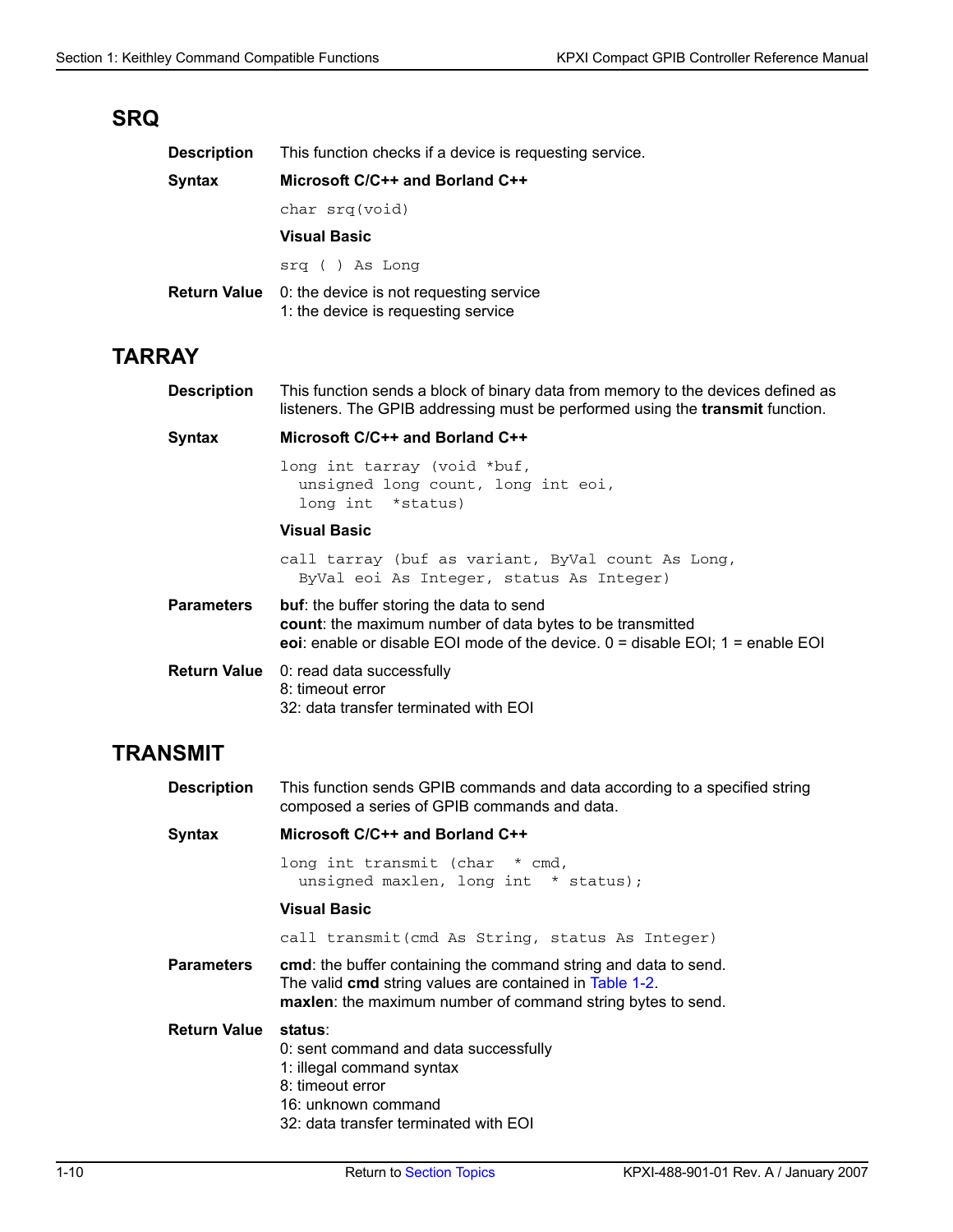## <span id="page-22-0"></span>**SRQ**

| <b>Description</b>  | This function checks if a device is requesting service.                        |
|---------------------|--------------------------------------------------------------------------------|
| <b>Syntax</b>       | Microsoft C/C++ and Borland C++                                                |
|                     | char srq(void)                                                                 |
|                     | <b>Visual Basic</b>                                                            |
|                     | sra ( ) As Long                                                                |
| <b>Return Value</b> | 0: the device is not requesting service<br>1: the device is requesting service |

# <span id="page-22-1"></span>**TARRAY**

| <b>Description</b> | This function sends a block of binary data from memory to the devices defined as<br>listeners. The GPIB addressing must be performed using the transmit function.                                         |  |
|--------------------|-----------------------------------------------------------------------------------------------------------------------------------------------------------------------------------------------------------|--|
| <b>Syntax</b>      | Microsoft C/C++ and Borland C++                                                                                                                                                                           |  |
|                    | long int tarray (void *buf,<br>unsigned long count, long int eoi,<br>long int *status)                                                                                                                    |  |
|                    | <b>Visual Basic</b>                                                                                                                                                                                       |  |
|                    | call tarray (buf as variant, ByVal count As Long,<br>ByVal eoi As Integer, status As Integer)                                                                                                             |  |
| <b>Parameters</b>  | <b>buf:</b> the buffer storing the data to send<br><b>count:</b> the maximum number of data bytes to be transmitted<br>eoi: enable or disable EOI mode of the device. $0 =$ disable EOI; $1 =$ enable EOI |  |
|                    | <b>Return Value</b> 0: read data successfully<br>8: timeout error<br>32: data transfer terminated with EOI                                                                                                |  |

## <span id="page-22-2"></span>**TRANSMIT**

| <b>Description</b>   | This function sends GPIB commands and data according to a specified string<br>composed a series of GPIB commands and data.                                                                        |
|----------------------|---------------------------------------------------------------------------------------------------------------------------------------------------------------------------------------------------|
| Syntax               | Microsoft C/C++ and Borland C++                                                                                                                                                                   |
|                      | long int transmit (char * cmd,<br>unsigned maxlen, long int $*$ status);                                                                                                                          |
|                      | <b>Visual Basic</b>                                                                                                                                                                               |
|                      | call transmit (cmd As String, status As Integer)                                                                                                                                                  |
| <b>Parameters</b>    | <b>cmd</b> : the buffer containing the command string and data to send.<br>The valid cmd string values are contained in Table 1-2.<br>maxlen: the maximum number of command string bytes to send. |
| Return Value status: | 0: sent command and data successfully<br>1: illegal command syntax<br>8: timeout error<br>16: unknown command<br>32: data transfer terminated with EOI                                            |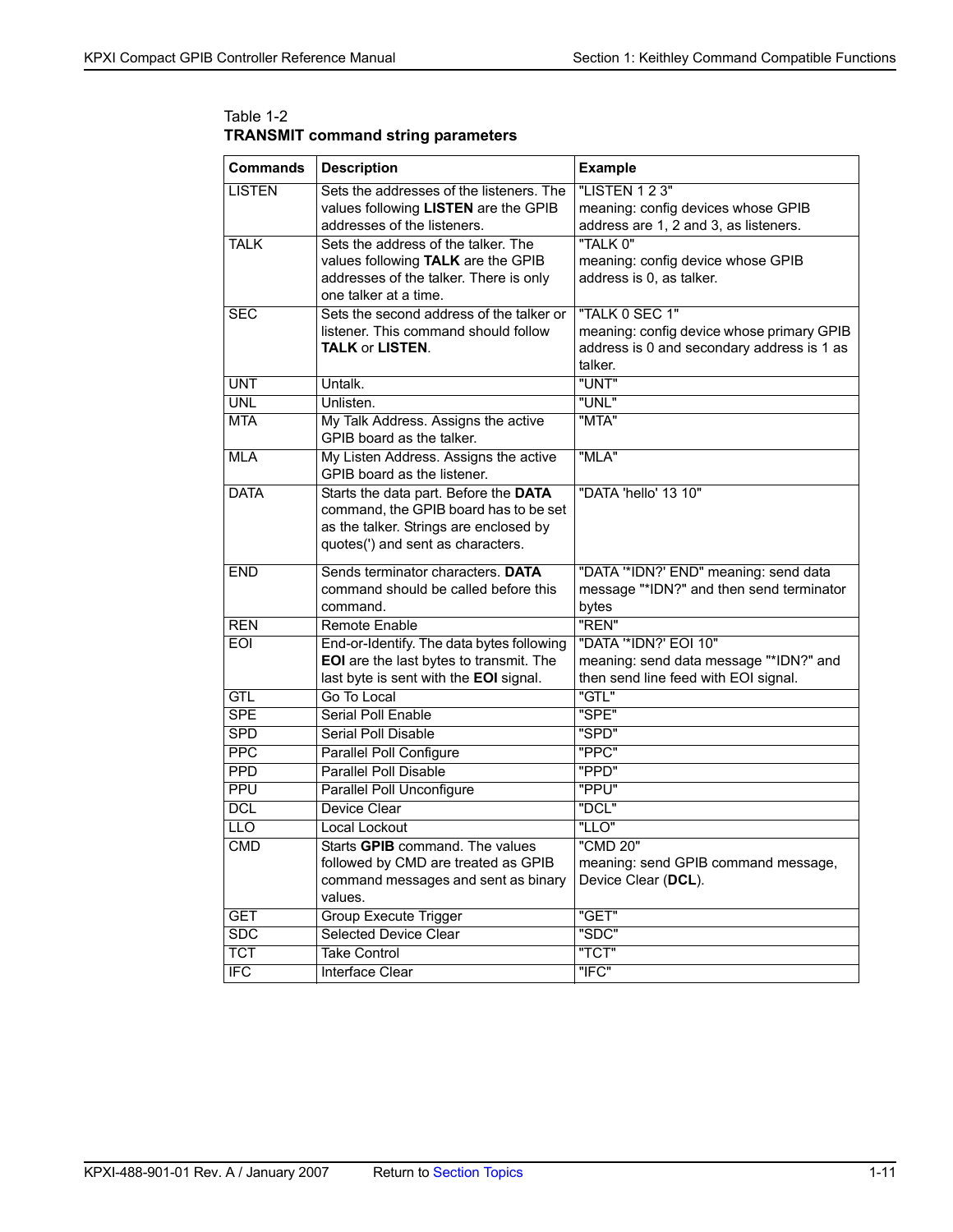| <b>Commands</b> | <b>Description</b>                                                               | <b>Example</b>                                       |
|-----------------|----------------------------------------------------------------------------------|------------------------------------------------------|
|                 |                                                                                  |                                                      |
| <b>LISTEN</b>   | Sets the addresses of the listeners. The<br>values following LISTEN are the GPIB | "LISTEN 1 2 3"<br>meaning: config devices whose GPIB |
|                 | addresses of the listeners.                                                      | address are 1, 2 and 3, as listeners.                |
| <b>TALK</b>     | Sets the address of the talker. The                                              | "TALK 0"                                             |
|                 | values following TALK are the GPIB                                               | meaning: config device whose GPIB                    |
|                 | addresses of the talker. There is only                                           | address is 0, as talker.                             |
|                 | one talker at a time.                                                            |                                                      |
| <b>SEC</b>      | Sets the second address of the talker or                                         | "TALK 0 SEC 1"                                       |
|                 | listener. This command should follow                                             | meaning: config device whose primary GPIB            |
|                 | <b>TALK or LISTEN.</b>                                                           | address is 0 and secondary address is 1 as           |
|                 |                                                                                  | talker.                                              |
| <b>UNT</b>      | Untalk.                                                                          | "UNT"                                                |
| <b>UNL</b>      | Unlisten.                                                                        | "UNL"                                                |
| <b>MTA</b>      | My Talk Address. Assigns the active                                              | "MTA"                                                |
|                 | GPIB board as the talker.                                                        |                                                      |
| <b>MLA</b>      | My Listen Address. Assigns the active                                            | "MLA"                                                |
| <b>DATA</b>     | GPIB board as the listener.                                                      | "DATA 'hello' 13 10"                                 |
|                 | Starts the data part. Before the DATA<br>command, the GPIB board has to be set   |                                                      |
|                 | as the talker. Strings are enclosed by                                           |                                                      |
|                 | quotes(') and sent as characters.                                                |                                                      |
|                 |                                                                                  |                                                      |
| <b>END</b>      | Sends terminator characters. DATA                                                | "DATA "IDN?' END" meaning: send data                 |
|                 | command should be called before this                                             | message "*IDN?" and then send terminator             |
| <b>REN</b>      | command.<br><b>Remote Enable</b>                                                 | bytes<br>"REN"                                       |
| <b>EOI</b>      | End-or-Identify. The data bytes following                                        | "DATA "*IDN?' EOI 10"                                |
|                 | EOI are the last bytes to transmit. The                                          | meaning: send data message "*IDN?" and               |
|                 | last byte is sent with the EOI signal.                                           | then send line feed with EOI signal.                 |
| <b>GTL</b>      | Go To Local                                                                      | "GTL"                                                |
| <b>SPE</b>      | <b>Serial Poll Enable</b>                                                        | "SPE"                                                |
| <b>SPD</b>      | Serial Poll Disable                                                              | "SPD"                                                |
| <b>PPC</b>      | Parallel Poll Configure                                                          | "PPC"                                                |
| <b>PPD</b>      | Parallel Poll Disable                                                            | "PPD"                                                |
| <b>PPU</b>      | Parallel Poll Unconfigure                                                        | "PPU"                                                |
| <b>DCL</b>      | Device Clear                                                                     | "DCL"                                                |
| LIO             | Local Lockout                                                                    | "LLO"                                                |
| <b>CMD</b>      | Starts GPIB command. The values                                                  | "CMD 20"                                             |
|                 | followed by CMD are treated as GPIB                                              | meaning: send GPIB command message,                  |
|                 | command messages and sent as binary                                              | Device Clear (DCL).                                  |
|                 | values.                                                                          |                                                      |
| <b>GET</b>      | Group Execute Trigger                                                            | "GET"                                                |
| <b>SDC</b>      | <b>Selected Device Clear</b>                                                     | "SDC"                                                |
| <b>TCT</b>      | <b>Take Control</b>                                                              | "TCT"                                                |
| IFC             | <b>Interface Clear</b>                                                           | "IFC"                                                |

<span id="page-23-1"></span><span id="page-23-0"></span>

| Table 1-2                                 |  |
|-------------------------------------------|--|
| <b>TRANSMIT command string parameters</b> |  |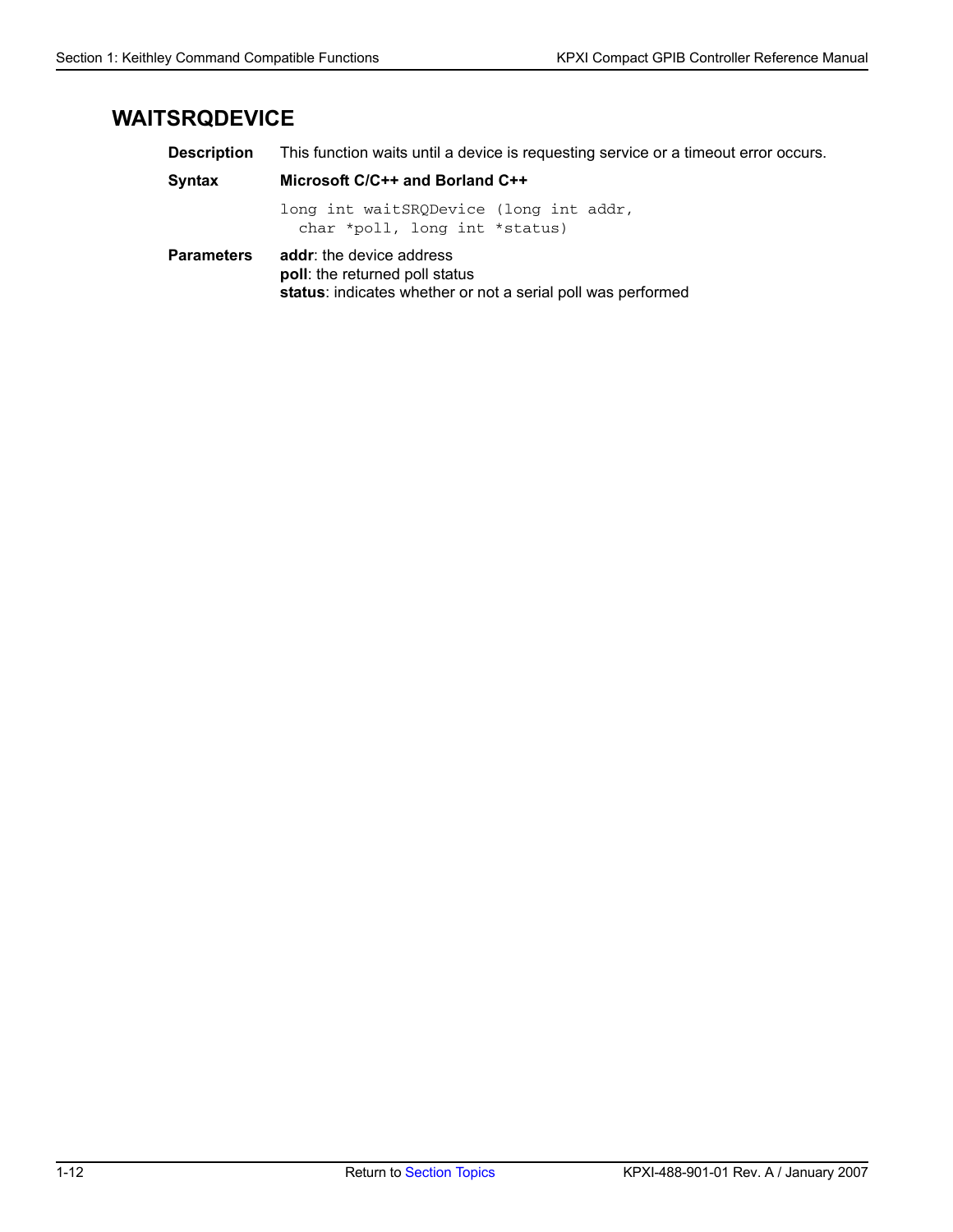## <span id="page-24-0"></span>**WAITSRQDEVICE**

| <b>Description</b> | This function waits until a device is requesting service or a timeout error occurs.                                               |
|--------------------|-----------------------------------------------------------------------------------------------------------------------------------|
| Syntax             | Microsoft C/C++ and Borland C++                                                                                                   |
|                    | long int waitSRODevice (long int addr,<br>char *poll, long int *status)                                                           |
| <b>Parameters</b>  | addr: the device address<br><b>poll:</b> the returned poll status<br>status: indicates whether or not a serial poll was performed |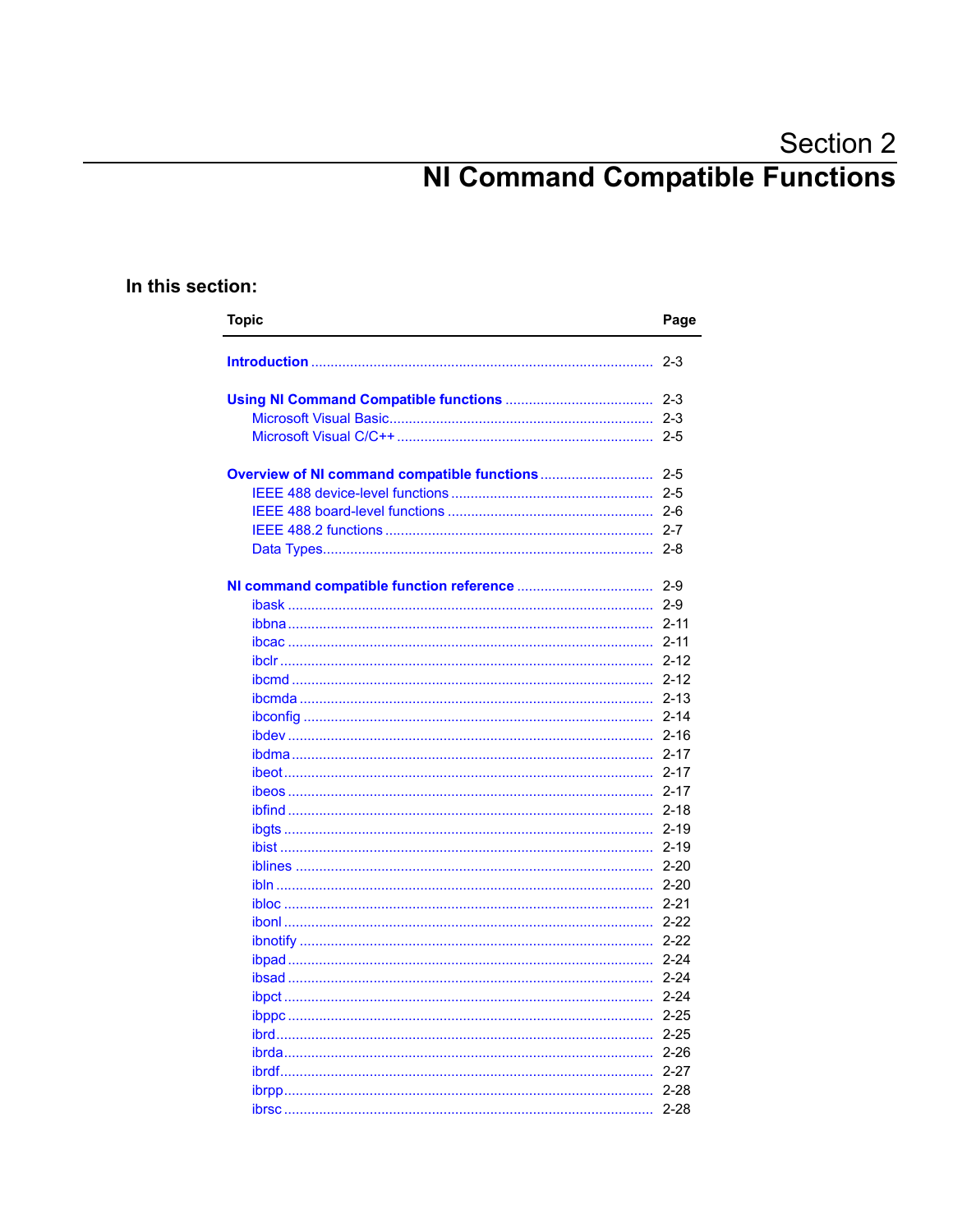# <span id="page-25-2"></span><span id="page-25-1"></span>Section 2 NI Command Compatible Functions

## <span id="page-25-3"></span><span id="page-25-0"></span>In this section:

| Topic                                         | Page     |
|-----------------------------------------------|----------|
|                                               | $2 - 3$  |
|                                               |          |
|                                               |          |
|                                               |          |
|                                               | $2 - 5$  |
|                                               |          |
|                                               |          |
|                                               |          |
|                                               |          |
|                                               |          |
|                                               | $2 - 9$  |
| <u>ibask ……………………………………………………………………………………</u> | $2 - 9$  |
|                                               | $2 - 11$ |
|                                               | $2 - 11$ |
|                                               |          |
|                                               | $2 - 12$ |
|                                               |          |
|                                               | $2 - 14$ |
|                                               |          |
|                                               | $2 - 17$ |
|                                               |          |
|                                               | $2 - 17$ |
|                                               |          |
|                                               | $2 - 19$ |
|                                               |          |
|                                               | $2 - 20$ |
|                                               |          |
|                                               | $2 - 21$ |
|                                               | $2 - 22$ |
|                                               | $2 - 22$ |
|                                               |          |
|                                               | $2 - 24$ |
|                                               |          |
|                                               |          |
|                                               |          |
|                                               | $2 - 26$ |
|                                               |          |
|                                               |          |
|                                               | $2 - 28$ |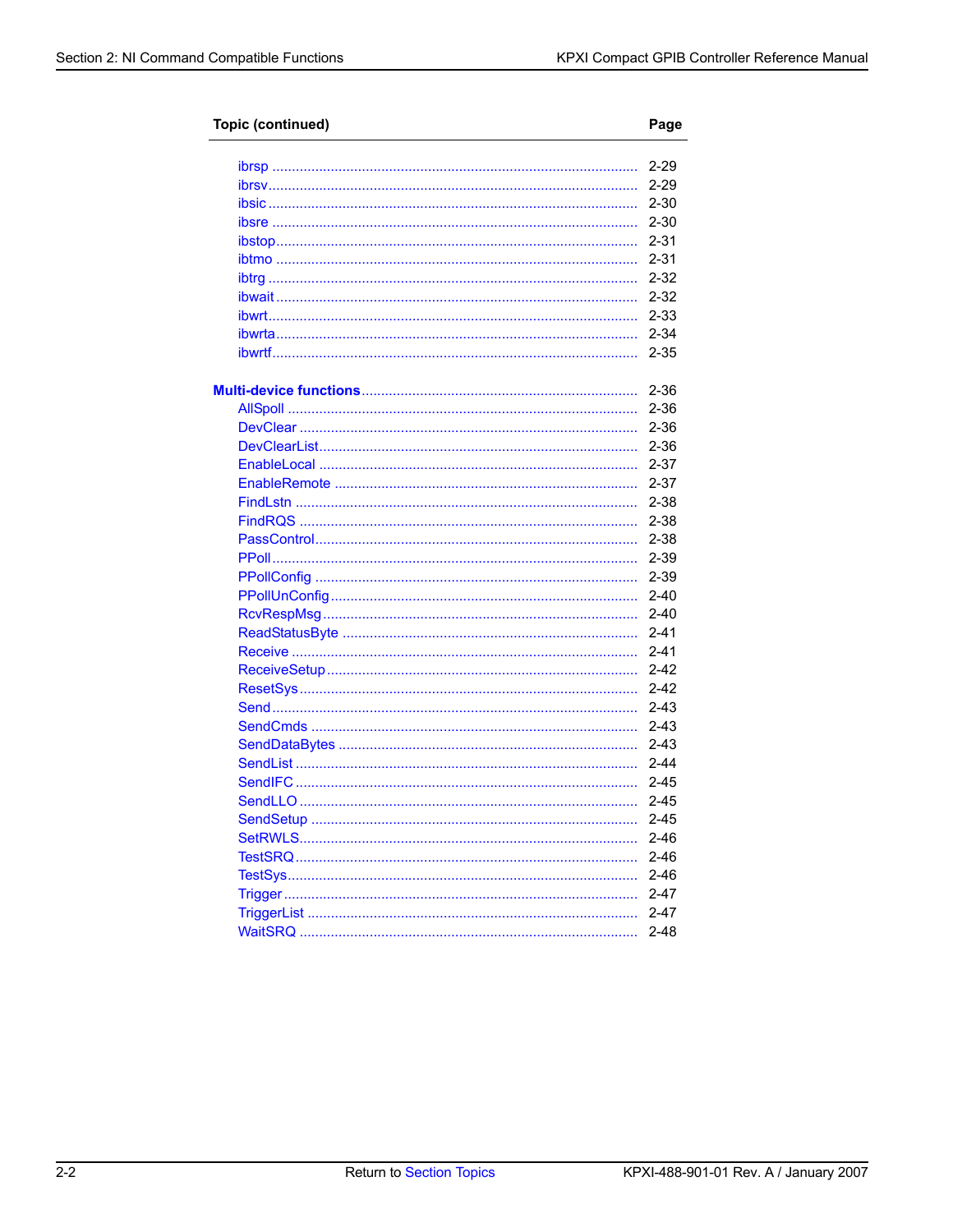| Topic (continued) | Page     |
|-------------------|----------|
|                   | $2 - 29$ |
|                   | $2 - 29$ |
|                   | $2 - 30$ |
|                   | $2 - 30$ |
|                   | $2 - 31$ |
|                   | $2 - 31$ |
|                   | $2 - 32$ |
|                   | $2 - 32$ |
|                   |          |
|                   |          |
|                   | $2 - 35$ |
|                   |          |
|                   | $2 - 36$ |
|                   | $2 - 36$ |
|                   | $2 - 36$ |
|                   | $2 - 36$ |
|                   | $2 - 37$ |
|                   | $2 - 37$ |
|                   | $2 - 38$ |
|                   | $2 - 38$ |
|                   | $2 - 38$ |
|                   | $2 - 39$ |
|                   | $2 - 39$ |
|                   | $2 - 40$ |
|                   | $2 - 40$ |
|                   | $2 - 41$ |
|                   | $2 - 41$ |
|                   | $2 - 42$ |
|                   | $2 - 42$ |
|                   | $2 - 43$ |
|                   | $2 - 43$ |
|                   | $2 - 43$ |
|                   | $2 - 44$ |
|                   | $2 - 45$ |
|                   | $2 - 45$ |
|                   | $2 - 45$ |
|                   | $2 - 46$ |
|                   | $2 - 46$ |
|                   | $2 - 46$ |
|                   | $2 - 47$ |
|                   | $2 - 47$ |
|                   | $2 - 48$ |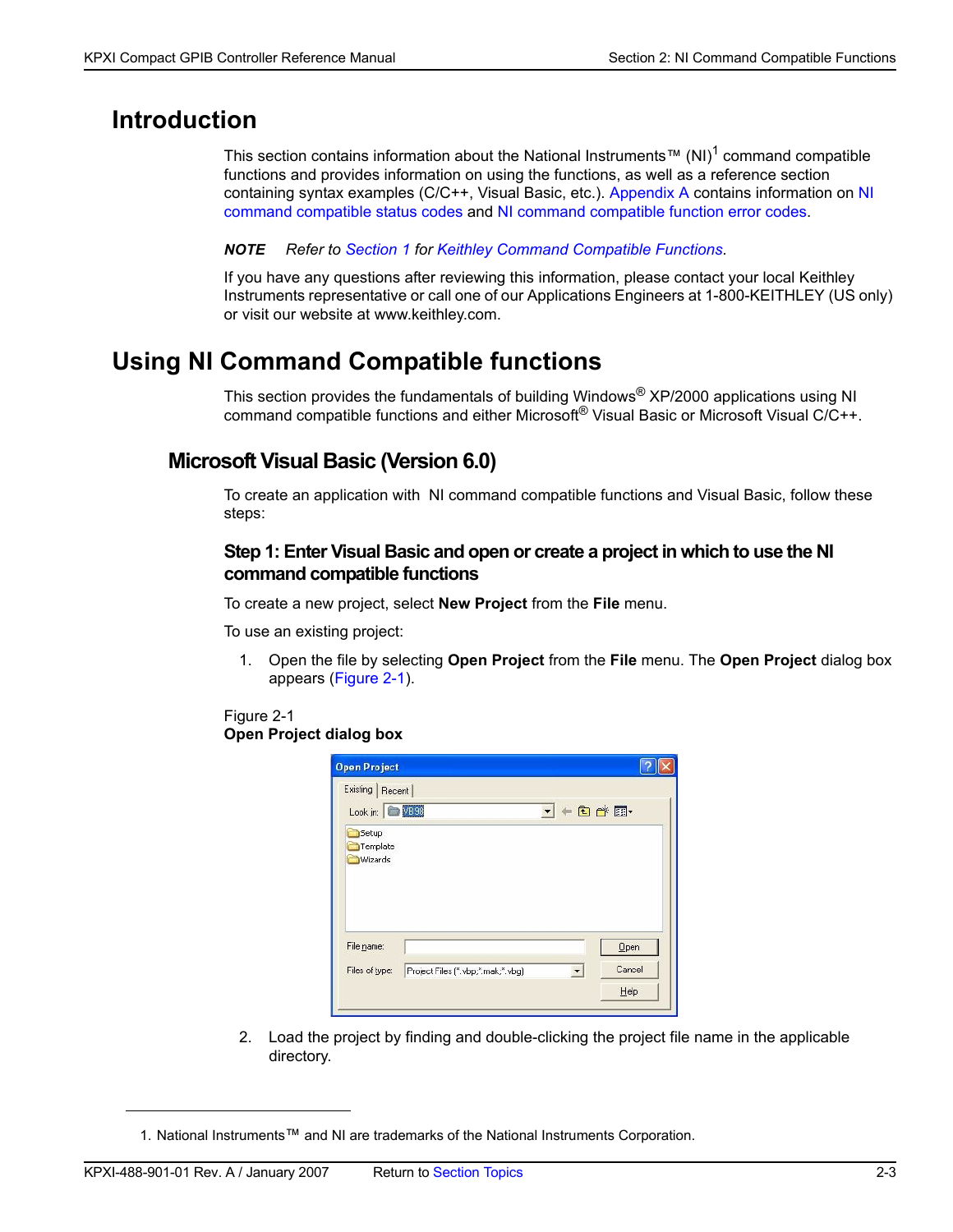## <span id="page-27-0"></span>**Introduction**

This section contains information about the National Instruments™ (NI)<sup>1</sup> command compatible functions and provides information on using the functions, as well as a reference section containing syntax examples (C/C++, Visual Basic, etc.). [Appendix](#page-73-1) A contains information on [NI](#page-74-2)  [command compatible status codes](#page-74-2) and [NI command compatible function error codes.](#page-75-2)

#### *NOTE Refer to [Section](#page-13-2) 1 for [Keithley Command Compatible Functions.](#page-13-3)*

If you have any questions after reviewing this information, please contact your local Keithley Instruments representative or call one of our Applications Engineers at 1-800-KEITHLEY (US only) or visit our website at www.keithley.com.

## <span id="page-27-1"></span>**Using NI Command Compatible functions**

This section provides the fundamentals of building Windows<sup>®</sup> XP/2000 applications using NI command compatible functions and either Microsoft® Visual Basic or Microsoft Visual C/C++.

## <span id="page-27-2"></span>**Microsoft Visual Basic (Version 6.0)**

To create an application with NI command compatible functions and Visual Basic, follow these steps:

#### **Step 1: Enter Visual Basic and open or create a project in which to use the NI command compatible functions**

To create a new project, select **New Project** from the **File** menu.

To use an existing project:

 1. Open the file by selecting **Open Project** from the **File** menu. The **Open Project** dialog box appears ([Figure 2-1\)](#page-27-4).

#### <span id="page-27-4"></span><span id="page-27-3"></span>Figure 2-1 **Open Project dialog box**

| Look in: <b>DIESE</b>        | $\cdot$ + Erë |      |
|------------------------------|---------------|------|
| Setup<br>Template<br>Wizards |               |      |
|                              |               |      |
| File name:                   |               | Qpen |

 2. Load the project by finding and double-clicking the project file name in the applicable directory.

<sup>1.</sup> National Instruments™ and NI are trademarks of the National Instruments Corporation.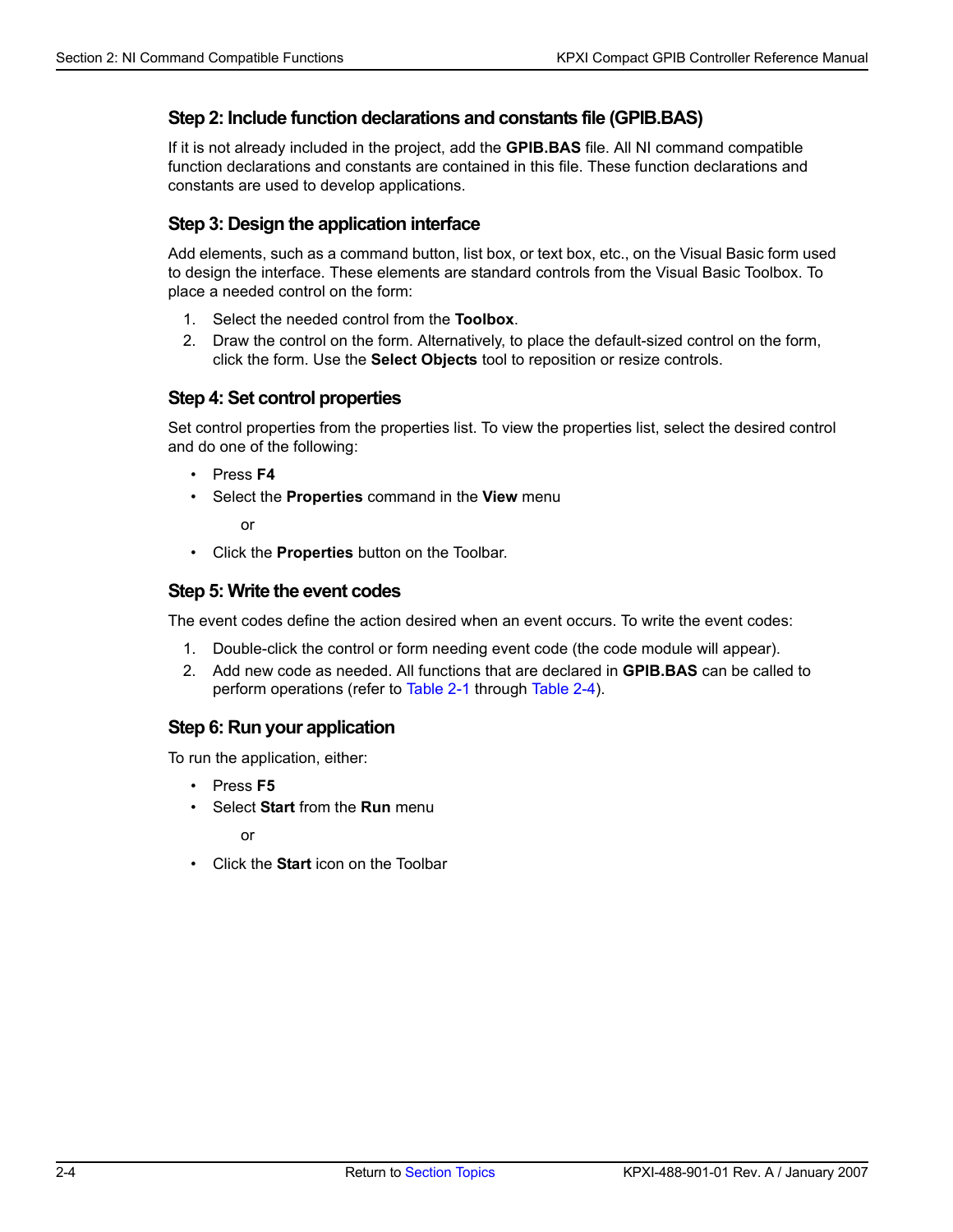#### **Step 2: Include function declarations and constants file (GPIB.BAS)**

If it is not already included in the project, add the **GPIB.BAS** file. All NI command compatible function declarations and constants are contained in this file. These function declarations and constants are used to develop applications.

#### **Step 3: Design the application interface**

Add elements, such as a command button, list box, or text box, etc., on the Visual Basic form used to design the interface. These elements are standard controls from the Visual Basic Toolbox. To place a needed control on the form:

- 1. Select the needed control from the **Toolbox**.
- 2. Draw the control on the form. Alternatively, to place the default-sized control on the form, click the form. Use the **Select Objects** tool to reposition or resize controls.

#### **Step 4: Set control properties**

Set control properties from the properties list. To view the properties list, select the desired control and do one of the following:

- Press **F4**
- Select the **Properties** command in the **View** menu

or

• Click the **Properties** button on the Toolbar.

#### **Step 5: Write the event codes**

The event codes define the action desired when an event occurs. To write the event codes:

- 1. Double-click the control or form needing event code (the code module will appear).
- 2. Add new code as needed. All functions that are declared in **GPIB.BAS** can be called to perform operations (refer to [Table 2-1](#page-29-4) through [Table 2-4\)](#page-32-2).

#### **Step 6: Run your application**

To run the application, either:

- Press **F5**
- Select **Start** from the **Run** menu

 $\alpha$ r

• Click the **Start** icon on the Toolbar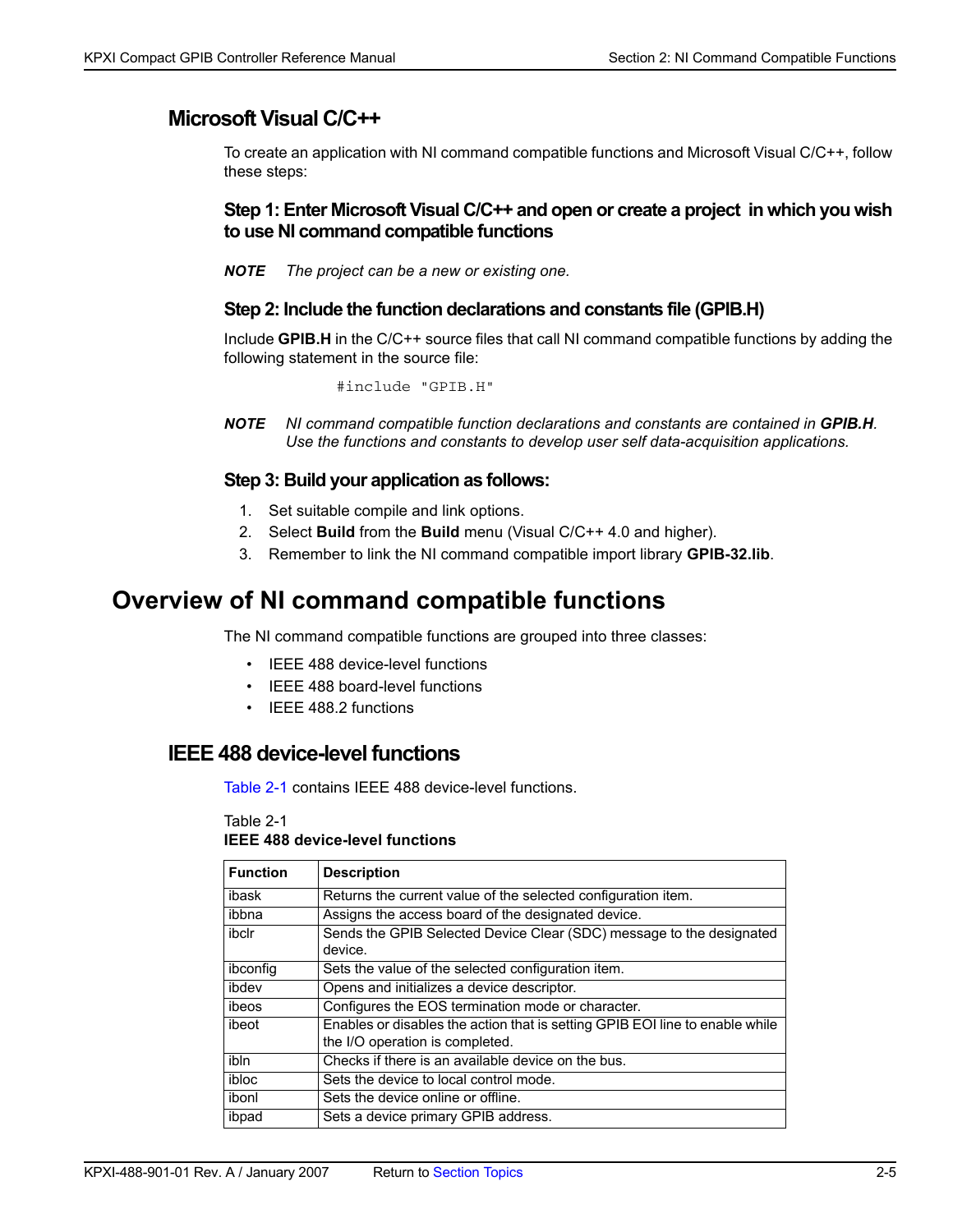## <span id="page-29-0"></span>**Microsoft Visual C/C++**

To create an application with NI command compatible functions and Microsoft Visual C/C++, follow these steps:

#### **Step 1: Enter Microsoft Visual C/C++ and open or create a project in which you wish to use NI command compatible functions**

*NOTE The project can be a new or existing one.*

#### **Step 2: Include the function declarations and constants file (GPIB.H)**

Include **GPIB.H** in the C/C++ source files that call NI command compatible functions by adding the following statement in the source file:

```
#include "GPIB.H"
```
**NOTE** *NI* command compatible function declarations and constants are contained in GPIB.H. *Use the functions and constants to develop user self data-acquisition applications.* 

## **Step 3: Build your application as follows:**

- 1. Set suitable compile and link options.
- 2. Select **Build** from the **Build** menu (Visual C/C++ 4.0 and higher).
- 3. Remember to link the NI command compatible import library **GPIB-32.lib**.

## <span id="page-29-1"></span>**Overview of NI command compatible functions**

The NI command compatible functions are grouped into three classes:

- IEEE 488 device-level functions
- IEEE 488 board-level functions
- IEEE 488.2 functions

## <span id="page-29-4"></span><span id="page-29-3"></span><span id="page-29-2"></span>**IEEE 488 device-level functions**

[Table 2-1](#page-29-4) contains IEEE 488 device-level functions.

#### Table 2-1 **IEEE 488 device-level functions**

| <b>Function</b> | <b>Description</b>                                                                                              |
|-----------------|-----------------------------------------------------------------------------------------------------------------|
| ibask           | Returns the current value of the selected configuration item.                                                   |
| ibbna           | Assigns the access board of the designated device.                                                              |
| ibclr           | Sends the GPIB Selected Device Clear (SDC) message to the designated<br>device.                                 |
| ibconfig        | Sets the value of the selected configuration item.                                                              |
| ibdev           | Opens and initializes a device descriptor.                                                                      |
| ibeos           | Configures the EOS termination mode or character.                                                               |
| ibeot           | Enables or disables the action that is setting GPIB EOI line to enable while<br>the I/O operation is completed. |
| ibln            | Checks if there is an available device on the bus.                                                              |
| ibloc           | Sets the device to local control mode.                                                                          |
| ibonl           | Sets the device online or offline.                                                                              |
| ibpad           | Sets a device primary GPIB address.                                                                             |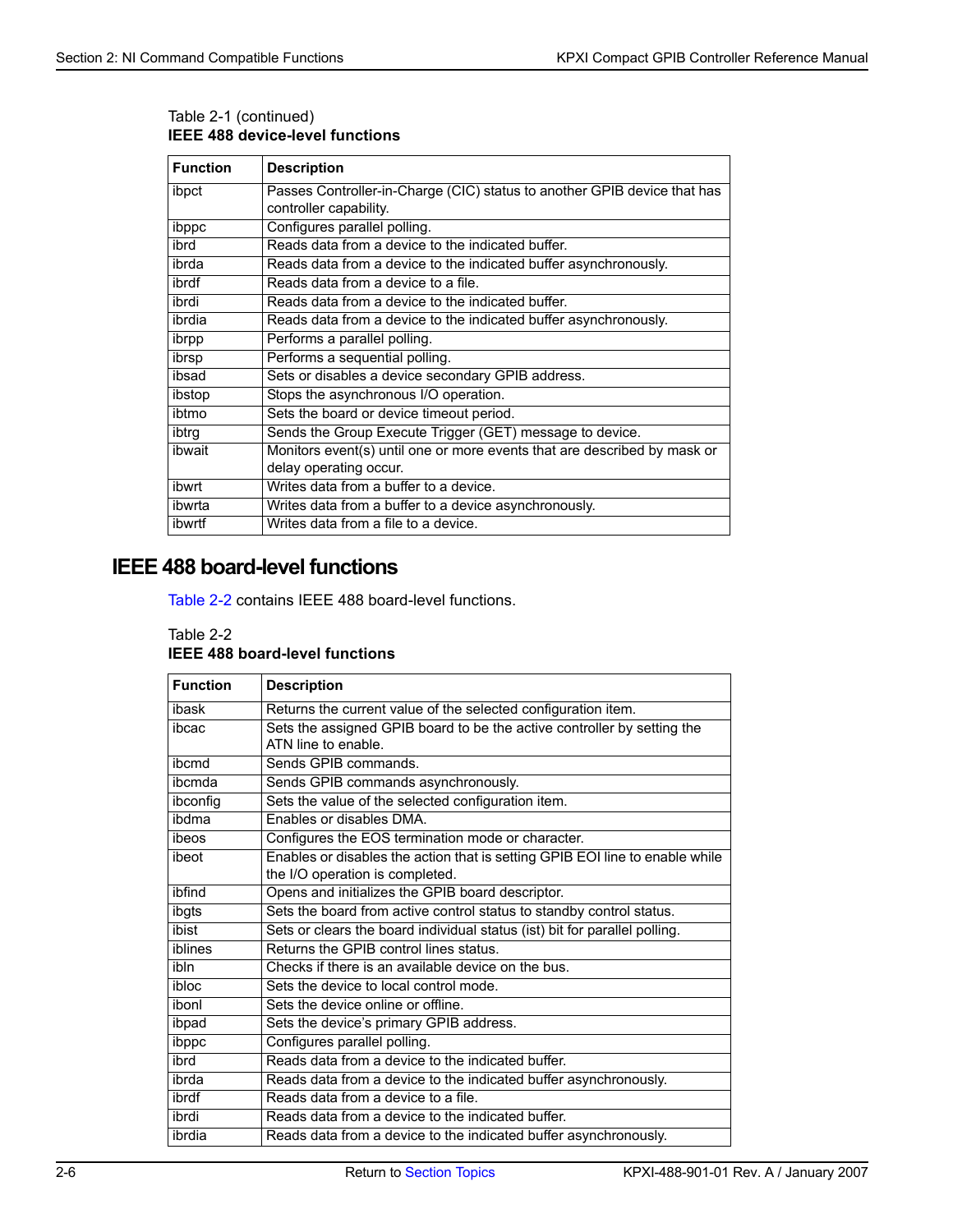| <b>Function</b> | <b>Description</b>                                                       |
|-----------------|--------------------------------------------------------------------------|
| ibpct           | Passes Controller-in-Charge (CIC) status to another GPIB device that has |
|                 | controller capability.                                                   |
| ibppc           | Configures parallel polling.                                             |
| ibrd            | Reads data from a device to the indicated buffer.                        |
| ibrda           | Reads data from a device to the indicated buffer asynchronously.         |
| ibrdf           | Reads data from a device to a file.                                      |
| ibrdi           | Reads data from a device to the indicated buffer.                        |
| ibrdia          | Reads data from a device to the indicated buffer asynchronously.         |
| ibrpp           | Performs a parallel polling.                                             |
| ibrsp           | Performs a sequential polling.                                           |
| ibsad           | Sets or disables a device secondary GPIB address.                        |
| ibstop          | Stops the asynchronous I/O operation.                                    |
| ibtmo           | Sets the board or device timeout period.                                 |
| ibtrg           | Sends the Group Execute Trigger (GET) message to device.                 |
| ibwait          | Monitors event(s) until one or more events that are described by mask or |
|                 | delay operating occur.                                                   |
| ibwrt           | Writes data from a buffer to a device.                                   |
| ibwrta          | Writes data from a buffer to a device asynchronously.                    |
| ibwrtf          | Writes data from a file to a device.                                     |

#### Table 2-1 (continued) **IEEE 488 device-level functions**

## <span id="page-30-2"></span><span id="page-30-1"></span><span id="page-30-0"></span>**IEEE 488 board-level functions**

[Table 2-2](#page-30-2) contains IEEE 488 board-level functions.

#### Table 2-2

#### **IEEE 488 board-level functions**

| <b>Function</b> | <b>Description</b>                                                           |
|-----------------|------------------------------------------------------------------------------|
| ibask           | Returns the current value of the selected configuration item.                |
| ibcac           | Sets the assigned GPIB board to be the active controller by setting the      |
|                 | ATN line to enable.                                                          |
| ibcmd           | Sends GPIB commands.                                                         |
| ibcmda          | Sends GPIB commands asynchronously.                                          |
| ibconfig        | Sets the value of the selected configuration item.                           |
| ibdma           | Enables or disables DMA.                                                     |
| ibeos           | Configures the EOS termination mode or character.                            |
| ibeot           | Enables or disables the action that is setting GPIB EOI line to enable while |
|                 | the I/O operation is completed.                                              |
| ibfind          | Opens and initializes the GPIB board descriptor.                             |
| ibgts           | Sets the board from active control status to standby control status.         |
| ibist           | Sets or clears the board individual status (ist) bit for parallel polling.   |
| iblines         | Returns the GPIB control lines status.                                       |
| ibln            | Checks if there is an available device on the bus.                           |
| ibloc           | Sets the device to local control mode.                                       |
| ibonl           | Sets the device online or offline.                                           |
| ibpad           | Sets the device's primary GPIB address.                                      |
| ibppc           | Configures parallel polling.                                                 |
| ibrd            | Reads data from a device to the indicated buffer.                            |
| ibrda           | Reads data from a device to the indicated buffer asynchronously.             |
| ibrdf           | Reads data from a device to a file.                                          |
| ibrdi           | Reads data from a device to the indicated buffer.                            |
| ibrdia          | Reads data from a device to the indicated buffer asynchronously.             |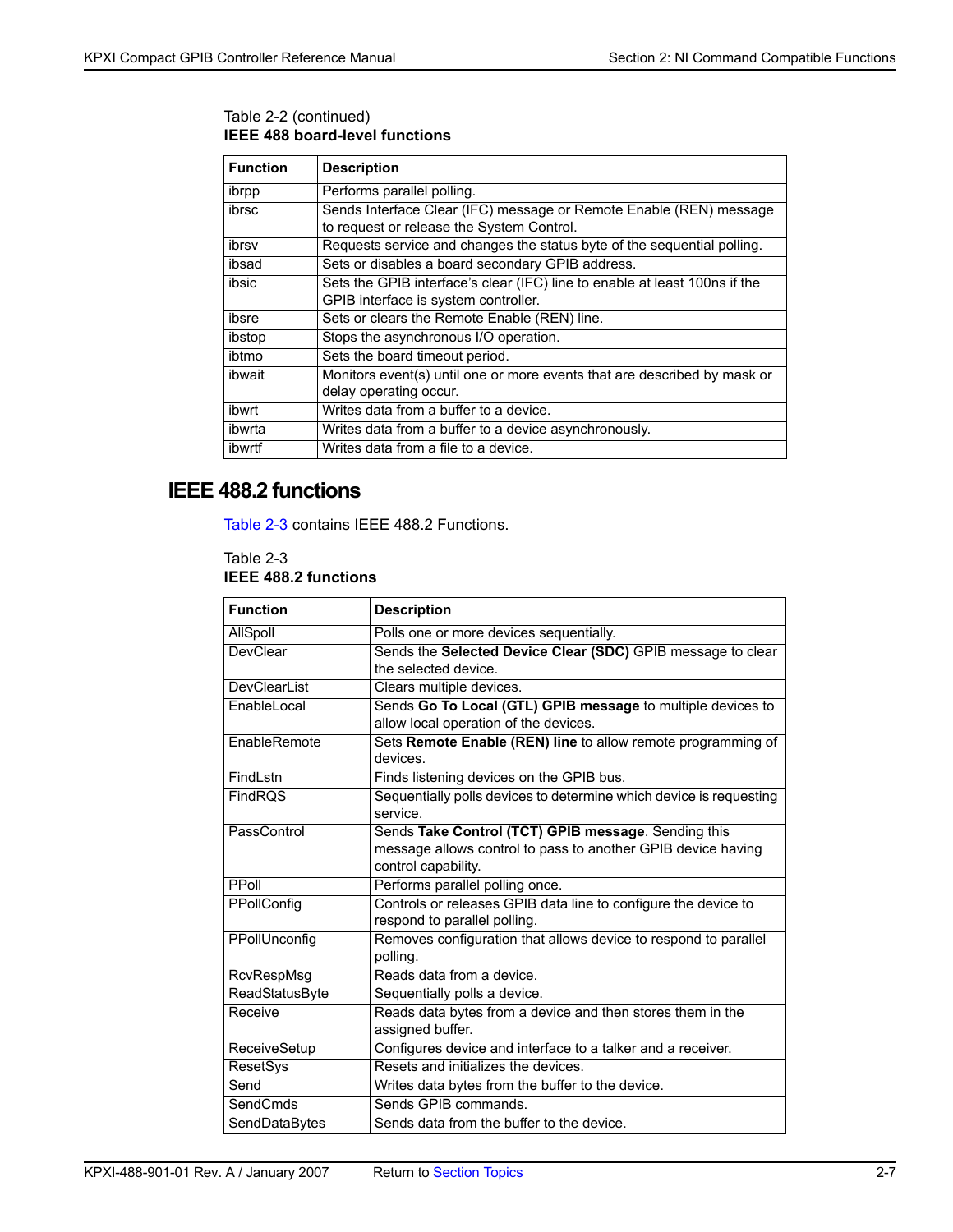#### Table 2-2 (continued) **IEEE 488 board-level functions**

| <b>Function</b> | <b>Description</b>                                                         |
|-----------------|----------------------------------------------------------------------------|
| ibrpp           | Performs parallel polling.                                                 |
| ibrsc           | Sends Interface Clear (IFC) message or Remote Enable (REN) message         |
|                 | to request or release the System Control.                                  |
| ibrsv           | Requests service and changes the status byte of the sequential polling.    |
| ibsad           | Sets or disables a board secondary GPIB address.                           |
| ibsic           | Sets the GPIB interface's clear (IFC) line to enable at least 100ns if the |
|                 | GPIB interface is system controller.                                       |
| ibsre           | Sets or clears the Remote Enable (REN) line.                               |
| ibstop          | Stops the asynchronous I/O operation.                                      |
| ibtmo           | Sets the board timeout period.                                             |
| ibwait          | Monitors event(s) until one or more events that are described by mask or   |
|                 | delay operating occur.                                                     |
| ibwrt           | Writes data from a buffer to a device.                                     |
| ibwrta          | Writes data from a buffer to a device asynchronously.                      |
| ibwrtf          | Writes data from a file to a device.                                       |

## <span id="page-31-2"></span><span id="page-31-1"></span><span id="page-31-0"></span>**IEEE 488.2 functions**

[Table 2-3](#page-31-2) contains IEEE 488.2 Functions.

#### Table 2-3 **IEEE 488.2 functions**

| <b>Function</b> | <b>Description</b>                                                                                                                         |
|-----------------|--------------------------------------------------------------------------------------------------------------------------------------------|
| AllSpoll        | Polls one or more devices sequentially.                                                                                                    |
| DevClear        | Sends the Selected Device Clear (SDC) GPIB message to clear<br>the selected device.                                                        |
| DevClearList    | Clears multiple devices.                                                                                                                   |
| EnableLocal     | Sends Go To Local (GTL) GPIB message to multiple devices to<br>allow local operation of the devices.                                       |
| EnableRemote    | Sets Remote Enable (REN) line to allow remote programming of<br>devices.                                                                   |
| FindLstn        | Finds listening devices on the GPIB bus.                                                                                                   |
| <b>FindRQS</b>  | Sequentially polls devices to determine which device is requesting<br>service.                                                             |
| PassControl     | Sends Take Control (TCT) GPIB message. Sending this<br>message allows control to pass to another GPIB device having<br>control capability. |
| PPoll           | Performs parallel polling once.                                                                                                            |
| PPollConfig     | Controls or releases GPIB data line to configure the device to<br>respond to parallel polling.                                             |
| PPollUnconfig   | Removes configuration that allows device to respond to parallel<br>polling.                                                                |
| RcvRespMsg      | Reads data from a device.                                                                                                                  |
| ReadStatusByte  | Sequentially polls a device.                                                                                                               |
| Receive         | Reads data bytes from a device and then stores them in the<br>assigned buffer.                                                             |
| ReceiveSetup    | Configures device and interface to a talker and a receiver.                                                                                |
| ResetSys        | Resets and initializes the devices.                                                                                                        |
| Send            | Writes data bytes from the buffer to the device.                                                                                           |
| SendCmds        | Sends GPIB commands.                                                                                                                       |
| SendDataBytes   | Sends data from the buffer to the device.                                                                                                  |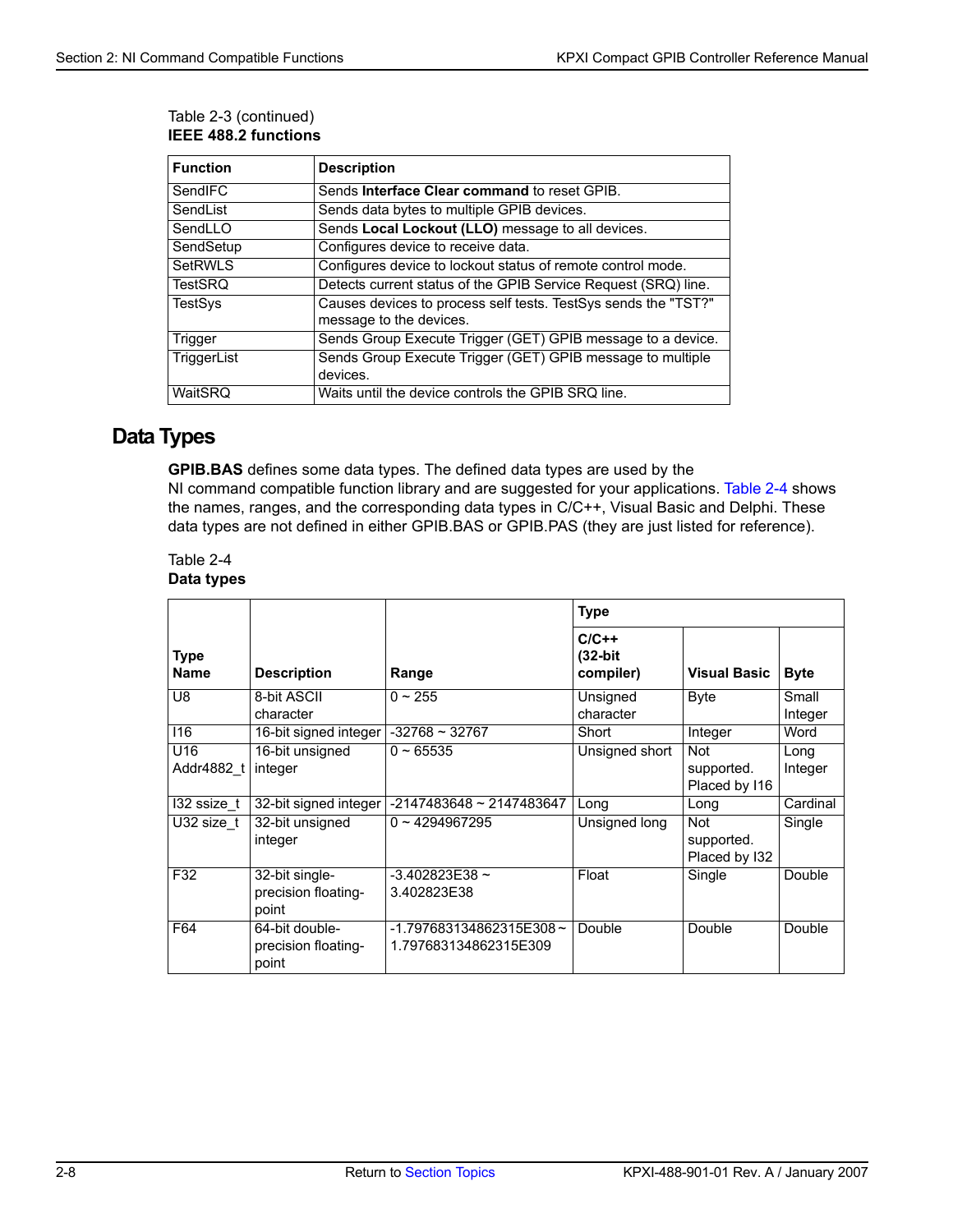| <b>Function</b> | <b>Description</b>                                             |
|-----------------|----------------------------------------------------------------|
| SendIFC         | Sends Interface Clear command to reset GPIB.                   |
| SendList        | Sends data bytes to multiple GPIB devices.                     |
| SendLLO         | Sends Local Lockout (LLO) message to all devices.              |
| SendSetup       | Configures device to receive data.                             |
| <b>SetRWLS</b>  | Configures device to lockout status of remote control mode.    |
| <b>TestSRQ</b>  | Detects current status of the GPIB Service Request (SRQ) line. |
| TestSys         | Causes devices to process self tests. TestSys sends the "TST?" |
|                 | message to the devices.                                        |
| Trigger         | Sends Group Execute Trigger (GET) GPIB message to a device.    |
| TriggerList     | Sends Group Execute Trigger (GET) GPIB message to multiple     |
|                 | devices.                                                       |
| WaitSRQ         | Waits until the device controls the GPIB SRQ line.             |

#### Table 2-3 (continued) **IEEE 488.2 functions**

## <span id="page-32-0"></span>**Data Types**

**GPIB.BAS** defines some data types. The defined data types are used by the NI command compatible function library and are suggested for your applications. [Table 2-4](#page-32-2) shows the names, ranges, and the corresponding data types in C/C++, Visual Basic and Delphi. These data types are not defined in either GPIB.BAS or GPIB.PAS (they are just listed for reference).

#### <span id="page-32-2"></span><span id="page-32-1"></span>Table 2-4 **Data types**

|                                         |                                                |                                                     | <b>Type</b>                        |                                    |                  |
|-----------------------------------------|------------------------------------------------|-----------------------------------------------------|------------------------------------|------------------------------------|------------------|
| Type<br><b>Name</b>                     | <b>Description</b>                             | Range                                               | $C/C++$<br>$(32-bit)$<br>compiler) | <b>Visual Basic</b>                | <b>Byte</b>      |
| U8                                      | 8-bit ASCII<br>character                       | $0 \sim 255$                                        | Unsigned<br>character              | <b>Byte</b>                        | Small<br>Integer |
| 116                                     | 16-bit signed integer                          | $-32768 \sim 32767$                                 | Short                              | Integer                            | Word             |
| U <sub>16</sub><br>Addr4882_t   integer | 16-bit unsigned                                | $0 - 65535$                                         | Unsigned short                     | Not<br>supported.<br>Placed by I16 | Long<br>Integer  |
| 132 ssize t                             | 32-bit signed integer                          | $-2147483648 \approx 2147483647$                    | Long                               | Long                               | Cardinal         |
| U32 size t                              | 32-bit unsigned<br>integer                     | $0 \sim 4294967295$                                 | Unsigned long                      | Not<br>supported.<br>Placed by I32 | Single           |
| F32                                     | 32-bit single-<br>precision floating-<br>point | $-3.402823E38$ ~<br>3.402823E38                     | Float                              | Single                             | Double           |
| F64                                     | 64-bit double-<br>precision floating-<br>point | $-1.797683134862315E308$ ~<br>1.797683134862315E309 | Double                             | Double                             | Double           |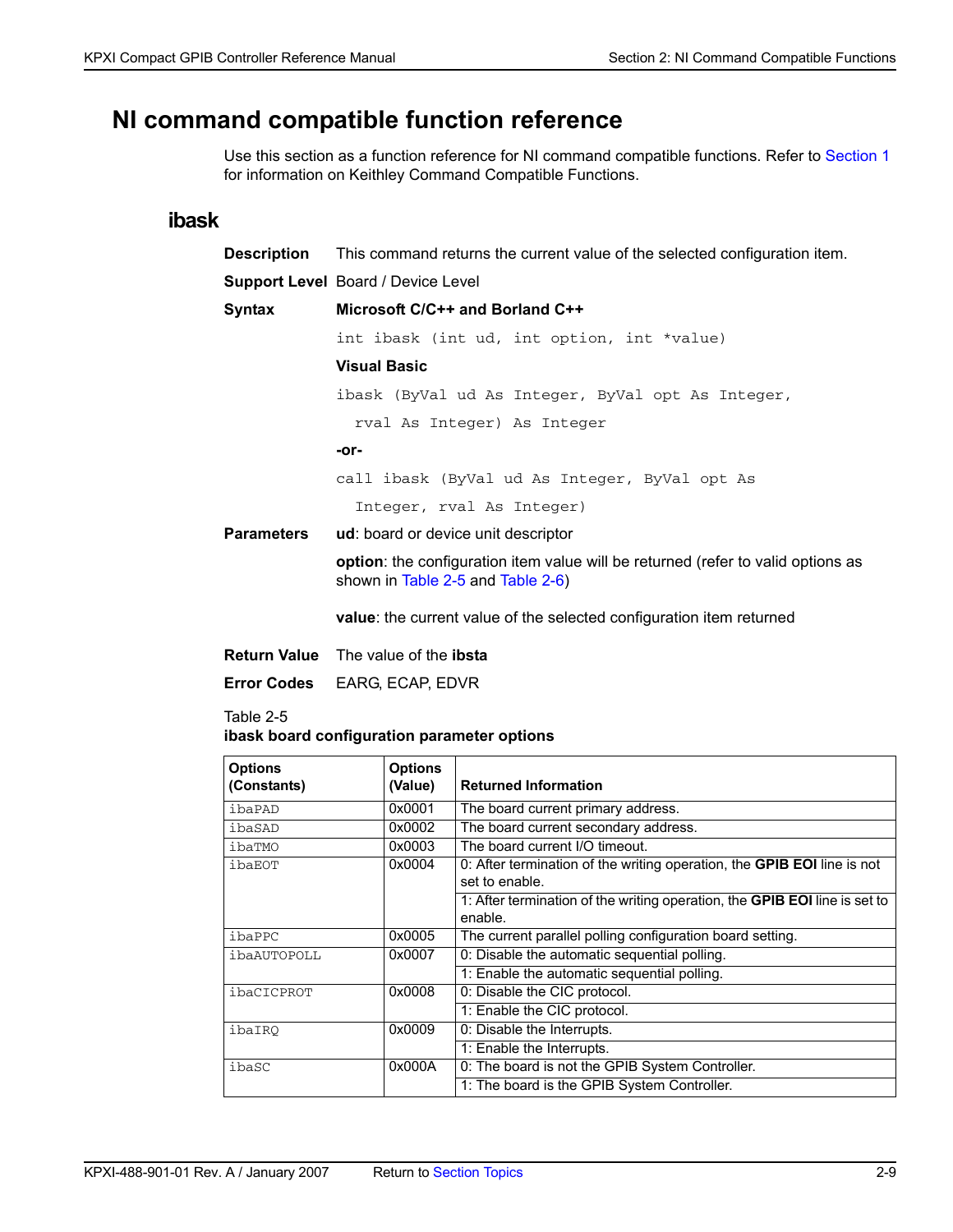## <span id="page-33-0"></span>**NI command compatible function reference**

Use this section as a function reference for NI command compatible functions. Refer to [Section](#page-13-3) 1 for information on [Keithley Command Compatible Functions](#page-13-3).

#### <span id="page-33-1"></span>**ibask**

| <b>Description</b> | This command returns the current value of the selected configuration item.                                            |  |  |  |  |  |
|--------------------|-----------------------------------------------------------------------------------------------------------------------|--|--|--|--|--|
|                    | <b>Support Level Board / Device Level</b>                                                                             |  |  |  |  |  |
| <b>Syntax</b>      | Microsoft C/C++ and Borland C++                                                                                       |  |  |  |  |  |
|                    | int ibask (int ud, int option, int *value)                                                                            |  |  |  |  |  |
|                    | <b>Visual Basic</b>                                                                                                   |  |  |  |  |  |
|                    | ibask (ByVal ud As Integer, ByVal opt As Integer,                                                                     |  |  |  |  |  |
|                    | rval As Integer) As Integer                                                                                           |  |  |  |  |  |
|                    | -or-                                                                                                                  |  |  |  |  |  |
|                    | call ibask (ByVal ud As Integer, ByVal opt As                                                                         |  |  |  |  |  |
|                    | Integer, rval As Integer)                                                                                             |  |  |  |  |  |
| <b>Parameters</b>  | ud: board or device unit descriptor                                                                                   |  |  |  |  |  |
|                    | option: the configuration item value will be returned (refer to valid options as<br>shown in Table 2-5 and Table 2-6) |  |  |  |  |  |
|                    | value: the current value of the selected configuration item returned                                                  |  |  |  |  |  |
|                    | <b>Return Value</b> The value of the <b>ibsta</b>                                                                     |  |  |  |  |  |
|                    | <b>Error Codes</b> EARG, ECAP, EDVR                                                                                   |  |  |  |  |  |

#### <span id="page-33-3"></span>Table 2-5

#### <span id="page-33-2"></span>**ibask board configuration parameter options**

| <b>Options</b><br>(Constants) | <b>Options</b><br>(Value) | <b>Returned Information</b>                                                                  |
|-------------------------------|---------------------------|----------------------------------------------------------------------------------------------|
| ibaPAD                        | 0x0001                    | The board current primary address.                                                           |
| ibaSAD                        | 0x0002                    | The board current secondary address.                                                         |
| ibaTMO                        | 0x0003                    | The board current I/O timeout.                                                               |
| ibaEOT                        | 0x0004                    | 0: After termination of the writing operation, the GPIB EOI line is not<br>set to enable.    |
|                               |                           | 1: After termination of the writing operation, the <b>GPIB EOI</b> line is set to<br>enable. |
| ibaPPC                        | 0x0005                    | The current parallel polling configuration board setting.                                    |
| ibaAUTOPOLL                   | 0x0007                    | 0: Disable the automatic sequential polling.                                                 |
|                               |                           | 1: Enable the automatic sequential polling.                                                  |
| ibaCICPROT                    | 0x0008                    | 0: Disable the CIC protocol.                                                                 |
|                               |                           | 1: Enable the CIC protocol.                                                                  |
| ibaIRO                        | 0x0009                    | 0: Disable the Interrupts.                                                                   |
|                               |                           | 1: Enable the Interrupts.                                                                    |
| ibaSC                         | 0x000A                    | 0: The board is not the GPIB System Controller.                                              |
|                               |                           | 1: The board is the GPIB System Controller.                                                  |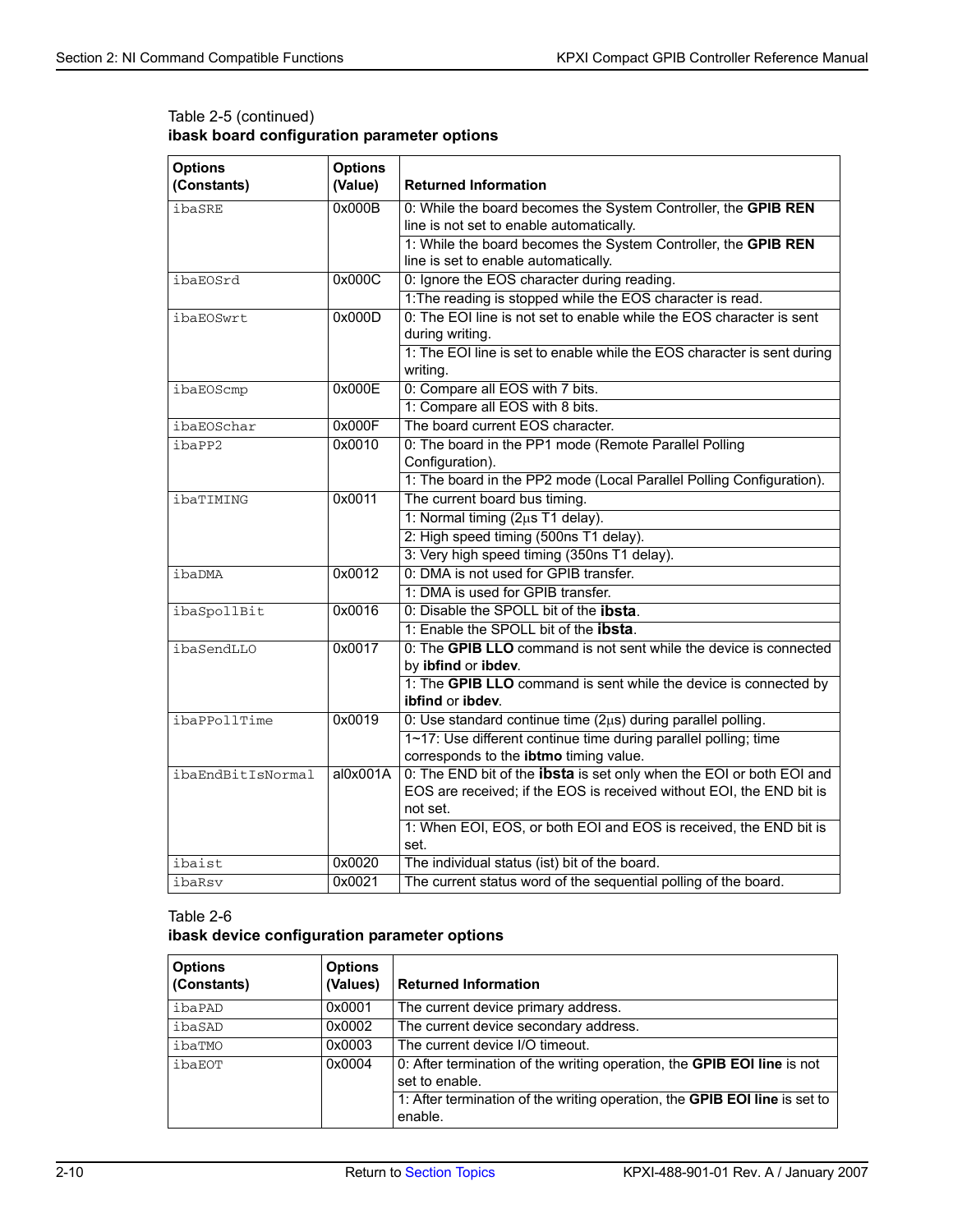#### Table 2-5 (continued) **ibask board configuration parameter options**

| <b>Options</b><br>(Constants) | <b>Options</b><br>(Value) | <b>Returned Information</b>                                                 |
|-------------------------------|---------------------------|-----------------------------------------------------------------------------|
| ibaSRE                        | 0x000B                    | 0: While the board becomes the System Controller, the GPIB REN              |
|                               |                           | line is not set to enable automatically.                                    |
|                               |                           | 1: While the board becomes the System Controller, the GPIB REN              |
|                               |                           | line is set to enable automatically.                                        |
| ibaEOSrd                      | 0x000C                    | 0: Ignore the EOS character during reading.                                 |
|                               |                           | 1: The reading is stopped while the EOS character is read.                  |
| ibaEOSwrt                     | 0x000D                    | 0: The EOI line is not set to enable while the EOS character is sent        |
|                               |                           | during writing.                                                             |
|                               |                           | 1: The EOI line is set to enable while the EOS character is sent during     |
|                               |                           | writing.                                                                    |
| ibaEOScmp                     | 0x000E                    | 0: Compare all EOS with 7 bits.                                             |
|                               |                           | 1: Compare all EOS with 8 bits.                                             |
| ibaEOSchar                    | 0x000F                    | The board current EOS character.                                            |
| ibaPP2                        | 0x0010                    | 0: The board in the PP1 mode (Remote Parallel Polling                       |
|                               |                           | Configuration).                                                             |
|                               |                           | 1: The board in the PP2 mode (Local Parallel Polling Configuration).        |
| ibaTIMING                     | 0x0011                    | The current board bus timing.                                               |
|                               |                           | 1: Normal timing (2µs T1 delay).                                            |
|                               |                           | 2: High speed timing (500ns T1 delay).                                      |
|                               |                           | 3: Very high speed timing (350ns T1 delay).                                 |
| ibaDMA                        | 0x0012                    | 0: DMA is not used for GPIB transfer.                                       |
|                               |                           | 1: DMA is used for GPIB transfer.                                           |
| ibaSpollBit                   | 0x0016                    | 0: Disable the SPOLL bit of the ibsta.                                      |
|                               |                           | 1: Enable the SPOLL bit of the ibsta.                                       |
| ibaSendLLO                    | 0x0017                    | 0: The GPIB LLO command is not sent while the device is connected           |
|                               |                           | by ibfind or ibdev.                                                         |
|                               |                           | 1: The GPIB LLO command is sent while the device is connected by            |
|                               |                           | ibfind or ibdev.                                                            |
| ibaPPollTime                  | 0x0019                    | 0: Use standard continue time $(2\mu s)$ during parallel polling.           |
|                               |                           | 1~17: Use different continue time during parallel polling; time             |
|                               |                           | corresponds to the ibtmo timing value.                                      |
| ibaEndBitIsNormal             | al0x001A                  | 0: The END bit of the <b>ibsta</b> is set only when the EOI or both EOI and |
|                               |                           | EOS are received; if the EOS is received without EOI, the END bit is        |
|                               |                           | not set.                                                                    |
|                               |                           | 1: When EOI, EOS, or both EOI and EOS is received, the END bit is           |
|                               |                           | set.                                                                        |
| ibaist                        | 0x0020                    | The individual status (ist) bit of the board.                               |
| ibaRsv                        | 0x0021                    | The current status word of the sequential polling of the board.             |

#### <span id="page-34-1"></span>Table 2-6

#### <span id="page-34-0"></span>**ibask device configuration parameter options**

| <b>Options</b><br>(Constants) | <b>Options</b><br>(Values) | <b>Returned Information</b>                                                               |
|-------------------------------|----------------------------|-------------------------------------------------------------------------------------------|
| ibaPAD                        | 0x0001                     | The current device primary address.                                                       |
| ibaSAD                        | 0x0002                     | The current device secondary address.                                                     |
| ibaTMO                        | 0x0003                     | The current device I/O timeout.                                                           |
| ibaEOT                        | 0x0004                     | 0: After termination of the writing operation, the GPIB EOI line is not<br>set to enable. |
|                               |                            | 1: After termination of the writing operation, the GPIB EOI line is set to<br>enable.     |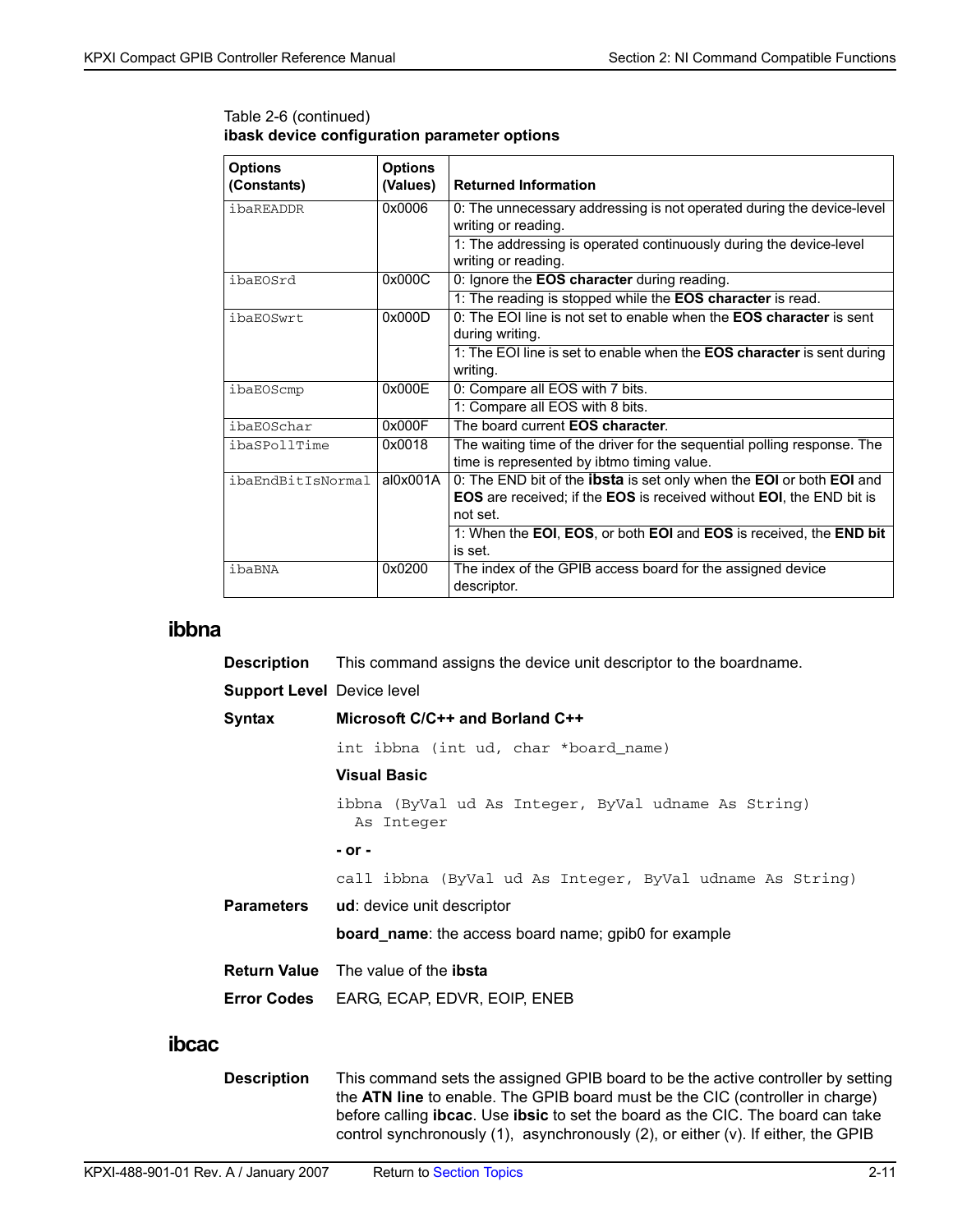| Table 2-6 (continued)                        |  |
|----------------------------------------------|--|
| ibask device configuration parameter options |  |

| <b>Options</b><br>(Constants) | <b>Options</b><br>(Values) | <b>Returned Information</b>                                                                                           |
|-------------------------------|----------------------------|-----------------------------------------------------------------------------------------------------------------------|
| ibaREADDR                     | 0x0006                     | 0: The unnecessary addressing is not operated during the device-level<br>writing or reading.                          |
|                               |                            | 1: The addressing is operated continuously during the device-level<br>writing or reading.                             |
| ibaEOSrd                      | 0x000C                     | 0: Ignore the EOS character during reading.                                                                           |
|                               |                            | 1: The reading is stopped while the <b>EOS character</b> is read.                                                     |
| ibaEOSwrt                     | 0x000D                     | 0: The EOI line is not set to enable when the <b>EOS character</b> is sent<br>during writing.                         |
|                               |                            | 1: The EOI line is set to enable when the EOS character is sent during                                                |
|                               |                            | writing.                                                                                                              |
| ibaEOScmp                     | 0x000E                     | 0: Compare all EOS with 7 bits.                                                                                       |
|                               |                            | 1: Compare all EOS with 8 bits.                                                                                       |
| ibaEOSchar                    | 0x000F                     | The board current <b>EOS character</b> .                                                                              |
| ibaSPollTime                  | 0x0018                     | The waiting time of the driver for the sequential polling response. The<br>time is represented by ibtmo timing value. |
| ibaEndBitIsNormal             | $a$ l $0x001A$             | 0: The END bit of the <b>ibsta</b> is set only when the <b>EOI</b> or both <b>EOI</b> and                             |
|                               |                            | <b>EOS</b> are received; if the <b>EOS</b> is received without <b>EOI</b> , the END bit is                            |
|                               |                            | not set.                                                                                                              |
|                               |                            | 1: When the EOI, EOS, or both EOI and EOS is received, the END bit                                                    |
|                               |                            | is set.                                                                                                               |
| ibaBNA                        | 0x0200                     | The index of the GPIB access board for the assigned device                                                            |
|                               |                            | descriptor.                                                                                                           |

#### <span id="page-35-0"></span>**ibbna**

<span id="page-35-1"></span>**ibcac**

| Description                       | This command assigns the device unit descriptor to the boardname. |
|-----------------------------------|-------------------------------------------------------------------|
| <b>Support Level</b> Device level |                                                                   |
| Syntax                            | Microsoft C/C++ and Borland C++                                   |
|                                   | int ibbna (int ud, char *board_name)                              |
|                                   | <b>Visual Basic</b>                                               |
|                                   | ibbna (ByVal ud As Integer, ByVal udname As String)<br>As Integer |
|                                   | - or -                                                            |
|                                   | call ibbna (ByVal ud As Integer, ByVal udname As String)          |
| Parameters                        | ud: device unit descriptor                                        |
|                                   | <b>board_name:</b> the access board name; gpib0 for example       |
|                                   | <b>Return Value</b> The value of the ibsta                        |
|                                   | Error Codes EARG, ECAP, EDVR, EOIP, ENEB                          |
|                                   |                                                                   |
|                                   |                                                                   |

**Description** This command sets the assigned GPIB board to be the active controller by setting the **ATN line** to enable. The GPIB board must be the CIC (controller in charge) before calling **ibcac**. Use **ibsic** to set the board as the CIC. The board can take control synchronously (1), asynchronously (2), or either (v). If either, the GPIB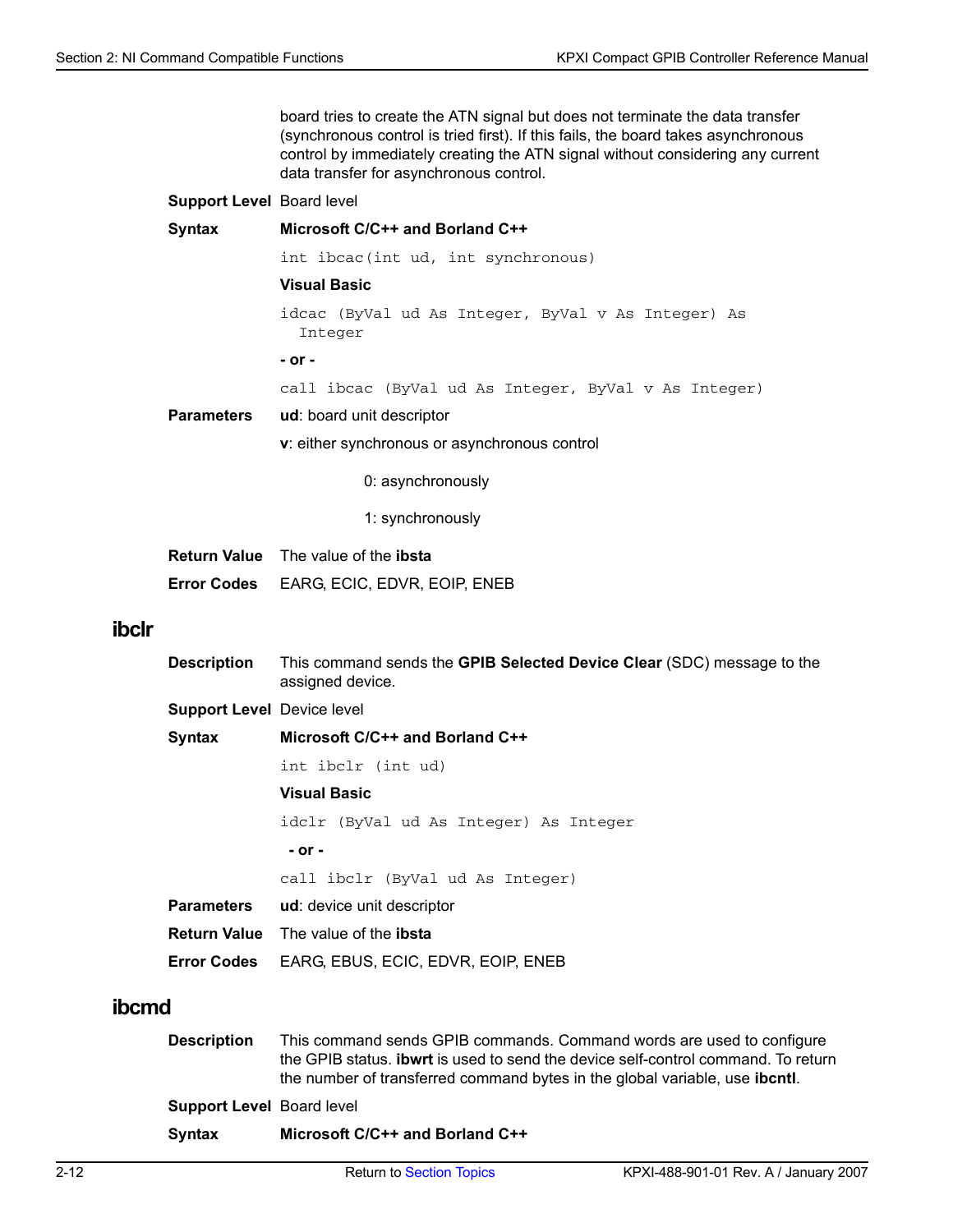board tries to create the ATN signal but does not terminate the data transfer (synchronous control is tried first). If this fails, the board takes asynchronous control by immediately creating the ATN signal without considering any current data transfer for asynchronous control.

|       | <b>Support Level Board level</b>                 |                                                                                            |  |  |
|-------|--------------------------------------------------|--------------------------------------------------------------------------------------------|--|--|
|       | <b>Syntax</b>                                    | Microsoft C/C++ and Borland C++                                                            |  |  |
|       |                                                  | int ibcac(int ud, int synchronous)                                                         |  |  |
|       |                                                  | <b>Visual Basic</b>                                                                        |  |  |
|       |                                                  | idcac (ByVal ud As Integer, ByVal v As Integer) As<br>Integer                              |  |  |
|       |                                                  | - or -                                                                                     |  |  |
|       |                                                  | call ibcac (ByVal ud As Integer, ByVal v As Integer)                                       |  |  |
|       | <b>Parameters</b>                                | ud: board unit descriptor                                                                  |  |  |
|       |                                                  | v: either synchronous or asynchronous control                                              |  |  |
|       |                                                  | 0: asynchronously                                                                          |  |  |
|       |                                                  | 1: synchronously                                                                           |  |  |
|       |                                                  | <b>Return Value</b> The value of the <b>ibsta</b>                                          |  |  |
|       |                                                  | Error Codes EARG, ECIC, EDVR, EOIP, ENEB                                                   |  |  |
| ibclr |                                                  |                                                                                            |  |  |
|       | <b>Description</b>                               | This command sends the GPIB Selected Device Clear (SDC) message to the<br>assigned device. |  |  |
|       | <b>Support Level Device level</b>                |                                                                                            |  |  |
|       | Microsoft C/C++ and Borland C++<br><b>Syntax</b> |                                                                                            |  |  |
|       |                                                  | int ibclr (int ud)                                                                         |  |  |
|       |                                                  | <b>Visual Basic</b>                                                                        |  |  |
|       |                                                  | idclr (ByVal ud As Integer) As Integer                                                     |  |  |

 **- or -**

call ibclr (ByVal ud As Integer)

**Parameters ud**: device unit descriptor

**Return Value** The value of the **ibsta**

**Error Codes** EARG, EBUS, ECIC, EDVR, EOIP, ENEB

## **ibcmd**

| <b>Syntax</b>                    | Microsoft C/C++ and Borland C++                                                                                                                                                                                                                          |
|----------------------------------|----------------------------------------------------------------------------------------------------------------------------------------------------------------------------------------------------------------------------------------------------------|
| <b>Support Level Board level</b> |                                                                                                                                                                                                                                                          |
| <b>Description</b>               | This command sends GPIB commands. Command words are used to configure<br>the GPIB status. <b>ibwrt</b> is used to send the device self-control command. To return<br>the number of transferred command bytes in the global variable, use <b>ibcntl</b> . |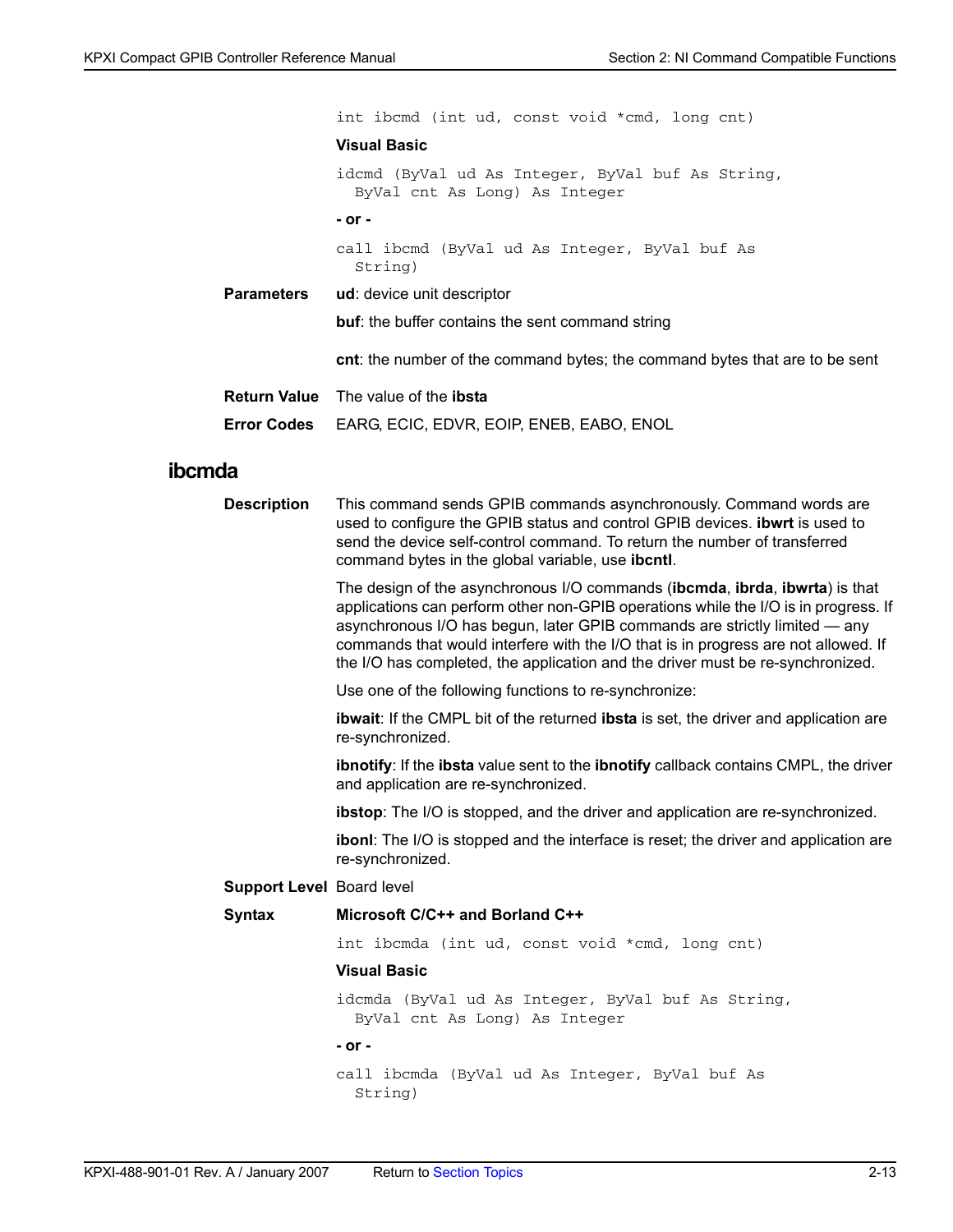|                    | int ibcmd (int ud, const void *cmd, long cnt)                                     |  |
|--------------------|-----------------------------------------------------------------------------------|--|
|                    | <b>Visual Basic</b>                                                               |  |
|                    | idcmd (ByVal ud As Integer, ByVal buf As String,<br>ByVal cnt As Long) As Integer |  |
|                    | - or -                                                                            |  |
|                    | call ibcmd (ByVal ud As Integer, ByVal buf As<br>String)                          |  |
| Parameters         | ud: device unit descriptor                                                        |  |
|                    | <b>buf</b> : the buffer contains the sent command string                          |  |
|                    | cnt: the number of the command bytes; the command bytes that are to be sent       |  |
|                    | <b>Return Value</b> The value of the <b>ibsta</b>                                 |  |
| <b>Error Codes</b> | EARG, ECIC, EDVR, EOIP, ENEB, EABO, ENOL                                          |  |

### **ibcmda**

| <b>Description</b> | This command sends GPIB commands asynchronously. Command words are                  |
|--------------------|-------------------------------------------------------------------------------------|
|                    | used to configure the GPIB status and control GPIB devices. <b>ibwrt</b> is used to |
|                    | send the device self-control command. To return the number of transferred           |
|                    | command bytes in the global variable, use <b>ibcntl</b> .                           |
|                    |                                                                                     |

The design of the asynchronous I/O commands (**ibcmda**, **ibrda**, **ibwrta**) is that applications can perform other non-GPIB operations while the I/O is in progress. If asynchronous I/O has begun, later GPIB commands are strictly limited — any commands that would interfere with the I/O that is in progress are not allowed. If the I/O has completed, the application and the driver must be re-synchronized.

Use one of the following functions to re-synchronize:

**ibwait**: If the CMPL bit of the returned **ibsta** is set, the driver and application are re-synchronized.

**ibnotify**: If the **ibsta** value sent to the **ibnotify** callback contains CMPL, the driver and application are re-synchronized.

**ibstop**: The I/O is stopped, and the driver and application are re-synchronized.

**ibonl**: The I/O is stopped and the interface is reset; the driver and application are re-synchronized.

#### **Support Level** Board level

**Syntax Microsoft C/C++ and Borland C++**

int ibcmda (int ud, const void \*cmd, long cnt)

#### **Visual Basic**

idcmda (ByVal ud As Integer, ByVal buf As String, ByVal cnt As Long) As Integer

#### **- or -**

```
call ibcmda (ByVal ud As Integer, ByVal buf As 
String)
```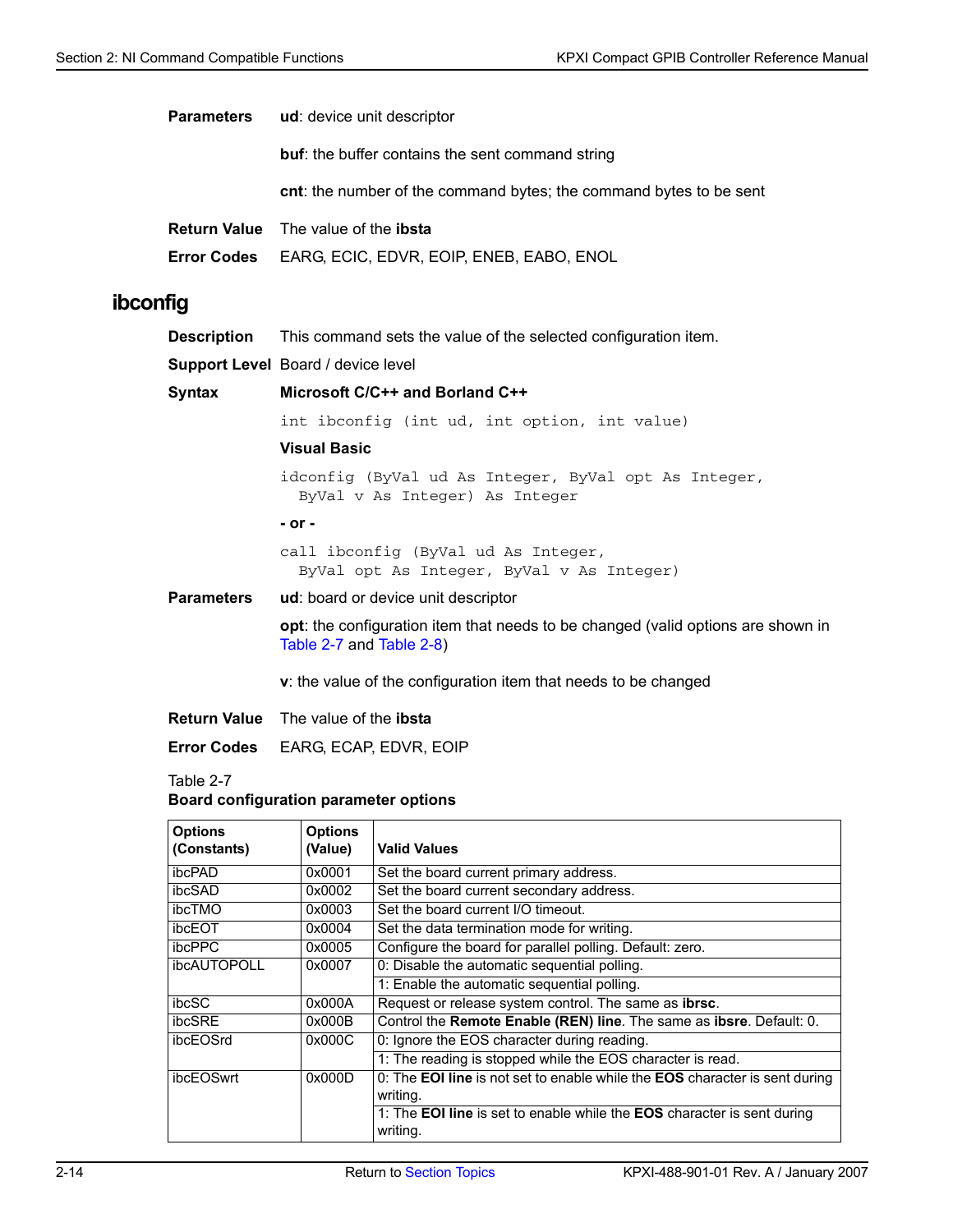| Parameters | <b>ud</b> : device unit descriptor                                        |
|------------|---------------------------------------------------------------------------|
|            | <b>buf:</b> the buffer contains the sent command string                   |
|            | <b>cnt:</b> the number of the command bytes; the command bytes to be sent |
|            | <b>Return Value</b> The value of the <b>ibsta</b>                         |
|            | Error Codes EARG, ECIC, EDVR, EOIP, ENEB, EABO, ENOL                      |

## **ibconfig**

| Description | This command sets the value of the selected configuration item. |
|-------------|-----------------------------------------------------------------|
|             |                                                                 |

**Support Level** Board / device level

#### **Syntax Microsoft C/C++ and Borland C++**

int ibconfig (int ud, int option, int value)

#### **Visual Basic**

idconfig (ByVal ud As Integer, ByVal opt As Integer, ByVal v As Integer) As Integer

**- or -**

call ibconfig (ByVal ud As Integer, ByVal opt As Integer, ByVal v As Integer)

**Parameters ud**: board or device unit descriptor

**opt**: the configuration item that needs to be changed (valid options are shown in [Table 2-7](#page-38-0) and [Table 2-8](#page-39-0))

**v**: the value of the configuration item that needs to be changed

| The value of the <b>ibsta</b><br>Return Value |  |
|-----------------------------------------------|--|
|-----------------------------------------------|--|

**Error Codes** EARG, ECAP, EDVR, EOIP

#### <span id="page-38-0"></span>Table 2-7

#### **Board configuration parameter options**

| <b>Options</b><br>(Constants) | <b>Options</b><br>(Value) | <b>Valid Values</b>                                                         |
|-------------------------------|---------------------------|-----------------------------------------------------------------------------|
| ibcPAD                        | 0x0001                    | Set the board current primary address.                                      |
| ibcSAD                        | 0x0002                    | Set the board current secondary address.                                    |
| ibcTMO                        | 0x0003                    | Set the board current I/O timeout.                                          |
| ibcEOT                        | 0x0004                    | Set the data termination mode for writing.                                  |
| ibcPPC                        | 0x0005                    | Configure the board for parallel polling. Default: zero.                    |
| <b>ibcAUTOPOLL</b>            | 0x0007                    | 0: Disable the automatic sequential polling.                                |
|                               |                           | 1: Enable the automatic sequential polling.                                 |
| ibcSC                         | 0x000A                    | Request or release system control. The same as ibrsc.                       |
| ibcSRE                        | 0x000B                    | Control the Remote Enable (REN) line. The same as ibsre. Default: 0.        |
| ibcEOSrd                      | 0x000C                    | 0: Ignore the EOS character during reading.                                 |
|                               |                           | 1: The reading is stopped while the EOS character is read.                  |
| ibcEOSwrt                     | 0x000D                    | 0: The EOI line is not set to enable while the EOS character is sent during |
|                               |                           | writing.                                                                    |
|                               |                           | 1: The EOI line is set to enable while the EOS character is sent during     |
|                               |                           | writing.                                                                    |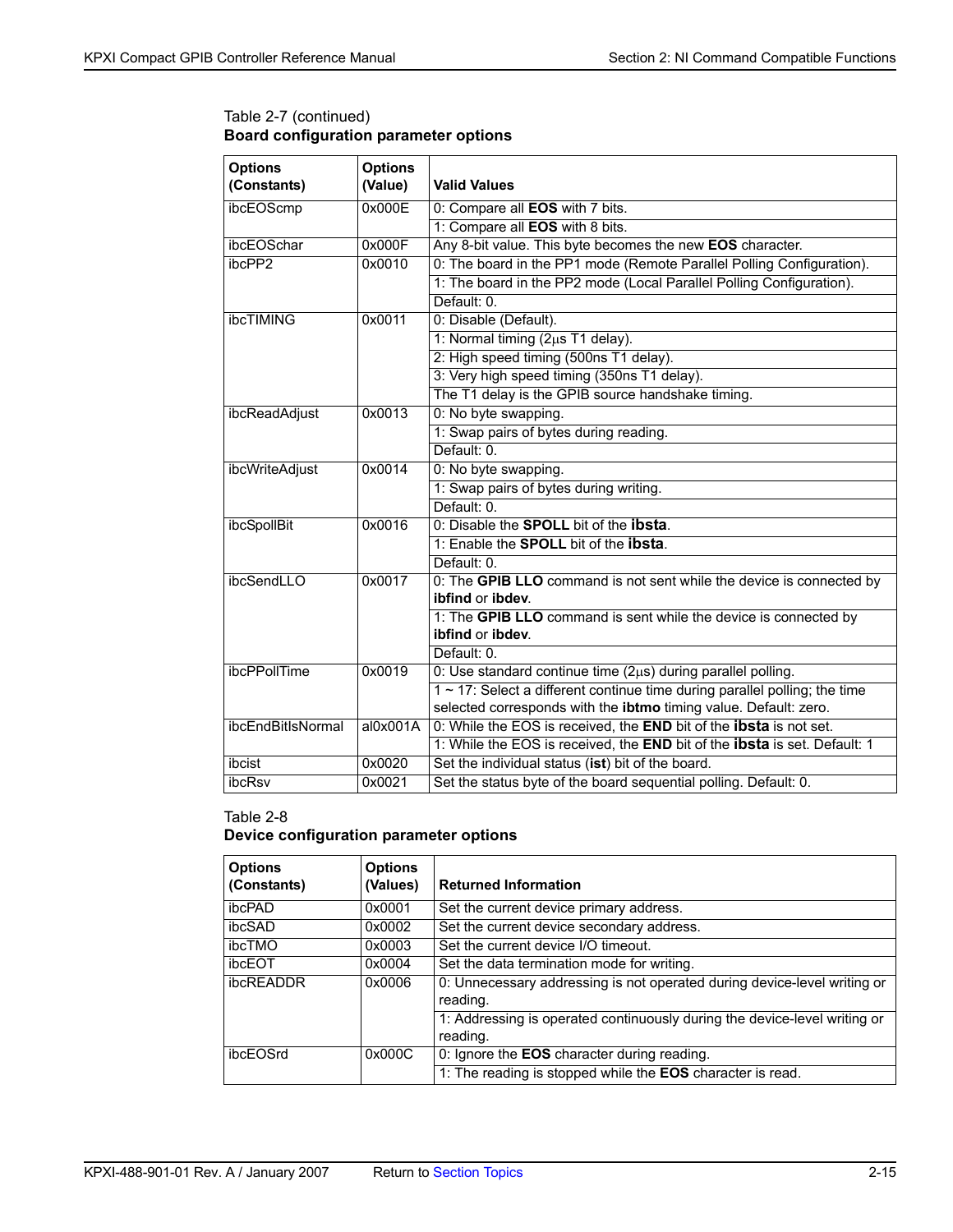| Table 2-7 (continued)                        |
|----------------------------------------------|
| <b>Board configuration parameter options</b> |

| <b>Options</b><br>(Constants) | <b>Options</b><br>(Value) | <b>Valid Values</b>                                                              |
|-------------------------------|---------------------------|----------------------------------------------------------------------------------|
| ibcEOScmp                     | 0x000E                    | 0: Compare all EOS with 7 bits.                                                  |
|                               |                           | 1: Compare all EOS with 8 bits.                                                  |
| ibcEOSchar                    | 0x000F                    | Any 8-bit value. This byte becomes the new EOS character.                        |
| ibcPP2                        | 0x0010                    | 0: The board in the PP1 mode (Remote Parallel Polling Configuration).            |
|                               |                           | 1: The board in the PP2 mode (Local Parallel Polling Configuration).             |
|                               |                           | Default: 0.                                                                      |
| <b>ibcTIMING</b>              | 0x0011                    | 0: Disable (Default).                                                            |
|                               |                           | 1: Normal timing (2µs T1 delay).                                                 |
|                               |                           | 2: High speed timing (500ns T1 delay).                                           |
|                               |                           | 3: Very high speed timing (350ns T1 delay).                                      |
|                               |                           | The T1 delay is the GPIB source handshake timing.                                |
| ibcReadAdjust                 | 0x0013                    | 0: No byte swapping.                                                             |
|                               |                           | 1: Swap pairs of bytes during reading.                                           |
|                               |                           | Default: 0.                                                                      |
| ibcWriteAdjust                | 0x0014                    | 0: No byte swapping.                                                             |
|                               |                           | 1: Swap pairs of bytes during writing.                                           |
|                               |                           | Default: 0.                                                                      |
| <i>ibcSpollBit</i>            | 0x0016                    | 0: Disable the <b>SPOLL</b> bit of the <b>ibsta</b> .                            |
|                               |                           | 1: Enable the SPOLL bit of the ibsta.                                            |
|                               |                           | Default: 0.                                                                      |
| ibcSendLLO                    | 0x0017                    | 0: The GPIB LLO command is not sent while the device is connected by             |
|                               |                           | ibfind or ibdev.                                                                 |
|                               |                           | 1: The GPIB LLO command is sent while the device is connected by                 |
|                               |                           | ibfind or ibdev.                                                                 |
|                               |                           | Default: 0.                                                                      |
| <i>ibcPPollTime</i>           | 0x0019                    | 0: Use standard continue time $(2\mu s)$ during parallel polling.                |
|                               |                           | $1 \sim 17$ : Select a different continue time during parallel polling; the time |
|                               |                           | selected corresponds with the ibtmo timing value. Default: zero.                 |
| <i>ibcEndBitIsNormal</i>      | al0x001A                  | 0: While the EOS is received, the END bit of the ibsta is not set.               |
|                               |                           | 1: While the EOS is received, the END bit of the ibsta is set. Default: 1        |
| ibcist                        | 0x0020                    | Set the individual status (ist) bit of the board.                                |
| ibcRsv                        | 0x0021                    | Set the status byte of the board sequential polling. Default: 0.                 |

### <span id="page-39-0"></span>Table 2-8 **Device configuration parameter options**

| <b>Options</b><br>(Constants) | <b>Options</b><br>(Values) | <b>Returned Information</b>                                                           |
|-------------------------------|----------------------------|---------------------------------------------------------------------------------------|
| ibcPAD                        | 0x0001                     | Set the current device primary address.                                               |
| ibcSAD                        | 0x0002                     | Set the current device secondary address.                                             |
| ibcTMO                        | 0x0003                     | Set the current device I/O timeout.                                                   |
| ibcEOT                        | 0x0004                     | Set the data termination mode for writing.                                            |
| ibcREADDR                     | 0x0006                     | 0: Unnecessary addressing is not operated during device-level writing or<br>reading.  |
|                               |                            | 1: Addressing is operated continuously during the device-level writing or<br>reading. |
| ibcEOSrd                      | 0x000C                     | 0: Ignore the EOS character during reading.                                           |
|                               |                            | 1: The reading is stopped while the EOS character is read.                            |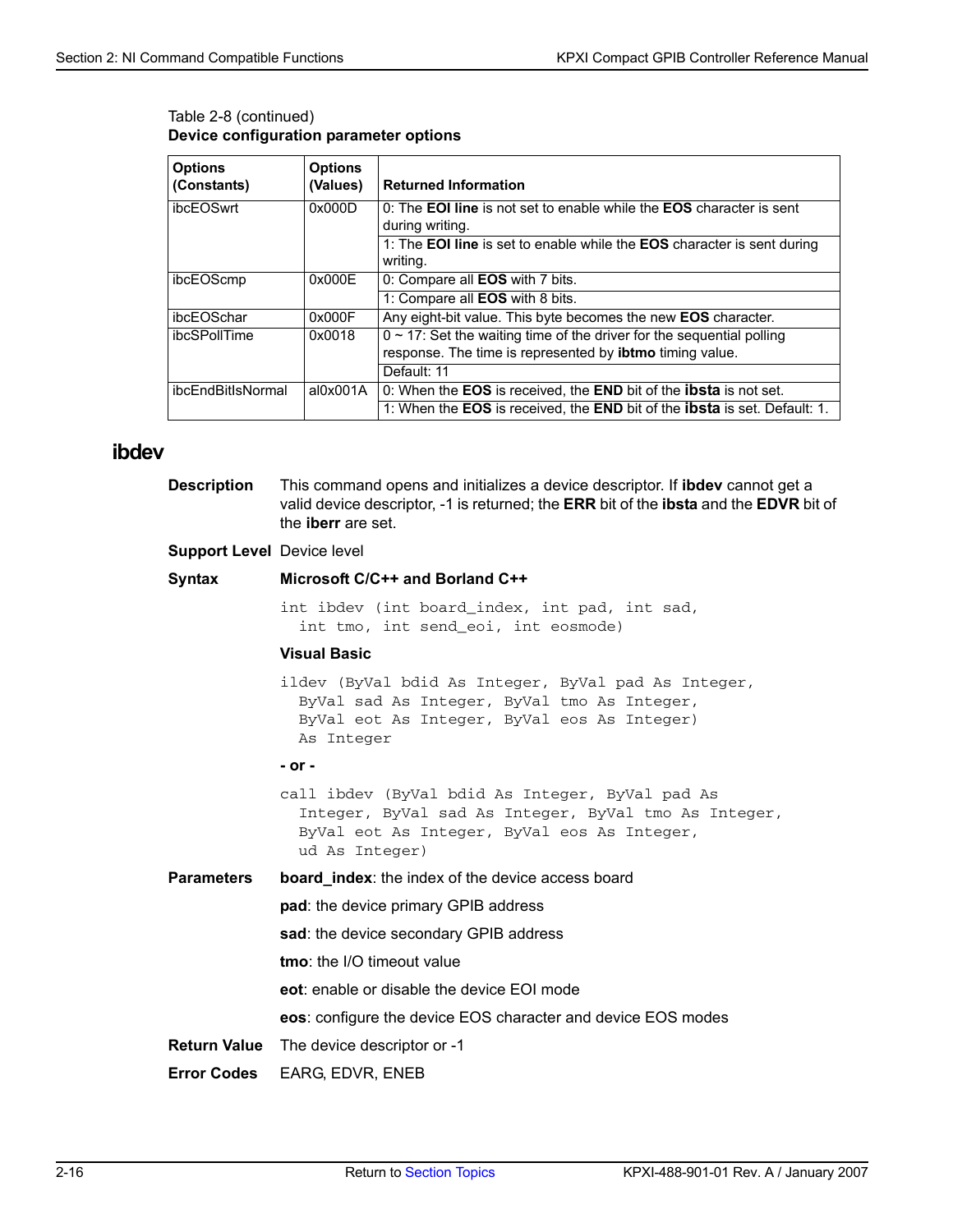| <b>Options</b><br>(Constants) | <b>Options</b><br>(Values) | <b>Returned Information</b>                                                                                                             |
|-------------------------------|----------------------------|-----------------------------------------------------------------------------------------------------------------------------------------|
| ibcEOSwrt                     | 0x000D                     | 0: The <b>EOI line</b> is not set to enable while the <b>EOS</b> character is sent<br>during writing.                                   |
|                               |                            | 1: The <b>EOI line</b> is set to enable while the <b>EOS</b> character is sent during<br>writing.                                       |
| ibcEOScmp                     | 0x000E                     | 0: Compare all <b>EOS</b> with 7 bits.                                                                                                  |
|                               |                            | 1: Compare all EOS with 8 bits.                                                                                                         |
| ibcEOSchar                    | 0x000F                     | Any eight-bit value. This byte becomes the new <b>EOS</b> character.                                                                    |
| ibcSPollTime                  | 0x0018                     | $0 \sim 17$ : Set the waiting time of the driver for the sequential polling<br>response. The time is represented by ibtmo timing value. |
|                               |                            | Default: 11                                                                                                                             |
| ibcEndBitIsNormal             | al0x001A                   | 0: When the <b>EOS</b> is received, the <b>END</b> bit of the <b>ibsta</b> is not set.                                                  |
|                               |                            | 1: When the <b>EOS</b> is received, the <b>END</b> bit of the <b>ibsta</b> is set. Default: 1.                                          |

### Table 2-8 (continued) **Device configuration parameter options**

## **ibdev**

| <b>Description</b>                | This command opens and initializes a device descriptor. If <b>ibdev</b> cannot get a<br>valid device descriptor, -1 is returned; the ERR bit of the ibsta and the EDVR bit of<br>the <b>iberr</b> are set. |  |  |  |
|-----------------------------------|------------------------------------------------------------------------------------------------------------------------------------------------------------------------------------------------------------|--|--|--|
| <b>Support Level Device level</b> |                                                                                                                                                                                                            |  |  |  |
| <b>Syntax</b>                     | Microsoft C/C++ and Borland C++                                                                                                                                                                            |  |  |  |
|                                   | int ibdev (int board_index, int pad, int sad,<br>int tmo, int send eoi, int eosmode)                                                                                                                       |  |  |  |
|                                   | <b>Visual Basic</b>                                                                                                                                                                                        |  |  |  |
|                                   | ildev (ByVal bdid As Integer, ByVal pad As Integer,<br>ByVal sad As Integer, ByVal tmo As Integer,<br>ByVal eot As Integer, ByVal eos As Integer)<br>As Integer                                            |  |  |  |
|                                   | - or -                                                                                                                                                                                                     |  |  |  |
|                                   | call ibdev (ByVal bdid As Integer, ByVal pad As<br>Integer, ByVal sad As Integer, ByVal tmo As Integer,<br>ByVal eot As Integer, ByVal eos As Integer,<br>ud As Integer)                                   |  |  |  |
| <b>Parameters</b>                 | board_index: the index of the device access board                                                                                                                                                          |  |  |  |
|                                   | pad: the device primary GPIB address                                                                                                                                                                       |  |  |  |
|                                   | sad: the device secondary GPIB address                                                                                                                                                                     |  |  |  |
|                                   | tmo: the I/O timeout value                                                                                                                                                                                 |  |  |  |
|                                   | eot: enable or disable the device EOI mode                                                                                                                                                                 |  |  |  |
|                                   | eos: configure the device EOS character and device EOS modes                                                                                                                                               |  |  |  |
|                                   | Return Value The device descriptor or -1                                                                                                                                                                   |  |  |  |
| <b>Error Codes</b>                | <b>EARG, EDVR, ENEB</b>                                                                                                                                                                                    |  |  |  |
|                                   |                                                                                                                                                                                                            |  |  |  |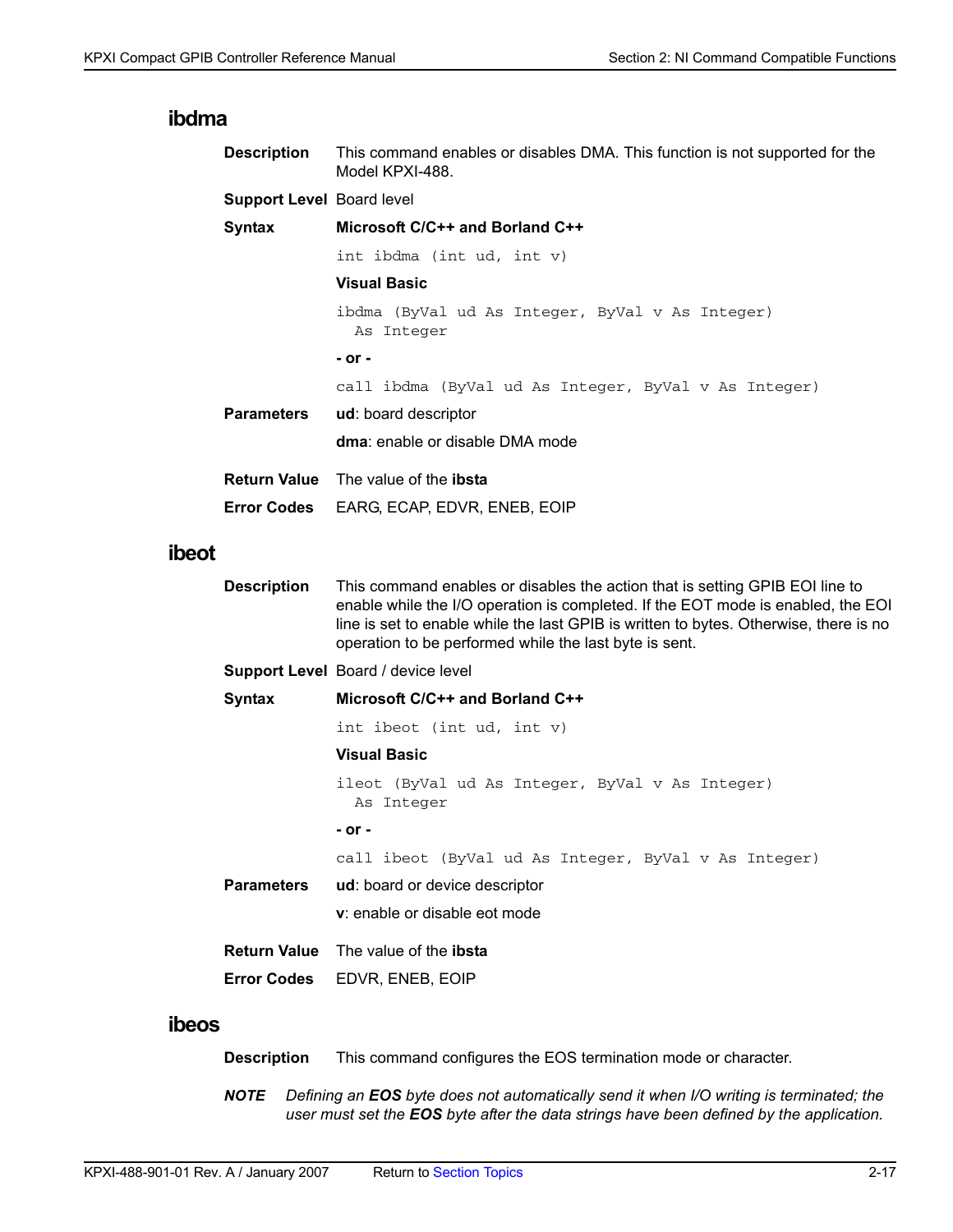### **ibdma**

|       | <b>Description</b>        | This command enables or disables DMA. This function is not supported for the<br>Model KPXI-488.                                                                                                                                                                                                                     |
|-------|---------------------------|---------------------------------------------------------------------------------------------------------------------------------------------------------------------------------------------------------------------------------------------------------------------------------------------------------------------|
|       | Support Level Board level |                                                                                                                                                                                                                                                                                                                     |
|       | <b>Syntax</b>             | Microsoft C/C++ and Borland C++                                                                                                                                                                                                                                                                                     |
|       |                           | int ibdma (int ud, int v)                                                                                                                                                                                                                                                                                           |
|       |                           | <b>Visual Basic</b>                                                                                                                                                                                                                                                                                                 |
|       |                           | ibdma (ByVal ud As Integer, ByVal v As Integer)<br>As Integer                                                                                                                                                                                                                                                       |
|       |                           | - or -                                                                                                                                                                                                                                                                                                              |
|       |                           | call ibdma (ByVal ud As Integer, ByVal v As Integer)                                                                                                                                                                                                                                                                |
|       | <b>Parameters</b>         | ud: board descriptor                                                                                                                                                                                                                                                                                                |
|       |                           | dma: enable or disable DMA mode                                                                                                                                                                                                                                                                                     |
|       |                           | <b>Return Value</b> The value of the <b>ibsta</b>                                                                                                                                                                                                                                                                   |
|       | <b>Error Codes</b>        | EARG, ECAP, EDVR, ENEB, EOIP                                                                                                                                                                                                                                                                                        |
|       |                           |                                                                                                                                                                                                                                                                                                                     |
| ibeot |                           |                                                                                                                                                                                                                                                                                                                     |
|       | <b>Description</b>        | This command enables or disables the action that is setting GPIB EOI line to<br>enable while the I/O operation is completed. If the EOT mode is enabled, the EOI<br>line is set to enable while the last GPIB is written to bytes. Otherwise, there is no<br>operation to be performed while the last byte is sent. |
|       |                           | Support Level Board / device level                                                                                                                                                                                                                                                                                  |
|       | <b>Syntax</b>             | Microsoft C/C++ and Borland C++                                                                                                                                                                                                                                                                                     |
|       |                           | int ibeot (int ud, int v)                                                                                                                                                                                                                                                                                           |
|       |                           | <b>Visual Basic</b>                                                                                                                                                                                                                                                                                                 |
|       |                           | ileot (ByVal ud As Integer, ByVal v As Integer)<br>As Integer                                                                                                                                                                                                                                                       |
|       |                           | - or -                                                                                                                                                                                                                                                                                                              |
|       |                           | call ibeot (ByVal ud As Integer, ByVal v As Integer)                                                                                                                                                                                                                                                                |
|       | <b>Parameters</b>         | ud: board or device descriptor                                                                                                                                                                                                                                                                                      |
|       |                           | v: enable or disable eot mode                                                                                                                                                                                                                                                                                       |
|       | <b>Return Value</b>       | The value of the <b>ibsta</b>                                                                                                                                                                                                                                                                                       |
|       | <b>Error Codes</b>        | EDVR, ENEB, EOIP                                                                                                                                                                                                                                                                                                    |
|       |                           |                                                                                                                                                                                                                                                                                                                     |

## **ibeos**

**Description** This command configures the EOS termination mode or character.

*NOTE Defining an EOS byte does not automatically send it when I/O writing is terminated; the user must set the EOS byte after the data strings have been defined by the application.*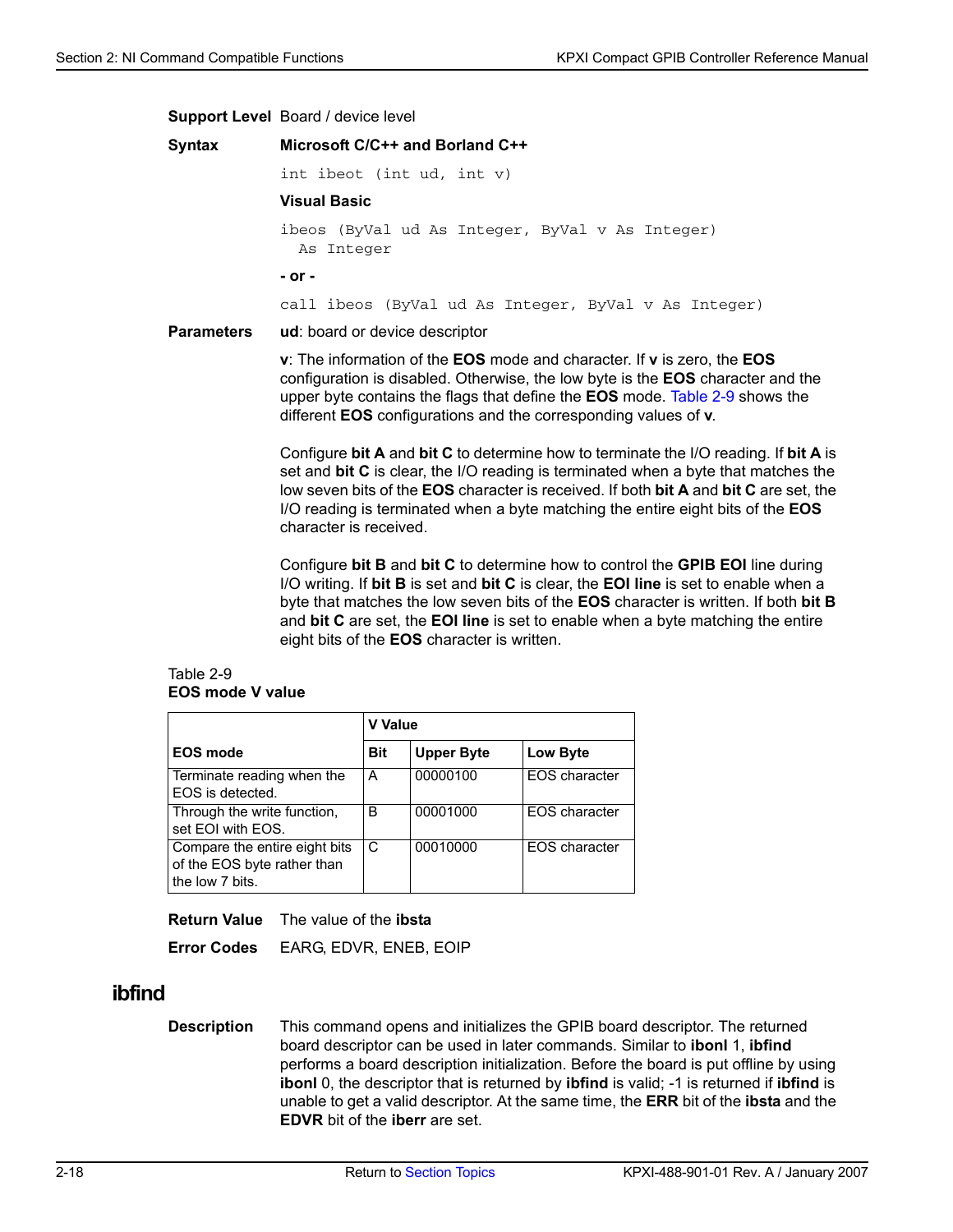#### **Support Level** Board / device level

| Syntax              | Microsoft C/C++ and Borland C++                               |  |  |
|---------------------|---------------------------------------------------------------|--|--|
|                     | int ibeot (int ud, int v)                                     |  |  |
|                     | <b>Visual Basic</b>                                           |  |  |
|                     | ibeos (ByVal ud As Integer, ByVal v As Integer)<br>As Integer |  |  |
|                     | - or -                                                        |  |  |
|                     | call ibeos (ByVal ud As Integer, ByVal v As Integer)          |  |  |
| <b>Densey Atsus</b> | المتحالم فمتحاط والمتحامل والمتارين والمتحارب والمتارين       |  |  |

**Parameters** ud: board or device descriptor

**v**: The information of the **EOS** mode and character. If **v** is zero, the **EOS** configuration is disabled. Otherwise, the low byte is the **EOS** character and the upper byte contains the flags that define the **EOS** mode. [Table 2-9](#page-42-0) shows the different **EOS** configurations and the corresponding values of **v**.

Configure **bit A** and **bit C** to determine how to terminate the I/O reading. If **bit A** is set and **bit C** is clear, the I/O reading is terminated when a byte that matches the low seven bits of the **EOS** character is received. If both **bit A** and **bit C** are set, the I/O reading is terminated when a byte matching the entire eight bits of the **EOS** character is received.

Configure **bit B** and **bit C** to determine how to control the **GPIB EOI** line during I/O writing. If **bit B** is set and **bit C** is clear, the **EOI line** is set to enable when a byte that matches the low seven bits of the **EOS** character is written. If both **bit B** and **bit C** are set, the **EOI line** is set to enable when a byte matching the entire eight bits of the **EOS** character is written.

#### <span id="page-42-0"></span>Table 2-9 **EOS mode V value**

|                                                                                 | V Value    |                   |                      |  |
|---------------------------------------------------------------------------------|------------|-------------------|----------------------|--|
| <b>EOS mode</b>                                                                 | <b>Bit</b> | <b>Upper Byte</b> | Low Byte             |  |
| Terminate reading when the<br>EOS is detected.                                  | A          | 00000100          | <b>EOS</b> character |  |
| Through the write function,<br>set EOI with EOS.                                | в          | 00001000          | <b>EOS</b> character |  |
| Compare the entire eight bits<br>of the EOS byte rather than<br>the low 7 bits. | C          | 00010000          | <b>EOS</b> character |  |

**Return Value** The value of the **ibsta**

**Error Codes** EARG, EDVR, ENEB, EOIP

## **ibfind**

**Description** This command opens and initializes the GPIB board descriptor. The returned board descriptor can be used in later commands. Similar to **ibonl** 1, **ibfind** performs a board description initialization. Before the board is put offline by using **ibonl** 0, the descriptor that is returned by **ibfind** is valid; -1 is returned if **ibfind** is unable to get a valid descriptor. At the same time, the **ERR** bit of the **ibsta** and the **EDVR** bit of the **iberr** are set.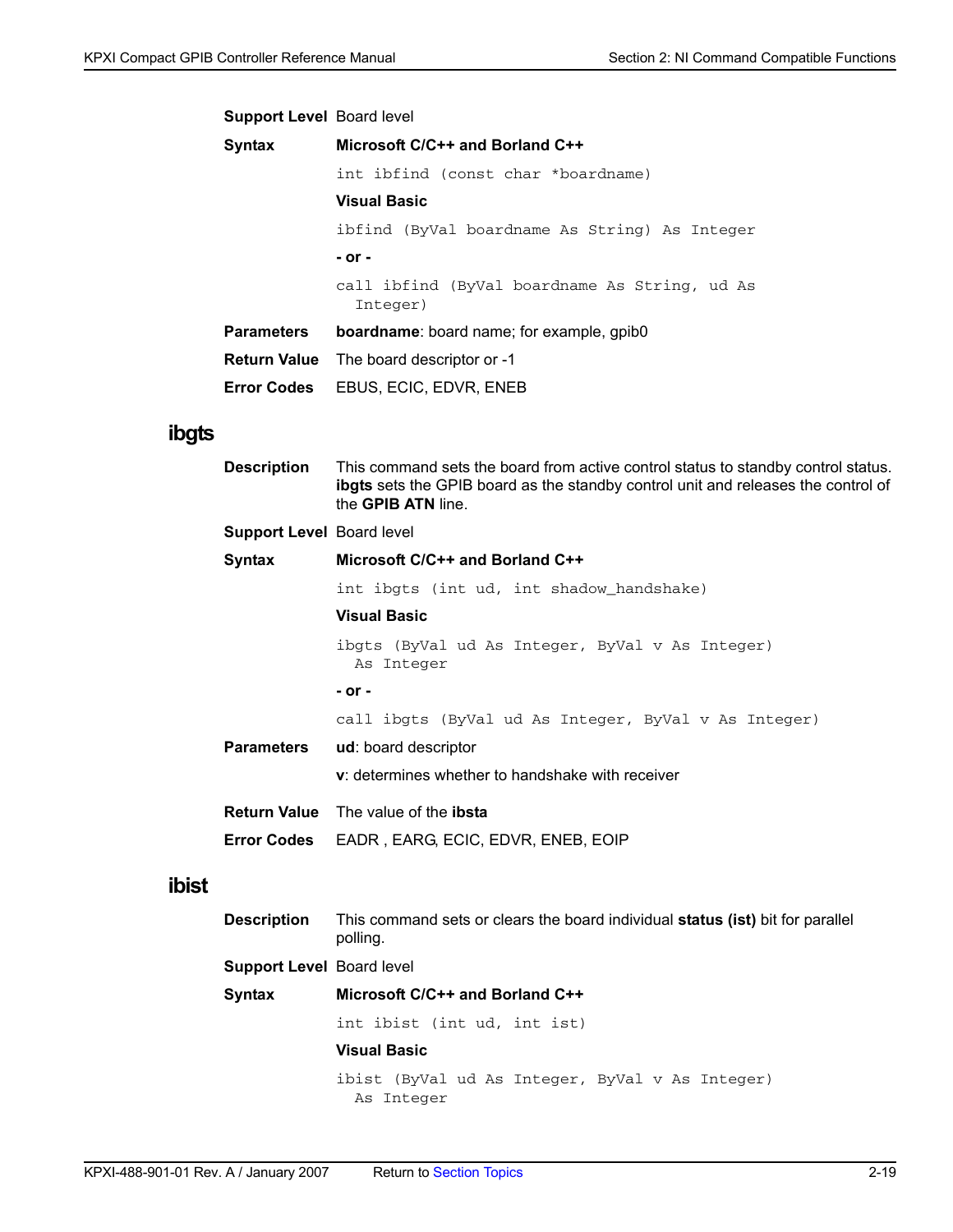| <b>Support Level Board level</b> |                                                           |
|----------------------------------|-----------------------------------------------------------|
| <b>Syntax</b>                    | Microsoft C/C++ and Borland C++                           |
|                                  | int ibfind (const char *boardname)                        |
|                                  | <b>Visual Basic</b>                                       |
|                                  | ibfind (ByVal boardname As String) As Integer             |
|                                  | - or -                                                    |
|                                  | call ibfind (ByVal boardname As String, ud As<br>Integer) |
| <b>Parameters</b>                | <b>boardname:</b> board name; for example, gpib0          |
|                                  | <b>Return Value</b> The board descriptor or -1            |
|                                  | <b>Error Codes</b> EBUS, ECIC, EDVR, ENEB                 |
|                                  |                                                           |

# **ibgts**

| <b>Description</b>               | This command sets the board from active control status to standby control status.<br><b>ibgts</b> sets the GPIB board as the standby control unit and releases the control of<br>the <b>GPIB ATN</b> line. |  |  |
|----------------------------------|------------------------------------------------------------------------------------------------------------------------------------------------------------------------------------------------------------|--|--|
| <b>Support Level Board level</b> |                                                                                                                                                                                                            |  |  |
| Syntax                           | Microsoft C/C++ and Borland C++                                                                                                                                                                            |  |  |
|                                  | int ibgts (int ud, int shadow_handshake)                                                                                                                                                                   |  |  |
|                                  | <b>Visual Basic</b>                                                                                                                                                                                        |  |  |
|                                  | ibgts (ByVal ud As Integer, ByVal v As Integer)<br>As Integer                                                                                                                                              |  |  |
|                                  | - or -                                                                                                                                                                                                     |  |  |
|                                  | call ibgts (ByVal ud As Integer, ByVal v As Integer)                                                                                                                                                       |  |  |
| <b>Parameters</b>                | ud: board descriptor                                                                                                                                                                                       |  |  |
|                                  | <b>v</b> : determines whether to handshake with receiver                                                                                                                                                   |  |  |
|                                  | <b>Return Value</b> The value of the <b>ibsta</b>                                                                                                                                                          |  |  |
| <b>Error Codes</b>               | EADR , EARG, ECIC, EDVR, ENEB, EOIP                                                                                                                                                                        |  |  |
|                                  |                                                                                                                                                                                                            |  |  |

## **ibist**

| <b>Description</b>               | This command sets or clears the board individual status (ist) bit for parallel<br>polling. |  |  |
|----------------------------------|--------------------------------------------------------------------------------------------|--|--|
| <b>Support Level Board level</b> |                                                                                            |  |  |
| Syntax                           | Microsoft C/C++ and Borland C++                                                            |  |  |
|                                  | int ibist (int ud, int ist)                                                                |  |  |
|                                  | <b>Visual Basic</b>                                                                        |  |  |
|                                  | ibist (ByVal ud As Integer, ByVal v As Integer)<br>As Integer                              |  |  |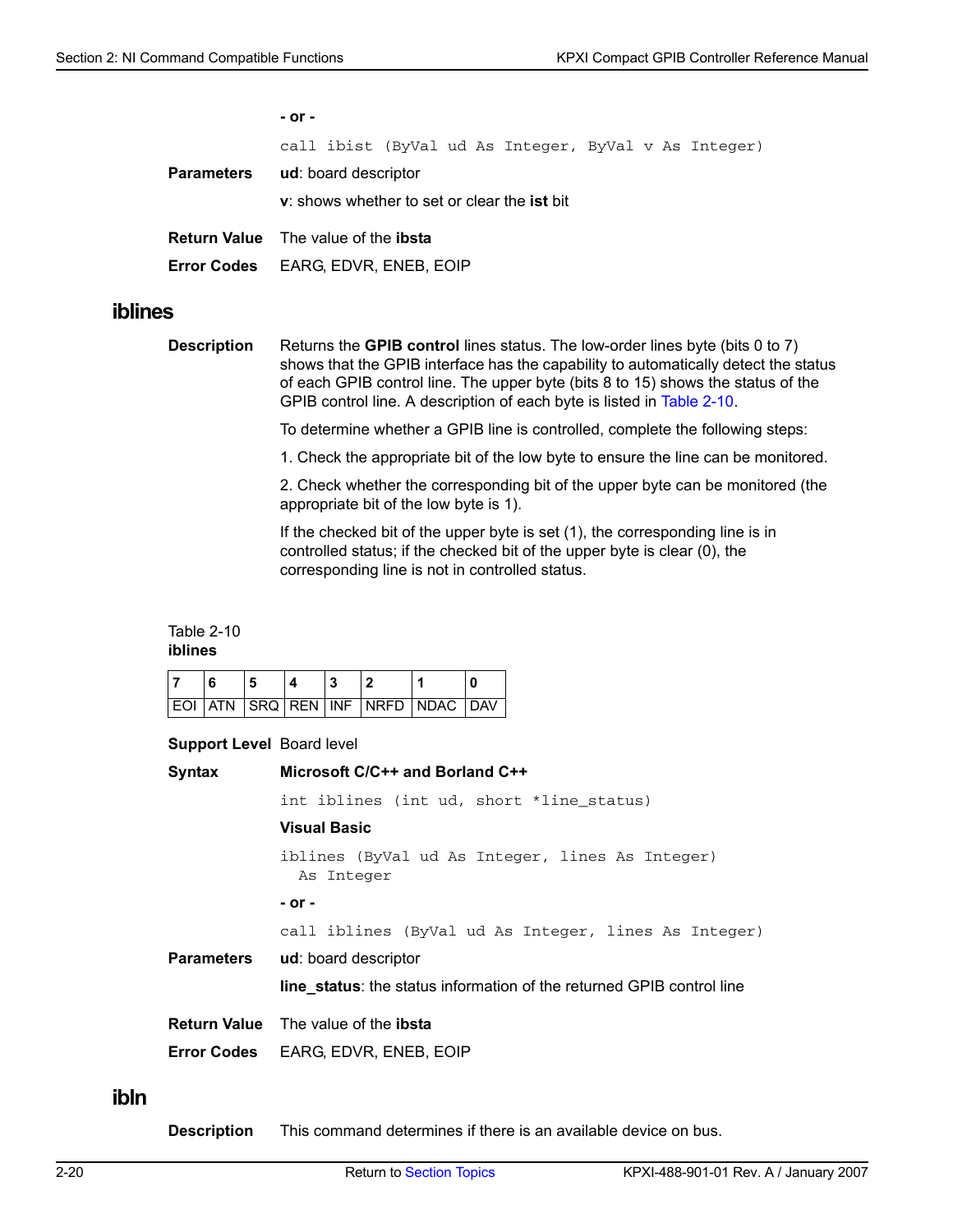|                   | $-$ or $-$                                           |  |
|-------------------|------------------------------------------------------|--|
|                   | call ibist (ByVal ud As Integer, ByVal v As Integer) |  |
| <b>Parameters</b> | ud: board descriptor                                 |  |
|                   | v: shows whether to set or clear the <b>ist</b> bit  |  |
|                   | <b>Return Value</b> The value of the <b>ibsta</b>    |  |
|                   | <b>Error Codes</b> EARG, EDVR, ENEB, EOIP            |  |
|                   |                                                      |  |

## **iblines**

**Description** Returns the **GPIB control** lines status. The low-order lines byte (bits 0 to 7) shows that the GPIB interface has the capability to automatically detect the status of each GPIB control line. The upper byte (bits 8 to 15) shows the status of the GPIB control line. A description of each byte is listed in [Table 2-10.](#page-44-0)

To determine whether a GPIB line is controlled, complete the following steps:

1. Check the appropriate bit of the low byte to ensure the line can be monitored.

2. Check whether the corresponding bit of the upper byte can be monitored (the appropriate bit of the low byte is 1).

If the checked bit of the upper byte is set (1), the corresponding line is in controlled status; if the checked bit of the upper byte is clear (0), the corresponding line is not in controlled status.

#### <span id="page-44-0"></span>Table 2-10 **iblines**

| 17 | <b>16</b> |  |  |                                   |  |
|----|-----------|--|--|-----------------------------------|--|
|    |           |  |  | EOI ATN SRQ REN INF NRFD NDAC DAV |  |

#### **Support Level** Board level

| Syntax | Microsoft C/C++ and Borland C++                                              |  |
|--------|------------------------------------------------------------------------------|--|
|        | int iblines (int ud, short *line status)                                     |  |
|        | <b>Visual Basic</b>                                                          |  |
|        | iblines (ByVal ud As Integer, lines As Integer)<br>As Integer                |  |
|        | - or -                                                                       |  |
|        | call iblines (ByVal ud As Integer, lines As Integer)                         |  |
|        | <b>Parameters</b> ud: board descriptor                                       |  |
|        | <b>line status:</b> the status information of the returned GPIB control line |  |
|        | <b>Return Value</b> The value of the <b>ibsta</b>                            |  |
|        | Error Codes EARG, EDVR, ENEB, EOIP                                           |  |
|        |                                                                              |  |

## **ibln**

**Description** This command determines if there is an available device on bus.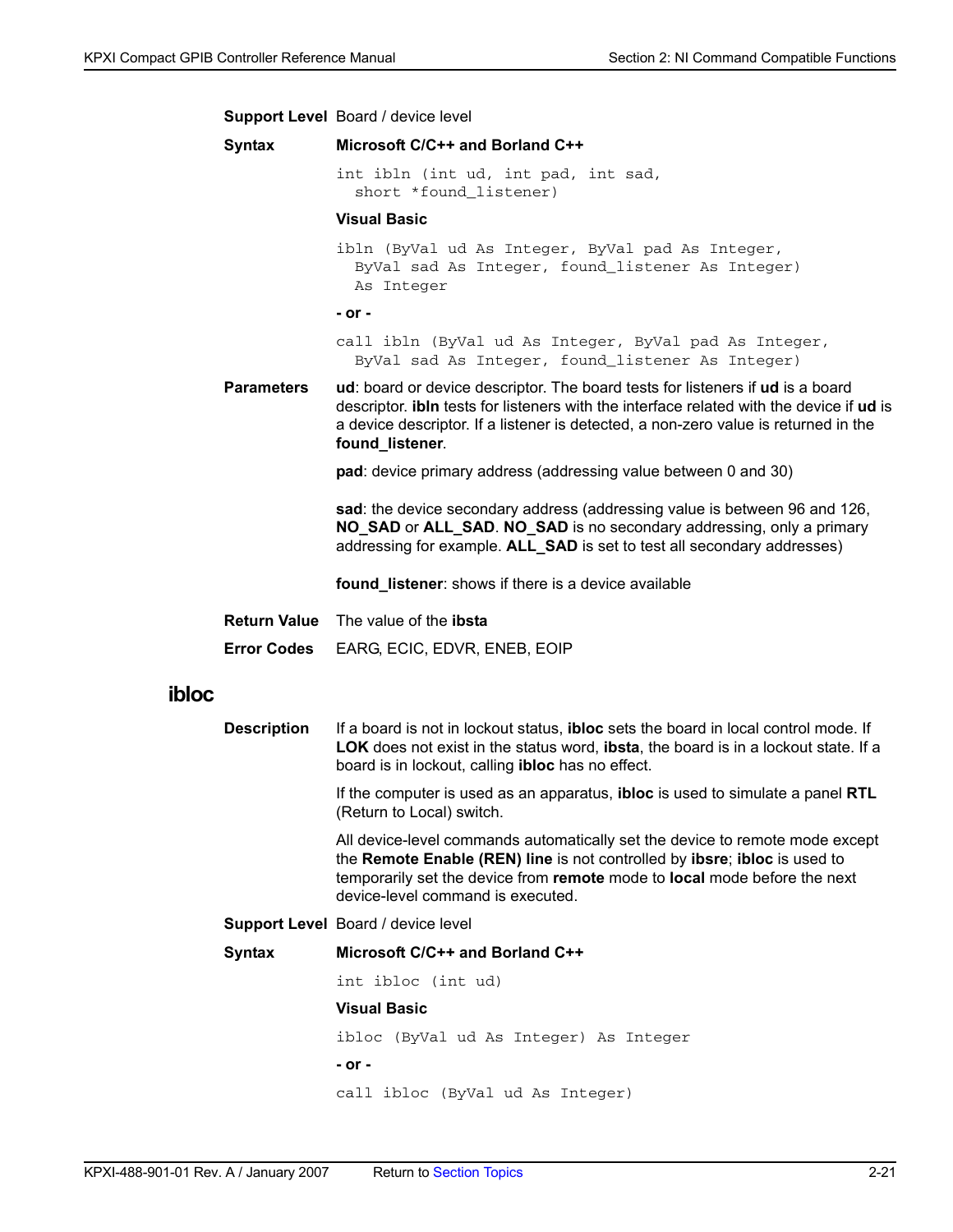**Support Level** Board / device level

|       | <b>Syntax</b>       | Microsoft C/C++ and Borland C++                                                                                                                                                                                                                                                             |
|-------|---------------------|---------------------------------------------------------------------------------------------------------------------------------------------------------------------------------------------------------------------------------------------------------------------------------------------|
|       |                     | int ibln (int ud, int pad, int sad,<br>short *found_listener)                                                                                                                                                                                                                               |
|       |                     | <b>Visual Basic</b>                                                                                                                                                                                                                                                                         |
|       |                     | ibln (ByVal ud As Integer, ByVal pad As Integer,<br>ByVal sad As Integer, found_listener As Integer)<br>As Integer                                                                                                                                                                          |
|       |                     | - or -                                                                                                                                                                                                                                                                                      |
|       |                     | call ibln (ByVal ud As Integer, ByVal pad As Integer,<br>ByVal sad As Integer, found_listener As Integer)                                                                                                                                                                                   |
|       | <b>Parameters</b>   | ud: board or device descriptor. The board tests for listeners if ud is a board<br>descriptor. <b>ibln</b> tests for listeners with the interface related with the device if ud is<br>a device descriptor. If a listener is detected, a non-zero value is returned in the<br>found_listener. |
|       |                     | pad: device primary address (addressing value between 0 and 30)                                                                                                                                                                                                                             |
|       |                     | sad: the device secondary address (addressing value is between 96 and 126,<br>NO_SAD or ALL_SAD. NO_SAD is no secondary addressing, only a primary<br>addressing for example. ALL_SAD is set to test all secondary addresses)                                                               |
|       |                     | found_listener: shows if there is a device available                                                                                                                                                                                                                                        |
|       | <b>Return Value</b> | The value of the <b>ibsta</b>                                                                                                                                                                                                                                                               |
|       | <b>Error Codes</b>  | EARG, ECIC, EDVR, ENEB, EOIP                                                                                                                                                                                                                                                                |
| ibloc |                     |                                                                                                                                                                                                                                                                                             |
|       | <b>Description</b>  | If a board is not in lockout status, ibloc sets the board in local control mode. If<br>LOK does not exist in the status word, ibsta, the board is in a lockout state. If a<br>board is in lockout, calling ibloc has no effect.                                                             |
|       |                     |                                                                                                                                                                                                                                                                                             |

If the computer is used as an apparatus, **ibloc** is used to simulate a panel **RTL** (Return to Local) switch.

All device-level commands automatically set the device to remote mode except the **Remote Enable (REN) line** is not controlled by **ibsre**; **ibloc** is used to temporarily set the device from **remote** mode to **local** mode before the next device-level command is executed.

#### **Support Level** Board / device level

**Syntax Microsoft C/C++ and Borland C++**

int ibloc (int ud)

#### **Visual Basic**

ibloc (ByVal ud As Integer) As Integer **- or**  call ibloc (ByVal ud As Integer)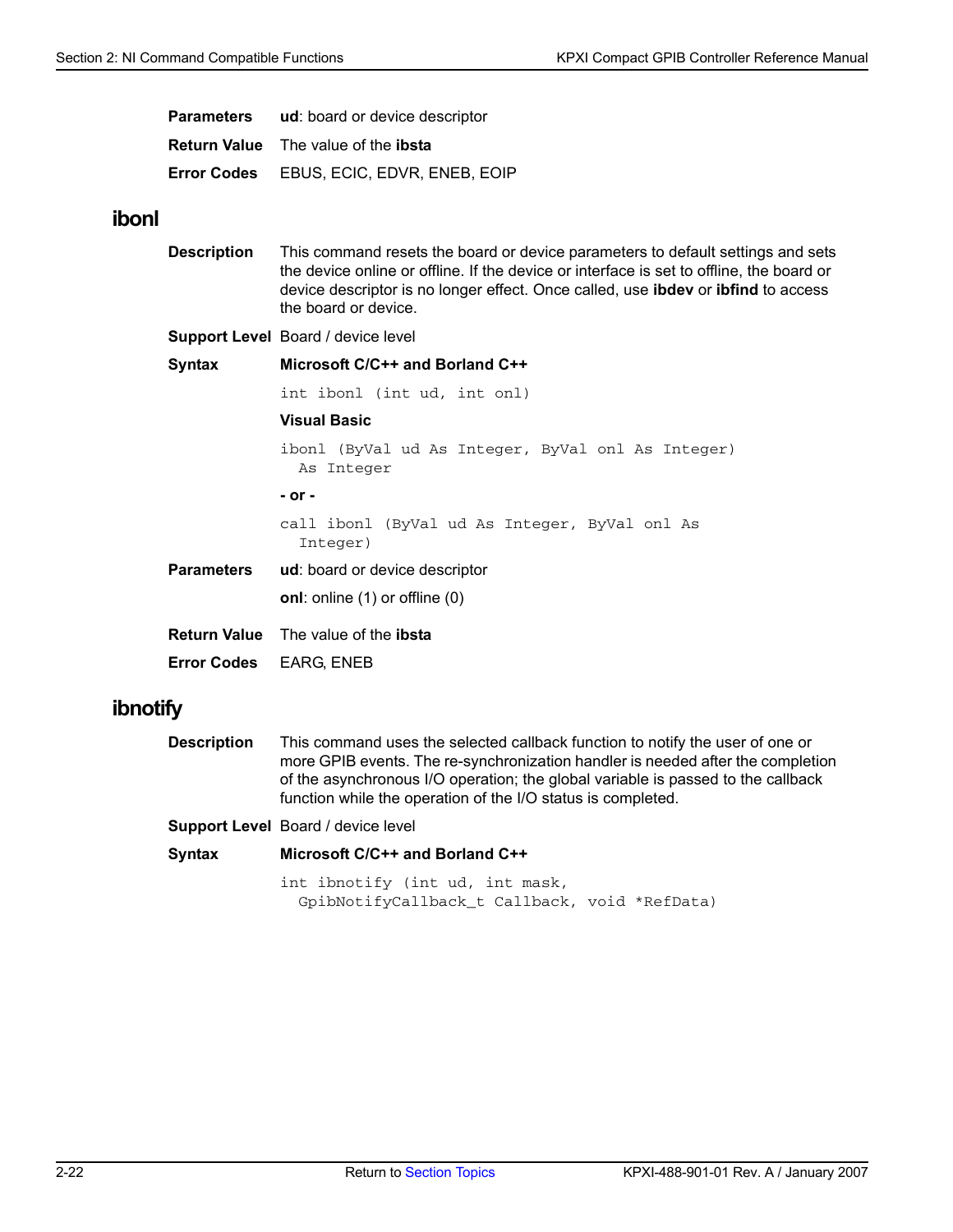| Parameters | ud: board or device descriptor                    |
|------------|---------------------------------------------------|
|            | <b>Return Value</b> The value of the <b>ibsta</b> |
|            | Error Codes EBUS, ECIC, EDVR, ENEB, EOIP          |

## **ibonl**

| <b>Description</b> | This command resets the board or device parameters to default settings and sets<br>the device online or offline. If the device or interface is set to offline, the board or<br>device descriptor is no longer effect. Once called, use <b>ibdev</b> or <b>ibfind</b> to access<br>the board or device. |
|--------------------|--------------------------------------------------------------------------------------------------------------------------------------------------------------------------------------------------------------------------------------------------------------------------------------------------------|
|                    | <b>Support Level</b> Board / device level                                                                                                                                                                                                                                                              |
| <b>Syntax</b>      | Microsoft C/C++ and Borland C++                                                                                                                                                                                                                                                                        |
|                    | int ibonl (int ud, int onl)                                                                                                                                                                                                                                                                            |
|                    | <b>Visual Basic</b>                                                                                                                                                                                                                                                                                    |
|                    | ibonl (ByVal ud As Integer, ByVal onl As Integer)<br>As Integer                                                                                                                                                                                                                                        |
|                    | - or -                                                                                                                                                                                                                                                                                                 |
|                    | call ibonl (ByVal ud As Integer, ByVal onl As<br>Integer)                                                                                                                                                                                                                                              |
| <b>Parameters</b>  | ud: board or device descriptor                                                                                                                                                                                                                                                                         |
|                    | onl: online $(1)$ or offline $(0)$                                                                                                                                                                                                                                                                     |
|                    | <b>Return Value</b> The value of the <b>ibsta</b>                                                                                                                                                                                                                                                      |
| <b>Error Codes</b> | EARG, ENEB                                                                                                                                                                                                                                                                                             |

## **ibnotify**

| <b>Description</b> | This command uses the selected callback function to notify the user of one or    |
|--------------------|----------------------------------------------------------------------------------|
|                    | more GPIB events. The re-synchronization handler is needed after the completion  |
|                    | of the asynchronous I/O operation; the global variable is passed to the callback |
|                    | function while the operation of the I/O status is completed.                     |

### **Support Level** Board / device level

### **Syntax Microsoft C/C++ and Borland C++**

int ibnotify (int ud, int mask, GpibNotifyCallback\_t Callback, void \*RefData)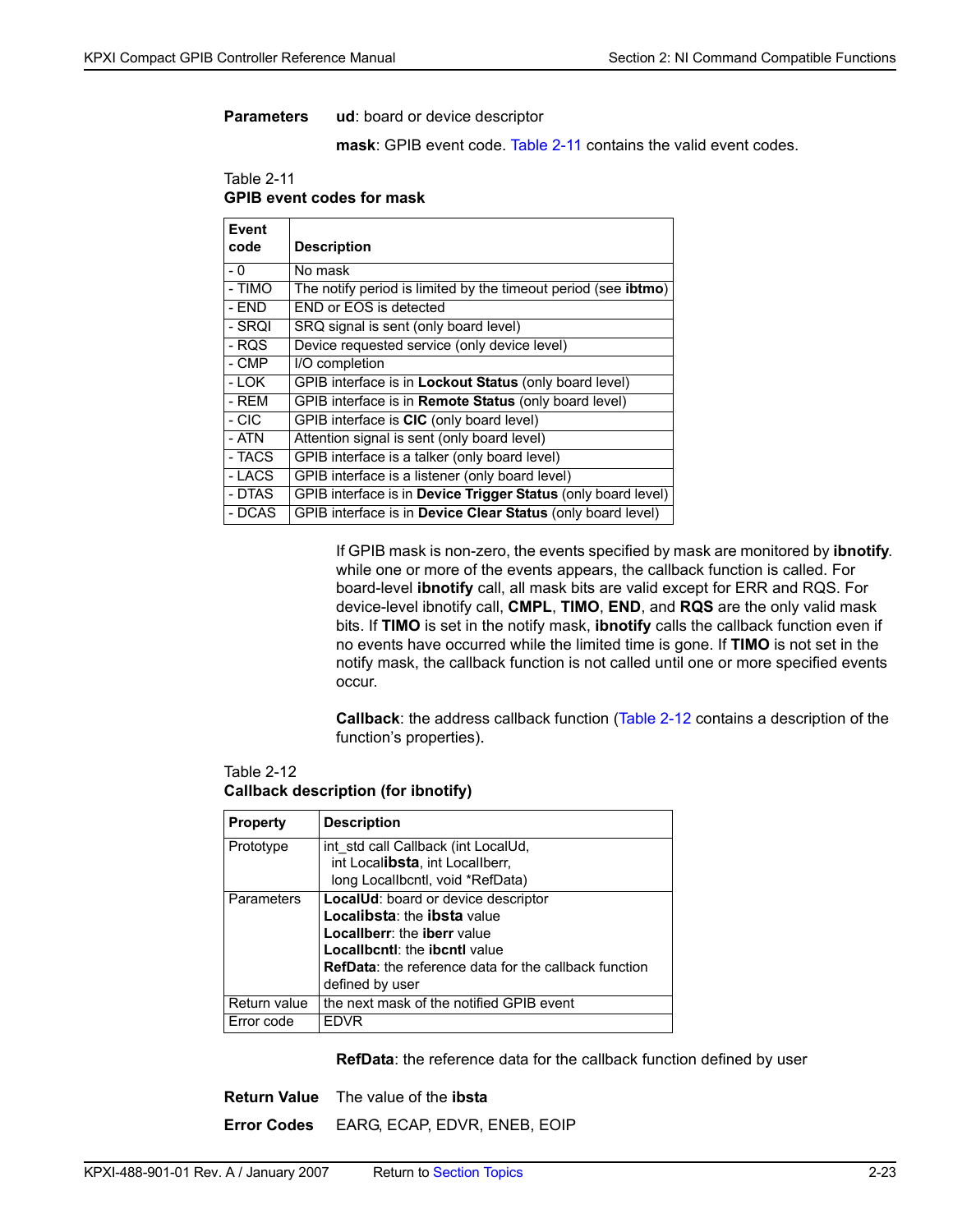**Parameters ud**: board or device descriptor

**mask**: GPIB event code. [Table 2-11](#page-47-0) contains the valid event codes.

<span id="page-47-0"></span>Table 2-11 **GPIB event codes for mask** 

| Event<br>code | <b>Description</b>                                             |
|---------------|----------------------------------------------------------------|
| - 0           | No mask                                                        |
| - TIMO        | The notify period is limited by the timeout period (see ibtmo) |
| - END         | END or EOS is detected                                         |
| - SRQI        | SRQ signal is sent (only board level)                          |
| - ROS         | Device requested service (only device level)                   |
| - CMP         | I/O completion                                                 |
| $-LOK$        | GPIB interface is in Lockout Status (only board level)         |
| - REM         | GPIB interface is in Remote Status (only board level)          |
| $-$ CIC       | GPIB interface is CIC (only board level)                       |
| - ATN         | Attention signal is sent (only board level)                    |
| - TACS        | GPIB interface is a talker (only board level)                  |
| - LACS        | GPIB interface is a listener (only board level)                |
| - DTAS        | GPIB interface is in Device Trigger Status (only board level)  |
| - DCAS        | GPIB interface is in Device Clear Status (only board level)    |

If GPIB mask is non-zero, the events specified by mask are monitored by **ibnotify**. while one or more of the events appears, the callback function is called. For board-level **ibnotify** call, all mask bits are valid except for ERR and RQS. For device-level ibnotify call, **CMPL**, **TIMO**, **END**, and **RQS** are the only valid mask bits. If **TIMO** is set in the notify mask, **ibnotify** calls the callback function even if no events have occurred while the limited time is gone. If **TIMO** is not set in the notify mask, the callback function is not called until one or more specified events occur.

**Callback**: the address callback function ([Table 2-12](#page-47-1) contains a description of the function's properties).

<span id="page-47-1"></span>Table 2-12 **Callback description (for ibnotify)**

| <b>Property</b> | <b>Description</b>                                                                                                                                                                                                                  |
|-----------------|-------------------------------------------------------------------------------------------------------------------------------------------------------------------------------------------------------------------------------------|
| Prototype       | int std call Callback (int LocalUd,<br>int Localibsta, int Localiberr,<br>long LocalIbcntl, void *RefData)                                                                                                                          |
| Parameters      | LocalUd: board or device descriptor<br>Localibsta: the ibsta value<br>Localiberr: the iberr value<br><b>Localibcntl:</b> the <b>ibcntl</b> value<br><b>RefData:</b> the reference data for the callback function<br>defined by user |
| Return value    | the next mask of the notified GPIB event                                                                                                                                                                                            |
| Error code      | FDVR                                                                                                                                                                                                                                |

#### **RefData**: the reference data for the callback function defined by user

**Return Value** The value of the **ibsta Error Codes** EARG, ECAP, EDVR, ENEB, EOIP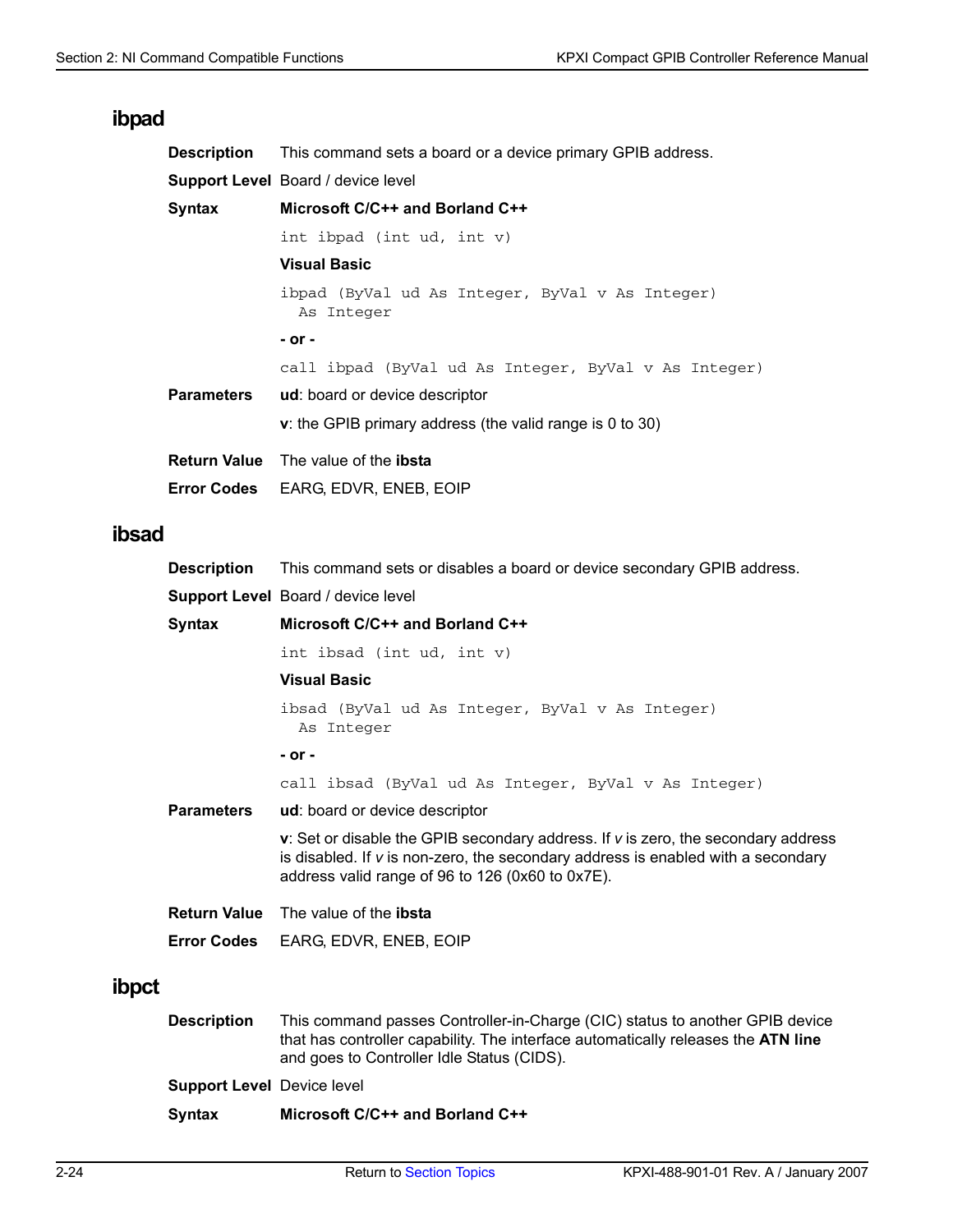## **ibpad**

|        | <b>Description</b> This command sets a board or a device primary GPIB address. |
|--------|--------------------------------------------------------------------------------|
|        | Support Level Board / device level                                             |
| Syntax | Microsoft C/C++ and Borland C++                                                |
|        | int ibpad (int ud, int v)                                                      |
|        | <b>Visual Basic</b>                                                            |
|        | ibpad (ByVal ud As Integer, ByVal v As Integer)<br>As Integer                  |
|        | - or -                                                                         |
|        | call ibpad (ByVal ud As Integer, ByVal v As Integer)                           |
|        | <b>Parameters</b> ud: board or device descriptor                               |
|        | $\mathbf v$ : the GPIB primary address (the valid range is 0 to 30)            |
|        | <b>Return Value</b> The value of the <b>ibsta</b>                              |
|        | <b>Error Codes</b> EARG, EDVR, ENEB, EOIP                                      |

## **ibsad**

| <b>Description</b> | This command sets or disables a board or device secondary GPIB address.                                                                                                                                                                            |
|--------------------|----------------------------------------------------------------------------------------------------------------------------------------------------------------------------------------------------------------------------------------------------|
|                    | <b>Support Level Board / device level</b>                                                                                                                                                                                                          |
| Syntax             | Microsoft C/C++ and Borland C++                                                                                                                                                                                                                    |
|                    | int ibsad (int ud, int v)                                                                                                                                                                                                                          |
|                    | <b>Visual Basic</b>                                                                                                                                                                                                                                |
|                    | ibsad (ByVal ud As Integer, ByVal v As Integer)<br>As Integer                                                                                                                                                                                      |
|                    | - or -                                                                                                                                                                                                                                             |
|                    | call ibsad (ByVal ud As Integer, ByVal v As Integer)                                                                                                                                                                                               |
| Parameters         | <b>ud</b> : board or device descriptor                                                                                                                                                                                                             |
|                    | $\mathbf{v}$ : Set or disable the GPIB secondary address. If $\mathbf{v}$ is zero, the secondary address<br>is disabled. If $v$ is non-zero, the secondary address is enabled with a secondary<br>address valid range of 96 to 126 (0x60 to 0x7E). |
|                    | <b>Return Value</b> The value of the <b>ibsta</b>                                                                                                                                                                                                  |
|                    | Error Codes EARG, EDVR, ENEB, EOIP                                                                                                                                                                                                                 |
|                    |                                                                                                                                                                                                                                                    |

# **ibpct**

| <b>Description</b>                | This command passes Controller-in-Charge (CIC) status to another GPIB device<br>that has controller capability. The interface automatically releases the ATN line<br>and goes to Controller Idle Status (CIDS). |
|-----------------------------------|-----------------------------------------------------------------------------------------------------------------------------------------------------------------------------------------------------------------|
| <b>Support Level</b> Device level |                                                                                                                                                                                                                 |

**Syntax Microsoft C/C++ and Borland C++**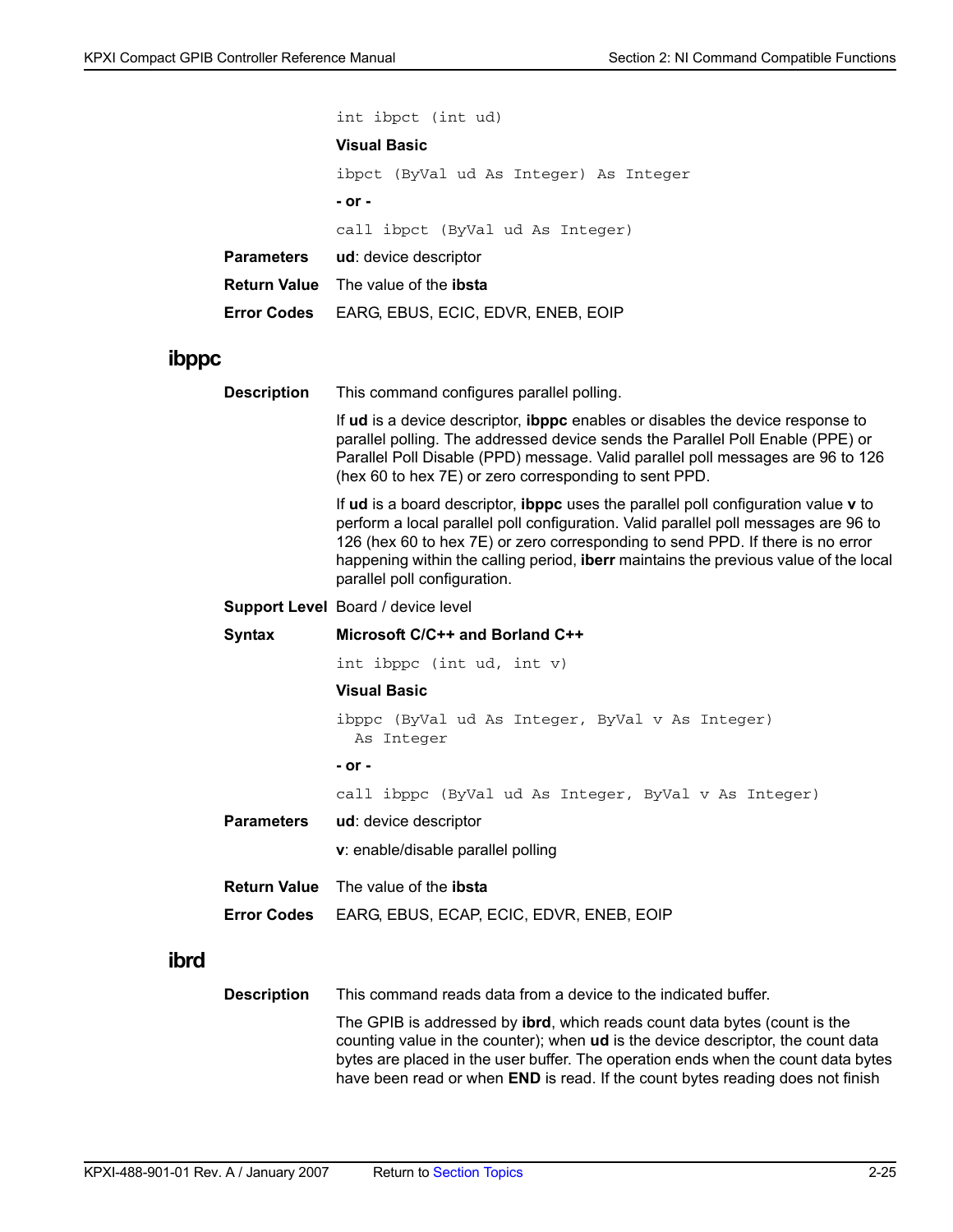|              |                     | int ibpct (int ud)                                                                                                                                                                                                                                                                                                                                                                  |
|--------------|---------------------|-------------------------------------------------------------------------------------------------------------------------------------------------------------------------------------------------------------------------------------------------------------------------------------------------------------------------------------------------------------------------------------|
|              |                     | <b>Visual Basic</b>                                                                                                                                                                                                                                                                                                                                                                 |
|              |                     | ibpct (ByVal ud As Integer) As Integer                                                                                                                                                                                                                                                                                                                                              |
|              |                     | - or -                                                                                                                                                                                                                                                                                                                                                                              |
|              |                     | call ibpct (ByVal ud As Integer)                                                                                                                                                                                                                                                                                                                                                    |
|              | <b>Parameters</b>   | ud: device descriptor                                                                                                                                                                                                                                                                                                                                                               |
|              | <b>Return Value</b> | The value of the <b>ibsta</b>                                                                                                                                                                                                                                                                                                                                                       |
|              | <b>Error Codes</b>  | EARG, EBUS, ECIC, EDVR, ENEB, EOIP                                                                                                                                                                                                                                                                                                                                                  |
| <b>ibppc</b> |                     |                                                                                                                                                                                                                                                                                                                                                                                     |
|              | <b>Description</b>  | This command configures parallel polling.                                                                                                                                                                                                                                                                                                                                           |
|              |                     | If ud is a device descriptor, <b>ibppc</b> enables or disables the device response to<br>parallel polling. The addressed device sends the Parallel Poll Enable (PPE) or<br>Parallel Poll Disable (PPD) message. Valid parallel poll messages are 96 to 126<br>(hex 60 to hex 7E) or zero corresponding to sent PPD.                                                                 |
|              |                     | If ud is a board descriptor, ibppc uses the parallel poll configuration value v to<br>perform a local parallel poll configuration. Valid parallel poll messages are 96 to<br>126 (hex 60 to hex 7E) or zero corresponding to send PPD. If there is no error<br>happening within the calling period, iberr maintains the previous value of the local<br>parallel poll configuration. |
|              |                     | <b>Support Level Board / device level</b>                                                                                                                                                                                                                                                                                                                                           |
|              | <b>Syntax</b>       | Microsoft C/C++ and Borland C++                                                                                                                                                                                                                                                                                                                                                     |
|              |                     | int ibppc (int ud, int v)                                                                                                                                                                                                                                                                                                                                                           |
|              |                     | <b>Visual Basic</b>                                                                                                                                                                                                                                                                                                                                                                 |
|              |                     | ibppc (ByVal ud As Integer, ByVal v As Integer)<br>As Integer                                                                                                                                                                                                                                                                                                                       |
|              |                     | - or -                                                                                                                                                                                                                                                                                                                                                                              |
|              |                     | call ibppc (ByVal ud As Integer, ByVal v As Integer)                                                                                                                                                                                                                                                                                                                                |
|              | <b>Parameters</b>   | ud: device descriptor                                                                                                                                                                                                                                                                                                                                                               |
|              |                     | v: enable/disable parallel polling                                                                                                                                                                                                                                                                                                                                                  |
|              | <b>Return Value</b> | The value of the ibsta                                                                                                                                                                                                                                                                                                                                                              |
|              | <b>Error Codes</b>  | EARG, EBUS, ECAP, ECIC, EDVR, ENEB, EOIP                                                                                                                                                                                                                                                                                                                                            |
| ibrd         |                     |                                                                                                                                                                                                                                                                                                                                                                                     |
|              | <b>Description</b>  | This command reads data from a device to the indicated buffer.                                                                                                                                                                                                                                                                                                                      |

The GPIB is addressed by **ibrd**, which reads count data bytes (count is the counting value in the counter); when **ud** is the device descriptor, the count data bytes are placed in the user buffer. The operation ends when the count data bytes have been read or when **END** is read. If the count bytes reading does not finish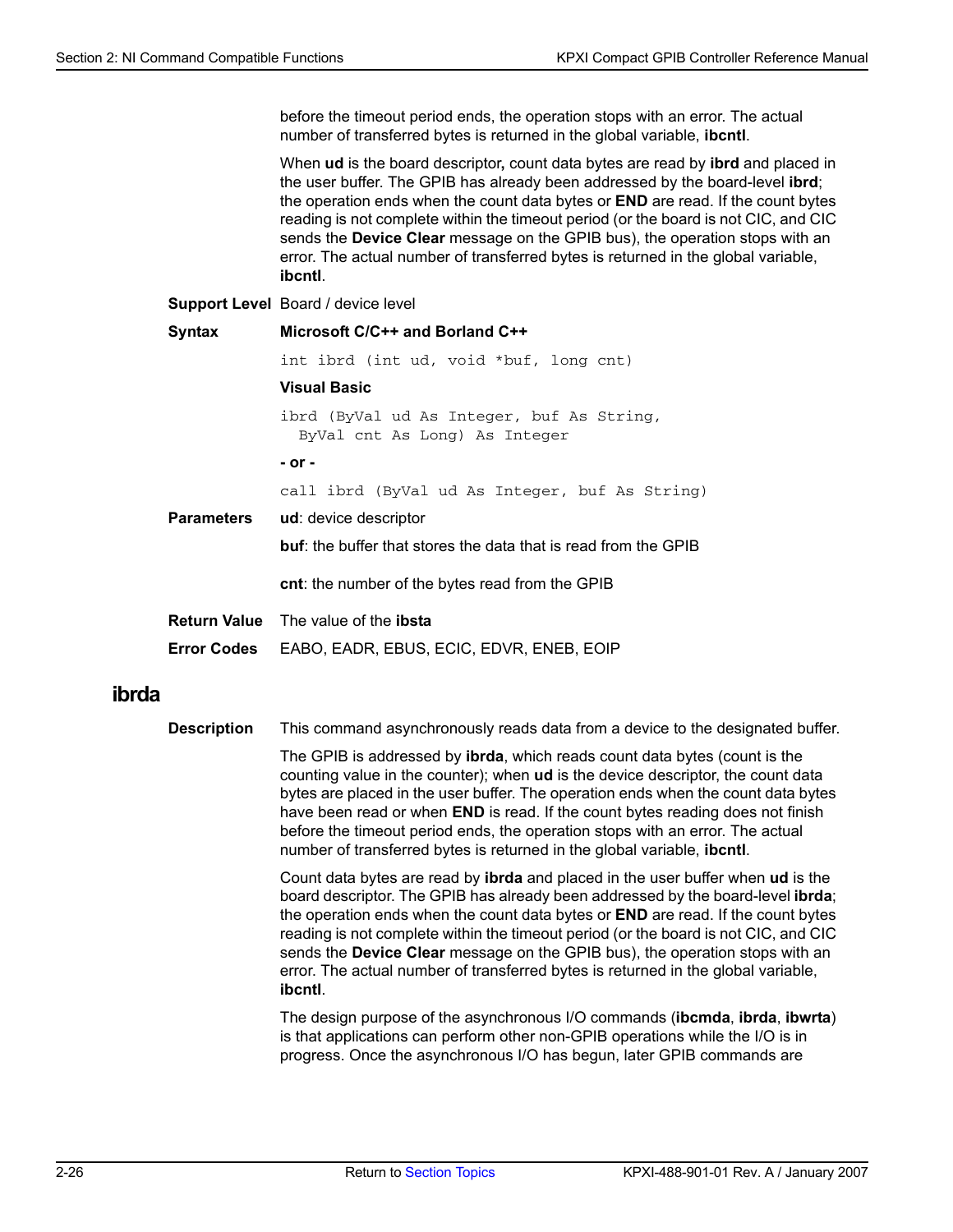before the timeout period ends, the operation stops with an error. The actual number of transferred bytes is returned in the global variable, **ibcntl**.

When **ud** is the board descriptor**,** count data bytes are read by **ibrd** and placed in the user buffer. The GPIB has already been addressed by the board-level **ibrd**; the operation ends when the count data bytes or **END** are read. If the count bytes reading is not complete within the timeout period (or the board is not CIC, and CIC sends the **Device Clear** message on the GPIB bus), the operation stops with an error. The actual number of transferred bytes is returned in the global variable, **ibcntl**.

```
Support Level Board / device level
```

| Syntax      | Microsoft C/C++ and Borland C++                                            |
|-------------|----------------------------------------------------------------------------|
|             | int ibrd (int ud, void *buf, long cnt)                                     |
|             | <b>Visual Basic</b>                                                        |
|             | ibrd (ByVal ud As Integer, buf As String,<br>ByVal cnt As Long) As Integer |
|             | - or -                                                                     |
|             | call ibrd (ByVal ud As Integer, buf As String)                             |
| Parameters  | <b>ud</b> : device descriptor                                              |
|             | <b>buf</b> : the buffer that stores the data that is read from the GPIB    |
|             | cnt: the number of the bytes read from the GPIB                            |
|             | <b>Return Value</b> The value of the <b>ibsta</b>                          |
| Error Codes | EABO, EADR, EBUS, ECIC, EDVR, ENEB, EOIP                                   |

### **ibrda**

**Description** This command asynchronously reads data from a device to the designated buffer.

The GPIB is addressed by **ibrda**, which reads count data bytes (count is the counting value in the counter); when **ud** is the device descriptor, the count data bytes are placed in the user buffer. The operation ends when the count data bytes have been read or when **END** is read. If the count bytes reading does not finish before the timeout period ends, the operation stops with an error. The actual number of transferred bytes is returned in the global variable, **ibcntl**.

Count data bytes are read by **ibrda** and placed in the user buffer when **ud** is the board descriptor. The GPIB has already been addressed by the board-level **ibrda**; the operation ends when the count data bytes or **END** are read. If the count bytes reading is not complete within the timeout period (or the board is not CIC, and CIC sends the **Device Clear** message on the GPIB bus), the operation stops with an error. The actual number of transferred bytes is returned in the global variable, **ibcntl**.

The design purpose of the asynchronous I/O commands (**ibcmda**, **ibrda**, **ibwrta**) is that applications can perform other non-GPIB operations while the I/O is in progress. Once the asynchronous I/O has begun, later GPIB commands are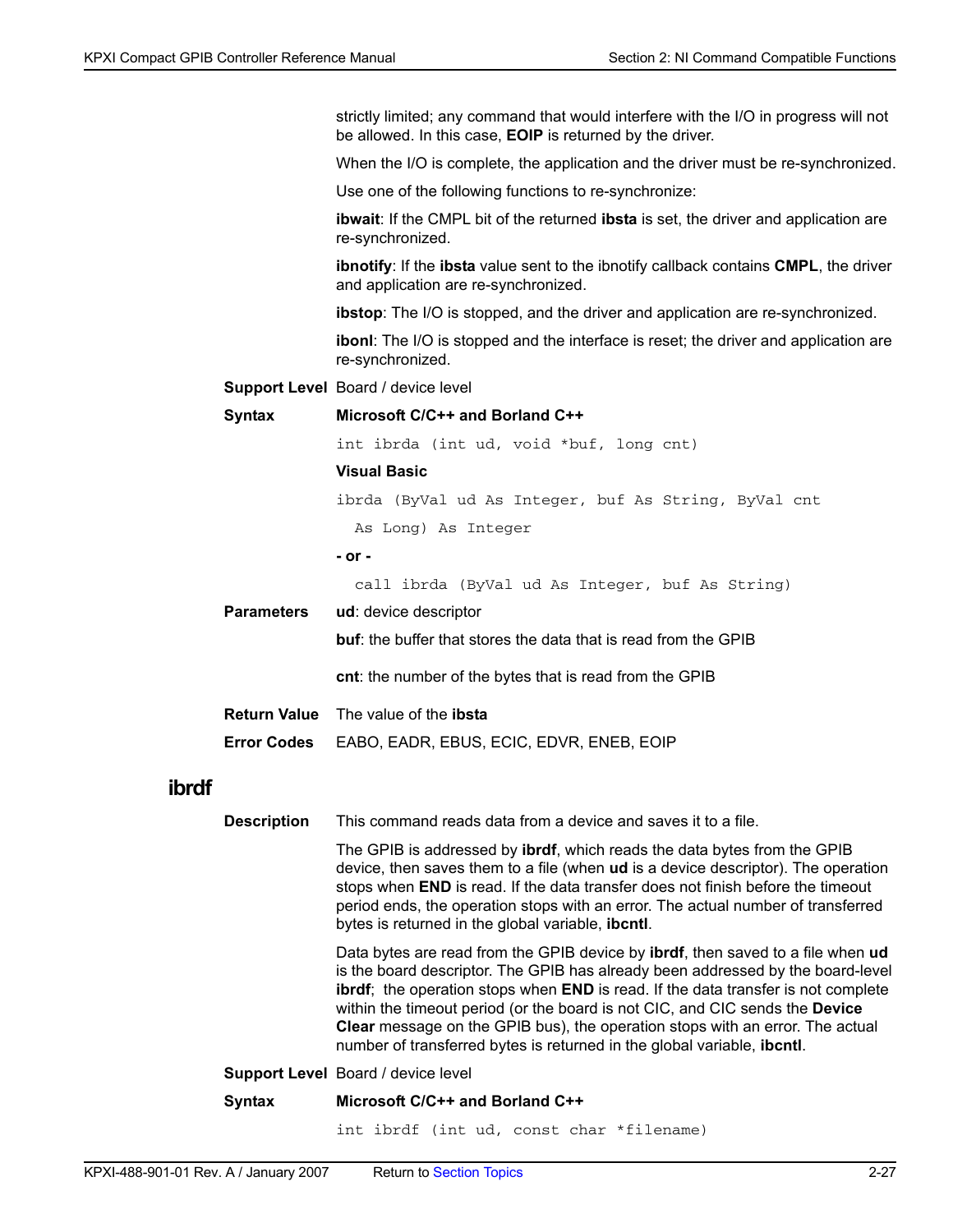strictly limited; any command that would interfere with the I/O in progress will not be allowed. In this case, **EOIP** is returned by the driver.

When the I/O is complete, the application and the driver must be re-synchronized.

Use one of the following functions to re-synchronize:

**ibwait**: If the CMPL bit of the returned **ibsta** is set, the driver and application are re-synchronized.

**ibnotify**: If the **ibsta** value sent to the ibnotify callback contains **CMPL**, the driver and application are re-synchronized.

**ibstop**: The I/O is stopped, and the driver and application are re-synchronized.

**ibonl**: The I/O is stopped and the interface is reset; the driver and application are re-synchronized.

**Support Level** Board / device level

#### **Syntax Microsoft C/C++ and Borland C++**

int ibrda (int ud, void \*buf, long cnt)

#### **Visual Basic**

ibrda (ByVal ud As Integer, buf As String, ByVal cnt

As Long) As Integer

**- or -**

call ibrda (ByVal ud As Integer, buf As String)

**Parameters ud**: device descriptor **buf**: the buffer that stores the data that is read from the GPIB **cnt**: the number of the bytes that is read from the GPIB **Return Value** The value of the **ibsta Error Codes** EABO, EADR, EBUS, ECIC, EDVR, ENEB, EOIP

### **ibrdf**

**Description** This command reads data from a device and saves it to a file.

The GPIB is addressed by **ibrdf**, which reads the data bytes from the GPIB device, then saves them to a file (when **ud** is a device descriptor). The operation stops when **END** is read. If the data transfer does not finish before the timeout period ends, the operation stops with an error. The actual number of transferred bytes is returned in the global variable, **ibcntl**.

Data bytes are read from the GPIB device by **ibrdf**, then saved to a file when **ud** is the board descriptor. The GPIB has already been addressed by the board-level **ibrdf**; the operation stops when **END** is read. If the data transfer is not complete within the timeout period (or the board is not CIC, and CIC sends the **Device Clear** message on the GPIB bus), the operation stops with an error. The actual number of transferred bytes is returned in the global variable, **ibcntl**.

**Support Level** Board / device level

#### **Syntax Microsoft C/C++ and Borland C++**

int ibrdf (int ud, const char \*filename)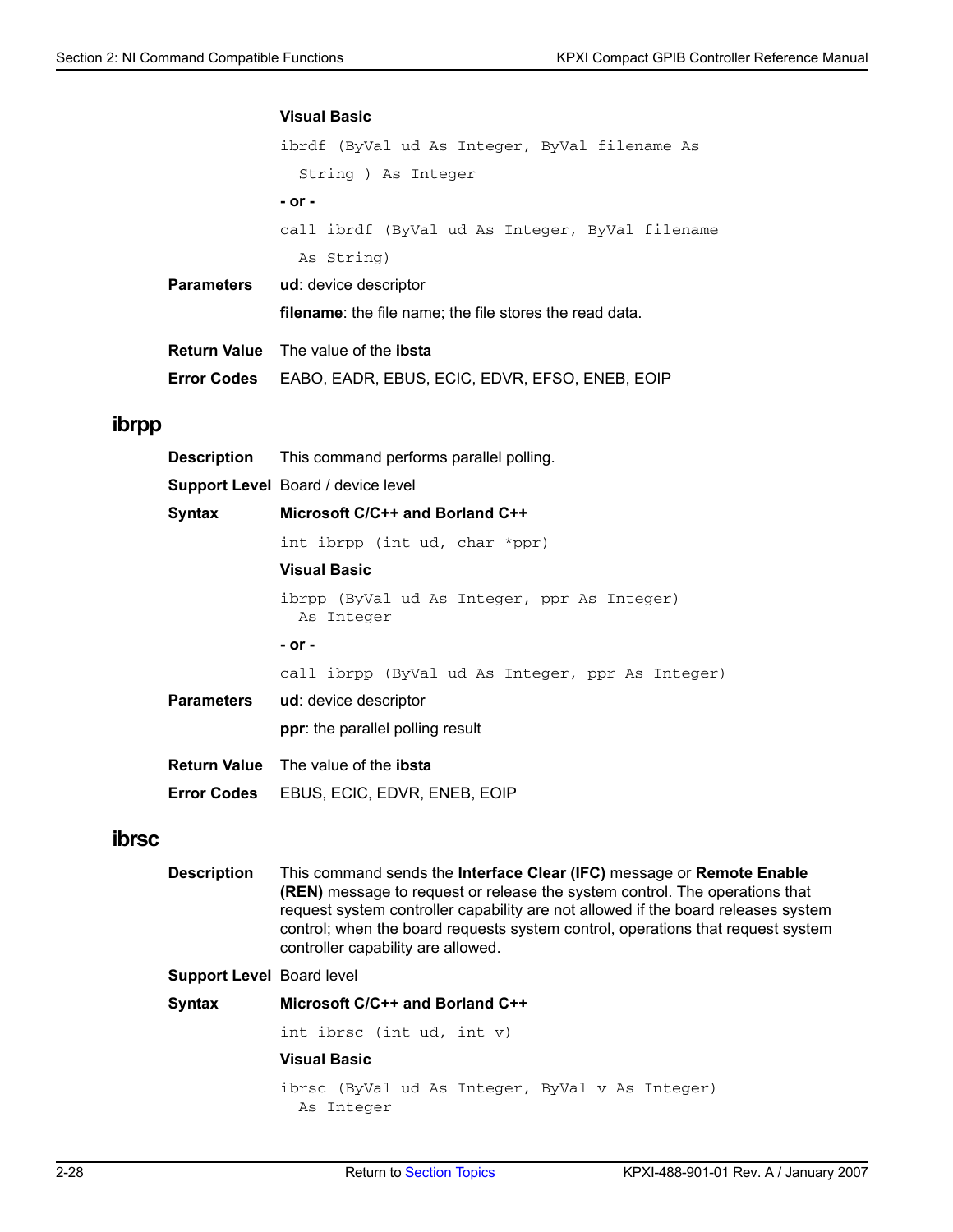| <b>Visual Basic</b>                                            |
|----------------------------------------------------------------|
| ibrdf (ByVal ud As Integer, ByVal filename As                  |
| String ) As Integer                                            |
| - or -                                                         |
| call ibrdf (ByVal ud As Integer, ByVal filename                |
| As String)                                                     |
| <b>Parameters</b> ud: device descriptor                        |
| <b>filename:</b> the file name; the file stores the read data. |
| <b>Return Value</b> The value of the <b>ibsta</b>              |
| Error Codes EABO, EADR, EBUS, ECIC, EDVR, EFSO, ENEB, EOIP     |

## **ibrpp**

| <b>Description</b> This command performs parallel polling. |
|------------------------------------------------------------|
| <b>Support Level Board / device level</b>                  |
| Microsoft C/C++ and Borland C++                            |
| int ibrpp (int ud, char *ppr)                              |
| Visual Basic                                               |
| ibrpp (ByVal ud As Integer, ppr As Integer)<br>As Integer  |
| - or -                                                     |
| call ibrpp (ByVal ud As Integer, ppr As Integer)           |
| <b>Parameters</b> ud: device descriptor                    |
| <b>ppr</b> : the parallel polling result                   |
| <b>Return Value</b> The value of the <b>ibsta</b>          |
| <b>Error Codes</b> EBUS, ECIC, EDVR, ENEB, EOIP            |
|                                                            |

## **ibrsc**

| <b>Description</b>               | This command sends the Interface Clear (IFC) message or Remote Enable<br><b>(REN)</b> message to request or release the system control. The operations that<br>request system controller capability are not allowed if the board releases system<br>control; when the board requests system control, operations that request system<br>controller capability are allowed. |
|----------------------------------|---------------------------------------------------------------------------------------------------------------------------------------------------------------------------------------------------------------------------------------------------------------------------------------------------------------------------------------------------------------------------|
| <b>Support Level Board level</b> |                                                                                                                                                                                                                                                                                                                                                                           |
| <b>Syntax</b>                    | Microsoft C/C++ and Borland C++                                                                                                                                                                                                                                                                                                                                           |

int ibrsc (int ud, int v)

### **Visual Basic**

ibrsc (ByVal ud As Integer, ByVal v As Integer) As Integer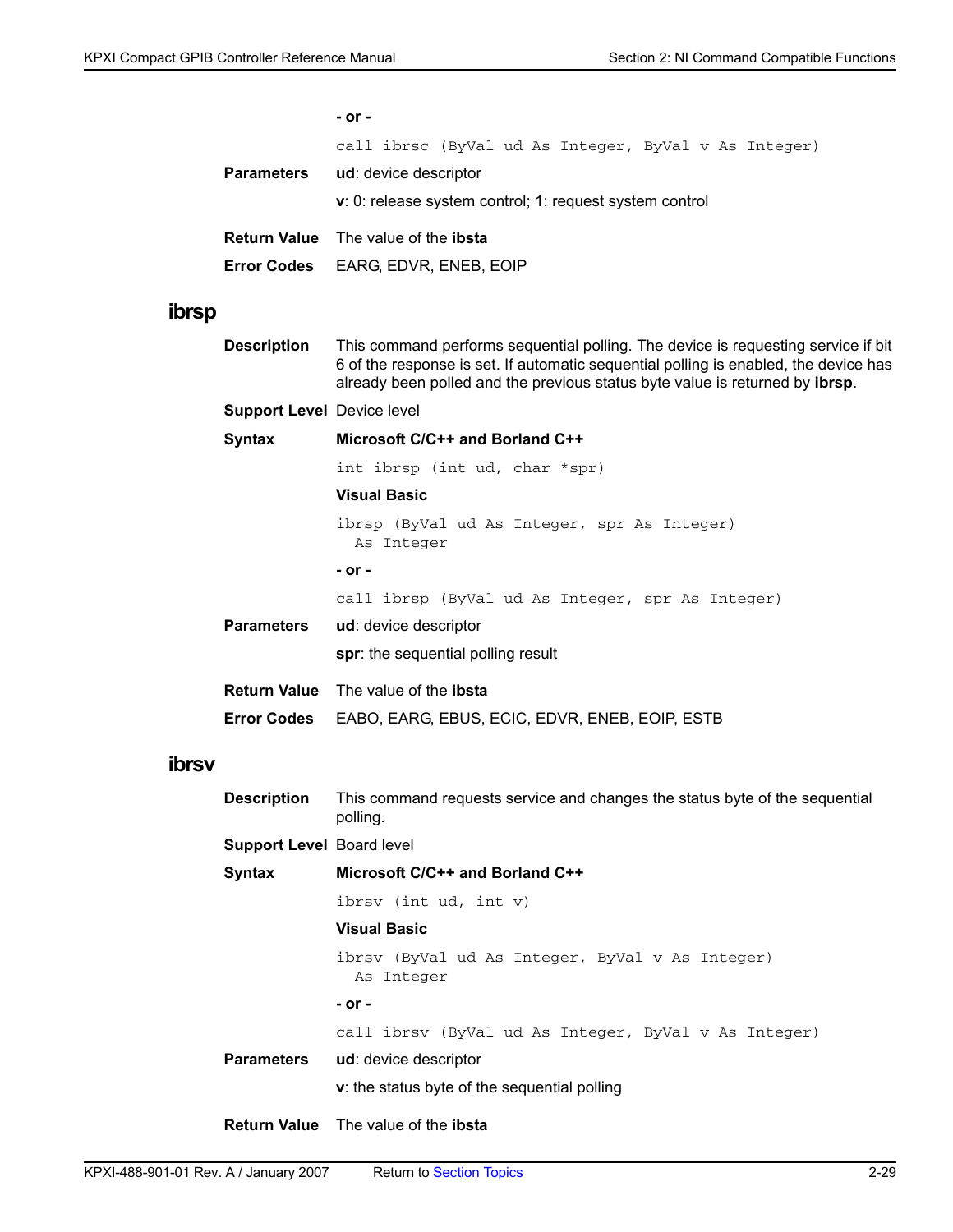|       |                                   | - or -                                                                                                                                                                                                                                                    |  |  |
|-------|-----------------------------------|-----------------------------------------------------------------------------------------------------------------------------------------------------------------------------------------------------------------------------------------------------------|--|--|
|       |                                   | call ibrsc (ByVal ud As Integer, ByVal v As Integer)                                                                                                                                                                                                      |  |  |
|       | <b>Parameters</b>                 | ud: device descriptor                                                                                                                                                                                                                                     |  |  |
|       |                                   | v: 0: release system control; 1: request system control                                                                                                                                                                                                   |  |  |
|       |                                   | <b>Return Value</b> The value of the <b>ibsta</b>                                                                                                                                                                                                         |  |  |
|       | <b>Error Codes</b>                | EARG, EDVR, ENEB, EOIP                                                                                                                                                                                                                                    |  |  |
| ibrsp |                                   |                                                                                                                                                                                                                                                           |  |  |
|       |                                   |                                                                                                                                                                                                                                                           |  |  |
|       | <b>Description</b>                | This command performs sequential polling. The device is requesting service if bit<br>6 of the response is set. If automatic sequential polling is enabled, the device has<br>already been polled and the previous status byte value is returned by ibrsp. |  |  |
|       | <b>Support Level Device level</b> |                                                                                                                                                                                                                                                           |  |  |
|       | <b>Syntax</b>                     | Microsoft C/C++ and Borland C++                                                                                                                                                                                                                           |  |  |
|       |                                   | int ibrsp (int ud, char *spr)                                                                                                                                                                                                                             |  |  |
|       |                                   | <b>Visual Basic</b>                                                                                                                                                                                                                                       |  |  |
|       |                                   | ibrsp (ByVal ud As Integer, spr As Integer)<br>As Integer                                                                                                                                                                                                 |  |  |
|       |                                   | - or -                                                                                                                                                                                                                                                    |  |  |
|       |                                   | call ibrsp (ByVal ud As Integer, spr As Integer)                                                                                                                                                                                                          |  |  |
|       | <b>Parameters</b>                 | ud: device descriptor                                                                                                                                                                                                                                     |  |  |
|       |                                   | spr: the sequential polling result                                                                                                                                                                                                                        |  |  |
|       |                                   | <b>Return Value</b> The value of the <b>ibsta</b>                                                                                                                                                                                                         |  |  |
|       | <b>Error Codes</b>                | EABO, EARG, EBUS, ECIC, EDVR, ENEB, EOIP, ESTB                                                                                                                                                                                                            |  |  |
|       |                                   |                                                                                                                                                                                                                                                           |  |  |
| ibrsv |                                   |                                                                                                                                                                                                                                                           |  |  |
|       | <b>Description</b>                | This command requests service and changes the status byte of the sequential<br>polling.                                                                                                                                                                   |  |  |
|       | <b>Support Level Board level</b>  |                                                                                                                                                                                                                                                           |  |  |
|       | <b>Syntax</b>                     | Microsoft C/C++ and Borland C++                                                                                                                                                                                                                           |  |  |
|       |                                   | ibrsv (int ud, int v)                                                                                                                                                                                                                                     |  |  |
|       |                                   | <b>Visual Basic</b>                                                                                                                                                                                                                                       |  |  |
|       |                                   | ibrsv (ByVal ud As Integer, ByVal v As Integer)<br>As Integer                                                                                                                                                                                             |  |  |
|       |                                   | - or -                                                                                                                                                                                                                                                    |  |  |
|       |                                   | call ibrsv (ByVal ud As Integer, ByVal v As Integer)                                                                                                                                                                                                      |  |  |
|       | <b>Parameters</b>                 | ud: device descriptor                                                                                                                                                                                                                                     |  |  |
|       |                                   | v: the status byte of the sequential polling                                                                                                                                                                                                              |  |  |
|       |                                   | Return Value The value of the ibsta                                                                                                                                                                                                                       |  |  |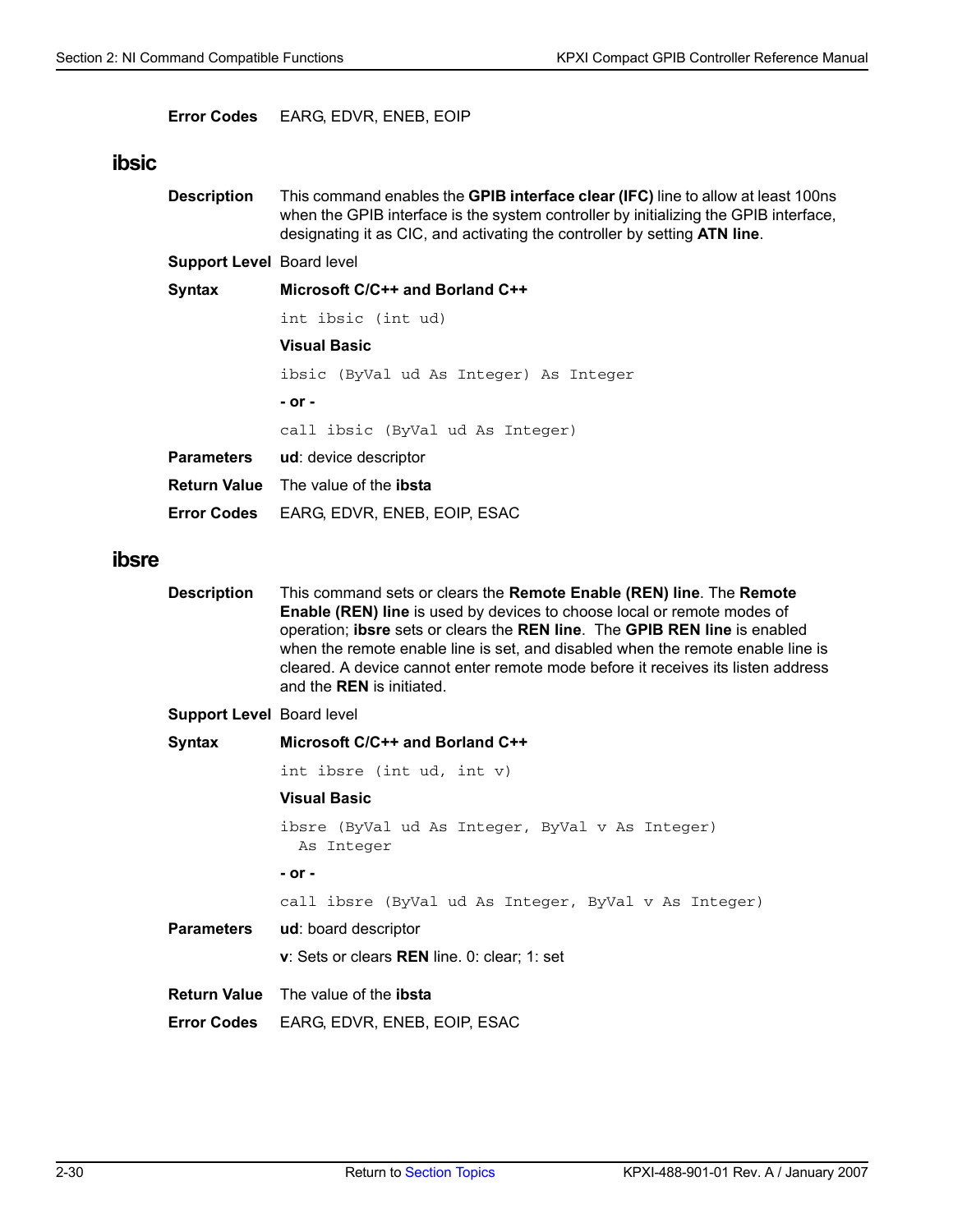**Error Codes** EARG, EDVR, ENEB, EOIP

### **ibsic**

**Description** This command enables the **GPIB interface clear (IFC)** line to allow at least 100ns when the GPIB interface is the system controller by initializing the GPIB interface, designating it as CIC, and activating the controller by setting **ATN line**.

#### **Support Level** Board level

| <b>Syntax</b> | Microsoft C/C++ and Borland C++                   |  |  |
|---------------|---------------------------------------------------|--|--|
|               | int ibsic (int ud)                                |  |  |
|               | <b>Visual Basic</b>                               |  |  |
|               | ibsic (ByVal ud As Integer) As Integer            |  |  |
|               | - or -                                            |  |  |
|               | call ibsic (ByVal ud As Integer)                  |  |  |
|               | <b>Parameters</b> ud: device descriptor           |  |  |
|               | <b>Return Value</b> The value of the <b>ibsta</b> |  |  |
|               | Error Codes EARG, EDVR, ENEB, EOIP, ESAC          |  |  |

### **ibsre**

**Description** This command sets or clears the **Remote Enable (REN) line**. The **Remote Enable (REN) line** is used by devices to choose local or remote modes of operation; **ibsre** sets or clears the **REN line**. The **GPIB REN line** is enabled when the remote enable line is set, and disabled when the remote enable line is cleared. A device cannot enter remote mode before it receives its listen address and the **REN** is initiated.

#### **Support Level** Board level

**Syntax Microsoft C/C++ and Borland C++**

int ibsre (int ud, int v)

### **Visual Basic**

ibsre (ByVal ud As Integer, ByVal v As Integer) As Integer

**- or -**

call ibsre (ByVal ud As Integer, ByVal v As Integer)

**Parameters ud**: board descriptor

**v**: Sets or clears **REN** line. 0: clear; 1: set

- **Return Value** The value of the **ibsta**
- **Error Codes** EARG, EDVR, ENEB, EOIP, ESAC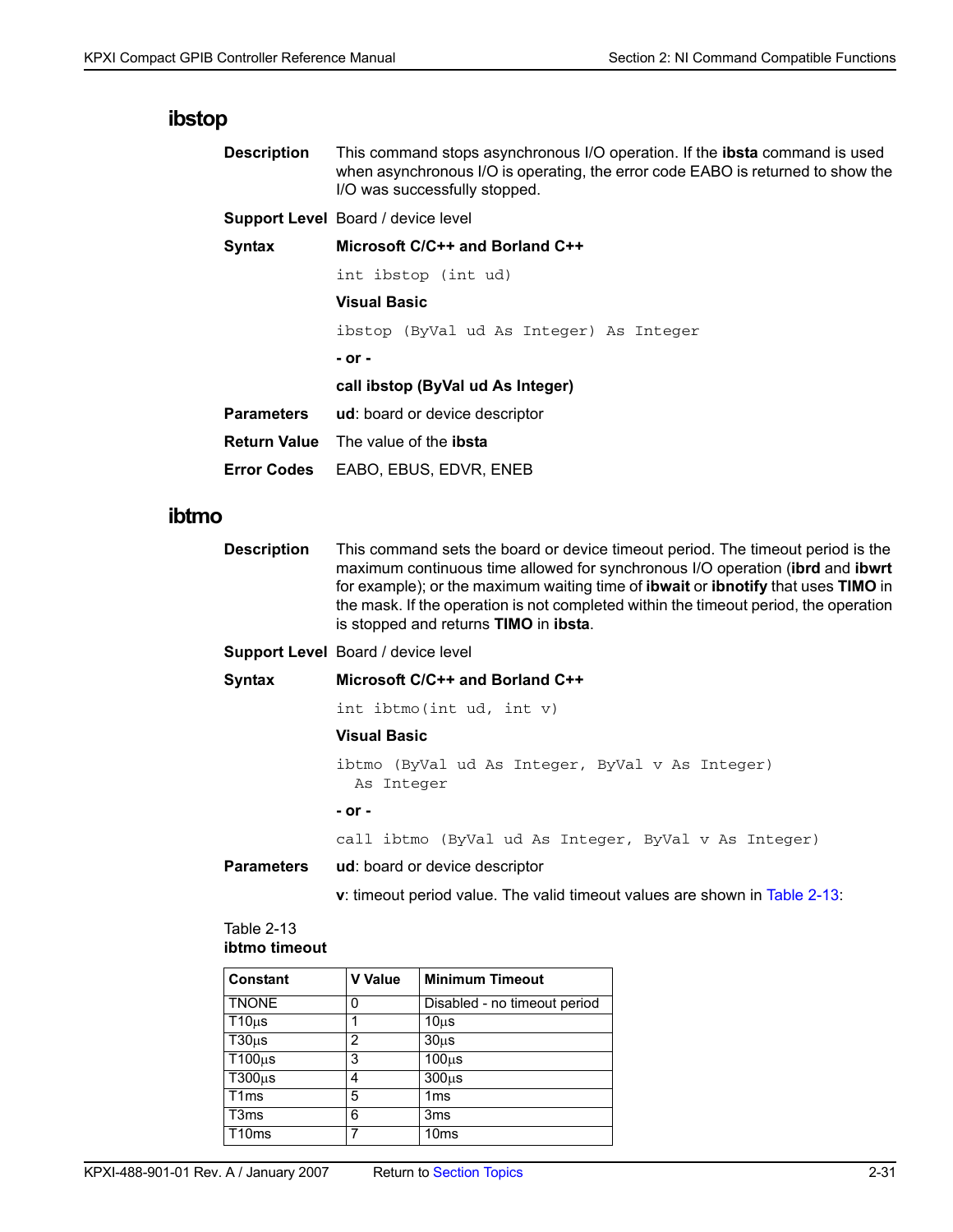| ibstop |                     |                                                                                                                                                                                                        |  |  |
|--------|---------------------|--------------------------------------------------------------------------------------------------------------------------------------------------------------------------------------------------------|--|--|
|        | <b>Description</b>  | This command stops asynchronous I/O operation. If the <b>ibsta</b> command is used<br>when asynchronous I/O is operating, the error code EABO is returned to show the<br>I/O was successfully stopped. |  |  |
|        |                     | <b>Support Level</b> Board / device level                                                                                                                                                              |  |  |
|        | <b>Syntax</b>       | Microsoft C/C++ and Borland C++                                                                                                                                                                        |  |  |
|        |                     | int ibstop (int ud)                                                                                                                                                                                    |  |  |
|        |                     | <b>Visual Basic</b>                                                                                                                                                                                    |  |  |
|        |                     | ibstop (ByVal ud As Integer) As Integer                                                                                                                                                                |  |  |
|        |                     | - or -                                                                                                                                                                                                 |  |  |
|        |                     | call ibstop (ByVal ud As Integer)                                                                                                                                                                      |  |  |
|        | <b>Parameters</b>   | <b>ud</b> : board or device descriptor                                                                                                                                                                 |  |  |
|        | <b>Return Value</b> | The value of the <b>ibsta</b>                                                                                                                                                                          |  |  |
|        | <b>Error Codes</b>  | EABO, EBUS, EDVR, ENEB                                                                                                                                                                                 |  |  |
|        |                     |                                                                                                                                                                                                        |  |  |

### **ibtmo**

| <b>Description</b> | This command sets the board or device timeout period. The timeout period is the                        |
|--------------------|--------------------------------------------------------------------------------------------------------|
|                    | maximum continuous time allowed for synchronous I/O operation (ibrd and ibwrt                          |
|                    | for example); or the maximum waiting time of <b>ibwait</b> or <b>ibnotify</b> that uses <b>TIMO</b> in |
|                    | the mask. If the operation is not completed within the timeout period, the operation                   |
|                    | is stopped and returns <b>TIMO</b> in <b>ibsta</b> .                                                   |

**Support Level** Board / device level

**Syntax Microsoft C/C++ and Borland C++**

int ibtmo(int ud, int v)

### **Visual Basic**

ibtmo (ByVal ud As Integer, ByVal v As Integer) As Integer

**- or -**

call ibtmo (ByVal ud As Integer, ByVal v As Integer)

**Parameters** ud: board or device descriptor

**v**: timeout period value. The valid timeout values are shown in [Table 2-13](#page-55-0):

<span id="page-55-0"></span>Table 2-13 **ibtmo timeout**

| <b>Constant</b>   | <b>V</b> Value | <b>Minimum Timeout</b>       |
|-------------------|----------------|------------------------------|
| <b>TNONE</b>      |                | Disabled - no timeout period |
| $T10\mu s$        |                | $10\mu s$                    |
| $T30\mu s$        | 2              | $30\mu s$                    |
| $T100\mu s$       | 3              | $100\mu$ s                   |
| $T300\mu s$       | 4              | $300\mu$ s                   |
| T1ms              | 5              | 1 <sub>ms</sub>              |
| T <sub>3</sub> ms | 6              | 3 <sub>ms</sub>              |
| T10ms             |                | 10 <sub>ms</sub>             |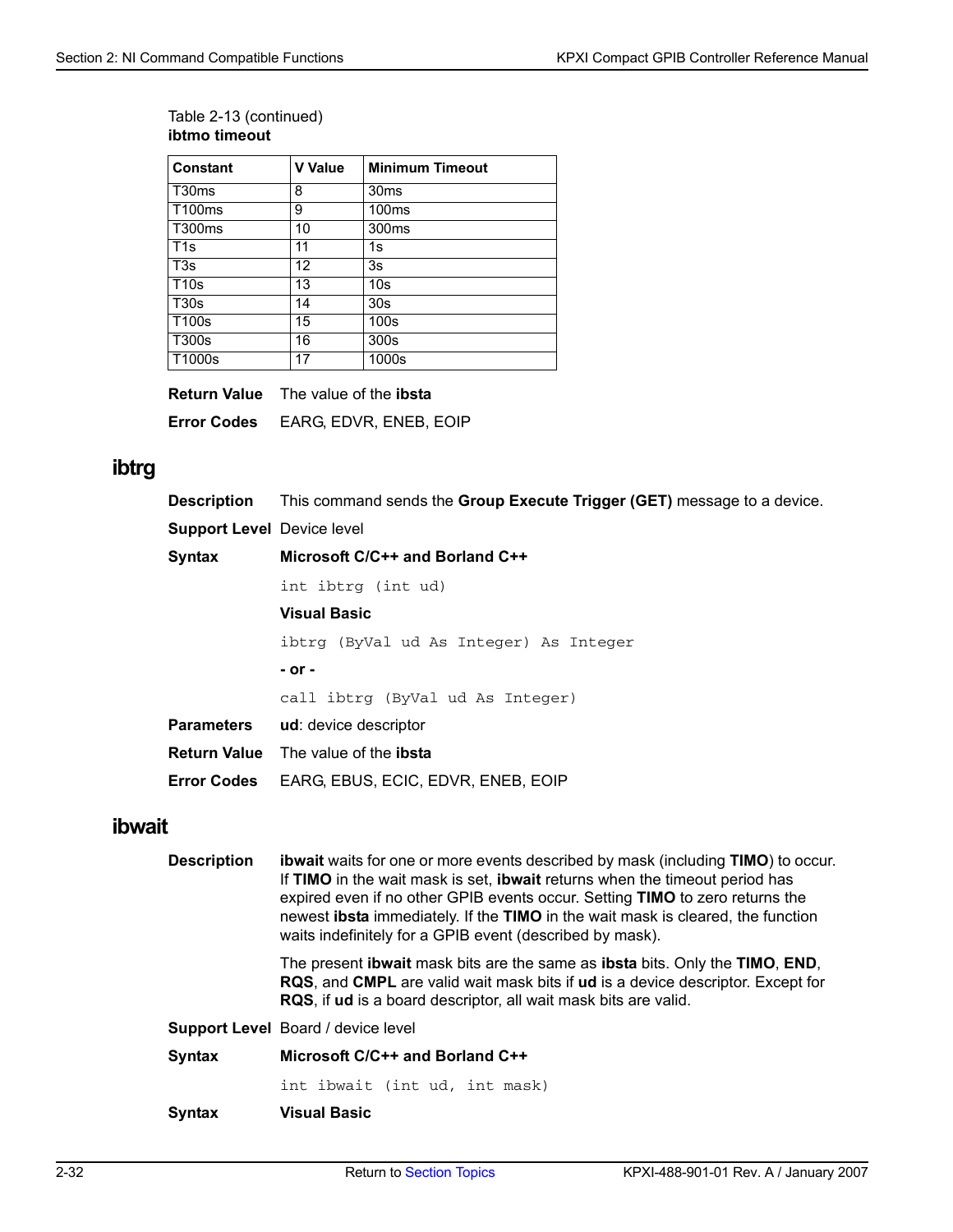### Table 2-13 (continued) **ibtmo timeout**

| <b>Constant</b>    | V Value | <b>Minimum Timeout</b> |
|--------------------|---------|------------------------|
| T <sub>30</sub> ms | 8       | 30 <sub>ms</sub>       |
| <b>T100ms</b>      | 9       | 100 <sub>ms</sub>      |
| <b>T300ms</b>      | 10      | 300ms                  |
| T <sub>1s</sub>    | 11      | 1s                     |
| $\overline{T3s}$   | 12      | 3s                     |
| <b>T10s</b>        | 13      | 10 <sub>s</sub>        |
| <b>T30s</b>        | 14      | 30 <sub>s</sub>        |
| T100s              | 15      | 100 <sub>s</sub>       |
| T300s              | 16      | 300s                   |
| T1000s             | 17      | 1000s                  |

| Return Value | The value of the <b>ibsta</b> |
|--------------|-------------------------------|
|--------------|-------------------------------|

**Error Codes** EARG, EDVR, ENEB, EOIP

## **ibtrg**

|                                   | <b>Description</b> This command sends the <b>Group Execute Trigger (GET)</b> message to a device. |  |  |
|-----------------------------------|---------------------------------------------------------------------------------------------------|--|--|
| <b>Support Level</b> Device level |                                                                                                   |  |  |
| Syntax                            | Microsoft C/C++ and Borland C++                                                                   |  |  |
|                                   | int ibtrg (int ud)                                                                                |  |  |
|                                   | <b>Visual Basic</b>                                                                               |  |  |
|                                   | ibtrg (ByVal ud As Integer) As Integer                                                            |  |  |
|                                   | - or -                                                                                            |  |  |
|                                   | call ibtrg (ByVal ud As Integer)                                                                  |  |  |
| Parameters                        | ud: device descriptor                                                                             |  |  |
|                                   | <b>Return Value</b> The value of the <b>ibsta</b>                                                 |  |  |
| <b>Error Codes</b>                | EARG, EBUS, ECIC, EDVR, ENEB, EOIP                                                                |  |  |
|                                   |                                                                                                   |  |  |

## **ibwait**

| <b>Description</b> | <b>ibwait</b> waits for one or more events described by mask (including <b>TIMO</b> ) to occur.<br>If TIMO in the wait mask is set, ibwait returns when the timeout period has<br>expired even if no other GPIB events occur. Setting TIMO to zero returns the<br>newest ibsta immediately. If the TIMO in the wait mask is cleared, the function<br>waits indefinitely for a GPIB event (described by mask). |  |  |
|--------------------|---------------------------------------------------------------------------------------------------------------------------------------------------------------------------------------------------------------------------------------------------------------------------------------------------------------------------------------------------------------------------------------------------------------|--|--|
|                    | The present <b>ibwait</b> mask bits are the same as <b>ibsta</b> bits. Only the <b>TIMO</b> , <b>END</b> ,<br><b>RQS</b> , and <b>CMPL</b> are valid wait mask bits if ud is a device descriptor. Except for<br>RQS, if ud is a board descriptor, all wait mask bits are valid.                                                                                                                               |  |  |
|                    | <b>Support Level Board / device level</b>                                                                                                                                                                                                                                                                                                                                                                     |  |  |
| <b>Syntax</b>      | Microsoft C/C++ and Borland C++                                                                                                                                                                                                                                                                                                                                                                               |  |  |
|                    | int ibwait (int ud, int mask)                                                                                                                                                                                                                                                                                                                                                                                 |  |  |
| Syntax             | <b>Visual Basic</b>                                                                                                                                                                                                                                                                                                                                                                                           |  |  |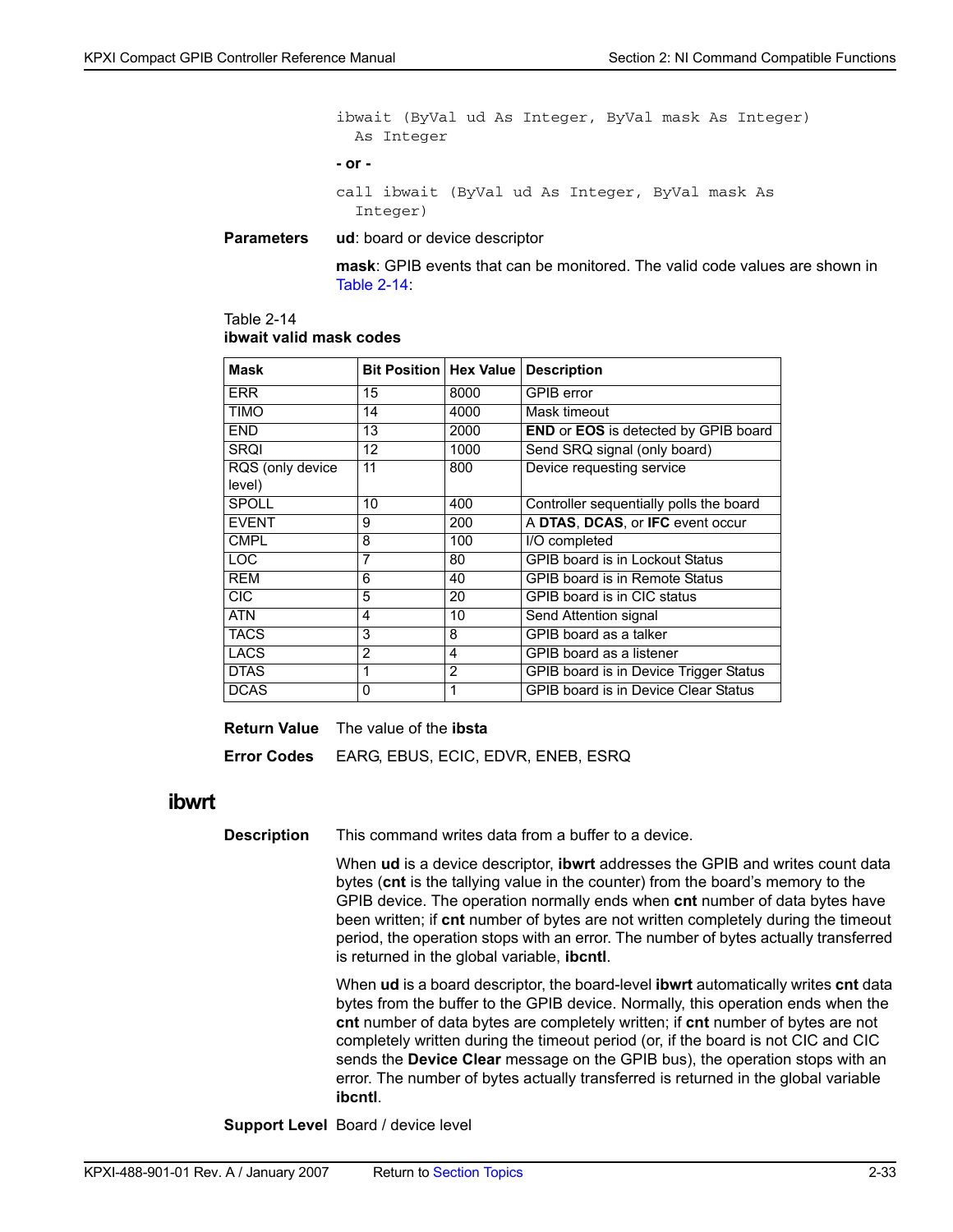ibwait (ByVal ud As Integer, ByVal mask As Integer) As Integer **- or**  call ibwait (ByVal ud As Integer, ByVal mask As Integer) **Parameters** ud: board or device descriptor

**mask**: GPIB events that can be monitored. The valid code values are shown in [Table 2-14:](#page-57-0)

### <span id="page-57-0"></span>Table 2-14 **ibwait valid mask codes**

| <b>Mask</b>       | <b>Bit Position</b> | <b>Hex Value</b> | <b>Description</b>                          |
|-------------------|---------------------|------------------|---------------------------------------------|
| <b>ERR</b>        | 15                  | 8000             | <b>GPIB</b> error                           |
| TIMO              | 14                  | 4000             | Mask timeout                                |
| <b>END</b>        | 13                  | 2000             | <b>END or EOS is detected by GPIB board</b> |
| <b>SRQI</b>       | 12                  | 1000             | Send SRQ signal (only board)                |
| RQS (only device) | 11                  | 800              | Device requesting service                   |
| level)            |                     |                  |                                             |
| <b>SPOLL</b>      | 10                  | 400              | Controller sequentially polls the board     |
| <b>EVENT</b>      | 9                   | 200              | A DTAS, DCAS, or IFC event occur            |
| <b>CMPL</b>       | 8                   | 100              | I/O completed                               |
| <b>LOC</b>        | 7                   | 80               | <b>GPIB board is in Lockout Status</b>      |
| <b>REM</b>        | 6                   | 40               | <b>GPIB</b> board is in Remote Status       |
| <b>CIC</b>        | 5                   | 20               | GPIB board is in CIC status                 |
| <b>ATN</b>        | 4                   | 10               | Send Attention signal                       |
| <b>TACS</b>       | 3                   | 8                | GPIB board as a talker                      |
| LACS              | 2                   | 4                | GPIB board as a listener                    |
| <b>DTAS</b>       | 1                   | 2                | GPIB board is in Device Trigger Status      |
| <b>DCAS</b>       | 0                   | 1                | GPIB board is in Device Clear Status        |

**Return Value** The value of the **ibsta**

**Error Codes** EARG, EBUS, ECIC, EDVR, ENEB, ESRQ

### **ibwrt**

**Description** This command writes data from a buffer to a device.

When **ud** is a device descriptor, **ibwrt** addresses the GPIB and writes count data bytes (**cnt** is the tallying value in the counter) from the board's memory to the GPIB device. The operation normally ends when **cnt** number of data bytes have been written; if **cnt** number of bytes are not written completely during the timeout period, the operation stops with an error. The number of bytes actually transferred is returned in the global variable, **ibcntl**.

When **ud** is a board descriptor, the board-level **ibwrt** automatically writes **cnt** data bytes from the buffer to the GPIB device. Normally, this operation ends when the **cnt** number of data bytes are completely written; if **cnt** number of bytes are not completely written during the timeout period (or, if the board is not CIC and CIC sends the **Device Clear** message on the GPIB bus), the operation stops with an error. The number of bytes actually transferred is returned in the global variable **ibcntl**.

**Support Level** Board / device level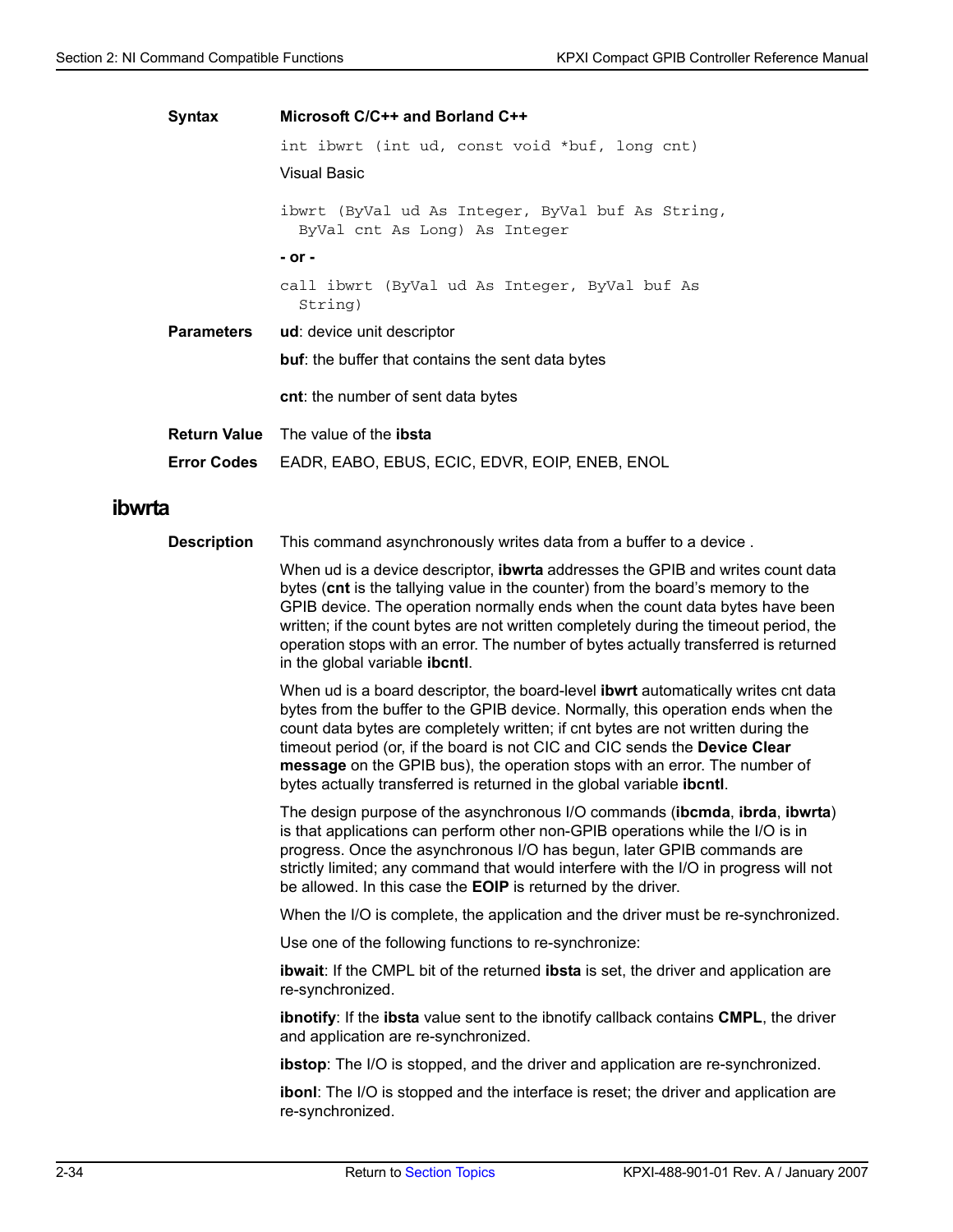| Syntax     | Microsoft C/C++ and Borland C++                                                   |  |
|------------|-----------------------------------------------------------------------------------|--|
|            | int ibwrt (int ud, const void *buf, long cnt)                                     |  |
|            | Visual Basic                                                                      |  |
|            | ibwrt (ByVal ud As Integer, ByVal buf As String,<br>ByVal cnt As Long) As Integer |  |
|            | - or -                                                                            |  |
|            | call ibwrt (ByVal ud As Integer, ByVal buf As<br>String)                          |  |
| Parameters | <b>ud</b> : device unit descriptor                                                |  |
|            | <b>buf:</b> the buffer that contains the sent data bytes                          |  |
|            | cnt: the number of sent data bytes                                                |  |
|            | <b>Return Value</b> The value of the <b>ibsta</b>                                 |  |
|            | <b>Error Codes</b> EADR, EABO, EBUS, ECIC, EDVR, EOIP, ENEB, ENOL                 |  |

### **ibwrta**

**Description** This command asynchronously writes data from a buffer to a device .

When ud is a device descriptor, **ibwrta** addresses the GPIB and writes count data bytes (**cnt** is the tallying value in the counter) from the board's memory to the GPIB device. The operation normally ends when the count data bytes have been written; if the count bytes are not written completely during the timeout period, the operation stops with an error. The number of bytes actually transferred is returned in the global variable **ibcntl**.

When ud is a board descriptor, the board-level **ibwrt** automatically writes cnt data bytes from the buffer to the GPIB device. Normally, this operation ends when the count data bytes are completely written; if cnt bytes are not written during the timeout period (or, if the board is not CIC and CIC sends the **Device Clear message** on the GPIB bus), the operation stops with an error. The number of bytes actually transferred is returned in the global variable **ibcntl**.

The design purpose of the asynchronous I/O commands (**ibcmda**, **ibrda**, **ibwrta**) is that applications can perform other non-GPIB operations while the I/O is in progress. Once the asynchronous I/O has begun, later GPIB commands are strictly limited; any command that would interfere with the I/O in progress will not be allowed. In this case the **EOIP** is returned by the driver.

When the I/O is complete, the application and the driver must be re-synchronized.

Use one of the following functions to re-synchronize:

**ibwait**: If the CMPL bit of the returned **ibsta** is set, the driver and application are re-synchronized.

**ibnotify**: If the **ibsta** value sent to the ibnotify callback contains **CMPL**, the driver and application are re-synchronized.

**ibstop**: The I/O is stopped, and the driver and application are re-synchronized.

**ibonl**: The I/O is stopped and the interface is reset; the driver and application are re-synchronized.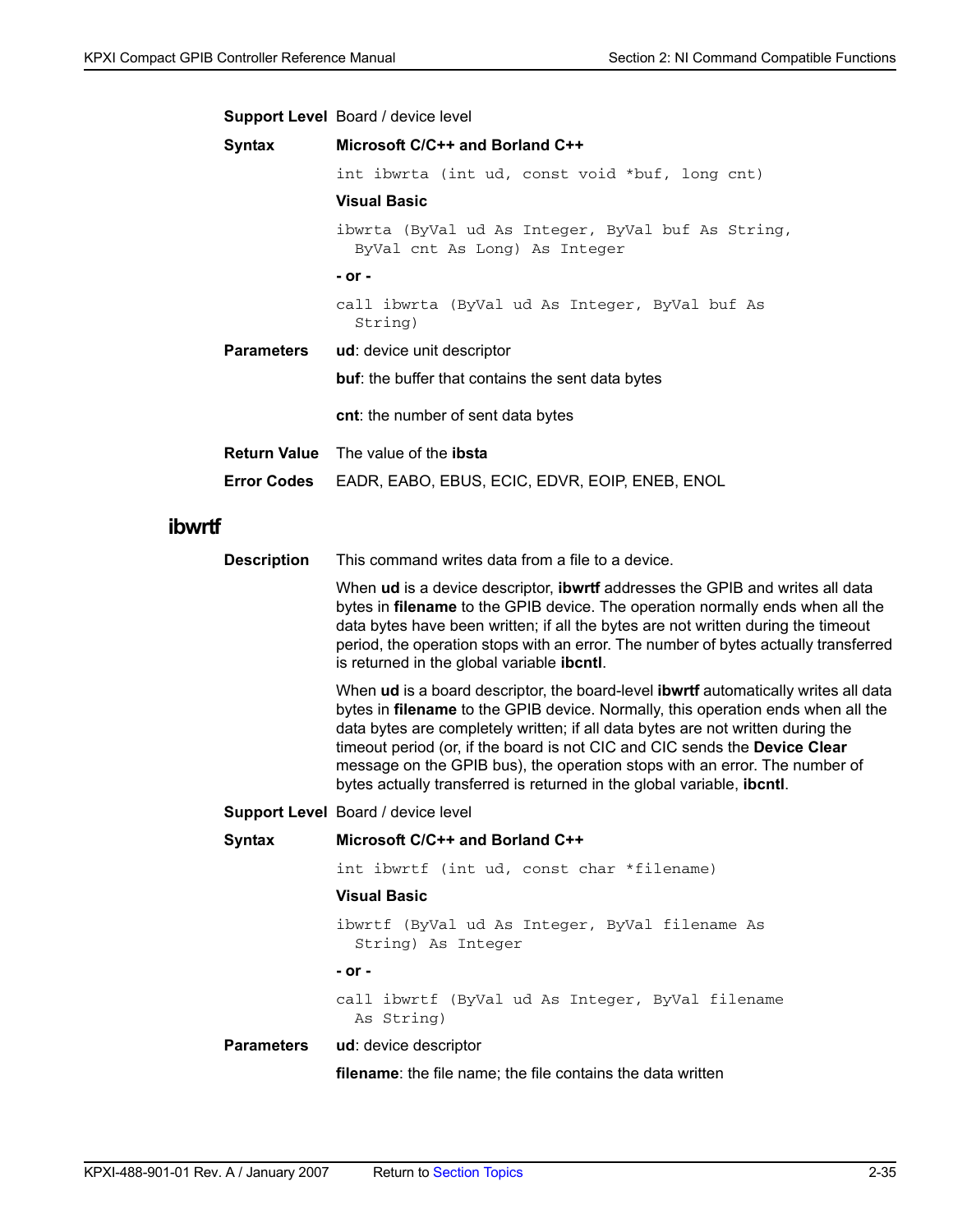| <b>Syntax</b>     | Microsoft C/C++ and Borland C++                                                    |  |  |
|-------------------|------------------------------------------------------------------------------------|--|--|
|                   | int ibwrta (int ud, const void *buf, long cnt)                                     |  |  |
|                   | <b>Visual Basic</b>                                                                |  |  |
|                   | ibwrta (ByVal ud As Integer, ByVal buf As String,<br>ByVal cnt As Long) As Integer |  |  |
|                   | - or -                                                                             |  |  |
|                   | call ibwrta (ByVal ud As Integer, ByVal buf As<br>String)                          |  |  |
| <b>Parameters</b> | ud: device unit descriptor                                                         |  |  |
|                   | <b>buf</b> : the buffer that contains the sent data bytes                          |  |  |
|                   | cnt: the number of sent data bytes                                                 |  |  |
|                   | <b>Return Value</b> The value of the ibsta                                         |  |  |
|                   | <b>Error Codes</b> EADR, EABO, EBUS, ECIC, EDVR, EOIP, ENEB, ENOL                  |  |  |
| "                 |                                                                                    |  |  |

#### **Support Level** Board / device level

#### **ibwrtf**

**Description** This command writes data from a file to a device.

When **ud** is a device descriptor, **ibwrtf** addresses the GPIB and writes all data bytes in **filename** to the GPIB device. The operation normally ends when all the data bytes have been written; if all the bytes are not written during the timeout period, the operation stops with an error. The number of bytes actually transferred is returned in the global variable **ibcntl**.

When **ud** is a board descriptor, the board-level **ibwrtf** automatically writes all data bytes in **filename** to the GPIB device. Normally, this operation ends when all the data bytes are completely written; if all data bytes are not written during the timeout period (or, if the board is not CIC and CIC sends the **Device Clear** message on the GPIB bus), the operation stops with an error. The number of bytes actually transferred is returned in the global variable, **ibcntl**.

**Support Level** Board / device level

#### **Syntax Microsoft C/C++ and Borland C++**

int ibwrtf (int ud, const char \*filename)

#### **Visual Basic**

ibwrtf (ByVal ud As Integer, ByVal filename As String) As Integer

**- or -**

call ibwrtf (ByVal ud As Integer, ByVal filename As String)

#### **Parameters ud**: device descriptor

**filename**: the file name; the file contains the data written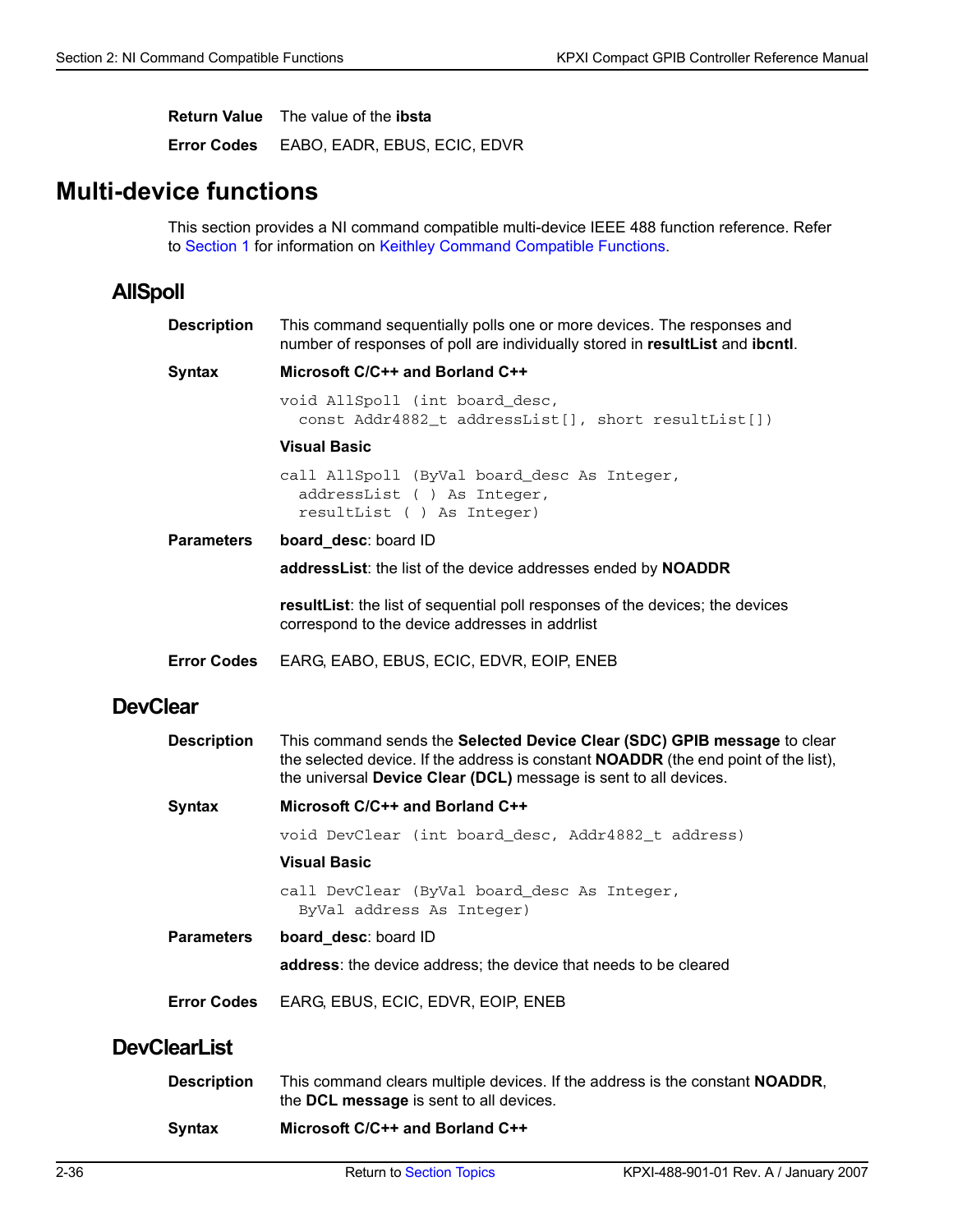|  | Return Value |  | The value of the <b>ibsta</b> |
|--|--------------|--|-------------------------------|
|--|--------------|--|-------------------------------|

**Error Codes** EABO, EADR, EBUS, ECIC, EDVR

# **Multi-device functions**

This section provides a NI command compatible multi-device IEEE 488 function reference. Refer to [Section](#page-13-0) 1 for information on [Keithley Command Compatible Functions.](#page-13-1)

## **AllSpoll**

|                   | <b>Description</b> | This command sequentially polls one or more devices. The responses and<br>number of responses of poll are individually stored in resultList and ibcntl. |  |  |
|-------------------|--------------------|---------------------------------------------------------------------------------------------------------------------------------------------------------|--|--|
|                   | <b>Syntax</b>      | Microsoft C/C++ and Borland C++                                                                                                                         |  |  |
|                   |                    | void AllSpoll (int board desc,<br>const Addr4882 t addressList[], short resultList[])                                                                   |  |  |
|                   |                    | <b>Visual Basic</b>                                                                                                                                     |  |  |
|                   |                    | call AllSpoll (ByVal board desc As Integer,<br>addressList () As Integer,<br>resultList () As Integer)                                                  |  |  |
| <b>Parameters</b> |                    | board_desc: board ID                                                                                                                                    |  |  |
|                   |                    | addressList: the list of the device addresses ended by <b>NOADDR</b>                                                                                    |  |  |
|                   |                    | resultList: the list of sequential poll responses of the devices; the devices<br>correspond to the device addresses in addrlist                         |  |  |
|                   |                    | <b>Error Codes</b> EARG, EABO, EBUS, ECIC, EDVR, EOIP, ENEB                                                                                             |  |  |
| <b>DevClear</b>   |                    |                                                                                                                                                         |  |  |
|                   | <b>Description</b> | This command sends the Selected Device Clear (SDC) GPIB message to clear                                                                                |  |  |

| <b>PUSSIBUS</b>    | <u>THIS COMMITATION SCHOOL AND OCTOCLED DEVICE OTHER TODOT OF THESSAGE TO CICAR</u><br>the selected device. If the address is constant <b>NOADDR</b> (the end point of the list),<br>the universal Device Clear (DCL) message is sent to all devices. |
|--------------------|-------------------------------------------------------------------------------------------------------------------------------------------------------------------------------------------------------------------------------------------------------|
| <b>Syntax</b>      | Microsoft C/C++ and Borland C++                                                                                                                                                                                                                       |
|                    | void DevClear (int board desc, Addr4882 t address)                                                                                                                                                                                                    |
|                    | <b>Visual Basic</b>                                                                                                                                                                                                                                   |
|                    | call DevClear (ByVal board desc As Integer,<br>ByVal address As Integer)                                                                                                                                                                              |
| <b>Parameters</b>  | board_desc: board ID                                                                                                                                                                                                                                  |
|                    | <b>address:</b> the device address; the device that needs to be cleared                                                                                                                                                                               |
| <b>Error Codes</b> | EARG, EBUS, ECIC, EDVR, EOIP, ENEB                                                                                                                                                                                                                    |
|                    |                                                                                                                                                                                                                                                       |

## **DevClearList**

| <b>Description</b> | This command clears multiple devices. If the address is the constant <b>NOADDR</b> ,<br>the DCL message is sent to all devices. |
|--------------------|---------------------------------------------------------------------------------------------------------------------------------|
| Svntax             | Microsoft C/C++ and Borland C++                                                                                                 |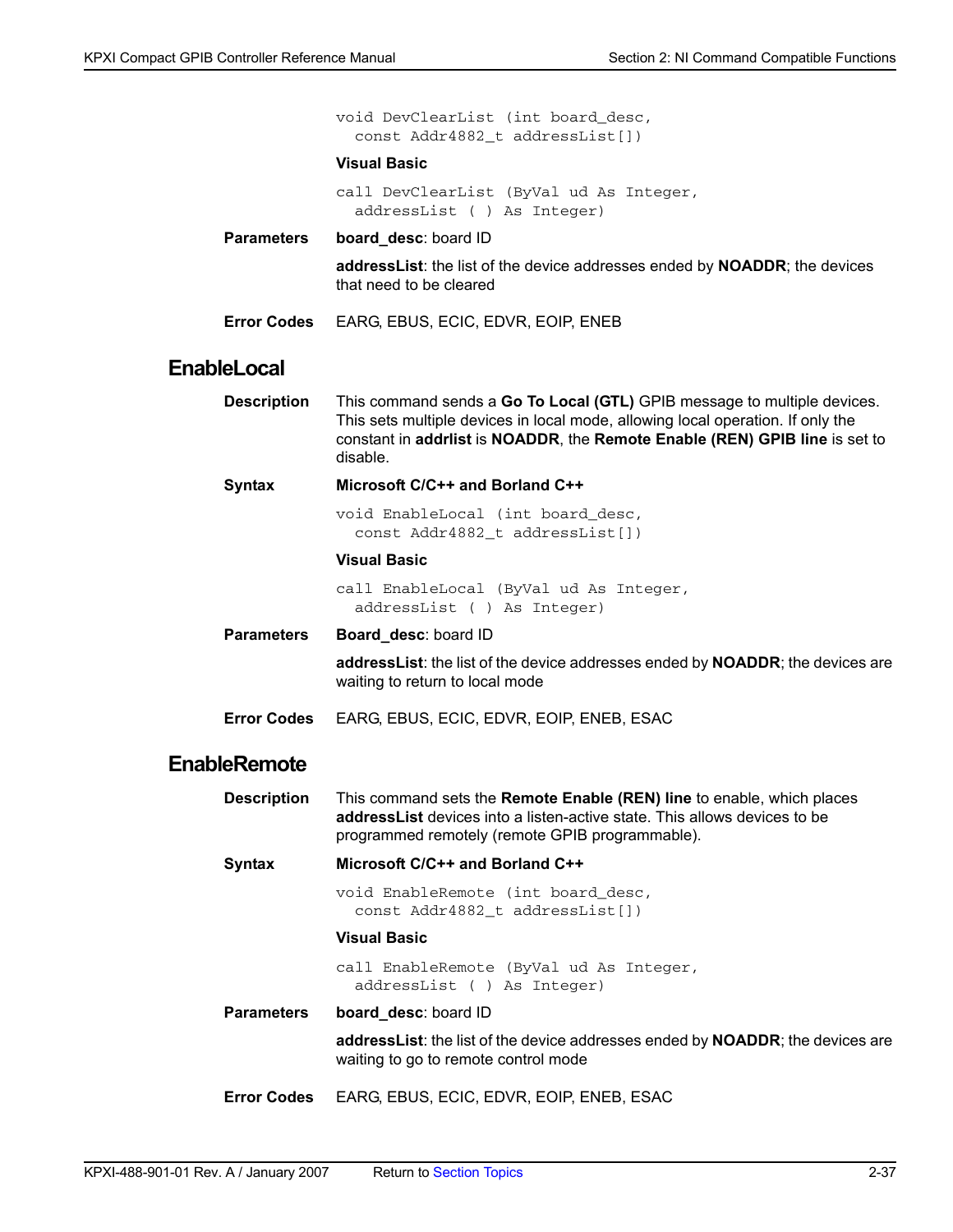|                     | void DevClearList (int board_desc,<br>const Addr4882_t addressList[])                                                                                                                                                                                  |
|---------------------|--------------------------------------------------------------------------------------------------------------------------------------------------------------------------------------------------------------------------------------------------------|
|                     | <b>Visual Basic</b>                                                                                                                                                                                                                                    |
|                     | call DevClearList (ByVal ud As Integer,<br>addressList () As Integer)                                                                                                                                                                                  |
| <b>Parameters</b>   | board_desc: board ID                                                                                                                                                                                                                                   |
|                     | addressList: the list of the device addresses ended by <b>NOADDR</b> ; the devices<br>that need to be cleared                                                                                                                                          |
| <b>Error Codes</b>  | EARG, EBUS, ECIC, EDVR, EOIP, ENEB                                                                                                                                                                                                                     |
| <b>EnableLocal</b>  |                                                                                                                                                                                                                                                        |
| <b>Description</b>  | This command sends a Go To Local (GTL) GPIB message to multiple devices.<br>This sets multiple devices in local mode, allowing local operation. If only the<br>constant in addrlist is NOADDR, the Remote Enable (REN) GPIB line is set to<br>disable. |
| <b>Syntax</b>       | Microsoft C/C++ and Borland C++                                                                                                                                                                                                                        |
|                     | void EnableLocal (int board_desc,<br>const Addr4882_t addressList[])                                                                                                                                                                                   |
|                     | <b>Visual Basic</b>                                                                                                                                                                                                                                    |
|                     | call EnableLocal (ByVal ud As Integer,<br>addressList () As Integer)                                                                                                                                                                                   |
| <b>Parameters</b>   | Board_desc: board ID                                                                                                                                                                                                                                   |
|                     | addressList: the list of the device addresses ended by <b>NOADDR</b> ; the devices are<br>waiting to return to local mode                                                                                                                              |
| <b>Error Codes</b>  | EARG, EBUS, ECIC, EDVR, EOIP, ENEB, ESAC                                                                                                                                                                                                               |
| <b>EnableRemote</b> |                                                                                                                                                                                                                                                        |
| <b>Description</b>  | This command sets the Remote Enable (REN) line to enable, which places<br>addressList devices into a listen-active state. This allows devices to be<br>programmed remotely (remote GPIB programmable).                                                 |
| <b>Syntax</b>       | Microsoft C/C++ and Borland C++                                                                                                                                                                                                                        |
|                     | void EnableRemote (int board_desc,<br>const Addr4882_t addressList[])                                                                                                                                                                                  |
|                     | <b>Visual Basic</b>                                                                                                                                                                                                                                    |
|                     | call EnableRemote (ByVal ud As Integer,<br>addressList () As Integer)                                                                                                                                                                                  |
| <b>Parameters</b>   | board_desc: board ID                                                                                                                                                                                                                                   |
|                     | addressList: the list of the device addresses ended by <b>NOADDR</b> ; the devices are<br>waiting to go to remote control mode                                                                                                                         |
| <b>Error Codes</b>  | EARG, EBUS, ECIC, EDVR, EOIP, ENEB, ESAC                                                                                                                                                                                                               |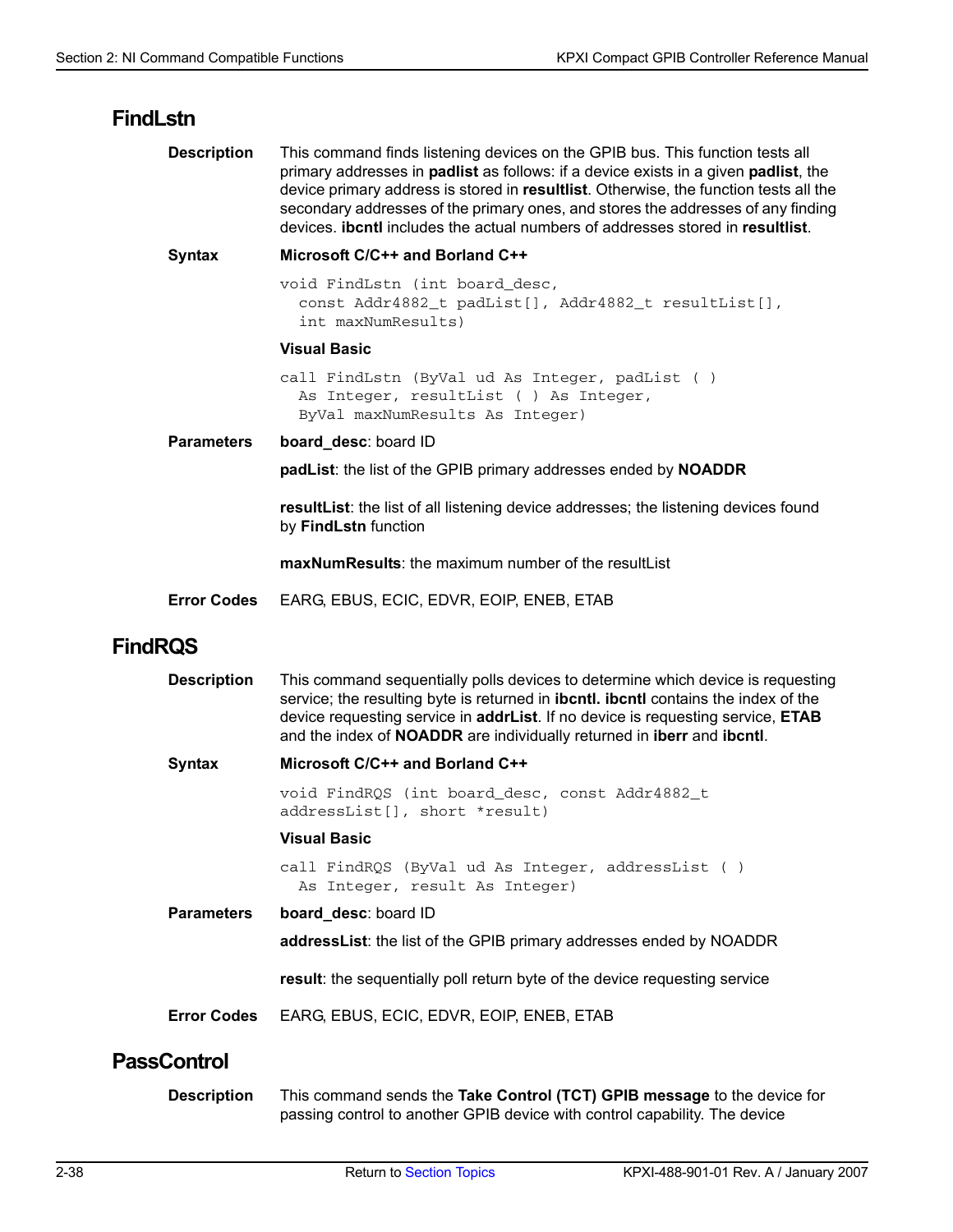| <b>FindLstn</b>    |                                                                                                                                                                                                                                                                                                                                                                                                                                                           |
|--------------------|-----------------------------------------------------------------------------------------------------------------------------------------------------------------------------------------------------------------------------------------------------------------------------------------------------------------------------------------------------------------------------------------------------------------------------------------------------------|
| <b>Description</b> | This command finds listening devices on the GPIB bus. This function tests all<br>primary addresses in <b>padlist</b> as follows: if a device exists in a given <b>padlist</b> , the<br>device primary address is stored in resultlist. Otherwise, the function tests all the<br>secondary addresses of the primary ones, and stores the addresses of any finding<br>devices, <b>ibcntl</b> includes the actual numbers of addresses stored in resultlist. |
| <b>Syntax</b>      | Microsoft C/C++ and Borland C++                                                                                                                                                                                                                                                                                                                                                                                                                           |
|                    | void FindLstn (int board_desc,<br>const Addr4882_t padList[], Addr4882_t resultList[],<br>int maxNumResults)                                                                                                                                                                                                                                                                                                                                              |
|                    | <b>Visual Basic</b>                                                                                                                                                                                                                                                                                                                                                                                                                                       |
|                    | call FindLstn (ByVal ud As Integer, padList ()<br>As Integer, resultList () As Integer,<br>ByVal maxNumResults As Integer)                                                                                                                                                                                                                                                                                                                                |
| <b>Parameters</b>  | board_desc: board ID                                                                                                                                                                                                                                                                                                                                                                                                                                      |
|                    | padList: the list of the GPIB primary addresses ended by NOADDR                                                                                                                                                                                                                                                                                                                                                                                           |
|                    | resultList: the list of all listening device addresses; the listening devices found<br>by FindLstn function                                                                                                                                                                                                                                                                                                                                               |
|                    | <b>maxNumResults:</b> the maximum number of the resultList                                                                                                                                                                                                                                                                                                                                                                                                |
| <b>Error Codes</b> | EARG, EBUS, ECIC, EDVR, EOIP, ENEB, ETAB                                                                                                                                                                                                                                                                                                                                                                                                                  |
| JBAA               |                                                                                                                                                                                                                                                                                                                                                                                                                                                           |

## **FindRQS**

| <b>Description</b>                        | This command sequentially polls devices to determine which device is requesting<br>service; the resulting byte is returned in <b>ibent. ibentl</b> contains the index of the<br>device requesting service in addrList. If no device is requesting service, ETAB<br>and the index of <b>NOADDR</b> are individually returned in <b>iberr</b> and <b>ibentl</b> . |  |
|-------------------------------------------|-----------------------------------------------------------------------------------------------------------------------------------------------------------------------------------------------------------------------------------------------------------------------------------------------------------------------------------------------------------------|--|
| <b>Syntax</b>                             | Microsoft C/C++ and Borland C++                                                                                                                                                                                                                                                                                                                                 |  |
|                                           | void FindROS (int board desc, const Addr4882 t<br>addressList[], short *result)                                                                                                                                                                                                                                                                                 |  |
|                                           | <b>Visual Basic</b>                                                                                                                                                                                                                                                                                                                                             |  |
|                                           | call FindROS (ByVal ud As Integer, addressList ()<br>As Integer, result As Integer)                                                                                                                                                                                                                                                                             |  |
| <b>Parameters</b><br>board_desc: board ID |                                                                                                                                                                                                                                                                                                                                                                 |  |
|                                           | addressList: the list of the GPIB primary addresses ended by NOADDR                                                                                                                                                                                                                                                                                             |  |
|                                           | result: the sequentially poll return byte of the device requesting service                                                                                                                                                                                                                                                                                      |  |
| <b>Error Codes</b>                        | EARG, EBUS, ECIC, EDVR, EOIP, ENEB, ETAB                                                                                                                                                                                                                                                                                                                        |  |
| <b>PassControl</b>                        |                                                                                                                                                                                                                                                                                                                                                                 |  |

**Description** This command sends the **Take Control (TCT) GPIB message** to the device for passing control to another GPIB device with control capability. The device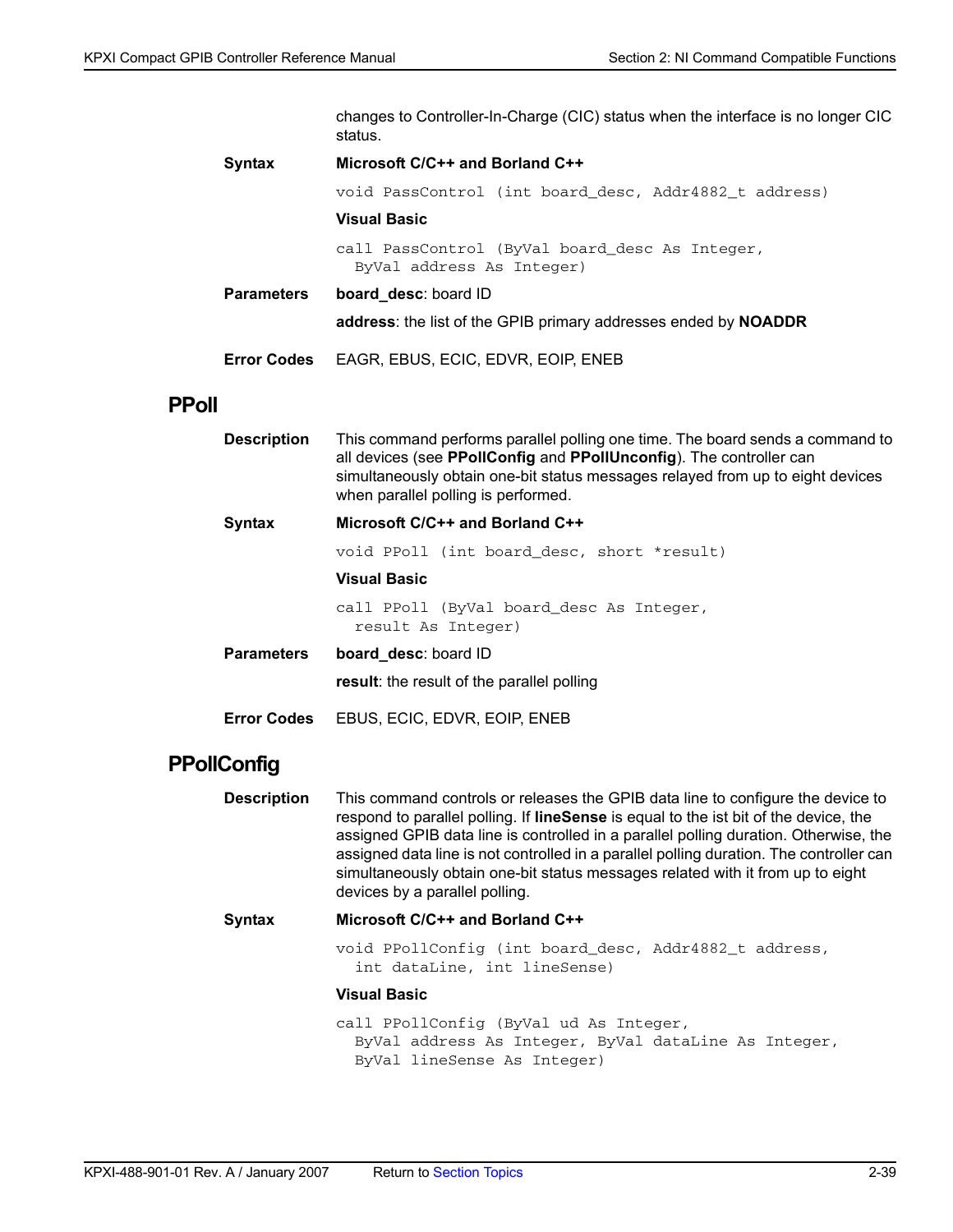changes to Controller-In-Charge (CIC) status when the interface is no longer CIC status.

| <b>Syntax</b>      | Microsoft C/C++ and Borland C++                                             |  |  |
|--------------------|-----------------------------------------------------------------------------|--|--|
|                    | void PassControl (int board desc, Addr4882 t address)                       |  |  |
|                    | Visual Basic                                                                |  |  |
|                    | call PassControl (ByVal board desc As Integer,<br>ByVal address As Integer) |  |  |
| <b>Parameters</b>  | <b>board_desc:</b> board ID                                                 |  |  |
|                    | address: the list of the GPIB primary addresses ended by NOADDR             |  |  |
| <b>Error Codes</b> | EAGR, EBUS, ECIC, EDVR, EOIP, ENEB                                          |  |  |

### **PPoll**

| <b>Description</b> | This command performs parallel polling one time. The board sends a command to<br>all devices (see PPollConfig and PPollUnconfig). The controller can<br>simultaneously obtain one-bit status messages relayed from up to eight devices<br>when parallel polling is performed. |  |  |
|--------------------|-------------------------------------------------------------------------------------------------------------------------------------------------------------------------------------------------------------------------------------------------------------------------------|--|--|
| Syntax             | Microsoft C/C++ and Borland C++                                                                                                                                                                                                                                               |  |  |
|                    | void PPoll (int board desc, short *result)                                                                                                                                                                                                                                    |  |  |
|                    | <b>Visual Basic</b>                                                                                                                                                                                                                                                           |  |  |
|                    | call PPoll (ByVal board desc As Integer,<br>result As Integer)                                                                                                                                                                                                                |  |  |
| <b>Parameters</b>  | <b>board_desc:</b> board ID                                                                                                                                                                                                                                                   |  |  |
|                    | result: the result of the parallel polling                                                                                                                                                                                                                                    |  |  |
| <b>Error Codes</b> | EBUS, ECIC, EDVR, EOIP, ENEB                                                                                                                                                                                                                                                  |  |  |

## **PPollConfig**

| <b>Description</b> | This command controls or releases the GPIB data line to configure the device to         |
|--------------------|-----------------------------------------------------------------------------------------|
|                    | respond to parallel polling. If lineSense is equal to the ist bit of the device, the    |
|                    | assigned GPIB data line is controlled in a parallel polling duration. Otherwise, the    |
|                    | assigned data line is not controlled in a parallel polling duration. The controller can |
|                    | simultaneously obtain one-bit status messages related with it from up to eight          |
|                    | devices by a parallel polling.                                                          |
|                    |                                                                                         |

### **Syntax Microsoft C/C++ and Borland C++**

void PPollConfig (int board\_desc, Addr4882\_t address, int dataLine, int lineSense)

#### **Visual Basic**

call PPollConfig (ByVal ud As Integer, ByVal address As Integer, ByVal dataLine As Integer, ByVal lineSense As Integer)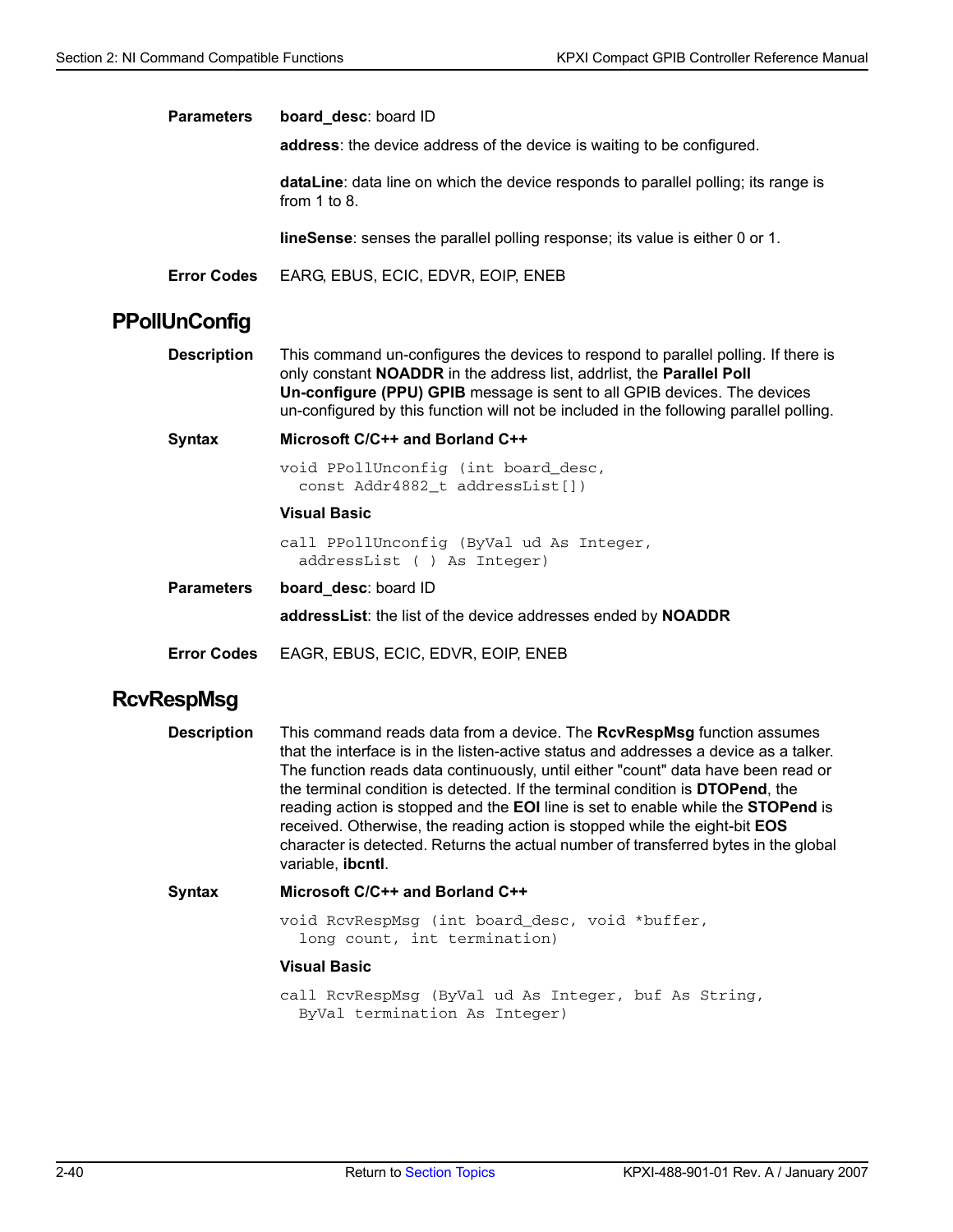| <b>Parameters</b>  | <b>board desc: board ID</b>                                                                                |  |  |
|--------------------|------------------------------------------------------------------------------------------------------------|--|--|
|                    | address: the device address of the device is waiting to be configured.                                     |  |  |
|                    | <b>dataLine</b> : data line on which the device responds to parallel polling; its range is<br>from 1 to 8. |  |  |
|                    | <b>lineSense:</b> senses the parallel polling response; its value is either 0 or 1.                        |  |  |
| <b>Error Codes</b> | EARG, EBUS, ECIC, EDVR, EOIP, ENEB                                                                         |  |  |

## **PPollUnConfig**

**Description** This command un-configures the devices to respond to parallel polling. If there is only constant **NOADDR** in the address list, addrlist, the **Parallel Poll Un-configure (PPU) GPIB** message is sent to all GPIB devices. The devices un-configured by this function will not be included in the following parallel polling.

| Syntax | Microsoft C/C++ and Borland C++ |  |
|--------|---------------------------------|--|
|        |                                 |  |

void PPollUnconfig (int board\_desc, const Addr4882\_t addressList[])

### **Visual Basic**

call PPollUnconfig (ByVal ud As Integer, addressList ( ) As Integer)

**Parameters board\_desc**: board ID

**addressList**: the list of the device addresses ended by **NOADDR**

**Error Codes** EAGR, EBUS, ECIC, EDVR, EOIP, ENEB

## **RcvRespMsg**

**Description** This command reads data from a device. The **RcvRespMsg** function assumes that the interface is in the listen-active status and addresses a device as a talker. The function reads data continuously, until either "count" data have been read or the terminal condition is detected. If the terminal condition is **DTOPend**, the reading action is stopped and the **EOI** line is set to enable while the **STOPend** is received. Otherwise, the reading action is stopped while the eight-bit **EOS** character is detected. Returns the actual number of transferred bytes in the global variable, **ibcntl**.

**Syntax Microsoft C/C++ and Borland C++** void RcvRespMsg (int board\_desc, void \*buffer, long count, int termination)

### **Visual Basic**

call RcvRespMsg (ByVal ud As Integer, buf As String, ByVal termination As Integer)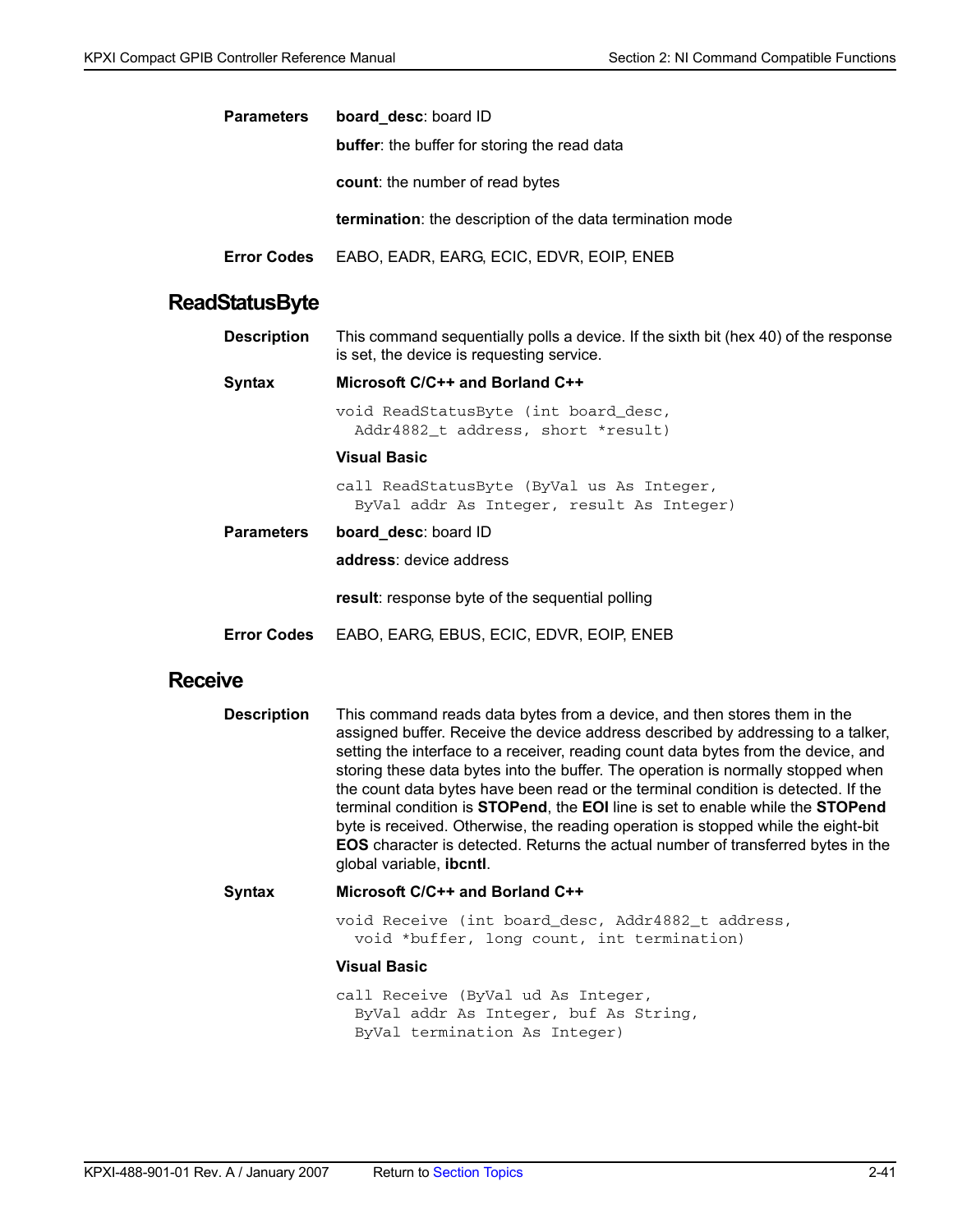| <b>board desc:</b> board ID                                      |
|------------------------------------------------------------------|
| <b>buffer:</b> the buffer for storing the read data              |
| <b>count:</b> the number of read bytes                           |
| <b>termination:</b> the description of the data termination mode |
| EABO, EADR, EARG, ECIC, EDVR, EOIP, ENEB                         |
|                                                                  |

## **ReadStatusByte**

| <b>Description</b> | This command sequentially polls a device. If the sixth bit (hex 40) of the response<br>is set, the device is requesting service. |
|--------------------|----------------------------------------------------------------------------------------------------------------------------------|
| <b>Syntax</b>      | Microsoft C/C++ and Borland C++                                                                                                  |
|                    | void ReadStatusByte (int board desc,<br>Addr4882 t address, short *result)                                                       |
|                    | <b>Visual Basic</b>                                                                                                              |
|                    | call ReadStatusByte (ByVal us As Integer,<br>ByVal addr As Integer, result As Integer)                                           |
| <b>Parameters</b>  | board desc: board ID                                                                                                             |
|                    | address: device address                                                                                                          |
|                    | <b>result:</b> response byte of the sequential polling                                                                           |
| <b>Error Codes</b> | EABO, EARG, EBUS, ECIC, EDVR, EOIP, ENEB                                                                                         |

## **Receive**

| <b>Description</b><br>global variable, <b>ibcntl</b> . | This command reads data bytes from a device, and then stores them in the<br>assigned buffer. Receive the device address described by addressing to a talker,<br>setting the interface to a receiver, reading count data bytes from the device, and<br>storing these data bytes into the buffer. The operation is normally stopped when<br>the count data bytes have been read or the terminal condition is detected. If the<br>terminal condition is STOPend, the EOI line is set to enable while the STOPend<br>byte is received. Otherwise, the reading operation is stopped while the eight-bit<br><b>EOS</b> character is detected. Returns the actual number of transferred bytes in the |
|--------------------------------------------------------|-----------------------------------------------------------------------------------------------------------------------------------------------------------------------------------------------------------------------------------------------------------------------------------------------------------------------------------------------------------------------------------------------------------------------------------------------------------------------------------------------------------------------------------------------------------------------------------------------------------------------------------------------------------------------------------------------|
|--------------------------------------------------------|-----------------------------------------------------------------------------------------------------------------------------------------------------------------------------------------------------------------------------------------------------------------------------------------------------------------------------------------------------------------------------------------------------------------------------------------------------------------------------------------------------------------------------------------------------------------------------------------------------------------------------------------------------------------------------------------------|

# **Syntax Microsoft C/C++ and Borland C++**

void Receive (int board\_desc, Addr4882\_t address, void \*buffer, long count, int termination)

### **Visual Basic**

call Receive (ByVal ud As Integer, ByVal addr As Integer, buf As String, ByVal termination As Integer)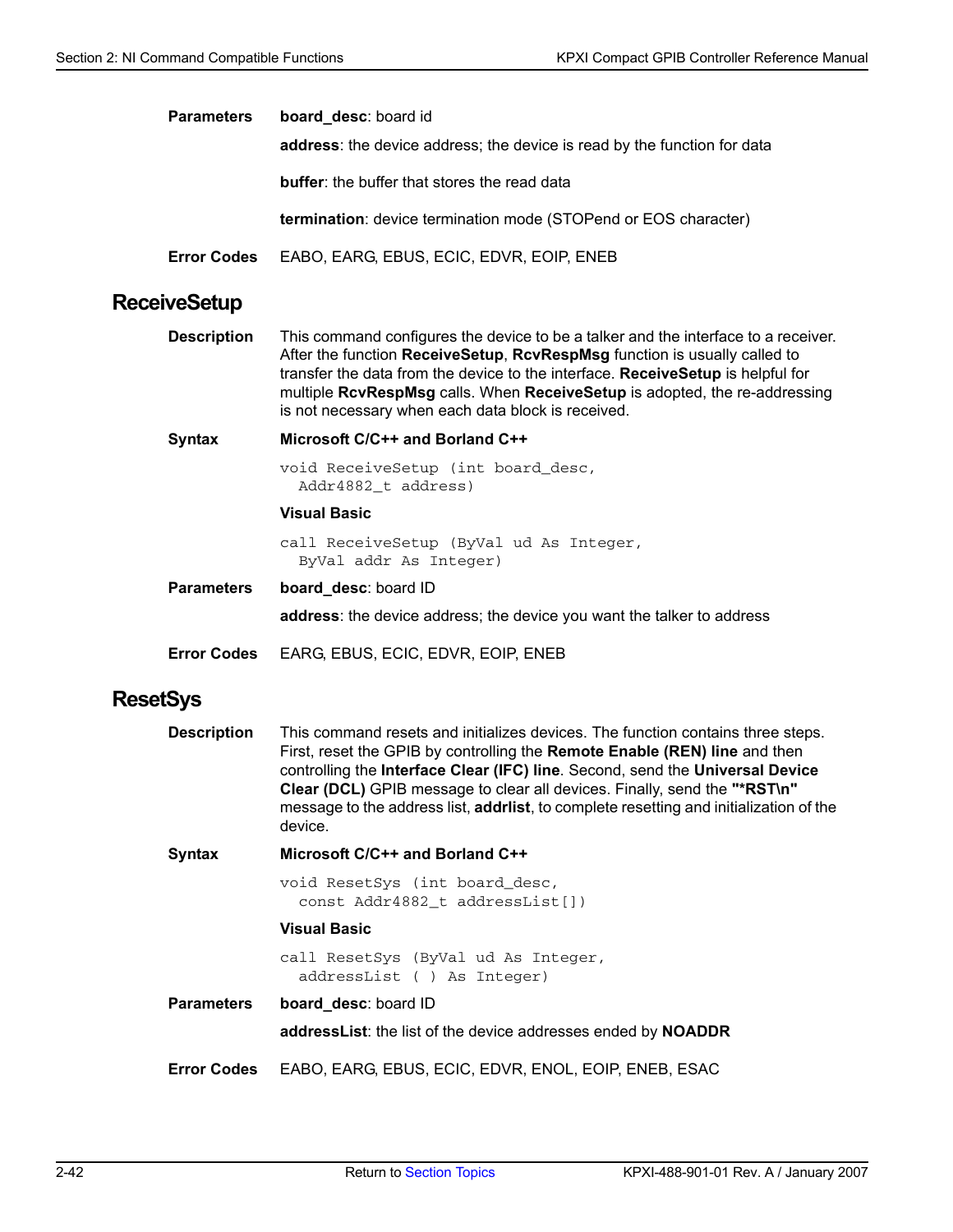| <b>Parameters</b>  | board_desc: board id                                                     |
|--------------------|--------------------------------------------------------------------------|
|                    | address: the device address; the device is read by the function for data |
|                    | <b>buffer:</b> the buffer that stores the read data                      |
|                    | <b>termination</b> : device termination mode (STOPend or EOS character)  |
| <b>Error Codes</b> | EABO, EARG, EBUS, ECIC, EDVR, EOIP, ENEB                                 |

## **ReceiveSetup**

| <b>Description</b> | This command configures the device to be a talker and the interface to a receiver. |
|--------------------|------------------------------------------------------------------------------------|
|                    | After the function <b>ReceiveSetup, RcvRespMsg</b> function is usually called to   |
|                    | transfer the data from the device to the interface. ReceiveSetup is helpful for    |
|                    | multiple RcvRespMsg calls. When ReceiveSetup is adopted, the re-addressing         |
|                    | is not necessary when each data block is received.                                 |

**Syntax Microsoft C/C++ and Borland C++**

void ReceiveSetup (int board\_desc, Addr4882\_t address)

#### **Visual Basic**

call ReceiveSetup (ByVal ud As Integer, ByVal addr As Integer)

**Parameters board\_desc**: board ID

**address**: the device address; the device you want the talker to address

**Error Codes** EARG, EBUS, ECIC, EDVR, EOIP, ENEB

## **ResetSys**

| Description | This command resets and initializes devices. The function contains three steps.<br>First, reset the GPIB by controlling the <b>Remote Enable (REN) line</b> and then<br>controlling the Interface Clear (IFC) line. Second, send the Universal Device<br>Clear (DCL) GPIB message to clear all devices. Finally, send the "*RST\n"<br>message to the address list, <b>addrlist</b> , to complete resetting and initialization of the<br>device. |
|-------------|-------------------------------------------------------------------------------------------------------------------------------------------------------------------------------------------------------------------------------------------------------------------------------------------------------------------------------------------------------------------------------------------------------------------------------------------------|
| Syntax      | Microsoft C/C++ and Borland C++                                                                                                                                                                                                                                                                                                                                                                                                                 |
|             | void ResetSys (int board desc,<br>const Addr4882 t addressList[])                                                                                                                                                                                                                                                                                                                                                                               |
|             | <b>Visual Basic</b>                                                                                                                                                                                                                                                                                                                                                                                                                             |

call ResetSys (ByVal ud As Integer, addressList ( ) As Integer)

**Parameters board\_desc**: board ID

**addressList**: the list of the device addresses ended by **NOADDR**

**Error Codes** EABO, EARG, EBUS, ECIC, EDVR, ENOL, EOIP, ENEB, ESAC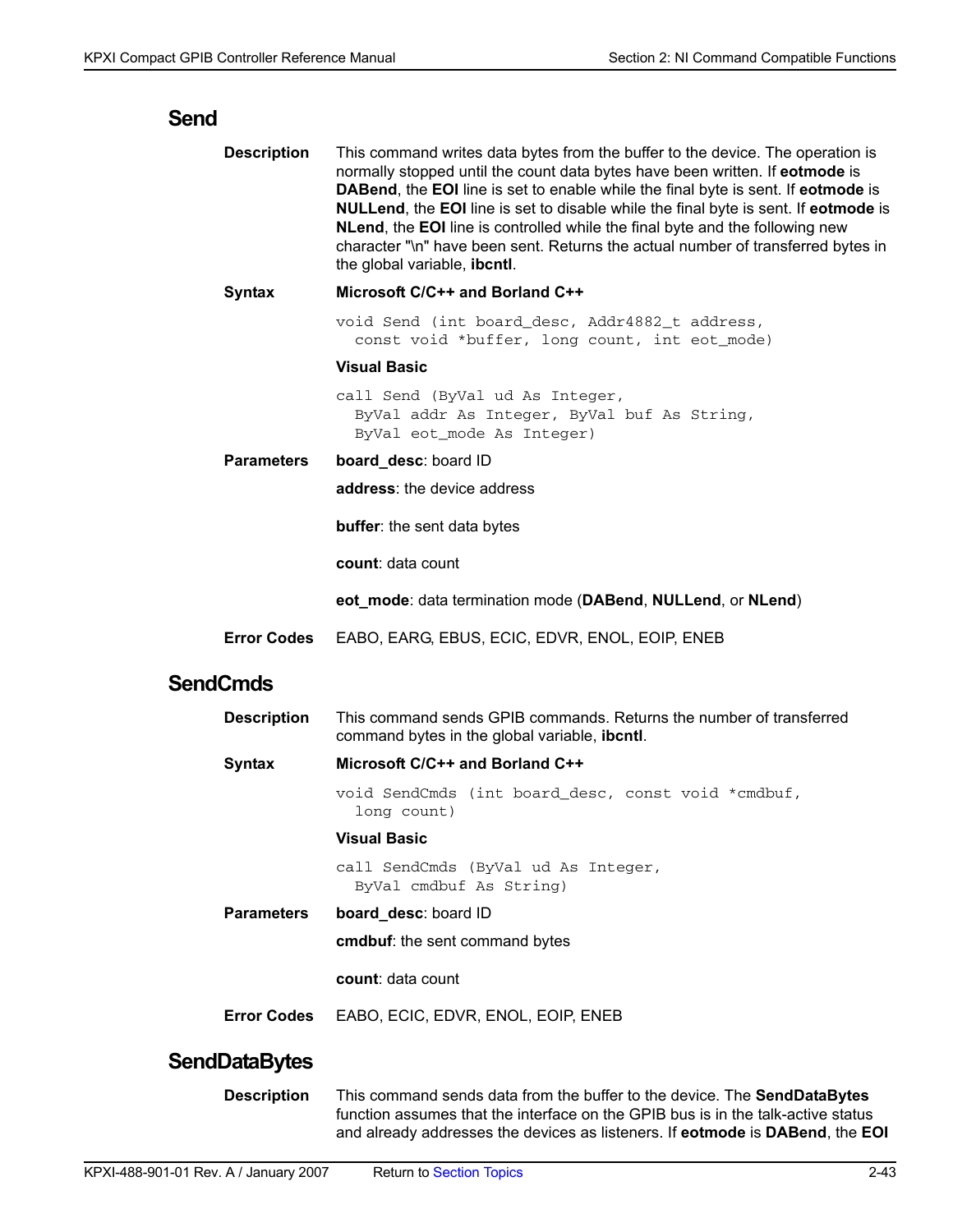| Send |                      |                                                                                                                                                                                                                                                                                                                                                                                                                                                                                                                                                |
|------|----------------------|------------------------------------------------------------------------------------------------------------------------------------------------------------------------------------------------------------------------------------------------------------------------------------------------------------------------------------------------------------------------------------------------------------------------------------------------------------------------------------------------------------------------------------------------|
|      | <b>Description</b>   | This command writes data bytes from the buffer to the device. The operation is<br>normally stopped until the count data bytes have been written. If eotmode is<br>DABend, the EOI line is set to enable while the final byte is sent. If eotmode is<br>NULLend, the EOI line is set to disable while the final byte is sent. If eotmode is<br>NLend, the EOI line is controlled while the final byte and the following new<br>character "\n" have been sent. Returns the actual number of transferred bytes in<br>the global variable, ibcntl. |
|      | <b>Syntax</b>        | Microsoft C/C++ and Borland C++                                                                                                                                                                                                                                                                                                                                                                                                                                                                                                                |
|      |                      | void Send (int board_desc, Addr4882_t address,<br>const void *buffer, long count, int eot_mode)                                                                                                                                                                                                                                                                                                                                                                                                                                                |
|      |                      | <b>Visual Basic</b>                                                                                                                                                                                                                                                                                                                                                                                                                                                                                                                            |
|      |                      | call Send (ByVal ud As Integer,<br>ByVal addr As Integer, ByVal buf As String,<br>ByVal eot_mode As Integer)                                                                                                                                                                                                                                                                                                                                                                                                                                   |
|      | <b>Parameters</b>    | board_desc: board ID                                                                                                                                                                                                                                                                                                                                                                                                                                                                                                                           |
|      |                      | address: the device address                                                                                                                                                                                                                                                                                                                                                                                                                                                                                                                    |
|      |                      | buffer: the sent data bytes                                                                                                                                                                                                                                                                                                                                                                                                                                                                                                                    |
|      |                      | count: data count                                                                                                                                                                                                                                                                                                                                                                                                                                                                                                                              |
|      |                      | eot_mode: data termination mode (DABend, NULLend, or NLend)                                                                                                                                                                                                                                                                                                                                                                                                                                                                                    |
|      | <b>Error Codes</b>   | EABO, EARG, EBUS, ECIC, EDVR, ENOL, EOIP, ENEB                                                                                                                                                                                                                                                                                                                                                                                                                                                                                                 |
|      | <b>SendCmds</b>      |                                                                                                                                                                                                                                                                                                                                                                                                                                                                                                                                                |
|      | <b>Description</b>   | This command sends GPIB commands. Returns the number of transferred<br>command bytes in the global variable, ibcntl.                                                                                                                                                                                                                                                                                                                                                                                                                           |
|      | <b>Syntax</b>        | Microsoft C/C++ and Borland C++                                                                                                                                                                                                                                                                                                                                                                                                                                                                                                                |
|      |                      | void SendCmds (int board_desc, const void *cmdbuf,<br>long count)                                                                                                                                                                                                                                                                                                                                                                                                                                                                              |
|      |                      | <b>Visual Basic</b>                                                                                                                                                                                                                                                                                                                                                                                                                                                                                                                            |
|      |                      | call SendCmds (ByVal ud As Integer,<br>ByVal cmdbuf As String)                                                                                                                                                                                                                                                                                                                                                                                                                                                                                 |
|      | <b>Parameters</b>    | board_desc: board ID                                                                                                                                                                                                                                                                                                                                                                                                                                                                                                                           |
|      |                      | cmdbuf: the sent command bytes                                                                                                                                                                                                                                                                                                                                                                                                                                                                                                                 |
|      |                      | count: data count                                                                                                                                                                                                                                                                                                                                                                                                                                                                                                                              |
|      | <b>Error Codes</b>   | EABO, ECIC, EDVR, ENOL, EOIP, ENEB                                                                                                                                                                                                                                                                                                                                                                                                                                                                                                             |
|      | <b>SendDataBytes</b> |                                                                                                                                                                                                                                                                                                                                                                                                                                                                                                                                                |

### **Description** This command sends data from the buffer to the device. The **SendDataBytes** function assumes that the interface on the GPIB bus is in the talk-active status and already addresses the devices as listeners. If **eotmode** is **DABend**, the **EOI**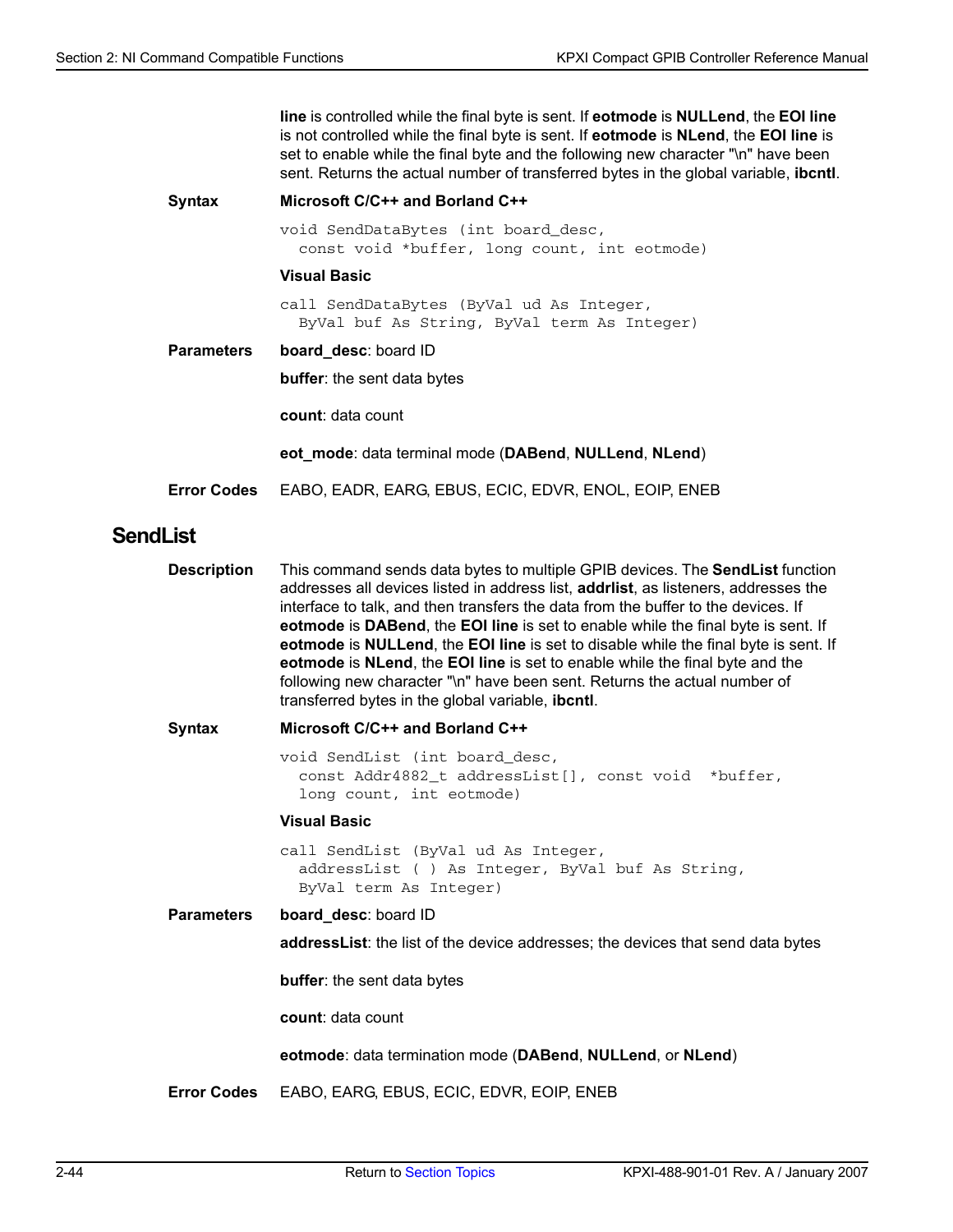**line** is controlled while the final byte is sent. If **eotmode** is **NULLend**, the **EOI line** is not controlled while the final byte is sent. If **eotmode** is **NLend**, the **EOI line** is set to enable while the final byte and the following new character "\n" have been sent. Returns the actual number of transferred bytes in the global variable, **ibcntl**.

| Syntax             | Microsoft C/C++ and Borland C++                                                         |
|--------------------|-----------------------------------------------------------------------------------------|
|                    | void SendDataBytes (int board desc,<br>const void *buffer, long count, int eotmode)     |
|                    | <b>Visual Basic</b>                                                                     |
|                    | call SendDataBytes (ByVal ud As Integer,<br>ByVal buf As String, ByVal term As Integer) |
| <b>Parameters</b>  | board_desc: board ID                                                                    |
|                    | <b>buffer:</b> the sent data bytes                                                      |
|                    | count: data count                                                                       |
|                    | eot_mode: data terminal mode (DABend, NULLend, NLend)                                   |
| <b>Error Codes</b> | EABO, EADR, EARG, EBUS, ECIC, EDVR, ENOL, EOIP, ENEB                                    |
| <b>SendList</b>    |                                                                                         |

| <b>Description</b> | This command sends data bytes to multiple GPIB devices. The SendList function<br>addresses all devices listed in address list, addrlist, as listeners, addresses the<br>interface to talk, and then transfers the data from the buffer to the devices. If<br>eotmode is DABend, the EOI line is set to enable while the final byte is sent. If<br>eotmode is NULLend, the EOI line is set to disable while the final byte is sent. If<br>eotmode is NLend, the EOI line is set to enable while the final byte and the<br>following new character "\n" have been sent. Returns the actual number of<br>transferred bytes in the global variable, ibentl. |
|--------------------|---------------------------------------------------------------------------------------------------------------------------------------------------------------------------------------------------------------------------------------------------------------------------------------------------------------------------------------------------------------------------------------------------------------------------------------------------------------------------------------------------------------------------------------------------------------------------------------------------------------------------------------------------------|
| <b>Syntax</b>      | Microsoft C/C++ and Borland C++                                                                                                                                                                                                                                                                                                                                                                                                                                                                                                                                                                                                                         |
|                    | void SendList (int board_desc,<br>const Addr4882_t addressList[], const void *buffer,<br>long count, int eotmode)                                                                                                                                                                                                                                                                                                                                                                                                                                                                                                                                       |
|                    | <b>Visual Basic</b>                                                                                                                                                                                                                                                                                                                                                                                                                                                                                                                                                                                                                                     |
|                    | call SendList (ByVal ud As Integer,<br>addressList () As Integer, ByVal buf As String,<br>ByVal term As Integer)                                                                                                                                                                                                                                                                                                                                                                                                                                                                                                                                        |
| <b>Parameters</b>  | board_desc: board ID                                                                                                                                                                                                                                                                                                                                                                                                                                                                                                                                                                                                                                    |
|                    | addressList: the list of the device addresses; the devices that send data bytes                                                                                                                                                                                                                                                                                                                                                                                                                                                                                                                                                                         |
|                    | buffer: the sent data bytes                                                                                                                                                                                                                                                                                                                                                                                                                                                                                                                                                                                                                             |
|                    | count: data count                                                                                                                                                                                                                                                                                                                                                                                                                                                                                                                                                                                                                                       |
|                    | eotmode: data termination mode (DABend, NULLend, or NLend)                                                                                                                                                                                                                                                                                                                                                                                                                                                                                                                                                                                              |
| <b>Error Codes</b> | EABO, EARG, EBUS, ECIC, EDVR, EOIP, ENEB                                                                                                                                                                                                                                                                                                                                                                                                                                                                                                                                                                                                                |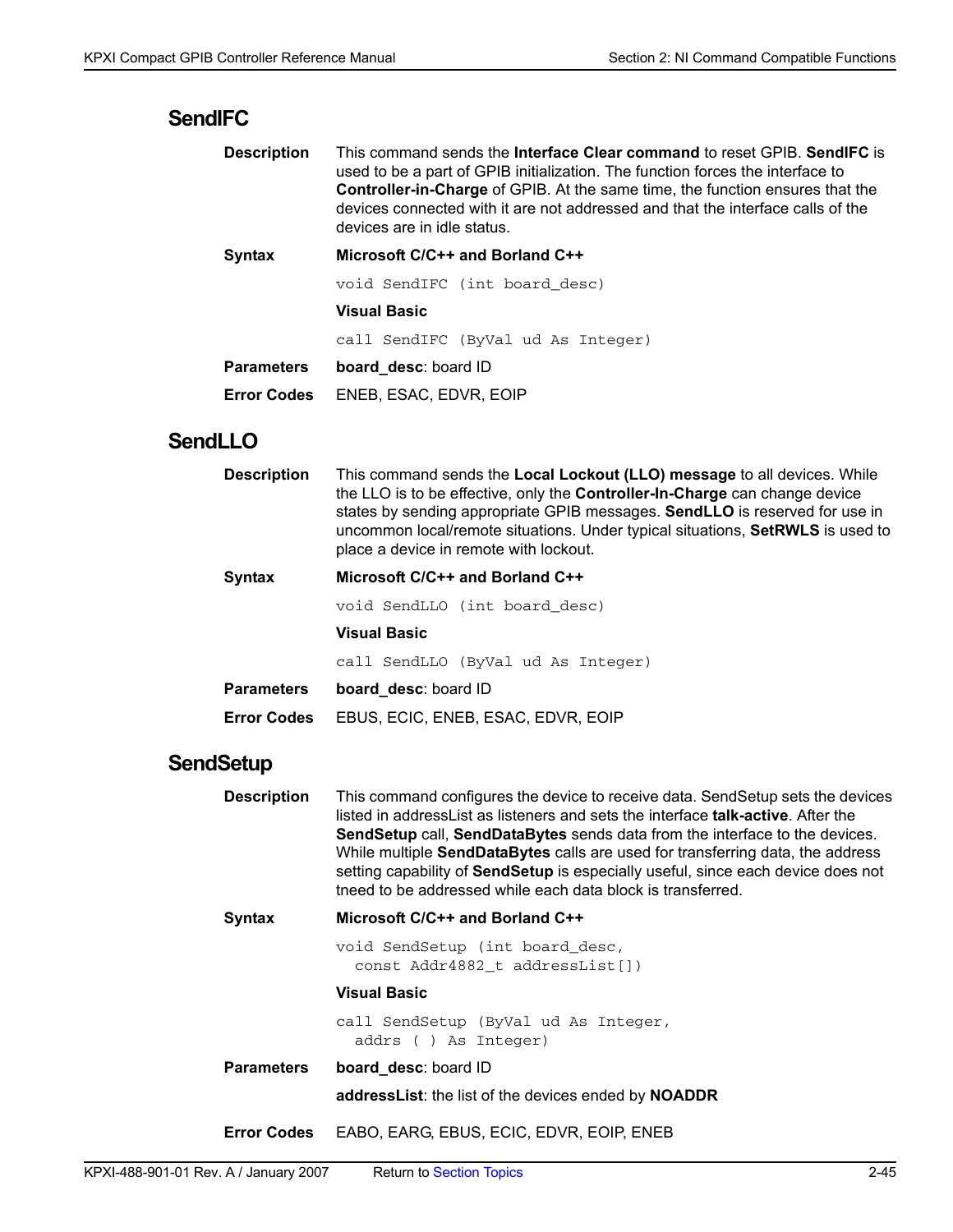| <b>SendIFC</b>     |                                                                                                                                                                                                                                                                                                                                                                             |
|--------------------|-----------------------------------------------------------------------------------------------------------------------------------------------------------------------------------------------------------------------------------------------------------------------------------------------------------------------------------------------------------------------------|
| <b>Description</b> | This command sends the <b>Interface Clear command</b> to reset GPIB. <b>SendIFC</b> is<br>used to be a part of GPIB initialization. The function forces the interface to<br>Controller-in-Charge of GPIB. At the same time, the function ensures that the<br>devices connected with it are not addressed and that the interface calls of the<br>devices are in idle status. |
| <b>Syntax</b>      | Microsoft C/C++ and Borland C++                                                                                                                                                                                                                                                                                                                                             |
|                    | void SendIFC (int board desc)                                                                                                                                                                                                                                                                                                                                               |
|                    | <b>Visual Basic</b>                                                                                                                                                                                                                                                                                                                                                         |
|                    | call SendIFC (ByVal ud As Integer)                                                                                                                                                                                                                                                                                                                                          |
| <b>Parameters</b>  | board_desc: board ID                                                                                                                                                                                                                                                                                                                                                        |
| <b>Error Codes</b> | ENEB, ESAC, EDVR, EOIP                                                                                                                                                                                                                                                                                                                                                      |
| <b>SendLLO</b>     |                                                                                                                                                                                                                                                                                                                                                                             |
| <b>Description</b> | This command sends the Local Lockout (LLO) message to all devices. While<br>the LLO is to be effective, only the <b>Controller-In-Charge</b> can change device                                                                                                                                                                                                              |

states by sending appropriate GPIB messages. **SendLLO** is reserved for use in uncommon local/remote situations. Under typical situations, **SetRWLS** is used to place a device in remote with lockout.

```
Syntax Microsoft C/C++ and Borland C++
```
void SendLLO (int board\_desc)

### **Visual Basic**

call SendLLO (ByVal ud As Integer)

**Parameters board\_desc**: board ID

**Error Codes** EBUS, ECIC, ENEB, ESAC, EDVR, EOIP

### **SendSetup**

| Description | This command configures the device to receive data. Send Setup sets the devices<br>listed in addressList as listeners and sets the interface talk-active. After the |
|-------------|---------------------------------------------------------------------------------------------------------------------------------------------------------------------|
|             |                                                                                                                                                                     |
|             | <b>SendSetup call, SendDataBytes sends data from the interface to the devices.</b>                                                                                  |
|             | While multiple SendDataBytes calls are used for transferring data, the address                                                                                      |
|             | setting capability of <b>SendSetup</b> is especially useful, since each device does not                                                                             |
|             | theed to be addressed while each data block is transferred.                                                                                                         |
|             |                                                                                                                                                                     |

### **Syntax Microsoft C/C++ and Borland C++**

void SendSetup (int board\_desc, const Addr4882\_t addressList[])

#### **Visual Basic**

call SendSetup (ByVal ud As Integer, addrs ( ) As Integer)

**Parameters board\_desc**: board ID **addressList**: the list of the devices ended by **NOADDR**

**Error Codes** EABO, EARG, EBUS, ECIC, EDVR, EOIP, ENEB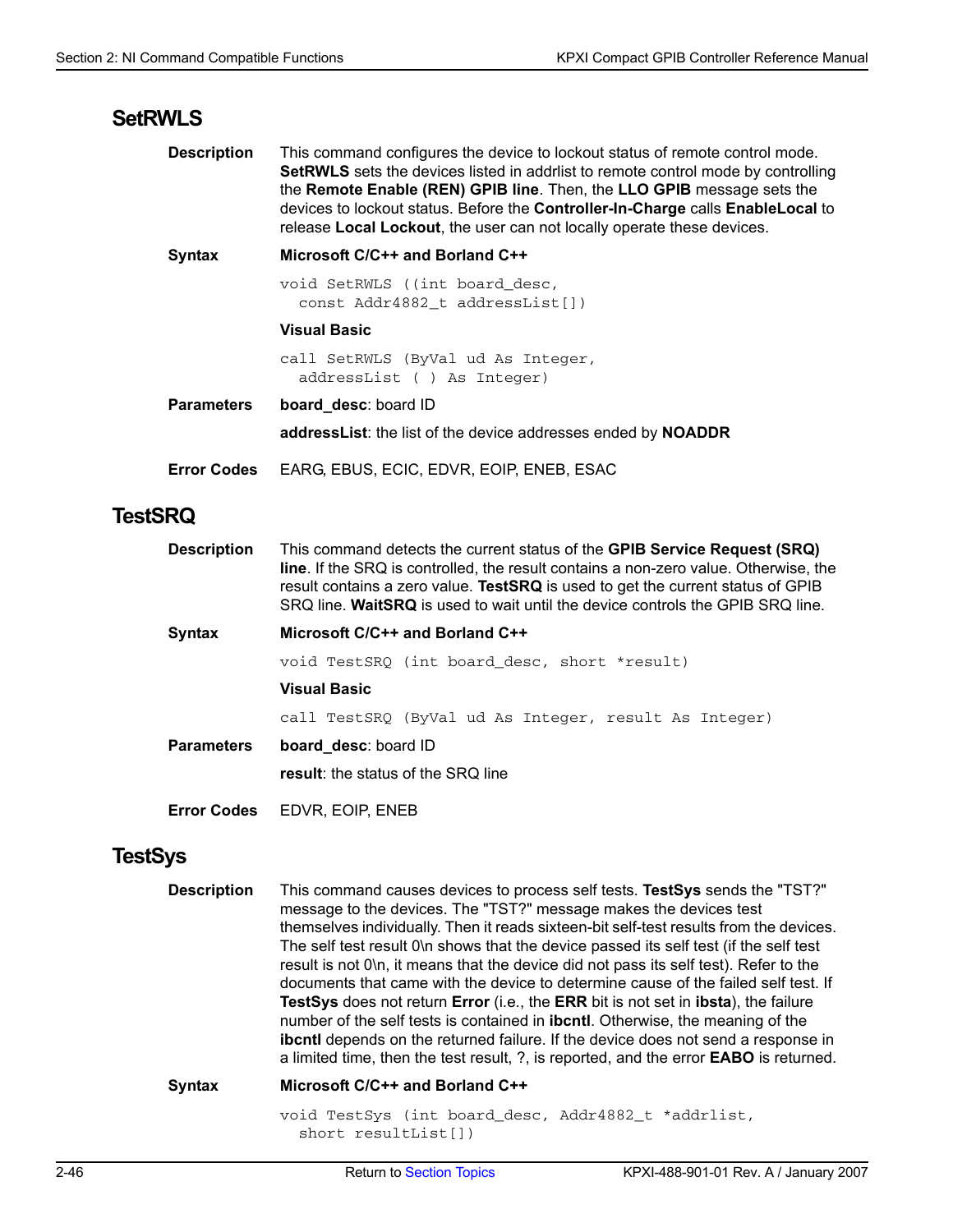| <b>SetRWLS</b>     |                                                                                                                                                                                                                                                                                                                                                                                                                  |
|--------------------|------------------------------------------------------------------------------------------------------------------------------------------------------------------------------------------------------------------------------------------------------------------------------------------------------------------------------------------------------------------------------------------------------------------|
| <b>Description</b> | This command configures the device to lockout status of remote control mode.<br><b>SetRWLS</b> sets the devices listed in addrilist to remote control mode by controlling<br>the Remote Enable (REN) GPIB line. Then, the LLO GPIB message sets the<br>devices to lockout status. Before the Controller-In-Charge calls EnableLocal to<br>release Local Lockout, the user can not locally operate these devices. |
| <b>Syntax</b>      | Microsoft C/C++ and Borland C++                                                                                                                                                                                                                                                                                                                                                                                  |
|                    | void SetRWLS ((int board desc,<br>const Addr4882 t addressList[])                                                                                                                                                                                                                                                                                                                                                |
|                    | <b>Visual Basic</b>                                                                                                                                                                                                                                                                                                                                                                                              |
|                    | call SetRWLS (ByVal ud As Integer,<br>addressList () As Integer)                                                                                                                                                                                                                                                                                                                                                 |
| <b>Parameters</b>  | board_desc: board ID                                                                                                                                                                                                                                                                                                                                                                                             |
|                    | addressList: the list of the device addresses ended by <b>NOADDR</b>                                                                                                                                                                                                                                                                                                                                             |
| <b>Error Codes</b> | EARG, EBUS, ECIC, EDVR, EOIP, ENEB, ESAC                                                                                                                                                                                                                                                                                                                                                                         |

## **TestSRQ**

| <b>Description</b> | This command detects the current status of the GPIB Service Request (SRQ)<br>line. If the SRQ is controlled, the result contains a non-zero value. Otherwise, the<br>result contains a zero value. TestSRQ is used to get the current status of GPIB<br>SRQ line. <b>WaitSRQ</b> is used to wait until the device controls the GPIB SRQ line. |
|--------------------|-----------------------------------------------------------------------------------------------------------------------------------------------------------------------------------------------------------------------------------------------------------------------------------------------------------------------------------------------|
| <b>Syntax</b>      | Microsoft C/C++ and Borland C++                                                                                                                                                                                                                                                                                                               |
|                    | void TestSRQ (int board desc, short *result)                                                                                                                                                                                                                                                                                                  |
|                    | <b>Visual Basic</b>                                                                                                                                                                                                                                                                                                                           |
|                    | call TestSRO (ByVal ud As Integer, result As Integer)                                                                                                                                                                                                                                                                                         |
| <b>Parameters</b>  | board desc: board ID                                                                                                                                                                                                                                                                                                                          |
|                    | result: the status of the SRQ line                                                                                                                                                                                                                                                                                                            |
| <b>Error Codes</b> | EDVR. EOIP. ENEB                                                                                                                                                                                                                                                                                                                              |

## **TestSys**

| <b>Description</b> | This command causes devices to process self tests. TestSys sends the "TST?"<br>message to the devices. The "TST?" message makes the devices test<br>themselves individually. Then it reads sixteen-bit self-test results from the devices.<br>The self test result 0\n shows that the device passed its self test (if the self test<br>result is not 0\n, it means that the device did not pass its self test). Refer to the<br>documents that came with the device to determine cause of the failed self test. If<br>TestSys does not return Error (i.e., the ERR bit is not set in ibsta), the failure<br>number of the self tests is contained in <b>ibentl</b> . Otherwise, the meaning of the<br>ibcntl depends on the returned failure. If the device does not send a response in<br>a limited time, then the test result, ?, is reported, and the error <b>EABO</b> is returned. |
|--------------------|-----------------------------------------------------------------------------------------------------------------------------------------------------------------------------------------------------------------------------------------------------------------------------------------------------------------------------------------------------------------------------------------------------------------------------------------------------------------------------------------------------------------------------------------------------------------------------------------------------------------------------------------------------------------------------------------------------------------------------------------------------------------------------------------------------------------------------------------------------------------------------------------|
|--------------------|-----------------------------------------------------------------------------------------------------------------------------------------------------------------------------------------------------------------------------------------------------------------------------------------------------------------------------------------------------------------------------------------------------------------------------------------------------------------------------------------------------------------------------------------------------------------------------------------------------------------------------------------------------------------------------------------------------------------------------------------------------------------------------------------------------------------------------------------------------------------------------------------|

### **Syntax Microsoft C/C++ and Borland C++**

void TestSys (int board\_desc, Addr4882\_t \*addrlist, short resultList[])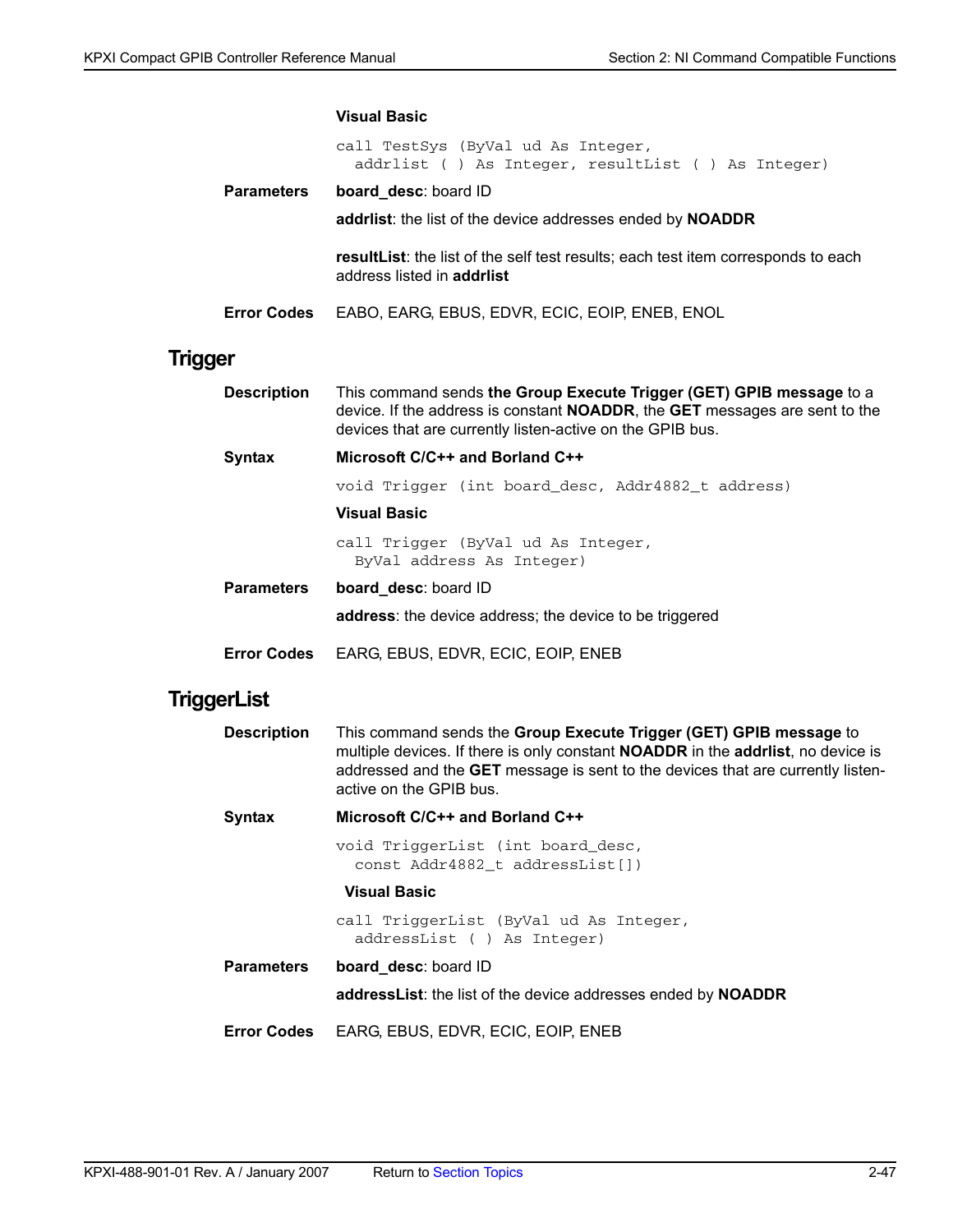|         |                    | <b>Visual Basic</b>                                                                                                                                                                                                                                                                 |
|---------|--------------------|-------------------------------------------------------------------------------------------------------------------------------------------------------------------------------------------------------------------------------------------------------------------------------------|
|         |                    | call TestSys (ByVal ud As Integer,<br>addrlist () As Integer, resultList () As Integer)                                                                                                                                                                                             |
|         | <b>Parameters</b>  | board_desc: board ID                                                                                                                                                                                                                                                                |
|         |                    | addrlist: the list of the device addresses ended by <b>NOADDR</b>                                                                                                                                                                                                                   |
|         |                    | resultList: the list of the self test results; each test item corresponds to each<br>address listed in addrlist                                                                                                                                                                     |
|         | <b>Error Codes</b> | EABO, EARG, EBUS, EDVR, ECIC, EOIP, ENEB, ENOL                                                                                                                                                                                                                                      |
| Trigger |                    |                                                                                                                                                                                                                                                                                     |
|         | <b>Description</b> | This command sends the Group Execute Trigger (GET) GPIB message to a<br>device. If the address is constant <b>NOADDR</b> , the GET messages are sent to the<br>devices that are currently listen-active on the GPIB bus.                                                            |
|         | <b>Syntax</b>      | Microsoft C/C++ and Borland C++                                                                                                                                                                                                                                                     |
|         |                    | void Trigger (int board_desc, Addr4882_t address)                                                                                                                                                                                                                                   |
|         |                    | <b>Visual Basic</b>                                                                                                                                                                                                                                                                 |
|         |                    | call Trigger (ByVal ud As Integer,<br>ByVal address As Integer)                                                                                                                                                                                                                     |
|         |                    |                                                                                                                                                                                                                                                                                     |
|         | <b>Parameters</b>  | board_desc: board ID                                                                                                                                                                                                                                                                |
|         |                    | address: the device address; the device to be triggered                                                                                                                                                                                                                             |
|         | <b>Error Codes</b> | EARG, EBUS, EDVR, ECIC, EOIP, ENEB                                                                                                                                                                                                                                                  |
|         | TriggerList        |                                                                                                                                                                                                                                                                                     |
|         | <b>Description</b> | This command sends the Group Execute Trigger (GET) GPIB message to<br>multiple devices. If there is only constant <b>NOADDR</b> in the <b>addrlist</b> , no device is<br>addressed and the GET message is sent to the devices that are currently listen-<br>active on the GPIB bus. |
|         | <b>Syntax</b>      | Microsoft C/C++ and Borland C++                                                                                                                                                                                                                                                     |
|         |                    | void TriggerList (int board_desc,<br>const Addr4882_t addressList[])                                                                                                                                                                                                                |
|         |                    | <b>Visual Basic</b>                                                                                                                                                                                                                                                                 |
|         |                    | call TriggerList (ByVal ud As Integer,<br>addressList () As Integer)                                                                                                                                                                                                                |
|         | <b>Parameters</b>  | board_desc: board ID                                                                                                                                                                                                                                                                |
|         |                    | addressList: the list of the device addresses ended by NOADDR                                                                                                                                                                                                                       |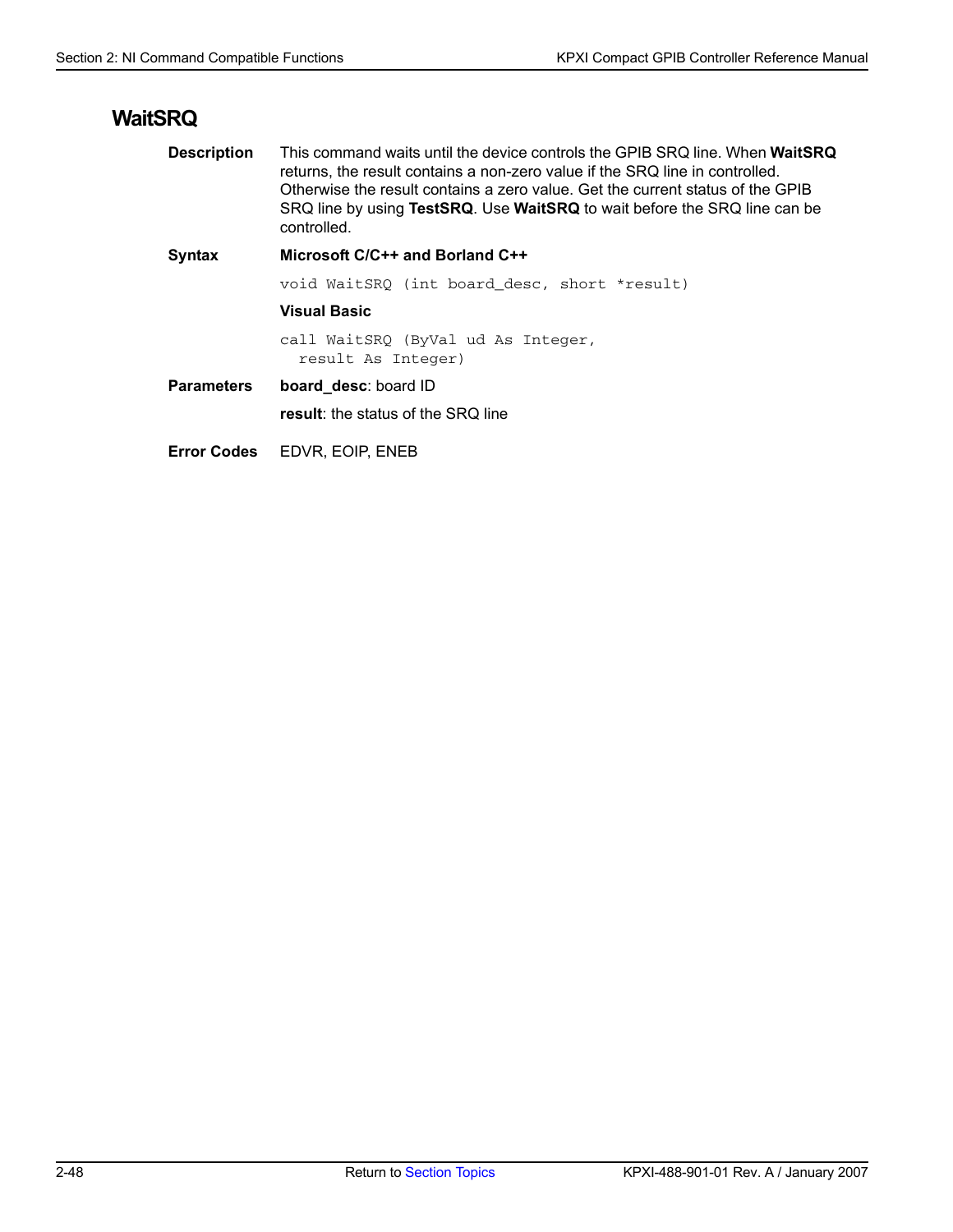| <b>Description</b> | This command waits until the device controls the GPIB SRQ line. When <b>WaitSRQ</b><br>returns, the result contains a non-zero value if the SRQ line in controlled.<br>Otherwise the result contains a zero value. Get the current status of the GPIB<br>SRQ line by using <b>TestSRQ</b> . Use <b>WaitSRQ</b> to wait before the SRQ line can be<br>controlled. |  |  |  |
|--------------------|------------------------------------------------------------------------------------------------------------------------------------------------------------------------------------------------------------------------------------------------------------------------------------------------------------------------------------------------------------------|--|--|--|
| <b>Syntax</b>      | Microsoft C/C++ and Borland C++                                                                                                                                                                                                                                                                                                                                  |  |  |  |
|                    | void WaitSRQ (int board desc, short *result)                                                                                                                                                                                                                                                                                                                     |  |  |  |
|                    | <b>Visual Basic</b>                                                                                                                                                                                                                                                                                                                                              |  |  |  |
|                    | call WaitSRQ (ByVal ud As Integer,<br>result As Integer)                                                                                                                                                                                                                                                                                                         |  |  |  |
| <b>Parameters</b>  | <b>board_desc:</b> board ID                                                                                                                                                                                                                                                                                                                                      |  |  |  |
|                    | result: the status of the SRQ line                                                                                                                                                                                                                                                                                                                               |  |  |  |
| <b>Error Codes</b> | EDVR, EOIP, ENEB                                                                                                                                                                                                                                                                                                                                                 |  |  |  |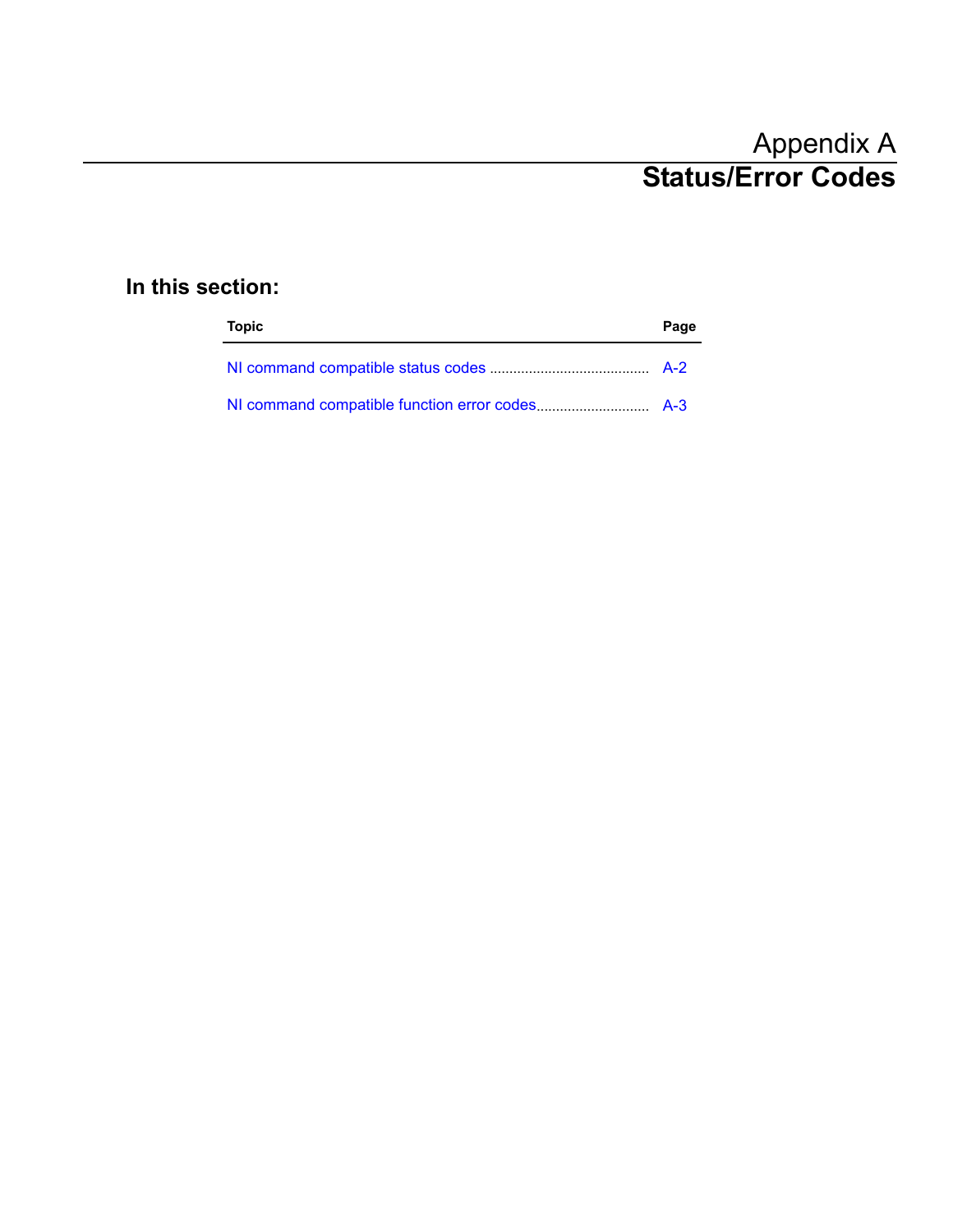### Appendix A **Status/Error Codes**

### **In this section:**

| <b>Topic</b> | Page |
|--------------|------|
|              |      |
|              |      |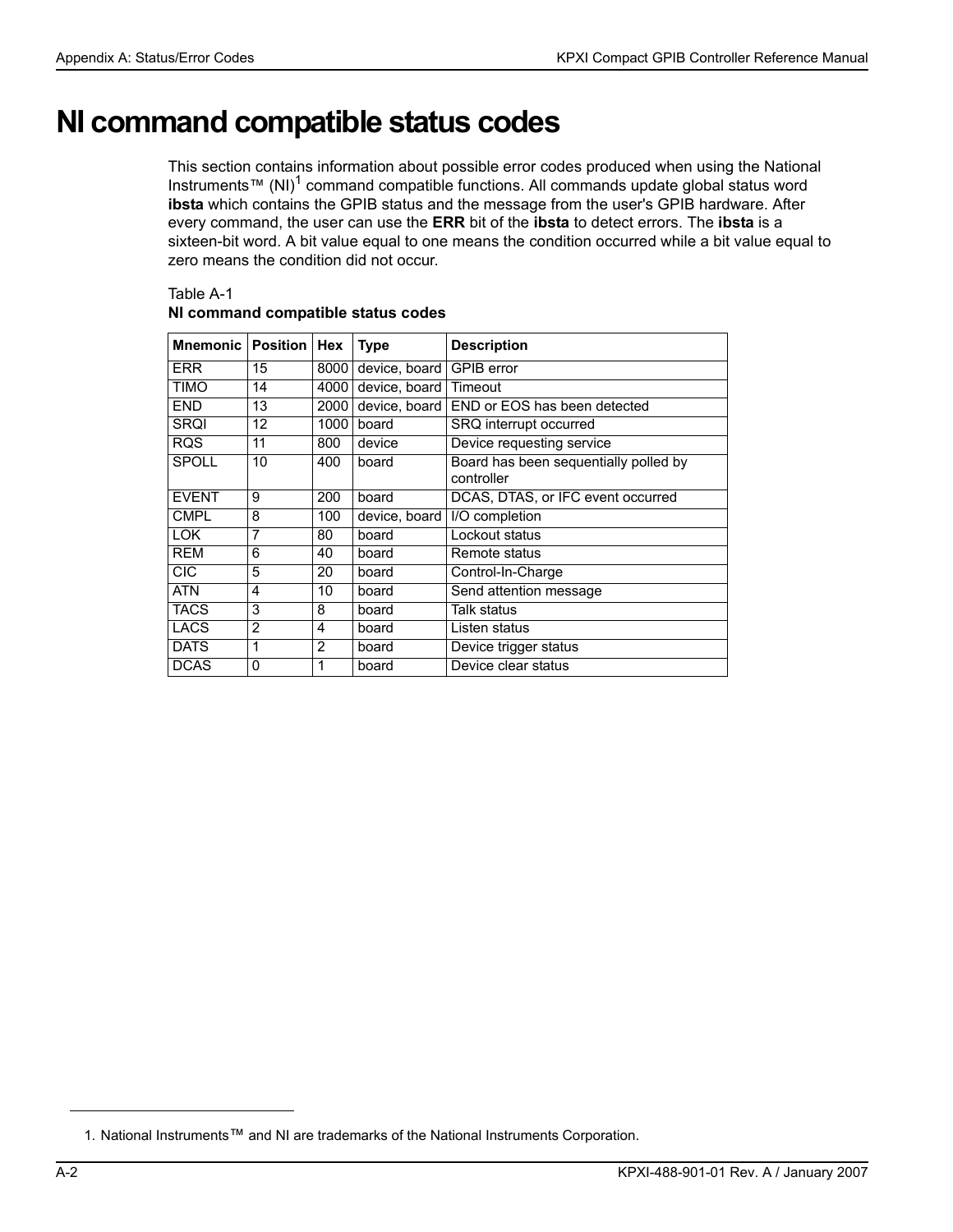### <span id="page-74-0"></span>**NI command compatible status codes**

This section contains information about possible error codes produced when using the National Instruments™ (NI)1 command compatible functions. All commands update global status word **ibsta** which contains the GPIB status and the message from the user's GPIB hardware. After every command, the user can use the **ERR** bit of the **ibsta** to detect errors. The **ibsta** is a sixteen-bit word. A bit value equal to one means the condition occurred while a bit value equal to zero means the condition did not occur.

| <b>Mnemonic</b> | <b>Position</b> | Hex            | <b>Type</b>   | <b>Description</b>                                  |
|-----------------|-----------------|----------------|---------------|-----------------------------------------------------|
| <b>ERR</b>      | 15              | 8000           | device, board | <b>GPIB</b> error                                   |
| TIMO            | 14              | 4000           | device, board | Timeout                                             |
| <b>END</b>      | 13              | 2000           | device, board | END or EOS has been detected                        |
| <b>SRQI</b>     | 12              | 1000           | board         | SRQ interrupt occurred                              |
| <b>RQS</b>      | 11              | 800            | device        | Device requesting service                           |
| <b>SPOLL</b>    | 10              | 400            | board         | Board has been sequentially polled by<br>controller |
| <b>EVENT</b>    | 9               | 200            | board         | DCAS, DTAS, or IFC event occurred                   |
| <b>CMPL</b>     | 8               | 100            | device, board | I/O completion                                      |
| <b>LOK</b>      | 7               | 80             | board         | Lockout status                                      |
| <b>REM</b>      | 6               | 40             | board         | Remote status                                       |
| <b>CIC</b>      | 5               | 20             | board         | Control-In-Charge                                   |
| <b>ATN</b>      | 4               | 10             | board         | Send attention message                              |
| <b>TACS</b>     | 3               | 8              | board         | Talk status                                         |
| LACS            | $\overline{2}$  | 4              | board         | Listen status                                       |
| <b>DATS</b>     | 1               | $\overline{2}$ | board         | Device trigger status                               |
| <b>DCAS</b>     | $\Omega$        | 1              | board         | Device clear status                                 |

#### Table A-1 **NI command compatible status codes**

<sup>1.</sup> National Instruments™ and NI are trademarks of the National Instruments Corporation.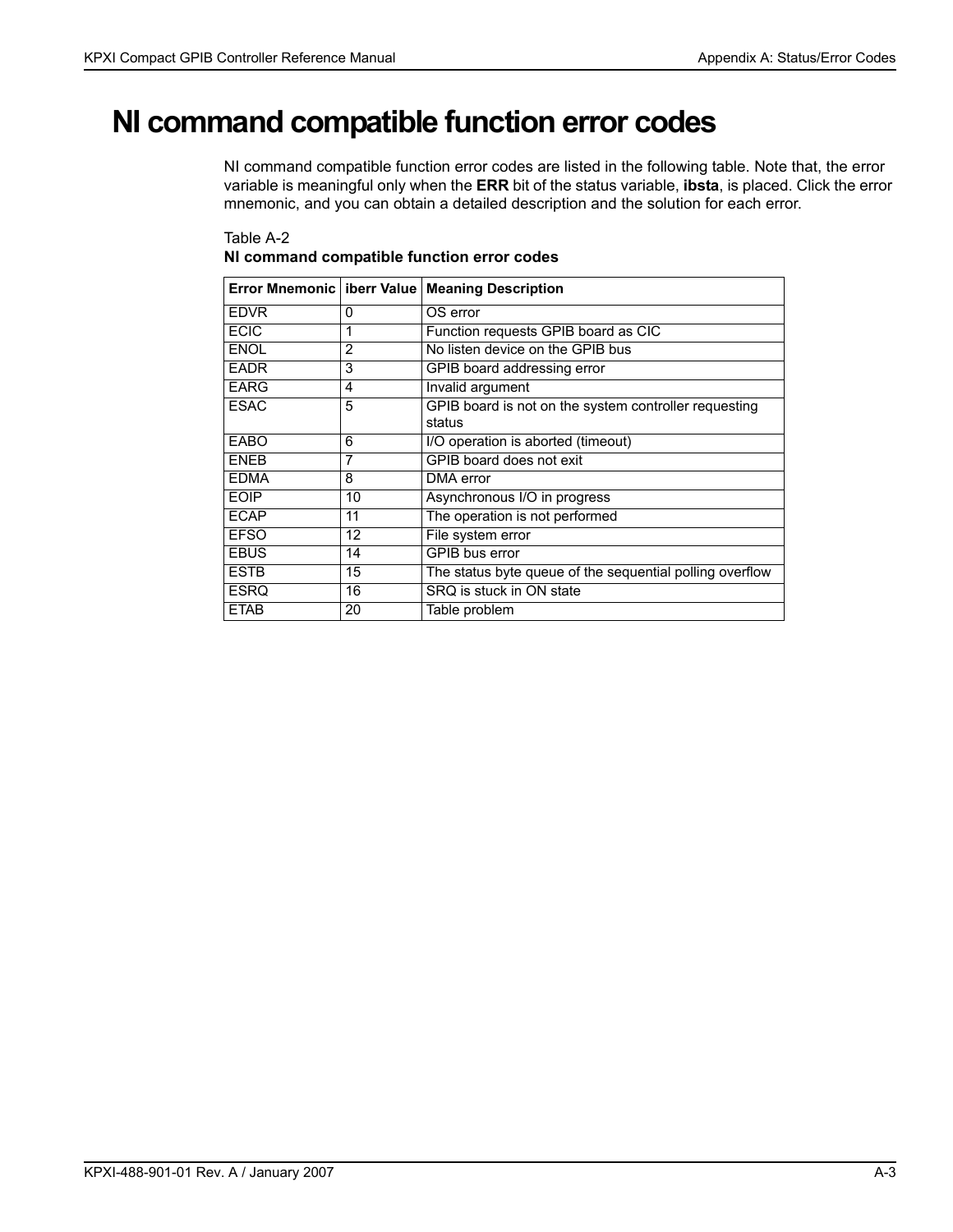## <span id="page-75-0"></span>**NI command compatible function error codes**

NI command compatible function error codes are listed in the following table. Note that, the error variable is meaningful only when the **ERR** bit of the status variable, **ibsta**, is placed. Click the error mnemonic, and you can obtain a detailed description and the solution for each error.

Table A-2 **NI command compatible function error codes**

| <b>Error Mnemonic liberr Value</b> |                | <b>Meaning Description</b>                               |
|------------------------------------|----------------|----------------------------------------------------------|
| <b>EDVR</b>                        | $\Omega$       | OS error                                                 |
| <b>ECIC</b>                        | 1              | Function requests GPIB board as CIC                      |
| <b>ENOL</b>                        | $\overline{2}$ | No listen device on the GPIB bus                         |
| <b>EADR</b>                        | 3              | GPIB board addressing error                              |
| <b>EARG</b>                        | 4              | Invalid argument                                         |
| <b>ESAC</b>                        | 5              | GPIB board is not on the system controller requesting    |
|                                    |                | status                                                   |
| <b>EABO</b>                        | 6              | I/O operation is aborted (timeout)                       |
| <b>ENEB</b>                        | 7              | GPIB board does not exit                                 |
| <b>EDMA</b>                        | 8              | DMA error                                                |
| <b>EOIP</b>                        | 10             | Asynchronous I/O in progress                             |
| <b>ECAP</b>                        | 11             | The operation is not performed                           |
| <b>EFSO</b>                        | 12             | File system error                                        |
| <b>EBUS</b>                        | 14             | <b>GPIB bus error</b>                                    |
| <b>ESTB</b>                        | 15             | The status byte queue of the sequential polling overflow |
| <b>ESRO</b>                        | 16             | SRQ is stuck in ON state                                 |
| <b>ETAB</b>                        | 20             | Table problem                                            |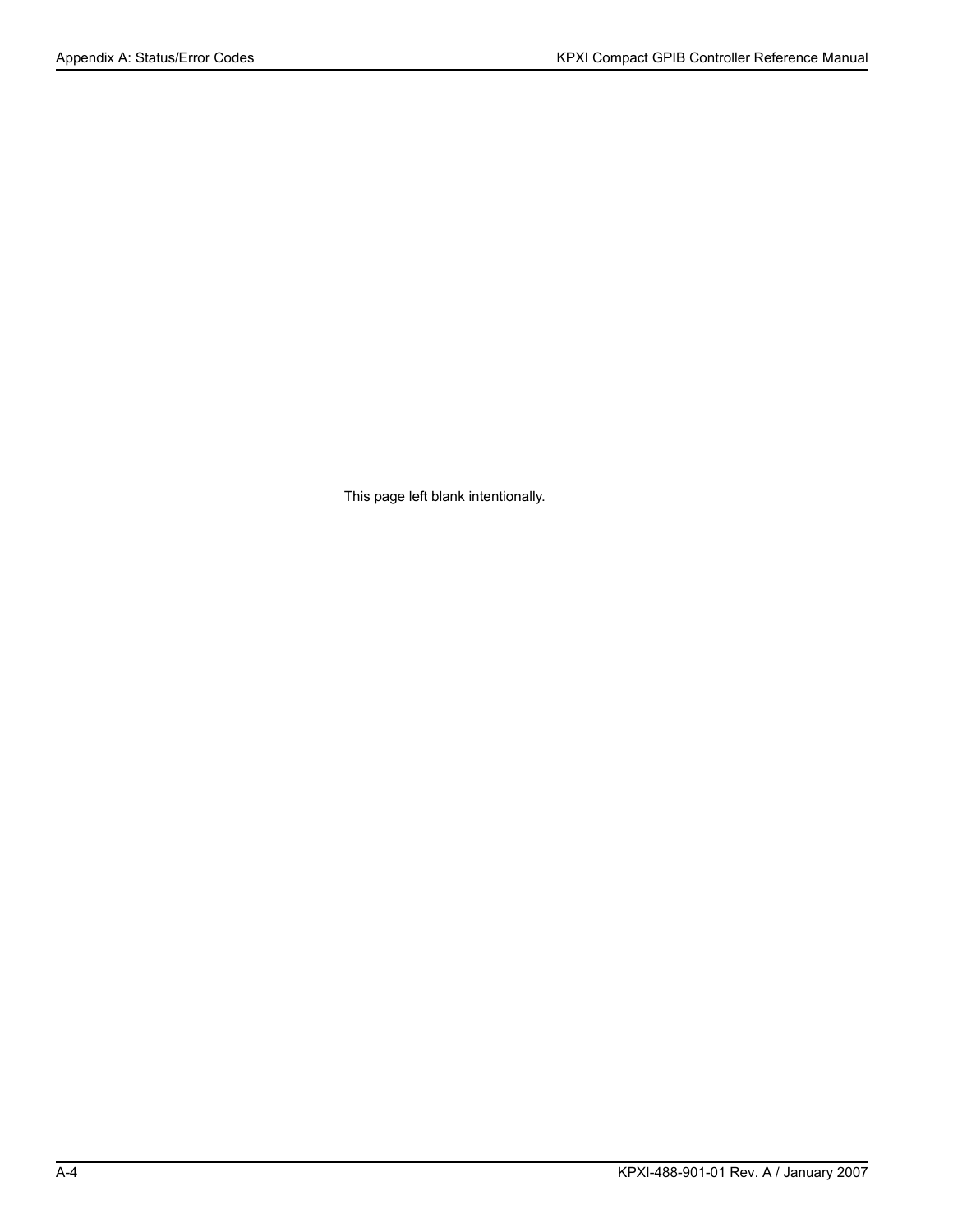This page left blank intentionally.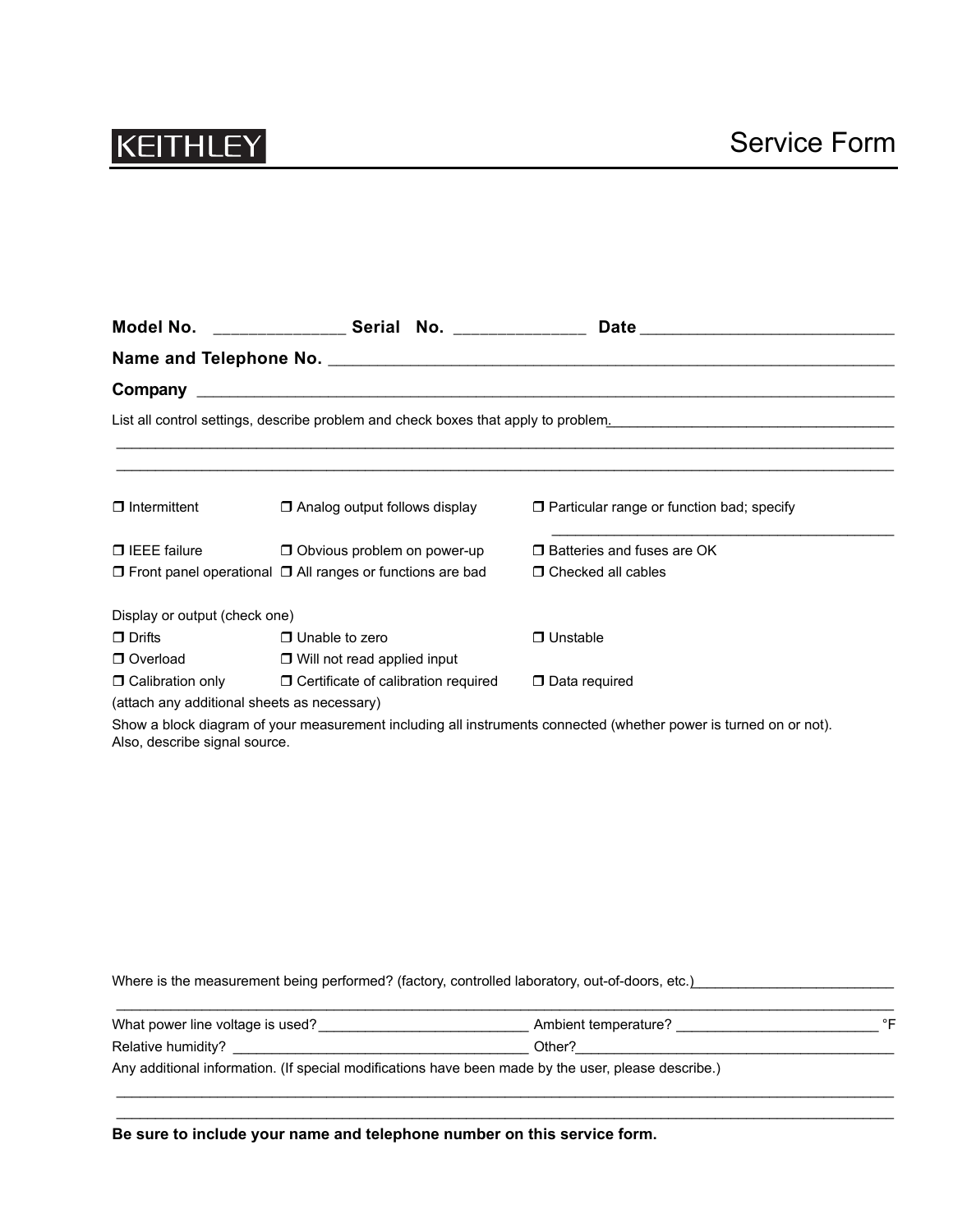# **KEITHLEY**

|                                             | Model No. _________________ Serial No. ______________                 |                                                                                                                   |
|---------------------------------------------|-----------------------------------------------------------------------|-------------------------------------------------------------------------------------------------------------------|
|                                             |                                                                       |                                                                                                                   |
|                                             |                                                                       |                                                                                                                   |
|                                             |                                                                       | List all control settings, describe problem and check boxes that apply to problem.                                |
|                                             |                                                                       |                                                                                                                   |
| $\Box$ Intermittent                         | $\Box$ Analog output follows display                                  | $\Box$ Particular range or function bad; specify                                                                  |
| $\Box$ IEEE failure                         | $\Box$ Obvious problem on power-up                                    | $\Box$ Batteries and fuses are OK                                                                                 |
|                                             | $\Box$ Front panel operational $\Box$ All ranges or functions are bad | □ Checked all cables                                                                                              |
| Display or output (check one)               |                                                                       |                                                                                                                   |
| $\Box$ Drifts                               | $\Box$ Unable to zero                                                 | $\Box$ Unstable                                                                                                   |
| $\Box$ Overload                             | □ Will not read applied input                                         |                                                                                                                   |
|                                             | $\Box$ Calibration only $\Box$ Certificate of calibration required    | Data required                                                                                                     |
| (attach any additional sheets as necessary) |                                                                       |                                                                                                                   |
| Also, describe signal source.               |                                                                       | Show a block diagram of your measurement including all instruments connected (whether power is turned on or not). |

Where is the measurement being performed? (factory, controlled laboratory, out-of-doors, etc.)

| What power line voltage is used?                                                                    | Ambient temperature? |  |
|-----------------------------------------------------------------------------------------------------|----------------------|--|
| Relative humidity?                                                                                  | Other?               |  |
| Any additional information. (If special modifications have been made by the user, please describe.) |                      |  |

 $\_$  , and the state of the state of the state of the state of the state of the state of the state of the state of the state of the state of the state of the state of the state of the state of the state of the state of the  $\_$  , and the state of the state of the state of the state of the state of the state of the state of the state of the state of the state of the state of the state of the state of the state of the state of the state of the

**Be sure to include your name and telephone number on this service form.**